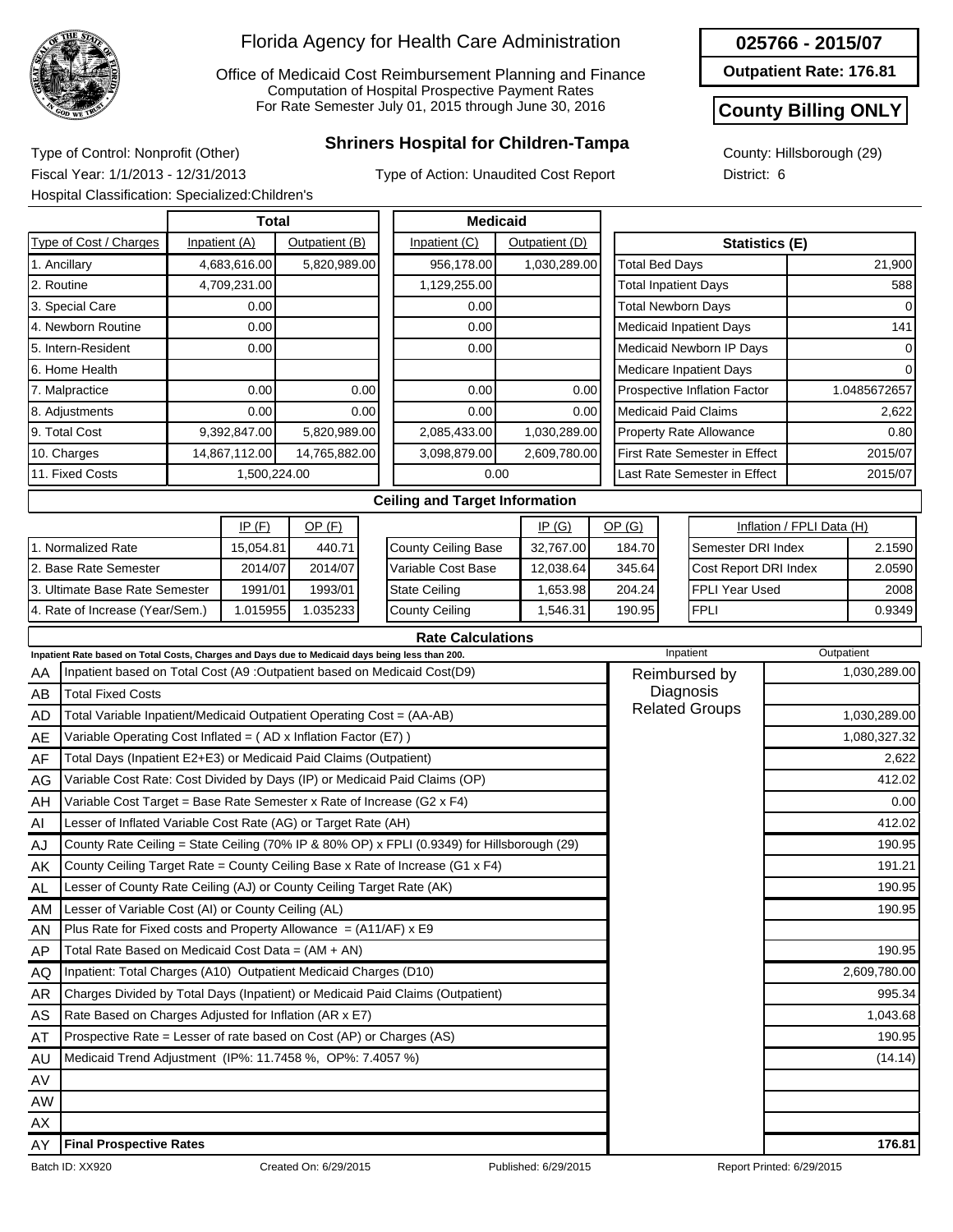

Office of Medicaid Cost Reimbursement Planning and Finance Computation of Hospital Prospective Payment Rates For Rate Semester July 01, 2015 through June 30, 2016

# **UF Health Shands Hospital** Type of Control: Nonprofit (Other)

**100030 - 2015/07**

**Outpatient Rate: 129.45**

#### **County Billing ONLY**

County: Alachua (1) District: 3

Fiscal Year: 7/1/2013 - 6/30/2014

Type of Action: Unaudited Cost Report

|                                                                                     | Hospital Classification: Specialized: Statutory Teaching                              |          |                |                                   |                       |  |                                                                                         |          |                |  |                             |             |                                      |                           |            |                |
|-------------------------------------------------------------------------------------|---------------------------------------------------------------------------------------|----------|----------------|-----------------------------------|-----------------------|--|-----------------------------------------------------------------------------------------|----------|----------------|--|-----------------------------|-------------|--------------------------------------|---------------------------|------------|----------------|
|                                                                                     |                                                                                       |          | Total          |                                   |                       |  | <b>Medicaid</b>                                                                         |          |                |  |                             |             |                                      |                           |            |                |
|                                                                                     | Type of Cost / Charges                                                                |          | Inpatient (A)  | Outpatient (B)                    |                       |  | Inpatient (C)                                                                           |          | Outpatient (D) |  |                             |             | Statistics (E)                       |                           |            |                |
|                                                                                     | 1. Ancillary                                                                          |          | 422,776,070.00 | 248,569,899.00                    |                       |  | 68,862,477.00                                                                           |          | 32,097,378.00  |  | <b>Total Bed Days</b>       |             |                                      |                           |            | 325,965        |
| 2. Routine                                                                          |                                                                                       |          | 214,379,278.00 |                                   |                       |  | 57,148,669.00                                                                           |          |                |  | <b>Total Inpatient Days</b> |             |                                      |                           |            | 267,817        |
|                                                                                     | 3. Special Care                                                                       |          | 101,710,424.00 |                                   |                       |  | 0.00                                                                                    |          |                |  | <b>Total Newborn Days</b>   |             |                                      |                           |            | 11,019         |
|                                                                                     | 4. Newborn Routine                                                                    |          | 12,591,887.00  |                                   |                       |  | 0.00                                                                                    |          |                |  |                             |             | <b>Medicaid Inpatient Days</b>       |                           |            | 55,692         |
|                                                                                     | 5. Intern-Resident                                                                    |          | 0.00           |                                   |                       |  | 0.00                                                                                    |          |                |  |                             |             | Medicaid Newborn IP Days             |                           |            | 3,025          |
|                                                                                     | 6. Home Health                                                                        |          |                |                                   |                       |  |                                                                                         |          |                |  |                             |             | <b>Medicare Inpatient Days</b>       |                           |            | 87,868         |
|                                                                                     | 7. Malpractice                                                                        |          | 0.00           |                                   | 0.00                  |  | 0.00                                                                                    |          | 0.00           |  |                             |             | Prospective Inflation Factor         |                           |            | 1.0374819798   |
|                                                                                     | 8. Adjustments                                                                        |          | 0.00           |                                   | 0.00                  |  | 0.00                                                                                    |          | 0.00           |  |                             |             | <b>Medicaid Paid Claims</b>          |                           |            | 152,947        |
|                                                                                     | 9. Total Cost                                                                         |          | 751,457,659.00 | 248,569,899.00                    |                       |  | 126,011,146.00                                                                          |          | 32,097,378.00  |  |                             |             | <b>Property Rate Allowance</b>       |                           |            | 0.80           |
|                                                                                     | 10. Charges                                                                           |          |                | 2,292,489,710.00 1,124,768,380.00 |                       |  | 358,418,401.00                                                                          |          | 116,898,841.00 |  |                             |             | <b>First Rate Semester in Effect</b> |                           |            | 2015/07        |
|                                                                                     | 11. Fixed Costs                                                                       |          | 85,388,482.00  |                                   |                       |  | 13,350,028.60                                                                           |          |                |  |                             |             | Last Rate Semester in Effect         | 2015/07                   |            |                |
|                                                                                     |                                                                                       |          |                |                                   |                       |  | <b>Ceiling and Target Information</b>                                                   |          |                |  |                             |             |                                      |                           |            |                |
|                                                                                     |                                                                                       |          | IP(F)          | $OP$ (F)                          |                       |  |                                                                                         |          | IP(G)          |  | OP(G)                       |             |                                      | Inflation / FPLI Data (H) |            |                |
|                                                                                     | 1. Normalized Rate                                                                    |          | 2,257.72       | 246.94                            |                       |  | <b>County Ceiling Base</b>                                                              |          | 32,767.00      |  | 169.62                      |             |                                      | Semester DRI Index        |            | 2.1590         |
|                                                                                     | 2. Base Rate Semester                                                                 |          | 2014/07        | 2014/07                           |                       |  | Variable Cost Base                                                                      |          | 1,541.70       |  | 245.94                      |             | Cost Report DRI Index                |                           |            | 2.0810         |
| 3. Ultimate Base Rate Semester                                                      |                                                                                       |          | 1991/01        | 1993/01                           |                       |  | <b>State Ceiling</b>                                                                    |          | 1,653.98       |  | 204.24                      |             | <b>FPLI Year Used</b>                |                           |            | 2008           |
| 4. Rate of Increase (Year/Sem.)                                                     |                                                                                       | 1.015955 | 1.035233       |                                   | <b>County Ceiling</b> |  |                                                                                         | 1,458.32 | 180.08         |  |                             | <b>FPLI</b> |                                      |                           | 0.8817     |                |
|                                                                                     |                                                                                       |          |                |                                   |                       |  | <b>Rate Calculations</b>                                                                |          |                |  |                             |             |                                      |                           |            |                |
|                                                                                     | Rates are based on Medicaid Costs                                                     |          |                |                                   |                       |  |                                                                                         |          |                |  |                             |             | Inpatient                            |                           | Outpatient |                |
| AA                                                                                  |                                                                                       |          |                |                                   |                       |  | Inpatient based on Medicaid Cost (C9) : Outpatient based on Medicaid Cost(D9)           |          |                |  |                             |             | Reimbursed by                        |                           |            | 32,097,378.00  |
| AB                                                                                  |                                                                                       |          |                |                                   |                       |  | Apportioned Medicaid Fixed Costs = Total Fixed Costs x (Medicaid Charges/Total Charges) |          |                |  |                             |             | Diagnosis<br><b>Related Groups</b>   |                           |            |                |
| AD                                                                                  | Total Medicaid Variable Operating Cost = (AA-AB)                                      |          |                |                                   |                       |  |                                                                                         |          |                |  |                             |             |                                      |                           |            | 32,097,378.00  |
| AE                                                                                  | Variable Operating Cost Inflated = (AD x Inflation Factor (E7))                       |          |                |                                   |                       |  |                                                                                         |          |                |  |                             |             |                                      |                           |            | 33,300,451.27  |
| AF                                                                                  | Total Medicaid Days (Inpatient E4+E5) or Medicaid Paid Claims (Outpatient)            |          |                |                                   |                       |  |                                                                                         |          |                |  |                             |             |                                      |                           | 152,947    |                |
| AG                                                                                  | Variable Cost Rate: Cost Divided by Days (IP) or Medicaid Paid Claims (OP)            |          |                |                                   |                       |  |                                                                                         |          |                |  |                             |             |                                      |                           |            | 217.73         |
| AH                                                                                  | Variable Cost Target = Base Rate Semester x Rate of Increase (G2 x F4)                |          |                |                                   |                       |  |                                                                                         |          |                |  |                             |             |                                      |                           |            | 254.61         |
| Al                                                                                  | Lesser of Inflated Variable Cost Rate (AG) or Target Rate (AH)                        |          |                |                                   |                       |  |                                                                                         |          |                |  |                             |             |                                      |                           |            | 217.73         |
| AJ                                                                                  | County Rate Ceiling = State Ceiling (70% IP & 80% OP) x FPLI (0.8817) for Alachua (1) |          |                |                                   |                       |  |                                                                                         |          |                |  |                             |             |                                      |                           |            | 180.08         |
| County Ceiling Target Rate = County Ceiling Base x Rate of Increase (G1 x F4)<br>ΑK |                                                                                       |          |                |                                   |                       |  |                                                                                         |          |                |  |                             |             |                                      |                           | 175.60     |                |
| Lesser of County Rate Ceiling (AJ) or County Ceiling Target Rate (AK)<br><b>AL</b>  |                                                                                       |          |                |                                   |                       |  |                                                                                         |          |                |  |                             |             |                                      |                           |            | 175.60         |
| AM                                                                                  | Lesser of Variable Cost (AI) or County Ceiling (AL)                                   |          |                |                                   |                       |  |                                                                                         |          |                |  |                             |             |                                      |                           |            | 175.60         |
| ΑN                                                                                  | Plus Rate for Fixed costs and Property Allowance = $(C11/AF)$ x E9                    |          |                |                                   |                       |  |                                                                                         |          |                |  |                             |             |                                      |                           |            |                |
| AP                                                                                  | Total Rate Based on Medicaid Cost Data = $(AM + AN)$                                  |          |                |                                   |                       |  |                                                                                         |          |                |  |                             |             |                                      |                           |            | 175.60         |
| AQ                                                                                  | Total Medicaid Charges, Inpatient (C10): Outpatient (D10)                             |          |                |                                   |                       |  |                                                                                         |          |                |  |                             |             |                                      |                           |            | 116,898,841.00 |
| AR                                                                                  | Charges divided by Medicaid Days (Inpatient) or Medicaid Paid Claims (Outpatient)     |          |                |                                   |                       |  |                                                                                         |          |                |  |                             |             |                                      |                           |            | 764.31         |
| AS                                                                                  | Rate based on Medicaid Charges adjusted for Inflation (AR x E7)                       |          |                |                                   |                       |  |                                                                                         |          |                |  |                             |             |                                      |                           |            | 792.96         |

AT AU AV AW AX AY

Prospective Rate = Lesser of rate based on Cost (AP) or Charges (AS)

Medicaid Trend Adjustment (IP%: 30.4045 %, OP%: 26.2788 %) (46.14) (46.14)

**Final Prospective Rates 129.45**

175.60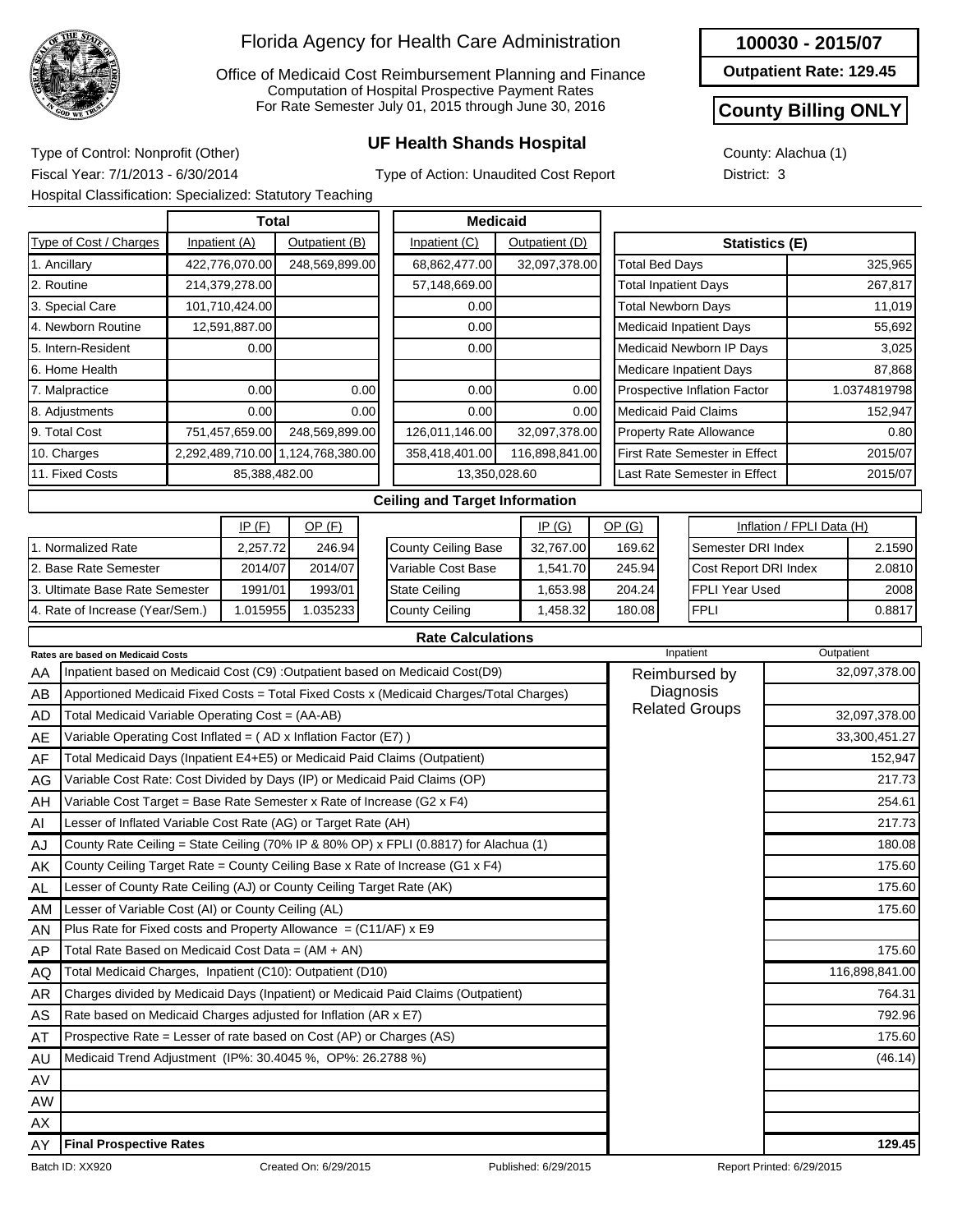

Office of Medicaid Cost Reimbursement Planning and Finance Computation of Hospital Prospective Payment Rates For Rate Semester July 01, 2015 through June 30, 2016

#### **100064 - 2015/07**

**Outpatient Rate: 92.90**

#### **County Billing ONLY**

## County: Bay (3)

**Bay Medical Center Sacred Heart Health System** Type of Control: Proprietary Fiscal Year: 1/1/2013 - 12/31/2013 Hospital Classification: Special

Type of Action: Unaudited Cost Report

| <b>County.</b> Day (3) |  |
|------------------------|--|
| District: 2            |  |
|                        |  |

|                        | Total           |                |                                | <b>Medicaid</b> |                                                 |              |  |  |
|------------------------|-----------------|----------------|--------------------------------|-----------------|-------------------------------------------------|--------------|--|--|
| Type of Cost / Charges | Inpatient (A)   | Outpatient (B) | Inpatient (C)                  | Outpatient (D)  | <b>Statistics (E)</b>                           |              |  |  |
| 1. Ancillary           | 64, 103, 785.00 | 73,353,478.00  | 10,118,910.00                  | 5,328,229.00    | <b>Total Bed Days</b><br>117,895                |              |  |  |
| 2. Routine             | 38,626,723.00   |                | 3,843,281.00                   |                 | <b>Total Inpatient Days</b><br>68,955           |              |  |  |
| 3. Special Care        | 23,470,497.00   |                | 2,003,743.00                   |                 | <b>Total Newborn Days</b>                       | 771          |  |  |
| 4. Newborn Routine     | 218,707.00      |                | 138,431.00                     |                 | <b>Medicaid Inpatient Days</b>                  | 7,506        |  |  |
| 5. Intern-Resident     | 0.00            |                | 0.00                           |                 | Medicaid Newborn IP Days                        |              |  |  |
| l6. Home Health        |                 |                |                                |                 | Medicare Inpatient Days                         | 35,816       |  |  |
| 7. Malpractice         | 0.001           | 0.00           | 0.00                           | 0.00            | Prospective Inflation Factor                    | 1.0485672657 |  |  |
| 8. Adjustments         | (1,700,784.04)  | (986, 858.96)  | (216, 659.62)                  | (71,683.18)     | <b>Medicaid Paid Claims</b>                     | 42,709       |  |  |
| 99. Total Cost         | 124,718,927.96  | 72,366,619.04  | 15,887,705.38                  | 5,256,545.82    | <b>Property Rate Allowance</b>                  | 0.80         |  |  |
| 10. Charges            | 512,994,026.00  | 479,983,701.00 | 60,945,983.00                  | 36,392,285.00   | <b>First Rate Semester in Effect</b><br>2015/07 |              |  |  |
| 11. Fixed Costs        | 16,449,693.00   |                |                                | 1,954,297.05    | Last Rate Semester in Effect<br>2015/07         |              |  |  |
|                        |                 |                | Coiling and Target Information |                 |                                                 |              |  |  |

|                                 | IP $(F)$ | OP (F)   |
|---------------------------------|----------|----------|
| 1. Normalized Rate              | 2,170.32 | 144.05   |
| 2. Base Rate Semester           | 2014/07  | 2014/07  |
| 3. Ultimate Base Rate Semester  | 1991/01  | 1993/01  |
| 4. Rate of Increase (Year/Sem.) | 1.015955 | 1.035233 |

#### **Ceiling and Target Information**

**Rate Calculations**

|                            | IP(G)    | OP(G)  | Inflation / FPLI Data (H) |         |  |
|----------------------------|----------|--------|---------------------------|---------|--|
| <b>County Ceiling Base</b> | 958.47   | 172.14 | Semester DRI Index        | 2.1590  |  |
| Variable Cost Base         | 832.66   | 122.91 | Cost Report DRI Index     | 2.0590  |  |
| <b>State Ceiling</b>       | 1,653.98 | 204.24 | IFPLI Year Used           | 2008    |  |
| County Ceiling             | 1,481.80 | 182.98 | <b>FPLI</b>               | 0.89591 |  |

|           | <b>Rates are based on Medicaid Costs</b>                                                | Inpatient             | Outpatient    |
|-----------|-----------------------------------------------------------------------------------------|-----------------------|---------------|
| AA        | Inpatient based on Medicaid Cost (C9) : Outpatient based on Medicaid Cost(D9)           | Reimbursed by         | 5,256,545.82  |
| AB        | Apportioned Medicaid Fixed Costs = Total Fixed Costs x (Medicaid Charges/Total Charges) | Diagnosis             |               |
| <b>AD</b> | Total Medicaid Variable Operating Cost = (AA-AB)                                        | <b>Related Groups</b> | 5,256,545.82  |
| AE        | Variable Operating Cost Inflated = (AD x Inflation Factor (E7))                         |                       | 5,511,841.88  |
| AF        | Total Medicaid Days (Inpatient E4+E5) or Medicaid Paid Claims (Outpatient)              |                       | 42,709        |
| AG        | Variable Cost Rate: Cost Divided by Days (IP) or Medicaid Paid Claims (OP)              |                       | 129.06        |
| AH        | Variable Cost Target = Base Rate Semester x Rate of Increase (G2 x F4)                  |                       | 127.24        |
| AI        | Lesser of Inflated Variable Cost Rate (AG) or Target Rate (AH)                          |                       | 127.24        |
| AJ        | County Rate Ceiling = State Ceiling (70% IP & 80% OP) x FPLI (0.8959) for Bay (3)       |                       | 182.98        |
| AK        | County Ceiling Target Rate = County Ceiling Base x Rate of Increase (G1 x F4)           |                       | 178.21        |
| AL        | Lesser of County Rate Ceiling (AJ) or County Ceiling Target Rate (AK)                   |                       | 178.21        |
| <b>AM</b> | Lesser of Variable Cost (AI) or County Ceiling (AL)                                     |                       | 127.24        |
| AN        | Plus Rate for Fixed costs and Property Allowance = $(C11/AF)$ x E9                      |                       |               |
| AP        | Total Rate Based on Medicaid Cost Data = (AM + AN)                                      |                       | 127.24        |
| AQ.       | Total Medicaid Charges, Inpatient (C10): Outpatient (D10)                               |                       | 36,392,285.00 |
| AR        | Charges divided by Medicaid Days (Inpatient) or Medicaid Paid Claims (Outpatient)       |                       | 852.10        |
| AS        | Rate based on Medicaid Charges adjusted for Inflation (AR x E7)                         |                       | 893.48        |
| AT        | Prospective Rate = Lesser of rate based on Cost (AP) or Charges (AS)                    |                       | 127.24        |
| AU        | Medicaid Trend Adjustment (IP%: 31.4582 %, OP%: 26.9907 %)                              |                       | (34.34)       |
| AV        |                                                                                         |                       |               |
| AW        |                                                                                         |                       |               |
| AX        |                                                                                         |                       |               |
| AY        | <b>Final Prospective Rates</b>                                                          |                       | 92.90         |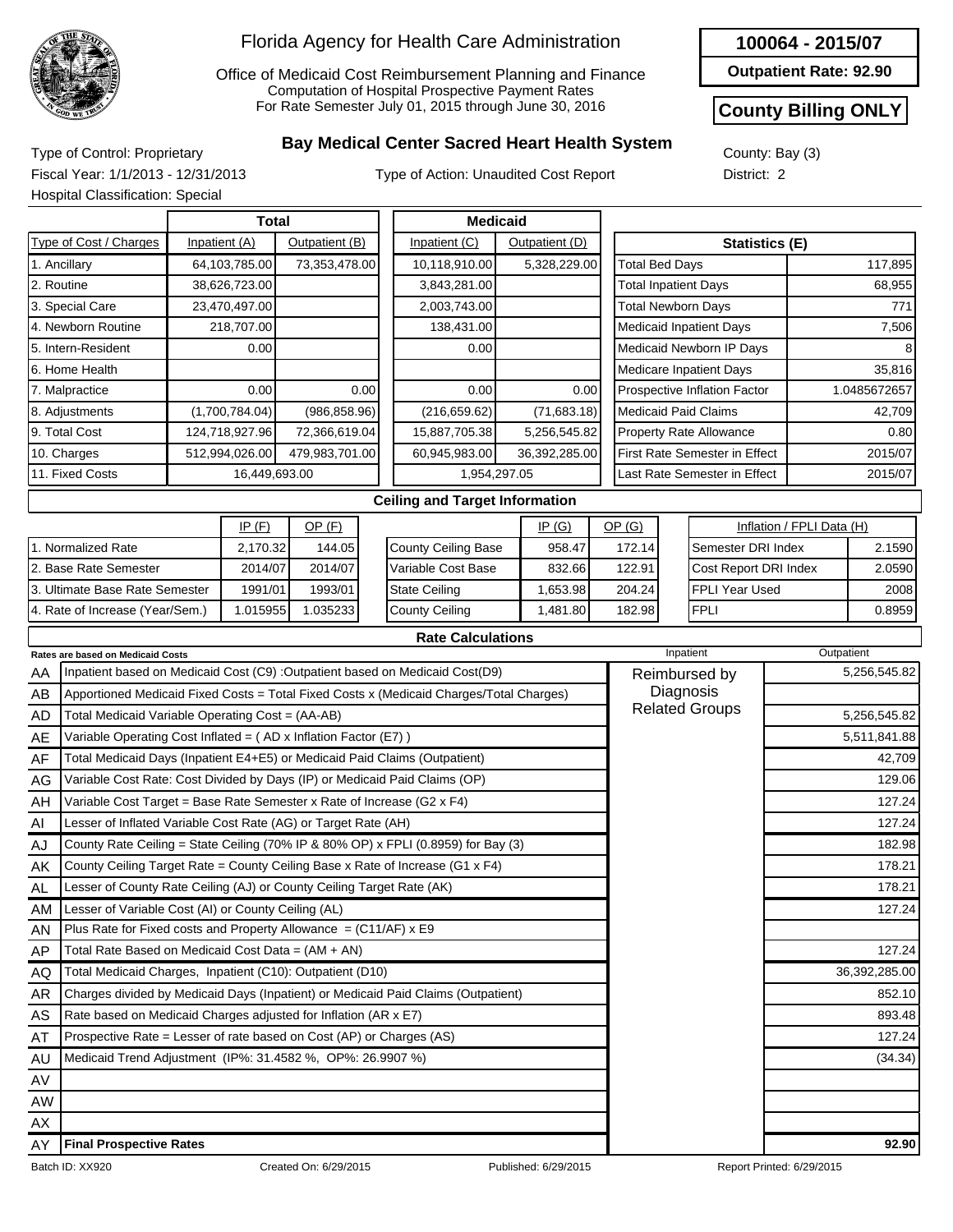

Office of Medicaid Cost Reimbursement Planning and Finance Computation of Hospital Prospective Payment Rates For Rate Semester July 01, 2015 through June 30, 2016

## **Holmes Regional Medical Center** Type of Control: Nonprofit (Other)

Type of Action: Unaudited Cost Report

**Outpatient Rate: 77.83**

### **County Billing ONLY**

County: Brevard (5) District: 7

Fiscal Year: 10/1/2013 - 9/30/2014 Hospital Classification: Special

| <b>Total</b>                                                          |  |  |                  | <b>Medicaid</b> |      |                                                                                         |  |                |                       |                              |                                |                           |              |  |
|-----------------------------------------------------------------------|--|--|------------------|-----------------|------|-----------------------------------------------------------------------------------------|--|----------------|-----------------------|------------------------------|--------------------------------|---------------------------|--------------|--|
| Type of Cost / Charges                                                |  |  | Inpatient (A)    | Outpatient (B)  |      | Inpatient (C)                                                                           |  | Outpatient (D) |                       | <b>Statistics (E)</b>        |                                |                           |              |  |
| 1. Ancillary                                                          |  |  | 160,004,871.00   | 96,209,107.00   |      | 12,427,901.00                                                                           |  | 4,094,097.00   |                       | <b>Total Bed Days</b>        |                                |                           | 187,610      |  |
| 2. Routine                                                            |  |  | 103,012,970.00   |                 |      | 11,489,145.00                                                                           |  |                |                       |                              | <b>Total Inpatient Days</b>    |                           | 129,471      |  |
| 3. Special Care                                                       |  |  | 23,259,227.00    |                 |      | 1,381,921.00                                                                            |  |                |                       |                              | <b>Total Newborn Days</b>      |                           | 8,895        |  |
| 4. Newborn Routine                                                    |  |  | 5,229,529.00     |                 |      | 2,097,111.00                                                                            |  |                |                       |                              | <b>Medicaid Inpatient Days</b> |                           | 15,028       |  |
| 5. Intern-Resident                                                    |  |  | 0.00             |                 |      | 0.00                                                                                    |  |                |                       |                              | Medicaid Newborn IP Days       |                           | 130          |  |
| 6. Home Health                                                        |  |  |                  |                 |      |                                                                                         |  |                |                       |                              | Medicare Inpatient Days        |                           | 51,922       |  |
| 7. Malpractice                                                        |  |  | 0.00             |                 | 0.00 | 0.00                                                                                    |  | 0.00           |                       |                              | Prospective Inflation Factor   |                           | 1.0320267686 |  |
| 8. Adjustments                                                        |  |  | (4, 120, 654.41) | (1,359,984.59)  |      | (387, 263.17)                                                                           |  | (57, 872.99)   |                       |                              | <b>Medicaid Paid Claims</b>    |                           | 39,456       |  |
| 9. Total Cost                                                         |  |  | 287,385,942.59   | 94,849,122.41   |      | 27,008,814.83                                                                           |  | 4,036,224.01   |                       |                              | <b>Property Rate Allowance</b> |                           | 0.80         |  |
| 10. Charges                                                           |  |  | 1,256,959,413.00 | 603,665,168.00  |      | 100,574,551.00                                                                          |  | 29,979,106.00  |                       |                              | First Rate Semester in Effect  |                           | 2015/07      |  |
| 11. Fixed Costs                                                       |  |  | 36,112,391.00    |                 |      | 2,889,502.61                                                                            |  |                |                       | Last Rate Semester in Effect |                                |                           | 2015/07      |  |
|                                                                       |  |  |                  |                 |      | <b>Ceiling and Target Information</b>                                                   |  |                |                       |                              |                                |                           |              |  |
|                                                                       |  |  | IP(F)            | $OP$ (F)        |      |                                                                                         |  | IP(G)          | OP(G)                 |                              |                                | Inflation / FPLI Data (H) |              |  |
| 1. Normalized Rate                                                    |  |  | 1.761.97         | 113.28          |      | <b>County Ceiling Base</b>                                                              |  | 998.59         |                       | 184.13<br>Semester DRI Index |                                |                           | 2.1590       |  |
| 2. Base Rate Semester                                                 |  |  | 2014/07          | 2014/07         |      | Variable Cost Base                                                                      |  | 1,023.03       | 108.45                |                              | Cost Report DRI Index          |                           | 2.0920       |  |
| 3. Ultimate Base Rate Semester                                        |  |  | 1991/01          | 1993/01         |      | <b>State Ceiling</b>                                                                    |  | 1,653.98       | 204.24                |                              | <b>FPLI Year Used</b>          |                           | 2008         |  |
| 4. Rate of Increase (Year/Sem.)                                       |  |  | 1.015955         | 1.035233        |      | <b>County Ceiling</b>                                                                   |  | 1,541.51       | 190.35                |                              | <b>FPLI</b>                    |                           | 0.9320       |  |
|                                                                       |  |  |                  |                 |      | <b>Rate Calculations</b>                                                                |  |                |                       |                              |                                |                           |              |  |
| Rates are based on Medicaid Costs                                     |  |  |                  |                 |      |                                                                                         |  |                |                       |                              | Inpatient                      |                           | Outpatient   |  |
| AA                                                                    |  |  |                  |                 |      | Inpatient based on Medicaid Cost (C9) :Outpatient based on Medicaid Cost(D9)            |  |                |                       |                              | Reimbursed by                  |                           | 4,036,224.01 |  |
| AB                                                                    |  |  |                  |                 |      | Apportioned Medicaid Fixed Costs = Total Fixed Costs x (Medicaid Charges/Total Charges) |  |                |                       |                              | Diagnosis                      |                           |              |  |
| Total Medicaid Variable Operating Cost = (AA-AB)<br>AD                |  |  |                  |                 |      |                                                                                         |  |                | <b>Related Groups</b> |                              |                                | 4,036,224.01              |              |  |
| Variable Operating Cost Inflated = (AD x Inflation Factor (E7))<br>AE |  |  |                  |                 |      |                                                                                         |  |                |                       |                              | 4,165,491.22                   |                           |              |  |
| AF                                                                    |  |  |                  |                 |      | Total Medicaid Days (Inpatient E4+E5) or Medicaid Paid Claims (Outpatient)              |  |                |                       |                              |                                |                           | 39,456       |  |
| AG                                                                    |  |  |                  |                 |      | Variable Cost Rate: Cost Divided by Days (IP) or Medicaid Paid Claims (OP)              |  |                |                       |                              |                                |                           | 105.57       |  |
| AH                                                                    |  |  |                  |                 |      | Variable Cost Target = Base Rate Semester x Rate of Increase (G2 x F4)                  |  |                |                       |                              |                                |                           | 112.27       |  |

| AF  | Total Medicaid Days (Inpatient E4+E5) or Medicaid Paid Claims (Outpatient)            | 39,456        |
|-----|---------------------------------------------------------------------------------------|---------------|
| AG  | Variable Cost Rate: Cost Divided by Days (IP) or Medicaid Paid Claims (OP)            | 105.57        |
| AH  | Variable Cost Target = Base Rate Semester x Rate of Increase (G2 x F4)                | 112.27        |
| AI  | Lesser of Inflated Variable Cost Rate (AG) or Target Rate (AH)                        | 105.57        |
| AJ  | County Rate Ceiling = State Ceiling (70% IP & 80% OP) x FPLI (0.9320) for Brevard (5) | 190.35        |
| AK  | County Ceiling Target Rate = County Ceiling Base x Rate of Increase (G1 $x$ F4)       | 190.62        |
| AL  | Lesser of County Rate Ceiling (AJ) or County Ceiling Target Rate (AK)                 | 190.35        |
| AM. | Lesser of Variable Cost (AI) or County Ceiling (AL)                                   | 105.57        |
| AN. | Plus Rate for Fixed costs and Property Allowance $= (C11/AF) \times E9$               |               |
| AP  | Total Rate Based on Medicaid Cost Data = (AM + AN)                                    | 105.57        |
| AQ  | Total Medicaid Charges, Inpatient (C10): Outpatient (D10)                             | 29,979,106.00 |
| AR  | Charges divided by Medicaid Days (Inpatient) or Medicaid Paid Claims (Outpatient)     | 759.81        |
| AS  | Rate based on Medicaid Charges adjusted for Inflation (AR x E7)                       | 784.15        |
| AT  | Prospective Rate = Lesser of rate based on Cost (AP) or Charges (AS)                  | 105.57        |
| AU  | Medicaid Trend Adjustment (IP%: 30.4045 %, OP%: 26.2788 %)                            | (27.74)       |
| AV  |                                                                                       |               |
| AW  |                                                                                       |               |
| AX. |                                                                                       |               |
| AY  | <b>Final Prospective Rates</b>                                                        | 77.83         |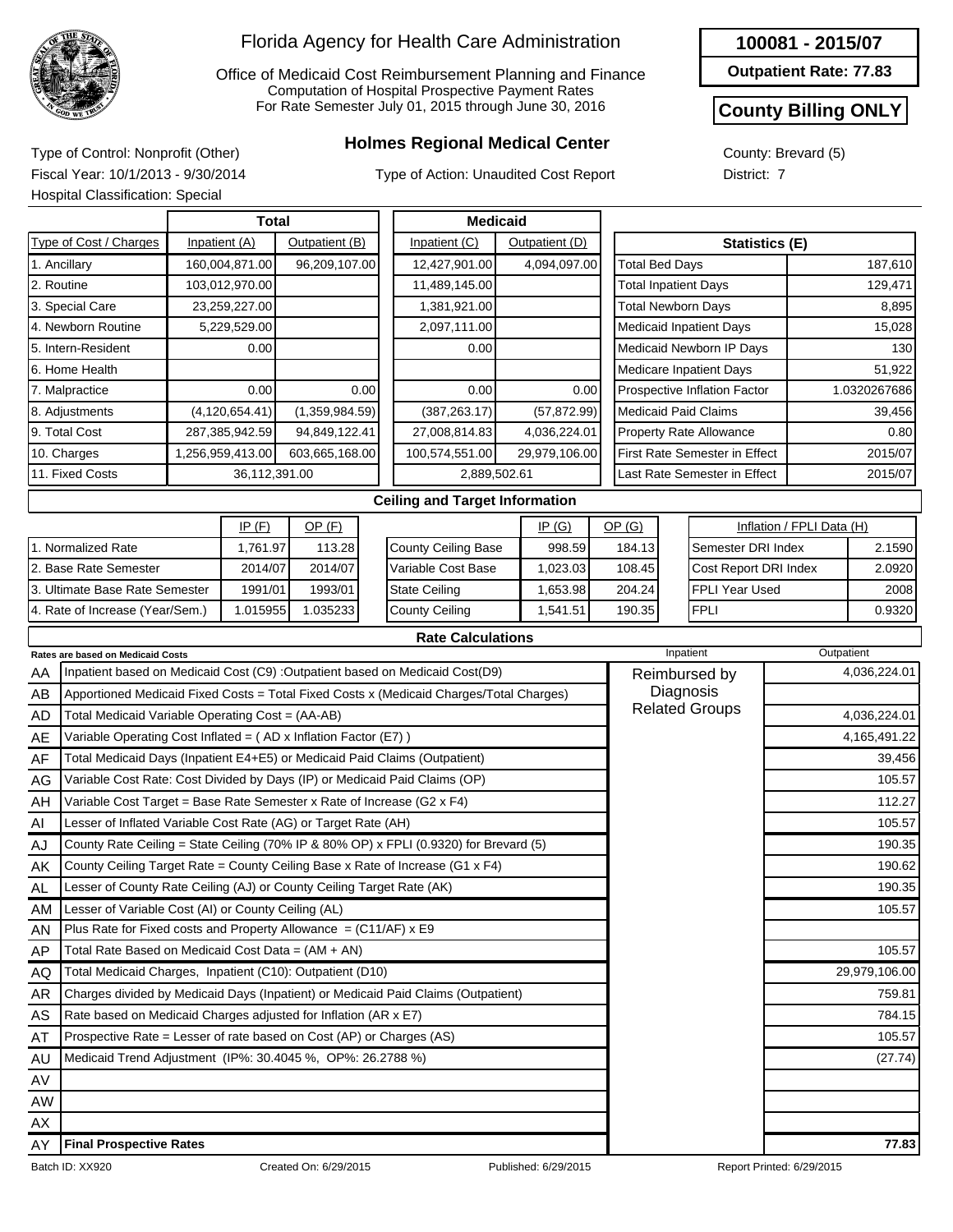

Office of Medicaid Cost Reimbursement Planning and Finance Computation of Hospital Prospective Payment Rates For Rate Semester July 01, 2015 through June 30, 2016

## **Broward Health Medical Center** Type of Control: Government

Type of Action: Unaudited Cost Report

**Outpatient Rate: 105.70**

#### **County Billing ONLY**

1.0820

County: Broward (6) District: 10

Fiscal Year: 7/1/2013 - 6/30/2014 Hospital Classification: CHEP

4. Rate of Increase (Year/Sem.)

|                                | Total          |                                    |                |  | <b>Medicaid</b>                       |               |                |  |                               |                             |                                |                           |              |
|--------------------------------|----------------|------------------------------------|----------------|--|---------------------------------------|---------------|----------------|--|-------------------------------|-----------------------------|--------------------------------|---------------------------|--------------|
| Type of Cost / Charges         |                | Inpatient (A)                      | Outpatient (B) |  | Inpatient (C)                         |               | Outpatient (D) |  |                               |                             | <b>Statistics (E)</b>          |                           |              |
| 1. Ancillary                   |                | 146,245,663.00                     | 132,524,542.00 |  | 40,850,988.00                         | 18,075,844.00 |                |  | <b>Total Bed Days</b>         |                             |                                |                           | 239,440      |
| 2. Routine                     |                | 94,686,153.00                      |                |  | 24,943,893.00                         |               |                |  |                               | <b>Total Inpatient Days</b> |                                |                           | 147,157      |
| 3. Special Care                |                | 57,927,980.00                      |                |  | 25,699,710.00                         |               |                |  | <b>Total Newborn Days</b>     |                             |                                |                           | 6,191        |
| 4. Newborn Routine             |                | 2,928,626.00                       |                |  | 1,975,930.00                          |               |                |  |                               |                             | <b>Medicaid Inpatient Days</b> |                           | 49,164       |
| 5. Intern-Resident             |                | 0.00                               |                |  | 0.00                                  |               |                |  |                               |                             | Medicaid Newborn IP Days       |                           | 174          |
| 6. Home Health                 |                |                                    |                |  |                                       |               |                |  |                               |                             | Medicare Inpatient Days        |                           | 27,610       |
| 7. Malpractice                 |                |                                    | 0.00<br>0.00   |  | 0.00                                  |               | 0.00           |  |                               |                             | Prospective Inflation Factor   |                           | 1.0374819798 |
| 8. Adjustments                 | (3,476,922.02) |                                    | (1,526,822.98) |  | (1,076,879.33)                        |               | (208, 252.85)  |  | <b>Medicaid Paid Claims</b>   |                             |                                |                           | 105,524      |
| 9. Total Cost                  |                | 298,311,499.98<br>130,997,719.02   |                |  | 92,393,641.67                         |               | 17,867,591.15  |  |                               |                             | <b>Property Rate Allowance</b> |                           | 0.80         |
| 10. Charges                    |                | 1,081,939,696.00<br>629,639,292.00 |                |  | 301,546,604.00                        |               | 70,594,821.00  |  | First Rate Semester in Effect |                             |                                |                           | 2015/07      |
| 11. Fixed Costs                |                | 34,946,470.00                      |                |  | 9,739,904.53                          |               |                |  |                               |                             | Last Rate Semester in Effect   |                           | 2015/07      |
|                                |                |                                    |                |  | <b>Ceiling and Target Information</b> |               |                |  |                               |                             |                                |                           |              |
| $OP$ $(F)$<br>IP(F)            |                |                                    |                |  |                                       |               | IP(G)          |  | OP(G)                         |                             |                                | Inflation / FPLI Data (H) |              |
| 1. Normalized Rate             |                | 1,606.33                           | 162.36         |  | <b>County Ceiling Base</b>            |               | 1,014.06       |  | 207.82                        |                             | Semester DRI Index             |                           | 2.1590       |
| 2. Base Rate Semester          |                | 2014/07                            | 2014/07        |  | Variable Cost Base                    |               | 1,159.14       |  | 138.50                        |                             | Cost Report DRI Index          |                           | 2.0810       |
| 3. Ultimate Base Rate Semester |                | 1991/01                            | 1993/01        |  | <b>State Ceiling</b>                  |               | 1,653.98       |  | 204.24                        |                             | <b>FPLI Year Used</b>          |                           | 2008         |

|--|

1,789.61

220.99

FPLI

County Ceiling

|           | <b>Rates are based on Medicaid Costs</b>                                                | Inpatient     | Outpatient    |
|-----------|-----------------------------------------------------------------------------------------|---------------|---------------|
| AA        | Inpatient based on Medicaid Cost (C9) : Outpatient based on Medicaid Cost(D9)           | Reimbursed by | 17,867,591.15 |
| AB        | Apportioned Medicaid Fixed Costs = Total Fixed Costs x (Medicaid Charges/Total Charges) |               |               |
| AD        | Total Medicaid Variable Operating Cost = (AA-AB)                                        | 17,867,591.15 |               |
| AE        | Variable Operating Cost Inflated = $(AD x Inflation Factor (E7))$                       |               | 18,537,303.84 |
| AF        | Total Medicaid Days (Inpatient E4+E5) or Medicaid Paid Claims (Outpatient)              |               | 105,524       |
| AG        | Variable Cost Rate: Cost Divided by Days (IP) or Medicaid Paid Claims (OP)              |               | 175.67        |
| AH        | Variable Cost Target = Base Rate Semester x Rate of Increase (G2 $\times$ F4)           |               | 143.38        |
| AI        | Lesser of Inflated Variable Cost Rate (AG) or Target Rate (AH)                          |               | 143.38        |
| AJ        | County Rate Ceiling = State Ceiling (70% IP & 80% OP) x FPLI (1.0820) for Broward (6)   |               | 220.99        |
| AK        | County Ceiling Target Rate = County Ceiling Base x Rate of Increase (G1 x F4)           |               | 215.14        |
| <b>AL</b> | Lesser of County Rate Ceiling (AJ) or County Ceiling Target Rate (AK)                   |               | 215.14        |
| AM        | Lesser of Variable Cost (AI) or County Ceiling (AL)                                     |               | 143.38        |
| AN        | Plus Rate for Fixed costs and Property Allowance = $(C11/AF)$ x E9                      |               |               |
| AP        | Total Rate Based on Medicaid Cost Data = (AM + AN)                                      |               | 143.38        |
| AQ        | Total Medicaid Charges, Inpatient (C10): Outpatient (D10)                               |               | 70,594,821.00 |
| AR        | Charges divided by Medicaid Days (Inpatient) or Medicaid Paid Claims (Outpatient)       |               | 668.99        |
| AS        | Rate based on Medicaid Charges adjusted for Inflation (AR x E7)                         |               | 694.07        |
| AT        | Prospective Rate = Lesser of rate based on Cost (AP) or Charges (AS)                    |               | 143.38        |
| AU        | Medicaid Trend Adjustment (IP%: 27.2260 %, OP%: 26.2788 %)                              |               | (37.68)       |
| AV        |                                                                                         |               |               |
| <b>AW</b> |                                                                                         |               |               |
| AX        |                                                                                         |               |               |
| AY        | <b>Final Prospective Rates</b>                                                          |               | 105.70        |

1.015955 1.035233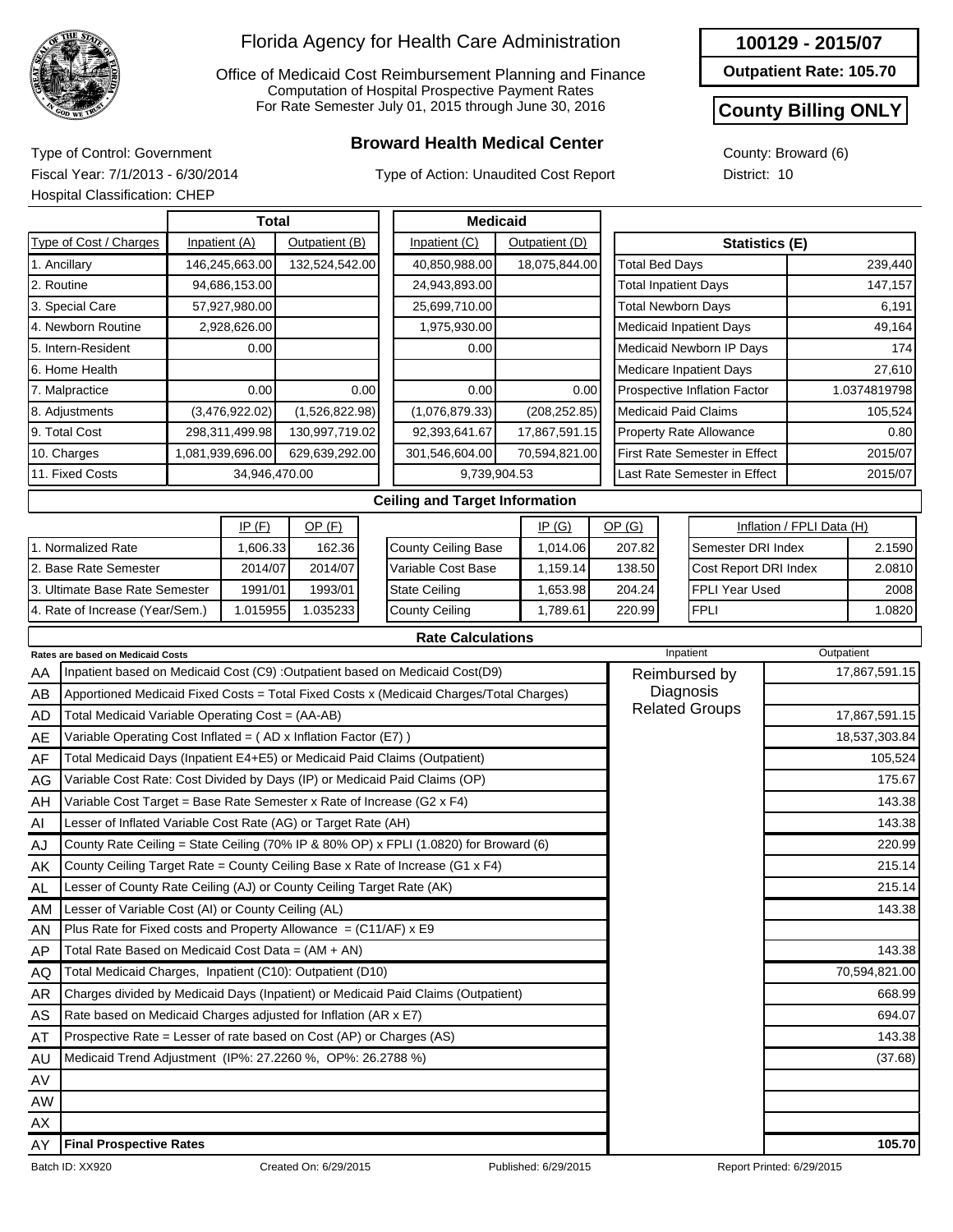

Office of Medicaid Cost Reimbursement Planning and Finance Computation of Hospital Prospective Payment Rates For Rate Semester July 01, 2015 through June 30, 2016

## **Memorial Regional Hospital** Type of Control: Government

Type of Action: Unaudited Cost Report

**Outpatient Rate: 110.36**

#### **County Billing ONLY**

County: Broward (6) District: 10

Fiscal Year: 5/1/2013 - 4/30/2014 Hospital Classification: Special

|    | Total                                                                      |                                  |                |                                   |      | <b>Medicaid</b>                                                                         |  |                |  |                                    |                                      |  |                           |               |
|----|----------------------------------------------------------------------------|----------------------------------|----------------|-----------------------------------|------|-----------------------------------------------------------------------------------------|--|----------------|--|------------------------------------|--------------------------------------|--|---------------------------|---------------|
|    | Type of Cost / Charges                                                     | Inpatient (A)<br>Outpatient (B)  |                |                                   |      | Inpatient (C)<br>Outpatient (D)                                                         |  |                |  | <b>Statistics (E)</b>              |                                      |  |                           |               |
|    | 1. Ancillary                                                               | 220,506,648.00<br>246,189,267.00 |                |                                   |      | 44,835,159.00                                                                           |  | 34,943,775.00  |  | <b>Total Bed Days</b>              |                                      |  |                           | 378,505       |
|    | 2. Routine                                                                 |                                  | 152,842,041.00 |                                   |      | 22,583,954.00                                                                           |  |                |  | <b>Total Inpatient Days</b>        |                                      |  | 167,066                   |               |
|    | 3. Special Care                                                            |                                  | 43,691,034.00  |                                   |      | 11,041,838.00                                                                           |  |                |  | <b>Total Newborn Days</b>          |                                      |  |                           | 30,670        |
|    | 4. Newborn Routine                                                         |                                  | 24,818,130.00  |                                   |      | 16,886,625.00                                                                           |  |                |  |                                    | <b>Medicaid Inpatient Days</b>       |  |                           | 30,724        |
|    | 5. Intern-Resident<br>1,673,515.00                                         |                                  |                |                                   |      | 277,089.00                                                                              |  |                |  | Medicaid Newborn IP Days           |                                      |  |                           | 19,283        |
|    | 6. Home Health                                                             |                                  |                |                                   |      |                                                                                         |  |                |  | <b>Medicare Inpatient Days</b>     |                                      |  |                           | 39,965        |
|    | 7. Malpractice                                                             |                                  | 0.00           | 0.00                              |      | 0.00                                                                                    |  | 0.00           |  | Prospective Inflation Factor       |                                      |  | 1.0419884170              |               |
|    | 8. Adjustments                                                             |                                  | 0.00           |                                   | 0.00 |                                                                                         |  | 0.00           |  | <b>Medicaid Paid Claims</b>        |                                      |  | 155,240                   |               |
|    | 9. Total Cost                                                              | 443,531,368.00                   |                | 246,189,267.00                    |      | 95,624,665.00                                                                           |  | 34,943,775.00  |  | Property Rate Allowance            |                                      |  | 0.80                      |               |
|    | 10. Charges                                                                |                                  |                | 2,197,172,835.00 1,802,982,209.00 |      | 482,069,458.00                                                                          |  | 192,661,543.00 |  |                                    | <b>First Rate Semester in Effect</b> |  | 2015/07                   |               |
|    | 11. Fixed Costs                                                            | 119,270,112.00                   |                |                                   |      | 26,168,391.19                                                                           |  |                |  |                                    | Last Rate Semester in Effect         |  |                           | 2015/07       |
|    |                                                                            |                                  |                |                                   |      | <b>Ceiling and Target Information</b>                                                   |  |                |  |                                    |                                      |  |                           |               |
|    |                                                                            |                                  | IP(F)          | $OP$ (F)                          |      | IP(G)                                                                                   |  |                |  | OP(G)                              |                                      |  | Inflation / FPLI Data (H) |               |
|    | 1. Normalized Rate                                                         |                                  | 1,337.57       | 216.77                            |      | <b>County Ceiling Base</b>                                                              |  | 1,014.06       |  | 207.82                             | Semester DRI Index                   |  | 2.1590                    |               |
|    | 2. Base Rate Semester                                                      |                                  | 2014/07        | 2014/07                           |      | Variable Cost Base                                                                      |  | 977.32         |  | 144.60                             | Cost Report DRI Index                |  | 2.0720                    |               |
|    | 3. Ultimate Base Rate Semester                                             |                                  | 1991/01        | 1993/01                           |      | <b>State Ceiling</b>                                                                    |  | 1,653.98       |  | 204.24                             | <b>FPLI Year Used</b>                |  |                           | 2008          |
|    | 4. Rate of Increase (Year/Sem.)                                            |                                  | 1.015955       | 1.035233                          |      | <b>County Ceiling</b>                                                                   |  | 1,789.61       |  | 220.99                             | <b>FPLI</b>                          |  |                           | 1.0820        |
|    |                                                                            |                                  |                |                                   |      | <b>Rate Calculations</b>                                                                |  |                |  |                                    |                                      |  |                           |               |
|    | <b>Rates are based on Medicaid Costs</b>                                   |                                  |                |                                   |      |                                                                                         |  |                |  |                                    | Inpatient                            |  | Outpatient                |               |
| AA |                                                                            |                                  |                |                                   |      | Inpatient based on Medicaid Cost (C9) :Outpatient based on Medicaid Cost(D9)            |  |                |  |                                    | Reimbursed by                        |  |                           | 34,943,775.00 |
| AB |                                                                            |                                  |                |                                   |      | Apportioned Medicaid Fixed Costs = Total Fixed Costs x (Medicaid Charges/Total Charges) |  |                |  | Diagnosis<br><b>Related Groups</b> |                                      |  |                           |               |
| AD | Total Medicaid Variable Operating Cost = (AA-AB)                           |                                  |                |                                   |      |                                                                                         |  |                |  |                                    |                                      |  |                           | 34,943,775.00 |
| AE | Variable Operating Cost Inflated = (AD x Inflation Factor (E7))            |                                  |                |                                   |      |                                                                                         |  |                |  |                                    |                                      |  |                           | 36,411,008.80 |
| AF | Total Medicaid Days (Inpatient E4+E5) or Medicaid Paid Claims (Outpatient) |                                  |                |                                   |      |                                                                                         |  |                |  |                                    |                                      |  |                           | 155,240       |

| AA        | Tinpatient based on Medicald Cost (C9) :Outpatient based on Medicald Cost(D9)           | Reimbursed by         | 34,943,773.UU  |
|-----------|-----------------------------------------------------------------------------------------|-----------------------|----------------|
| AB        | Apportioned Medicaid Fixed Costs = Total Fixed Costs x (Medicaid Charges/Total Charges) | Diagnosis             |                |
| AD        | Total Medicaid Variable Operating Cost = (AA-AB)                                        | <b>Related Groups</b> | 34,943,775.00  |
| <b>AE</b> | Variable Operating Cost Inflated = (AD x Inflation Factor (E7))                         |                       | 36,411,008.80  |
| AF        | Total Medicaid Days (Inpatient E4+E5) or Medicaid Paid Claims (Outpatient)              |                       | 155,240        |
| AG        | Variable Cost Rate: Cost Divided by Days (IP) or Medicaid Paid Claims (OP)              |                       | 234.55         |
| AH        | Variable Cost Target = Base Rate Semester x Rate of Increase (G2 $\times$ F4)           | 149.69                |                |
| AI        | Lesser of Inflated Variable Cost Rate (AG) or Target Rate (AH)                          |                       | 149.69         |
| AJ        | County Rate Ceiling = State Ceiling (70% IP & 80% OP) x FPLI (1.0820) for Broward (6)   |                       | 220.99         |
| AK        | County Ceiling Target Rate = County Ceiling Base x Rate of Increase (G1 x F4)           |                       | 215.14         |
| AL        | Lesser of County Rate Ceiling (AJ) or County Ceiling Target Rate (AK)                   |                       | 215.14         |
| AM        | Lesser of Variable Cost (AI) or County Ceiling (AL)                                     |                       | 149.69         |
| AN        | Plus Rate for Fixed costs and Property Allowance $= (C11/AF) \times E9$                 |                       |                |
| AP.       | Total Rate Based on Medicaid Cost Data = (AM + AN)                                      |                       | 149.69         |
| AQ        | Total Medicaid Charges, Inpatient (C10): Outpatient (D10)                               |                       | 192,661,543.00 |
| <b>AR</b> | Charges divided by Medicaid Days (Inpatient) or Medicaid Paid Claims (Outpatient)       |                       | 1,241.06       |
| <b>AS</b> | Rate based on Medicaid Charges adjusted for Inflation (AR x E7)                         |                       | 1,293.17       |
| AT        | Prospective Rate = Lesser of rate based on Cost (AP) or Charges (AS)                    |                       | 149.69         |
| AU        | Medicaid Trend Adjustment (IP%: 29.8253 %, OP%: 26.2788 %)                              |                       | (39.34)        |
| AV        |                                                                                         |                       |                |
| AW        |                                                                                         |                       |                |
| AX        |                                                                                         |                       |                |
| AY        | <b>Final Prospective Rates</b>                                                          |                       | 110.36         |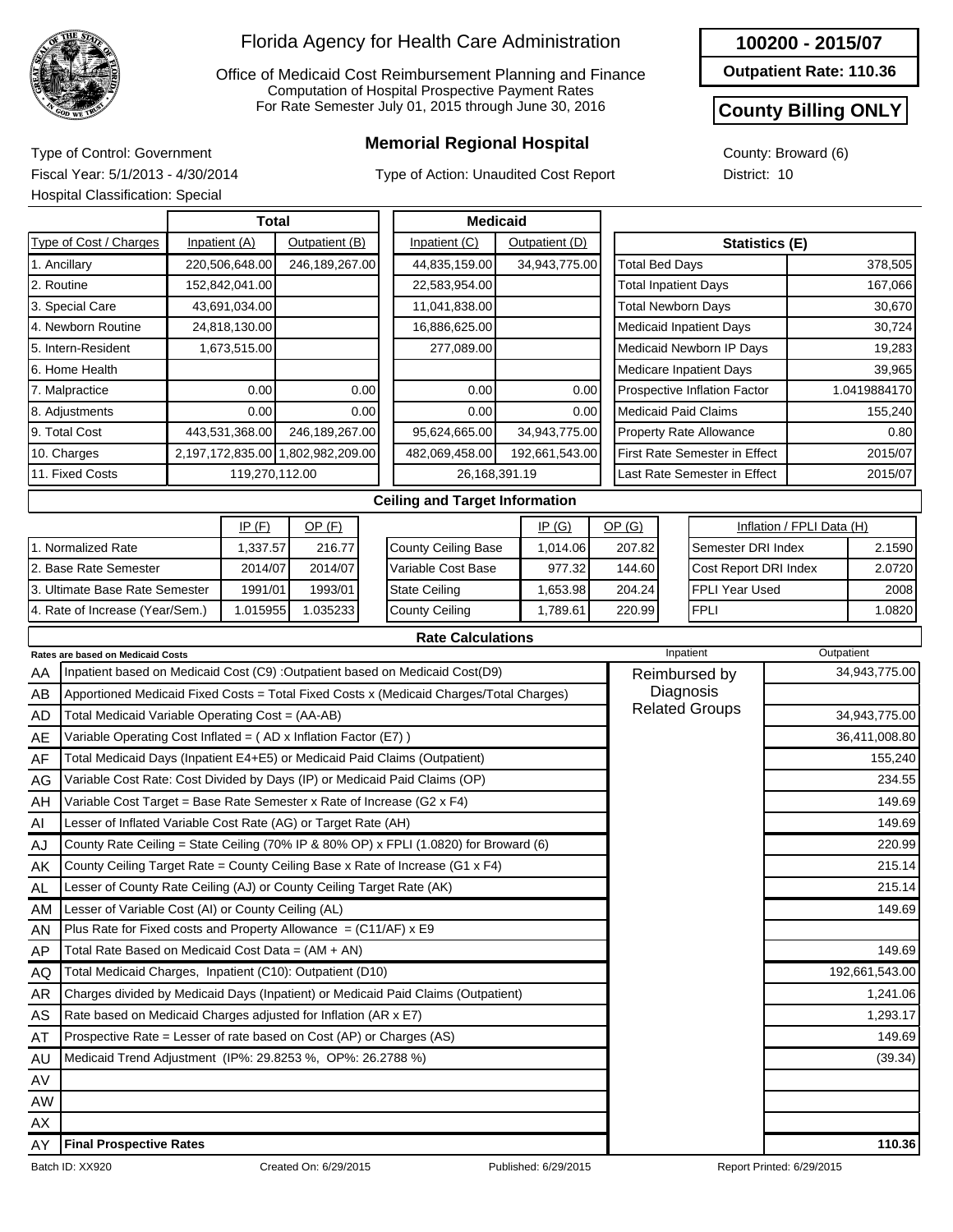

Office of Medicaid Cost Reimbursement Planning and Finance Computation of Hospital Prospective Payment Rates For Rate Semester July 01, 2015 through June 30, 2016

## **Broward Health North** Type of Control: Government

Type of Action: Unaudited Cost Report

#### **100218 - 2015/07**

**Outpatient Rate: 93.99**

### **County Billing ONLY**

County: Broward (6) District: 10

Fiscal Year: 7/1/2013 - 6/30/2014 Hospital Classification: Special

|                   | HOSpital Glassification. Special                                           |              |                |                |              |                                                                                         |  |                |                       |                                       |                                |                           |              |  |
|-------------------|----------------------------------------------------------------------------|--------------|----------------|----------------|--------------|-----------------------------------------------------------------------------------------|--|----------------|-----------------------|---------------------------------------|--------------------------------|---------------------------|--------------|--|
|                   |                                                                            | <b>Total</b> |                |                |              | <b>Medicaid</b>                                                                         |  |                |                       |                                       |                                |                           |              |  |
|                   | Type of Cost / Charges                                                     |              | Inpatient (A)  | Outpatient (B) |              | Inpatient (C)                                                                           |  | Outpatient (D) |                       |                                       |                                | <b>Statistics (E)</b>     |              |  |
|                   | 1. Ancillary                                                               |              | 79,112,419.00  | 52,466,781.00  |              | 8,861,271.00                                                                            |  | 4,538,516.00   | <b>Total Bed Days</b> |                                       |                                |                           | 121,910      |  |
|                   | 2. Routine                                                                 |              | 52,756,195.00  |                |              | 6,413,317.00                                                                            |  |                |                       |                                       | <b>Total Inpatient Days</b>    |                           | 76,438       |  |
|                   | 3. Special Care                                                            |              | 19,171,852.00  |                |              | 2,474,787.00                                                                            |  |                |                       |                                       | <b>Total Newborn Days</b>      |                           | $\Omega$     |  |
|                   | 4. Newborn Routine                                                         |              | 0.00           |                |              | 0.00                                                                                    |  |                |                       |                                       | <b>Medicaid Inpatient Days</b> | 11,760                    |              |  |
|                   | 5. Intern-Resident                                                         |              | 0.00           |                |              | 0.00                                                                                    |  |                |                       |                                       | Medicaid Newborn IP Days       |                           |              |  |
|                   | 6. Home Health                                                             |              |                |                |              |                                                                                         |  |                |                       |                                       | <b>Medicare Inpatient Days</b> |                           | 18,082       |  |
|                   | 7. Malpractice                                                             |              | 0.00           |                | 0.00         | 0.00                                                                                    |  | 0.00           |                       |                                       | Prospective Inflation Factor   |                           | 1.0374819798 |  |
|                   | 8. Adjustments                                                             |              | (1,755,198.42) | (609, 701.58)  |              | (206, 260.45)                                                                           |  | (52,740.81)    |                       |                                       | Medicaid Paid Claims           |                           | 34,843       |  |
|                   | 9. Total Cost                                                              |              | 149,285,267.58 | 51,857,079.42  |              | 17,543,114.55                                                                           |  | 4,485,775.19   |                       |                                       | Property Rate Allowance        |                           | 0.80         |  |
|                   | 10. Charges                                                                |              | 586,983,536.00 | 284,501,875.00 |              | 69,608,582.00                                                                           |  | 22,136,668.00  |                       |                                       | First Rate Semester in Effect  |                           | 2015/07      |  |
|                   | 11. Fixed Costs                                                            |              | 13,603,944.00  |                | 1,613,250.11 |                                                                                         |  |                |                       | Last Rate Semester in Effect          |                                | 2015/07                   |              |  |
|                   |                                                                            |              |                |                |              | <b>Ceiling and Target Information</b>                                                   |  |                |                       |                                       |                                |                           |              |  |
| IP(F)<br>$OP$ (F) |                                                                            |              |                |                |              |                                                                                         |  | IP(G)          | OP(G)                 |                                       |                                | Inflation / FPLI Data (H) |              |  |
|                   | 1. Normalized Rate                                                         |              | 1,298.85       | 123.45         |              | County Ceiling Base                                                                     |  | 1,014.06       | 207.82                |                                       | Semester DRI Index             |                           | 2.1590       |  |
|                   | 2. Base Rate Semester                                                      |              | 2014/07        | 2014/07        |              | Variable Cost Base                                                                      |  | 841.08         |                       | Cost Report DRI Index<br>123.16       |                                |                           | 2.0810       |  |
|                   | 3. Ultimate Base Rate Semester                                             |              | 1991/01        | 1993/01        |              | <b>State Ceiling</b>                                                                    |  | 1,653.98       | 204.24                |                                       | <b>FPLI Year Used</b>          |                           | 2008         |  |
|                   | 4. Rate of Increase (Year/Sem.)                                            |              | 1.015955       | 1.035233       |              | County Ceiling                                                                          |  | 1,789.61       | 220.99                |                                       | <b>FPLI</b>                    |                           | 1.0820       |  |
|                   |                                                                            |              |                |                |              | <b>Rate Calculations</b>                                                                |  |                |                       |                                       |                                |                           |              |  |
|                   | <b>Rates are based on Medicaid Costs</b>                                   |              |                |                |              |                                                                                         |  |                |                       |                                       | Inpatient                      |                           | Outpatient   |  |
| AA                |                                                                            |              |                |                |              | Inpatient based on Medicaid Cost (C9) : Outpatient based on Medicaid Cost(D9)           |  |                |                       |                                       | Reimbursed by                  |                           | 4,485,775.19 |  |
| AB                |                                                                            |              |                |                |              | Apportioned Medicaid Fixed Costs = Total Fixed Costs x (Medicaid Charges/Total Charges) |  |                |                       |                                       | Diagnosis                      |                           |              |  |
| <b>AD</b>         | Total Medicaid Variable Operating Cost = (AA-AB)                           |              |                |                |              |                                                                                         |  |                |                       | <b>Related Groups</b><br>4,485,775.19 |                                |                           |              |  |
| AE                | Variable Operating Cost Inflated = (AD x Inflation Factor (E7))            |              |                |                |              |                                                                                         |  |                | 4,653,910.93          |                                       |                                |                           |              |  |
| AF                | Total Medicaid Days (Inpatient E4+E5) or Medicaid Paid Claims (Outpatient) |              |                |                |              |                                                                                         |  |                |                       |                                       |                                |                           | 34,843       |  |
| AG                | Variable Cost Rate: Cost Divided by Days (IP) or Medicaid Paid Claims (OP) |              |                |                |              |                                                                                         |  |                |                       |                                       |                                |                           | 133.57       |  |
| AH                | Variable Cost Target = Base Rate Semester x Rate of Increase (G2 x F4)     |              |                |                |              |                                                                                         |  |                |                       |                                       |                                |                           | 127.50       |  |
| AI                | Lesser of Inflated Variable Cost Rate (AG) or Target Rate (AH)             |              |                |                |              |                                                                                         |  |                |                       |                                       |                                |                           | 127.50       |  |
| AJ                |                                                                            |              |                |                |              | County Rate Ceiling = State Ceiling (70% IP & 80% OP) x FPLI (1.0820) for Broward (6)   |  |                |                       |                                       |                                |                           | 220.99       |  |

| AJ | County Rate Ceiling = State Ceiling (70% IP & 80% OP) x FPLI (1.0820) for Broward (6) |                      | 220.99                    |
|----|---------------------------------------------------------------------------------------|----------------------|---------------------------|
| AK | County Ceiling Target Rate = County Ceiling Base x Rate of Increase (G1 x F4)         |                      | 215.14                    |
| AL | Lesser of County Rate Ceiling (AJ) or County Ceiling Target Rate (AK)                 |                      | 215.14                    |
| AM | Lesser of Variable Cost (AI) or County Ceiling (AL)                                   |                      | 127.50                    |
| AN | Plus Rate for Fixed costs and Property Allowance $= (C11/AF) \times E9$               |                      |                           |
| AP | Total Rate Based on Medicaid Cost Data = (AM + AN)                                    |                      | 127.50                    |
| AQ | Total Medicaid Charges, Inpatient (C10): Outpatient (D10)                             |                      | 22,136,668.00             |
| AR | Charges divided by Medicaid Days (Inpatient) or Medicaid Paid Claims (Outpatient)     |                      | 635.33                    |
| AS | Rate based on Medicaid Charges adjusted for Inflation (AR x E7)                       |                      | 659.14                    |
| AT | Prospective Rate = Lesser of rate based on Cost (AP) or Charges (AS)                  |                      | 127.50                    |
| AU | Medicaid Trend Adjustment (IP%: 30.4045 %, OP%: 26.2788 %)                            |                      | (33.51)                   |
| AV |                                                                                       |                      |                           |
| AW |                                                                                       |                      |                           |
| AX |                                                                                       |                      |                           |
| AY | <b>Final Prospective Rates</b>                                                        |                      | 93.99                     |
|    | Batch ID: XX920<br>Created On: 6/29/2015                                              | Published: 6/29/2015 | Report Printed: 6/29/2015 |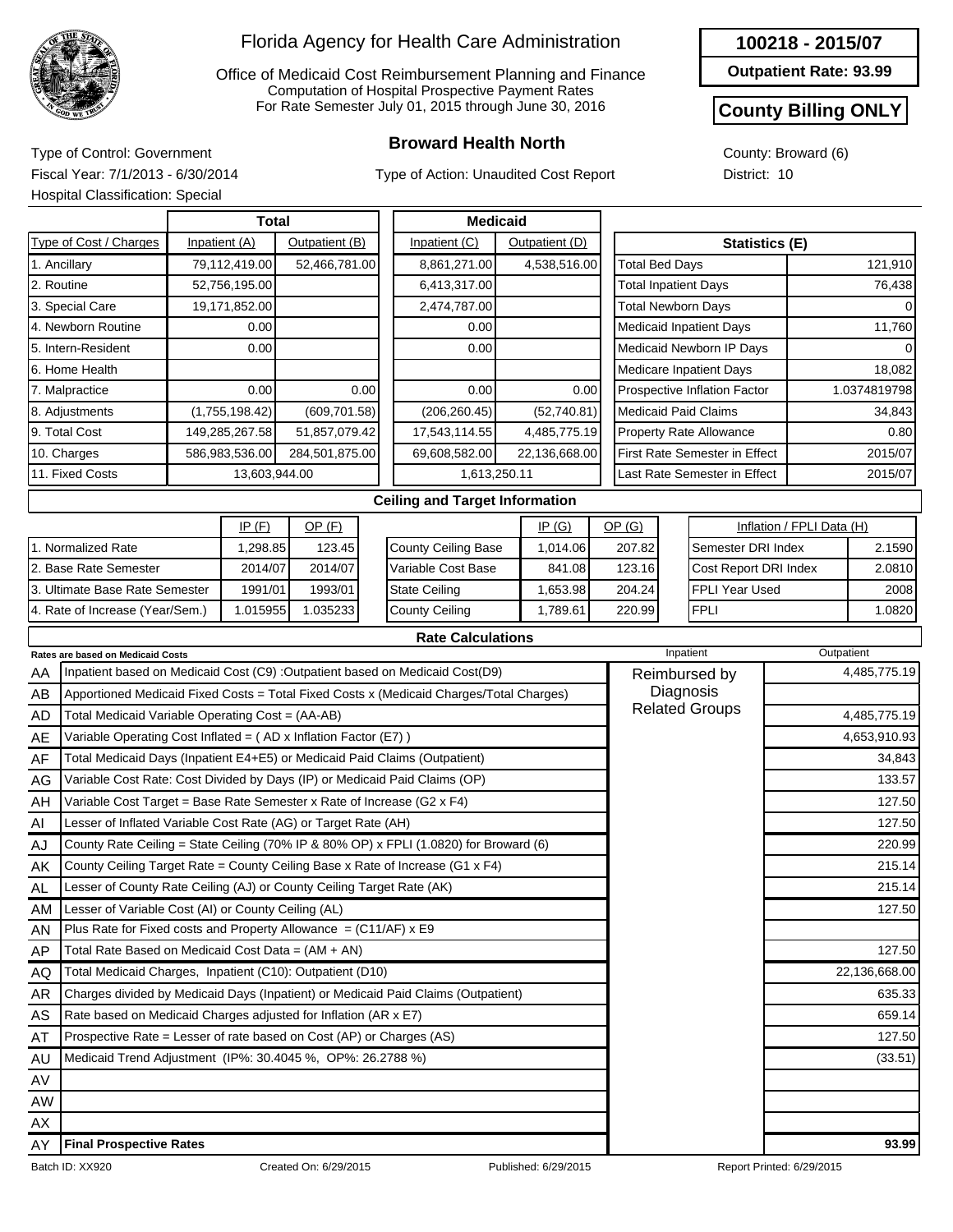

Office of Medicaid Cost Reimbursement Planning and Finance Computation of Hospital Prospective Payment Rates For Rate Semester July 01, 2015 through June 30, 2016

## **Naples Community Hospital** Type of Control: Nonprofit (Other)

Type of Action: Unaudited Cost Report

**Outpatient Rate: 74.27**

### **County Billing ONLY**

County: Collier (11) District: 8

Fiscal Year: 10/1/2013 - 9/30/2014 Hospital Classification: Special

|                                                                                              |               | Total          |                |                    | <b>Medicaid</b>                                                                         |       |               |                       |                                       |                                      |        |              |  |
|----------------------------------------------------------------------------------------------|---------------|----------------|----------------|--------------------|-----------------------------------------------------------------------------------------|-------|---------------|-----------------------|---------------------------------------|--------------------------------------|--------|--------------|--|
| Type of Cost / Charges                                                                       |               | Inpatient (A)  | Outpatient (B) |                    | Inpatient (C)<br>Outpatient (D)                                                         |       |               |                       | <b>Statistics (E)</b>                 |                                      |        |              |  |
| 1. Ancillary                                                                                 |               | 119,229,760.00 | 98,407,470.00  |                    | 11,987,226.00                                                                           |       | 4,592,743.00  | <b>Total Bed Days</b> |                                       |                                      |        | 260,245      |  |
| 2. Routine                                                                                   |               | 95,682,715.00  |                |                    | 7,039,692.00                                                                            |       |               |                       |                                       | <b>Total Inpatient Days</b>          |        | 118,246      |  |
| 3. Special Care                                                                              |               | 13,846,867.00  |                |                    | 1,267,171.00                                                                            |       |               |                       |                                       | <b>Total Newborn Days</b>            |        | 10,763       |  |
| 4. Newborn Routine                                                                           |               | 7,585,178.00   |                |                    | 4,385,231.00                                                                            |       |               |                       |                                       | <b>Medicaid Inpatient Days</b>       |        | 10,345       |  |
| 5. Intern-Resident                                                                           |               | 0.00           |                |                    | 0.00                                                                                    |       |               |                       |                                       | Medicaid Newborn IP Days             |        | 2,170        |  |
| 6. Home Health                                                                               |               |                |                |                    |                                                                                         |       |               |                       |                                       | <b>Medicare Inpatient Days</b>       |        | 67,366       |  |
| 7. Malpractice                                                                               |               | 0.00           |                | 0.00               | 0.00                                                                                    |       | 0.00          |                       |                                       | Prospective Inflation Factor         |        | 1.0320267686 |  |
| 8. Adjustments                                                                               |               | (3,796,740.77) | (1,580,860.23) |                    | (396, 459.29)                                                                           |       | (73, 779.81)  |                       |                                       | <b>Medicaid Paid Claims</b>          |        | 42,290       |  |
| 9. Total Cost                                                                                |               | 232,547,779.23 | 96,826,609.77  |                    | 24,282,860.71                                                                           |       | 4,518,963.19  |                       |                                       | <b>Property Rate Allowance</b>       |        | 0.80         |  |
| 10. Charges                                                                                  |               | 958,296,307.00 | 631,105,079.00 |                    | 79,466,889.00                                                                           |       | 28,709,805.00 |                       |                                       | <b>First Rate Semester in Effect</b> |        | 2015/07      |  |
| 11. Fixed Costs                                                                              | 27,472,091.00 |                |                |                    | 2,278,127.95                                                                            |       |               |                       | Last Rate Semester in Effect          |                                      |        | 2015/07      |  |
|                                                                                              |               |                |                |                    | <b>Ceiling and Target Information</b>                                                   |       |               |                       |                                       |                                      |        |              |  |
|                                                                                              |               | IP(F)          |                |                    |                                                                                         | IP(G) | OP(G)         |                       |                                       | Inflation / FPLI Data (H)            |        |              |  |
| 1. Normalized Rate                                                                           |               | 1,813.31       | 110.20         |                    | <b>County Ceiling Base</b>                                                              |       | 1,044.64      | 192.11                | Semester DRI Index                    |                                      |        | 2.1590       |  |
| 2. Base Rate Semester                                                                        |               | 2014/07        | 2014/07        | Variable Cost Base |                                                                                         |       | 1,107.82      | 98.27                 |                                       | Cost Report DRI Index                |        | 2.0920       |  |
| 3. Ultimate Base Rate Semester                                                               |               | 1991/01        | 1993/01        |                    | <b>State Ceiling</b>                                                                    |       | 1,653.98      | 204.24                | FPLI Year Used                        |                                      |        | 2008         |  |
| 4. Rate of Increase (Year/Sem.)                                                              |               | 1.015955       | 1.035233       |                    | <b>County Ceiling</b>                                                                   |       | 1,655.14      | 204.39                | <b>FPLI</b>                           |                                      | 1.0007 |              |  |
|                                                                                              |               |                |                |                    | <b>Rate Calculations</b>                                                                |       |               |                       |                                       |                                      |        |              |  |
| <b>Rates are based on Medicaid Costs</b>                                                     |               |                |                |                    |                                                                                         |       |               |                       |                                       | Inpatient                            |        | Outpatient   |  |
| AA                                                                                           |               |                |                |                    | Inpatient based on Medicaid Cost (C9) : Outpatient based on Medicaid Cost(D9)           |       |               |                       |                                       | Reimbursed by                        |        | 4,518,963.19 |  |
| AB                                                                                           |               |                |                |                    | Apportioned Medicaid Fixed Costs = Total Fixed Costs x (Medicaid Charges/Total Charges) |       |               |                       |                                       | Diagnosis                            |        |              |  |
| Total Medicaid Variable Operating Cost = (AA-AB)<br>AD                                       |               |                |                |                    |                                                                                         |       |               |                       | <b>Related Groups</b><br>4,518,963.19 |                                      |        |              |  |
| Variable Operating Cost Inflated = $(AD x)$ Inflation Factor (E7) )<br>AE                    |               |                |                |                    |                                                                                         |       |               |                       |                                       |                                      |        | 4,663,690.97 |  |
| AF                                                                                           |               |                |                |                    | Total Medicaid Days (Inpatient E4+E5) or Medicaid Paid Claims (Outpatient)              |       |               |                       |                                       |                                      |        | 42,290       |  |
| AG                                                                                           |               |                |                |                    | Variable Cost Rate: Cost Divided by Days (IP) or Medicaid Paid Claims (OP)              |       |               |                       |                                       |                                      |        | 110.28       |  |
| Variable Cost Target = Base Rate Semester x Rate of Increase (G2 x F4)<br>AH                 |               |                |                |                    |                                                                                         |       |               |                       | 101.73                                |                                      |        |              |  |
| Lesser of Inflated Variable Cost Rate (AG) or Target Rate (AH)<br>Al                         |               |                |                |                    |                                                                                         |       |               |                       |                                       |                                      |        | 101.73       |  |
| County Rate Ceiling = State Ceiling (70% IP & 80% OP) x FPLI (1.0007) for Collier (11)<br>AJ |               |                |                |                    |                                                                                         |       |               |                       | 204.39                                |                                      |        |              |  |
| ΑK                                                                                           |               |                |                |                    | County Ceiling Target Rate = County Ceiling Base x Rate of Increase (G1 x F4)           |       |               |                       |                                       |                                      |        | 198.88       |  |
| ΔI<br>Lesser of County Rate Ceiling (AJ) or County Ceiling Target Rate (AK)                  |               |                |                |                    |                                                                                         |       |               |                       |                                       |                                      |        | 198.88       |  |

Batch ID: XX920 Created On: 6/29/2015 Published: 6/29/2015 Published: 6/29/2015 Report Printed: 6/29/2015 AL AM AN AP AQ AR AS AT AU AV AW AX AY Lesser of County Rate Ceiling (AJ) or County Ceiling Target Rate (AK) Lesser of Variable Cost (AI) or County Ceiling (AL) Plus Rate for Fixed costs and Property Allowance =  $(C11/AF)$  x E9 Total Rate Based on Medicaid Cost Data = (AM + AN) Total Medicaid Charges, Inpatient (C10): Outpatient (D10) Charges divided by Medicaid Days (Inpatient) or Medicaid Paid Claims (Outpatient) Rate based on Medicaid Charges adjusted for Inflation (AR x E7) Prospective Rate = Lesser of rate based on Cost (AP) or Charges (AS) Medicaid Trend Adjustment (IP%: 31.4582 %, OP%: 26.9907 %) (27.46) **Final Prospective Rates 74.27**

101.73

101.73 28,709,805.00 678.88 700.62 101.73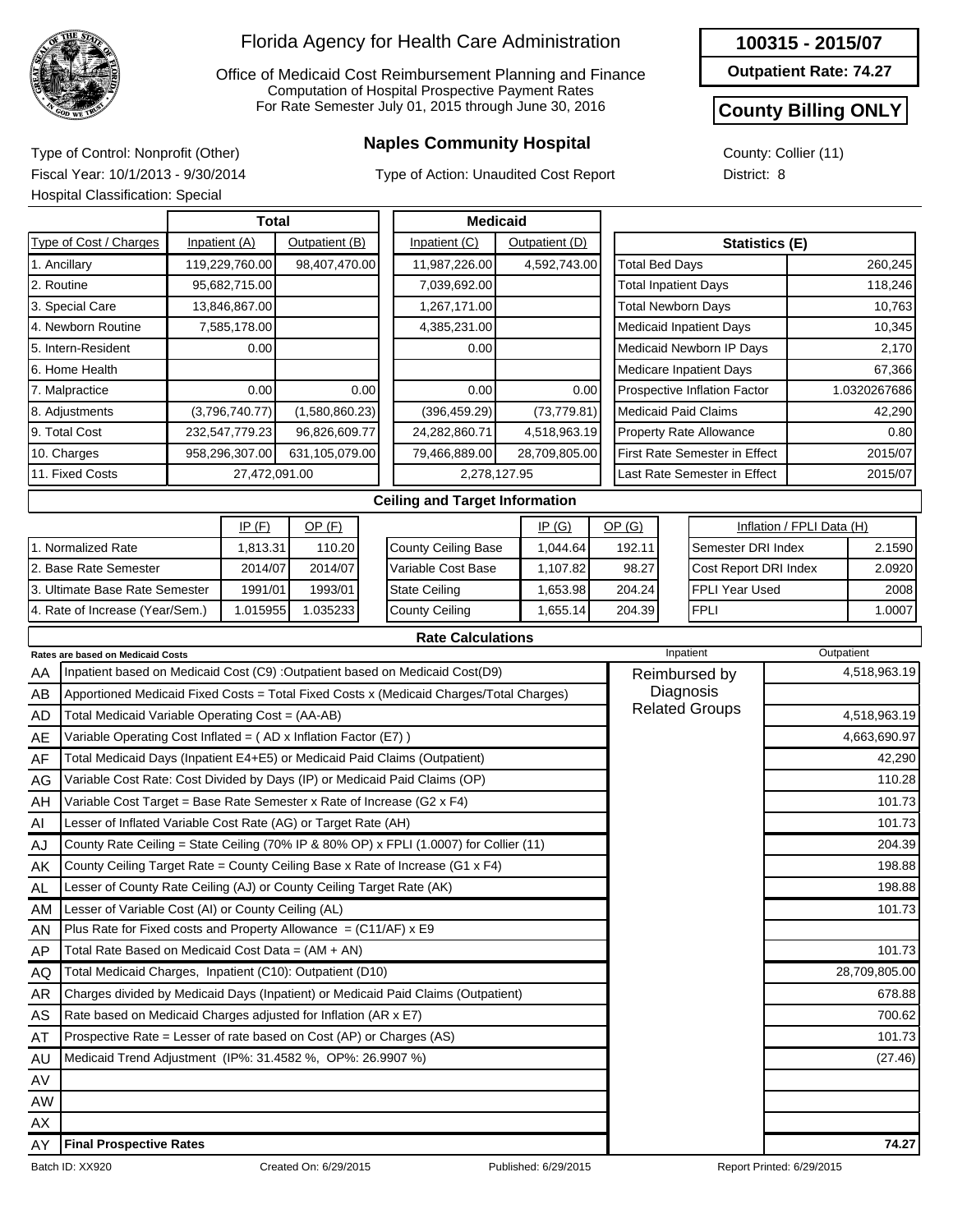

Office of Medicaid Cost Reimbursement Planning and Finance Computation of Hospital Prospective Payment Rates For Rate Semester July 01, 2015 through June 30, 2016

Type of Action: Unaudited Cost Report

#### **100358 - 2015/07**

**Outpatient Rate: 141.90**

#### **County Billing ONLY**

County: Dade (13) District: 11

**Baptist Of Miami** Type of Control: Nonprofit (Other) Fiscal Year: 10/1/2013 - 9/30/2014

|                                  | <b>Hospital Classification: Special</b>                                             |  |                  |                  |       |                                                                                         |  |                           |                       |                                      |                       |               |  |  |
|----------------------------------|-------------------------------------------------------------------------------------|--|------------------|------------------|-------|-----------------------------------------------------------------------------------------|--|---------------------------|-----------------------|--------------------------------------|-----------------------|---------------|--|--|
|                                  | Total                                                                               |  |                  |                  |       | <b>Medicaid</b>                                                                         |  |                           |                       |                                      |                       |               |  |  |
|                                  | Type of Cost / Charges                                                              |  | Inpatient (A)    | Outpatient (B)   |       | Inpatient (C)                                                                           |  | Outpatient (D)            |                       |                                      | <b>Statistics (E)</b> |               |  |  |
|                                  | 1. Ancillary                                                                        |  | 260,499,925.00   | 249,343,808.00   |       | 26,332,039.00                                                                           |  | 11,992,024.00             | <b>Total Bed Days</b> |                                      |                       | 248,200       |  |  |
|                                  | 2. Routine                                                                          |  | 204,412,387.00   |                  |       | 17,799,267.00                                                                           |  |                           |                       | <b>Total Inpatient Days</b>          |                       | 182,001       |  |  |
|                                  | 3. Special Care                                                                     |  | 41,960,427.00    |                  |       | 9,415,613.00                                                                            |  |                           |                       | <b>Total Newborn Days</b>            | 9,333                 |               |  |  |
|                                  | 4. Newborn Routine                                                                  |  | 6.576.658.00     |                  |       | 1,922,340.00                                                                            |  |                           |                       | <b>Medicaid Inpatient Days</b>       |                       | 20.471        |  |  |
|                                  | 5. Intern-Resident                                                                  |  | 3,360,011.00     |                  |       | 291,696.00                                                                              |  |                           |                       | Medicaid Newborn IP Days             |                       | 2,556         |  |  |
|                                  | 6. Home Health                                                                      |  |                  |                  |       |                                                                                         |  |                           |                       | <b>Medicare Inpatient Days</b>       |                       | 41,815        |  |  |
|                                  | 7. Malpractice                                                                      |  | 0.00             |                  | 0.00  | 0.00                                                                                    |  | 0.00                      |                       | Prospective Inflation Factor         |                       | 1.0320267686  |  |  |
|                                  | 8. Adjustments                                                                      |  | (8,044,401.64)   | (3,881,163.36)   |       | (867, 947.66)                                                                           |  | (186, 661.96)             |                       | <b>Medicaid Paid Claims</b>          |                       | 55,836        |  |  |
|                                  | 9. Total Cost                                                                       |  | 508,765,006.36   | 245,462,644.64   |       | 54,893,007.34                                                                           |  | 11,805,362.04             |                       | <b>Property Rate Allowance</b>       |                       | 0.80          |  |  |
|                                  | 10. Charges                                                                         |  | 2,247,540,118.00 | 1,222,295,894.00 |       | 214,437,696.00                                                                          |  | 58,416,745.00             |                       | <b>First Rate Semester in Effect</b> | 2015/07               |               |  |  |
| 11. Fixed Costs<br>50,931,443.00 |                                                                                     |  |                  |                  |       | Last Rate Semester in Effect<br>4,859,366.56                                            |  |                           |                       |                                      | 2015/07               |               |  |  |
|                                  |                                                                                     |  |                  |                  |       | <b>Ceiling and Target Information</b>                                                   |  |                           |                       |                                      |                       |               |  |  |
|                                  |                                                                                     |  |                  |                  | IP(G) | OP(G)                                                                                   |  | Inflation / FPLI Data (H) |                       |                                      |                       |               |  |  |
|                                  | 1. Normalized Rate                                                                  |  | 1,861.39         | 181.12           |       | <b>County Ceiling Base</b>                                                              |  | 1,051.21                  | 230.71                | Semester DRI Index                   |                       | 2.1590        |  |  |
|                                  | 2. Base Rate Semester                                                               |  | 2014/07          | 2014/07          |       | Variable Cost Base                                                                      |  | 1,123.48                  | 187.74                | Cost Report DRI Index                |                       | 2.0920        |  |  |
|                                  | 3. Ultimate Base Rate Semester                                                      |  | 1991/01          | 1993/01          |       | <b>State Ceiling</b>                                                                    |  | 1,653.98                  | 204.24                | FPLI Year Used                       |                       | 2008          |  |  |
|                                  | 4. Rate of Increase (Year/Sem.)                                                     |  | 1.015955         | 1.035233         |       | <b>County Ceiling</b>                                                                   |  | 1,992.55                  | 246.05                | <b>FPLI</b>                          |                       | 1.2047        |  |  |
|                                  |                                                                                     |  |                  |                  |       | <b>Rate Calculations</b>                                                                |  |                           |                       |                                      |                       |               |  |  |
|                                  | Rates are based on Medicaid Costs                                                   |  |                  |                  |       |                                                                                         |  |                           |                       | Inpatient                            |                       | Outpatient    |  |  |
| AA                               |                                                                                     |  |                  |                  |       | Inpatient based on Medicaid Cost (C9) :Outpatient based on Medicaid Cost(D9)            |  |                           |                       | Reimbursed by                        |                       | 11,805,362.04 |  |  |
| AB                               |                                                                                     |  |                  |                  |       | Apportioned Medicaid Fixed Costs = Total Fixed Costs x (Medicaid Charges/Total Charges) |  |                           |                       | Diagnosis<br><b>Related Groups</b>   |                       |               |  |  |
| AD                               | Total Medicaid Variable Operating Cost = (AA-AB)                                    |  |                  |                  |       |                                                                                         |  |                           |                       |                                      |                       | 11,805,362.04 |  |  |
| AE                               | Variable Operating Cost Inflated = (AD x Inflation Factor (E7))                     |  |                  |                  |       |                                                                                         |  |                           |                       |                                      |                       | 12,183,449.64 |  |  |
| AF                               |                                                                                     |  |                  |                  |       | Total Medicaid Days (Inpatient E4+E5) or Medicaid Paid Claims (Outpatient)              |  |                           |                       |                                      |                       | 55,836        |  |  |
| AG                               |                                                                                     |  |                  |                  |       | Variable Cost Rate: Cost Divided by Days (IP) or Medicaid Paid Claims (OP)              |  |                           |                       |                                      |                       | 218.20        |  |  |
| AH                               | Variable Cost Target = Base Rate Semester x Rate of Increase (G2 x F4)              |  |                  |                  |       |                                                                                         |  |                           | 194.35                |                                      |                       |               |  |  |
| Al                               | Lesser of Inflated Variable Cost Rate (AG) or Target Rate (AH)                      |  |                  |                  |       |                                                                                         |  |                           |                       |                                      |                       | 194.35        |  |  |
| AJ                               | County Rate Ceiling = State Ceiling (70% IP & 80% OP) x FPLI (1.2047) for Dade (13) |  |                  |                  |       |                                                                                         |  |                           |                       |                                      |                       | 246.05        |  |  |
| ΑK                               |                                                                                     |  |                  |                  |       | County Ceiling Target Rate = County Ceiling Base x Rate of Increase (G1 x F4)           |  |                           |                       |                                      |                       | 238.84        |  |  |
| AL                               | Lesser of County Rate Ceiling (AJ) or County Ceiling Target Rate (AK)               |  |                  |                  |       |                                                                                         |  |                           |                       |                                      | 238.84                |               |  |  |
| ΑM                               | Lesser of Variable Cost (AI) or County Ceiling (AL)                                 |  |                  |                  |       |                                                                                         |  |                           |                       |                                      |                       | 194.35        |  |  |
| AN                               | Plus Rate for Fixed costs and Property Allowance = $(C11/AF)$ x E9                  |  |                  |                  |       |                                                                                         |  |                           |                       |                                      |                       |               |  |  |

AP AQ AR AS AT AU AV AW AX Total Rate Based on Medicaid Cost Data = (AM + AN) Total Medicaid Charges, Inpatient (C10): Outpatient (D10) Charges divided by Medicaid Days (Inpatient) or Medicaid Paid Claims (Outpatient) Rate based on Medicaid Charges adjusted for Inflation (AR x E7) Prospective Rate = Lesser of rate based on Cost (AP) or Charges (AS) Medicaid Trend Adjustment (IP%: 31.4582 %, OP%: 26.9907 %) (52.46)

AY

**Final Prospective Rates 141.90**

194.35

58,416,745.00 1,046.22 1,079.73 194.35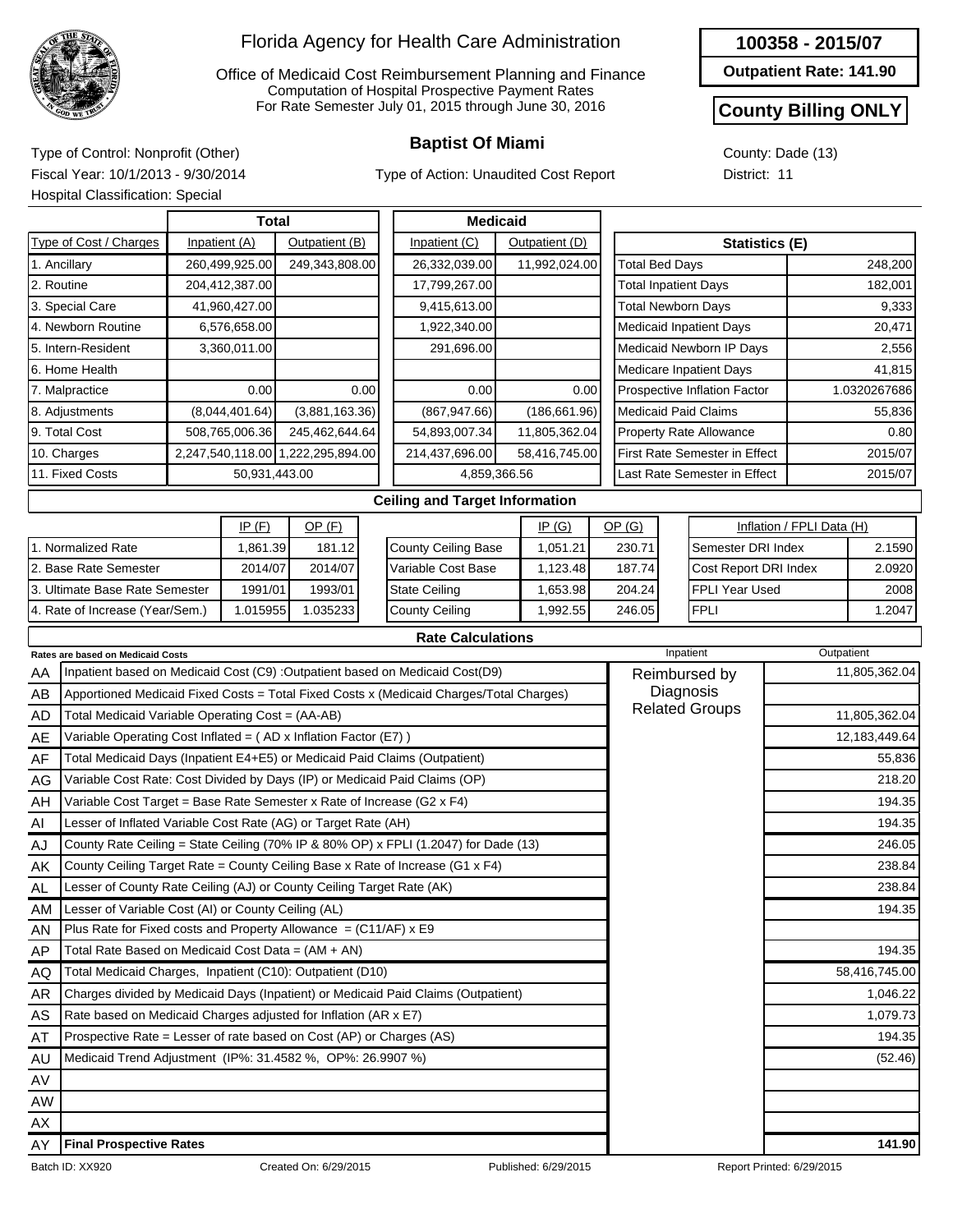

Office of Medicaid Cost Reimbursement Planning and Finance Computation of Hospital Prospective Payment Rates For Rate Semester July 01, 2015 through June 30, 2016

# **University of Miami Hospital** Type of Control: Nonprofit (Other)

Type of Action: Unaudited Cost Report

#### **100366 - 2015/07**

**Outpatient Rate: 117.98**

#### **County Billing ONLY**

County: Dade (13) District: 11

Fiscal Year: 6/1/2013 - 5/31/2014 Hospital Classification: Special

|                                           | HOSpital Classification: Special                                           |               |                  |                       |                    |                                                                                         |        |                             |                              |                                |                         |                               |                           |               |
|-------------------------------------------|----------------------------------------------------------------------------|---------------|------------------|-----------------------|--------------------|-----------------------------------------------------------------------------------------|--------|-----------------------------|------------------------------|--------------------------------|-------------------------|-------------------------------|---------------------------|---------------|
|                                           |                                                                            |               | <b>Total</b>     |                       |                    | <b>Medicaid</b>                                                                         |        |                             |                              |                                |                         |                               |                           |               |
|                                           | Type of Cost / Charges                                                     |               | Inpatient (A)    | Outpatient (B)        |                    | Inpatient (C)                                                                           |        | Outpatient (D)              |                              |                                |                         |                               | <b>Statistics (E)</b>     |               |
|                                           | 1. Ancillary                                                               |               | 163,250,034.00   | 69,112,958.00         |                    | 15,842,977.00                                                                           |        | 5,484,107.00                |                              | <b>Total Bed Days</b>          |                         |                               |                           | 187,610       |
|                                           | 2. Routine                                                                 |               | 81,964,868.00    |                       |                    | 8,734,282.00                                                                            |        |                             |                              | <b>Total Inpatient Days</b>    |                         |                               |                           | 118,963       |
|                                           | 3. Special Care                                                            |               | 24,246,852.00    |                       |                    | 2,551,254.00                                                                            |        |                             |                              | <b>Total Newborn Days</b>      |                         |                               |                           |               |
|                                           | 4. Newborn Routine                                                         |               | 0.00             |                       |                    | 0.00                                                                                    |        |                             |                              | <b>Medicaid Inpatient Days</b> |                         |                               |                           | 13,094        |
|                                           | 5. Intern-Resident                                                         |               | 0.00             |                       |                    | 0.00                                                                                    |        |                             |                              |                                |                         | Medicaid Newborn IP Days      |                           |               |
| 6. Home Health                            |                                                                            |               |                  |                       |                    |                                                                                         |        |                             |                              | <b>Medicare Inpatient Days</b> | 49,732                  |                               |                           |               |
| 7. Malpractice<br>0.00                    |                                                                            |               | 0.00             | 0.00                  |                    | 0.00                                                                                    |        |                             | Prospective Inflation Factor |                                | 1.0394800193            |                               |                           |               |
| (3,631,104.38)<br>8. Adjustments          |                                                                            | (931, 324.62) |                  | (365, 567.51)         |                    | (73,900.52)                                                                             |        | <b>Medicaid Paid Claims</b> |                              |                                | 28,657                  |                               |                           |               |
|                                           | 9. Total Cost                                                              |               | 265,830,649.62   | 68,181,633.38         |                    | 26,762,945.49                                                                           |        | 5,410,206.48                |                              |                                | Property Rate Allowance |                               | 0.80                      |               |
|                                           | 10. Charges                                                                |               | 1,598,634,382.00 | 490,588,859.00        |                    | 178,713,362.00                                                                          |        | 37,212,750.00               |                              |                                |                         | First Rate Semester in Effect | 2015/07                   |               |
|                                           | 11. Fixed Costs                                                            |               | 34,027,100.00    |                       |                    | 3,803,932.60                                                                            |        |                             |                              |                                |                         | Last Rate Semester in Effect  | 2015/07                   |               |
|                                           |                                                                            |               |                  |                       |                    | <b>Ceiling and Target Information</b>                                                   |        |                             |                              |                                |                         |                               |                           |               |
|                                           |                                                                            |               | IP(F)            | $OP$ (F)              |                    |                                                                                         |        | IP(G)                       |                              | OP(G)                          |                         |                               | Inflation / FPLI Data (H) |               |
|                                           | 1. Normalized Rate                                                         |               | 1,512.93         | 162.90                |                    | <b>County Ceiling Base</b>                                                              |        | 1,051.21                    |                              | 230.71                         |                         | Semester DRI Index            |                           | 2.1590        |
| 2. Base Rate Semester                     |                                                                            | 2014/07       | 2014/07          |                       | Variable Cost Base |                                                                                         | 806.09 |                             | 156.10                       |                                |                         | Cost Report DRI Index         |                           |               |
| 3. Ultimate Base Rate Semester<br>1991/01 |                                                                            | 1993/01       |                  | State Ceiling         |                    | 1,653.98                                                                                |        | 204.24                      |                              | FPLI Year Used                 |                         | 2008                          |                           |               |
|                                           | 1.015955<br>1.035233<br>4. Rate of Increase (Year/Sem.)                    |               |                  | <b>County Ceiling</b> |                    | 1,992.55                                                                                |        | 246.05                      |                              | <b>FPLI</b>                    |                         | 1.2047                        |                           |               |
|                                           |                                                                            |               |                  |                       |                    | <b>Rate Calculations</b>                                                                |        |                             |                              |                                |                         |                               |                           |               |
|                                           | Rates are based on Medicaid Costs                                          |               |                  |                       |                    |                                                                                         |        |                             |                              |                                |                         | Inpatient                     | Outpatient                |               |
| AA                                        |                                                                            |               |                  |                       |                    | Inpatient based on Medicaid Cost (C9) : Outpatient based on Medicaid Cost(D9)           |        |                             |                              | Reimbursed by                  |                         |                               |                           | 5,410,206.48  |
| AB                                        |                                                                            |               |                  |                       |                    | Apportioned Medicaid Fixed Costs = Total Fixed Costs x (Medicaid Charges/Total Charges) |        |                             |                              | Diagnosis                      |                         |                               |                           |               |
| AD                                        | Total Medicaid Variable Operating Cost = (AA-AB)                           |               |                  |                       |                    |                                                                                         |        |                             |                              |                                |                         | <b>Related Groups</b>         | 5,410,206.48              |               |
| AE                                        | Variable Operating Cost Inflated = (AD x Inflation Factor (E7))            |               |                  |                       |                    |                                                                                         |        |                             |                              |                                |                         |                               |                           | 5,623,801.53  |
| AF                                        | Total Medicaid Days (Inpatient E4+E5) or Medicaid Paid Claims (Outpatient) |               |                  |                       |                    |                                                                                         |        |                             |                              |                                |                         |                               |                           | 28,657        |
| AG                                        | Variable Cost Rate: Cost Divided by Days (IP) or Medicaid Paid Claims (OP) |               |                  |                       |                    |                                                                                         |        |                             |                              |                                |                         |                               |                           | 196.25        |
| AH                                        | Variable Cost Target = Base Rate Semester x Rate of Increase (G2 x F4)     |               |                  |                       |                    |                                                                                         |        |                             |                              |                                |                         |                               |                           | 161.60        |
| Al                                        | Lesser of Inflated Variable Cost Rate (AG) or Target Rate (AH)             |               |                  |                       |                    |                                                                                         |        |                             |                              |                                |                         |                               |                           | 161.60        |
| AJ                                        |                                                                            |               |                  |                       |                    | County Rate Ceiling = State Ceiling (70% IP & 80% OP) x FPLI (1.2047) for Dade (13)     |        |                             |                              |                                |                         |                               |                           | 246.05        |
| ΑK                                        |                                                                            |               |                  |                       |                    | County Ceiling Target Rate = County Ceiling Base x Rate of Increase (G1 x F4)           |        |                             |                              |                                |                         |                               |                           | 238.84        |
| AL                                        | Lesser of County Rate Ceiling (AJ) or County Ceiling Target Rate (AK)      |               |                  |                       |                    |                                                                                         |        |                             |                              |                                |                         |                               |                           | 238.84        |
| AM                                        | Lesser of Variable Cost (AI) or County Ceiling (AL)                        |               |                  |                       |                    |                                                                                         |        |                             |                              |                                |                         |                               |                           | 161.60        |
| AN                                        | Plus Rate for Fixed costs and Property Allowance = (C11/AF) x E9           |               |                  |                       |                    |                                                                                         |        |                             |                              |                                |                         |                               |                           |               |
| AP                                        | Total Rate Based on Medicaid Cost Data = $(AM + AN)$                       |               |                  |                       |                    |                                                                                         |        |                             |                              |                                |                         |                               |                           | 161.60        |
| AQ                                        | Total Medicaid Charges, Inpatient (C10): Outpatient (D10)                  |               |                  |                       |                    |                                                                                         |        |                             |                              |                                |                         |                               |                           | 37,212,750.00 |
| <b>AR</b>                                 |                                                                            |               |                  |                       |                    | Charges divided by Medicaid Days (Inpatient) or Medicaid Paid Claims (Outpatient)       |        |                             |                              |                                |                         |                               |                           | 1,298.56      |
| AS                                        | Rate based on Medicaid Charges adjusted for Inflation (AR x E7)            |               |                  |                       |                    |                                                                                         |        |                             |                              |                                |                         |                               |                           | 1,349.82      |
| AT                                        | Prospective Rate = Lesser of rate based on Cost (AP) or Charges (AS)       |               |                  |                       |                    |                                                                                         |        |                             |                              |                                |                         |                               |                           | 161.60        |
| AU                                        | Medicaid Trend Adjustment (IP%: 28.3278 %, OP%: 26.9907 %)                 |               |                  |                       |                    |                                                                                         |        |                             |                              |                                |                         |                               |                           | (43.62)       |

AW AX AY **Final Prospective Rates 117.98**

AV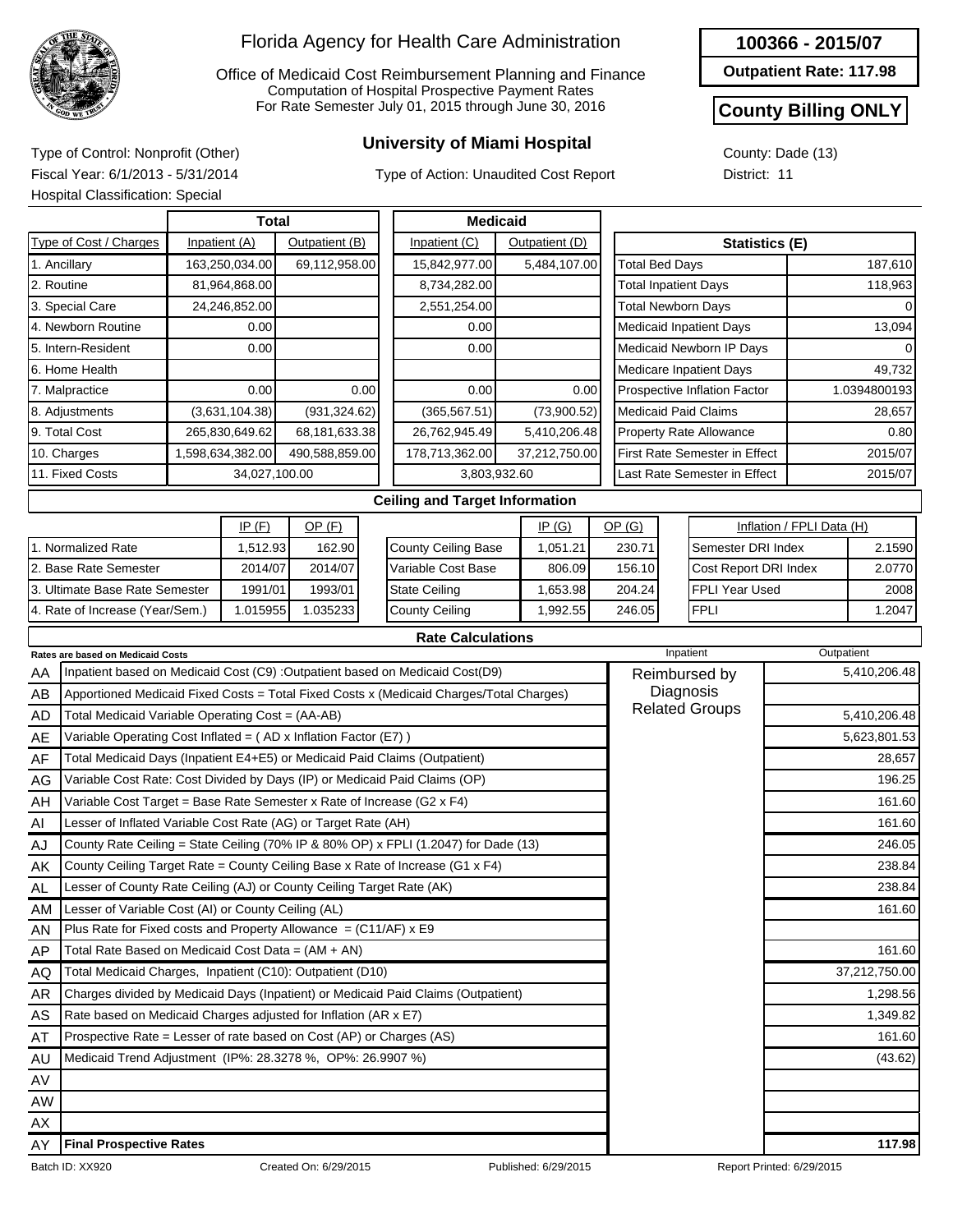

Office of Medicaid Cost Reimbursement Planning and Finance Computation of Hospital Prospective Payment Rates For Rate Semester July 01, 2015 through June 30, 2016

Type of Action: Unaudited Cost Report

| 100412 - 2015/07 |
|------------------|
|------------------|

**Outpatient Rate: 67.57**

#### **County Billing ONLY**

County: Dade (13) District: 11

**Hialeah Hospital** Type of Control: Proprietary Fiscal Year: 6/1/2013 - 5/31/2014 Hospital Classification: Special

|                 | <b>Hospital Classification: Special</b>                                    |              |               |                |      |                                                                                         |          |                              |                              |                                |                                      |                           |              |  |
|-----------------|----------------------------------------------------------------------------|--------------|---------------|----------------|------|-----------------------------------------------------------------------------------------|----------|------------------------------|------------------------------|--------------------------------|--------------------------------------|---------------------------|--------------|--|
|                 |                                                                            |              | Total         |                |      | <b>Medicaid</b>                                                                         |          |                              |                              |                                |                                      |                           |              |  |
|                 | Type of Cost / Charges                                                     |              | Inpatient (A) | Outpatient (B) |      | Inpatient (C)                                                                           |          | Outpatient (D)               |                              | <b>Statistics (E)</b>          |                                      |                           |              |  |
|                 | 1. Ancillary                                                               |              | 38,566,868.00 | 21,183,731.00  |      | 10,208,934.00                                                                           |          | 3,886,114.00                 | <b>Total Bed Days</b>        |                                |                                      |                           | 124,830      |  |
| 2. Routine      |                                                                            |              | 30,153,864.00 |                |      | 6,882,912.00                                                                            |          |                              |                              |                                | <b>Total Inpatient Days</b>          |                           | 51,986       |  |
|                 | 3. Special Care                                                            |              | 13,477,943.00 |                |      | 3,795,938.00                                                                            |          |                              |                              |                                | <b>Total Newborn Days</b>            |                           | 2,666        |  |
|                 | 4. Newborn Routine                                                         |              | 1,027,284.00  |                |      | 831,927.00                                                                              |          |                              |                              |                                | <b>Medicaid Inpatient Days</b>       |                           | 13,079       |  |
|                 | 5. Intern-Resident                                                         |              | 0.00          |                |      | 0.00                                                                                    |          |                              |                              |                                | Medicaid Newborn IP Days             |                           | 105          |  |
|                 | 6. Home Health                                                             |              |               |                |      |                                                                                         |          |                              |                              |                                | <b>Medicare Inpatient Days</b>       | 15,395                    |              |  |
| 7. Malpractice  |                                                                            | 0.00         |               | 0.00           | 0.00 |                                                                                         | 0.00     | Prospective Inflation Factor |                              |                                | 1.0394800193                         |                           |              |  |
| 8. Adjustments  |                                                                            | 0.00         |               | 0.00           | 0.00 |                                                                                         | 0.00     |                              |                              | <b>Medicaid Paid Claims</b>    | 43,649                               |                           |              |  |
|                 | 9. Total Cost<br>83,225,959.00                                             |              |               | 21,183,731.00  |      | 21,719,711.00                                                                           |          | 3,886,114.00                 |                              | <b>Property Rate Allowance</b> |                                      |                           |              |  |
|                 | 10. Charges<br>638,478,607.00                                              |              |               | 249,046,558.00 |      | 127,190,132.00                                                                          |          | 42,267,251.00                |                              |                                | <b>First Rate Semester in Effect</b> |                           | 2015/07      |  |
| 11. Fixed Costs |                                                                            | 7,855,182.00 | 1,564,816.15  |                |      |                                                                                         |          |                              | Last Rate Semester in Effect |                                | 2015/07                              |                           |              |  |
|                 |                                                                            |              |               |                |      | <b>Ceiling and Target Information</b>                                                   |          |                              |                              |                                |                                      |                           |              |  |
|                 |                                                                            |              | IP(F)         | $OP$ (F)       |      |                                                                                         |          | IP(G)                        | OP(G)                        |                                |                                      | Inflation / FPLI Data (H) |              |  |
|                 | 1. Normalized Rate                                                         |              | 1,319.08      | 76.82          |      | <b>County Ceiling Base</b>                                                              |          | 1,051.21                     | 230.71                       |                                | Semester DRI Index                   |                           | 2.1590       |  |
|                 | 2. Base Rate Semester                                                      |              | 2014/07       | 2014/07        |      | Variable Cost Base                                                                      |          | 800.45                       | 96.02                        |                                | Cost Report DRI Index                |                           | 2.0770       |  |
|                 | 3. Ultimate Base Rate Semester                                             |              | 1991/01       | 1993/01        |      | <b>State Ceiling</b>                                                                    |          | 1,653.98                     | 204.24                       |                                | <b>FPLI Year Used</b>                |                           | 2008         |  |
|                 | 4. Rate of Increase (Year/Sem.)                                            |              | 1.015955      | 1.035233       |      | <b>County Ceiling</b>                                                                   | 1,992.55 | 246.05                       |                              | <b>FPLI</b>                    |                                      | 1.2047                    |              |  |
|                 |                                                                            |              |               |                |      | <b>Rate Calculations</b>                                                                |          |                              |                              |                                |                                      |                           |              |  |
|                 | <b>Rates are based on Medicaid Costs</b>                                   |              |               |                |      |                                                                                         |          |                              |                              |                                | Inpatient                            | Outpatient                |              |  |
| AA              |                                                                            |              |               |                |      | Inpatient based on Medicaid Cost (C9) :Outpatient based on Medicaid Cost(D9)            |          |                              |                              | Reimbursed by                  |                                      |                           | 3,886,114.00 |  |
| AB              |                                                                            |              |               |                |      | Apportioned Medicaid Fixed Costs = Total Fixed Costs x (Medicaid Charges/Total Charges) |          |                              |                              |                                | Diagnosis                            |                           |              |  |
| <b>AD</b>       | Total Medicaid Variable Operating Cost = (AA-AB)                           |              |               |                |      |                                                                                         |          |                              |                              |                                | <b>Related Groups</b>                |                           | 3,886,114.00 |  |
| AE              | Variable Operating Cost Inflated = (AD x Inflation Factor (E7))            |              |               |                |      |                                                                                         |          |                              |                              |                                |                                      |                           | 4,039,537.86 |  |
| AF              | Total Medicaid Days (Inpatient E4+E5) or Medicaid Paid Claims (Outpatient) |              |               |                |      |                                                                                         |          |                              |                              |                                |                                      |                           | 43,649       |  |
| AG              |                                                                            |              |               |                |      | Variable Cost Rate: Cost Divided by Days (IP) or Medicaid Paid Claims (OP)              |          |                              |                              |                                |                                      |                           | 92.55        |  |
| AH              | Variable Cost Target = Base Rate Semester x Rate of Increase (G2 x F4)     |              |               |                |      |                                                                                         |          |                              |                              |                                |                                      |                           | 99.40        |  |
| Al              | Lesser of Inflated Variable Cost Rate (AG) or Target Rate (AH)             |              |               |                |      |                                                                                         |          |                              |                              |                                |                                      |                           | 92.55        |  |
| AJ              |                                                                            |              |               |                |      | County Rate Ceiling = State Ceiling (70% IP & 80% OP) x FPLI (1.2047) for Dade (13)     |          |                              |                              |                                |                                      |                           | 246.05       |  |
| AΚ              |                                                                            |              |               |                |      | County Ceiling Target Rate = County Ceiling Base x Rate of Increase (G1 x F4)           |          |                              |                              |                                |                                      |                           | 238.84       |  |

Lesser of Variable Cost (AI) or County Ceiling (AL)

Total Rate Based on Medicaid Cost Data = (AM + AN) Total Medicaid Charges, Inpatient (C10): Outpatient (D10)

Lesser of County Rate Ceiling (AJ) or County Ceiling Target Rate (AK)

Charges divided by Medicaid Days (Inpatient) or Medicaid Paid Claims (Outpatient)

Plus Rate for Fixed costs and Property Allowance =  $(C11/AF)$  x E9

Rate based on Medicaid Charges adjusted for Inflation (AR x E7) Prospective Rate = Lesser of rate based on Cost (AP) or Charges (AS)

Medicaid Trend Adjustment (IP%: 31.4582 %, OP%: 26.9907 %) (24.98)

238.84 92.55

92.55

42,267,251.00 968.34 1,006.57 92.55

AL AM AN AP AQ AR AS AT AU AV AW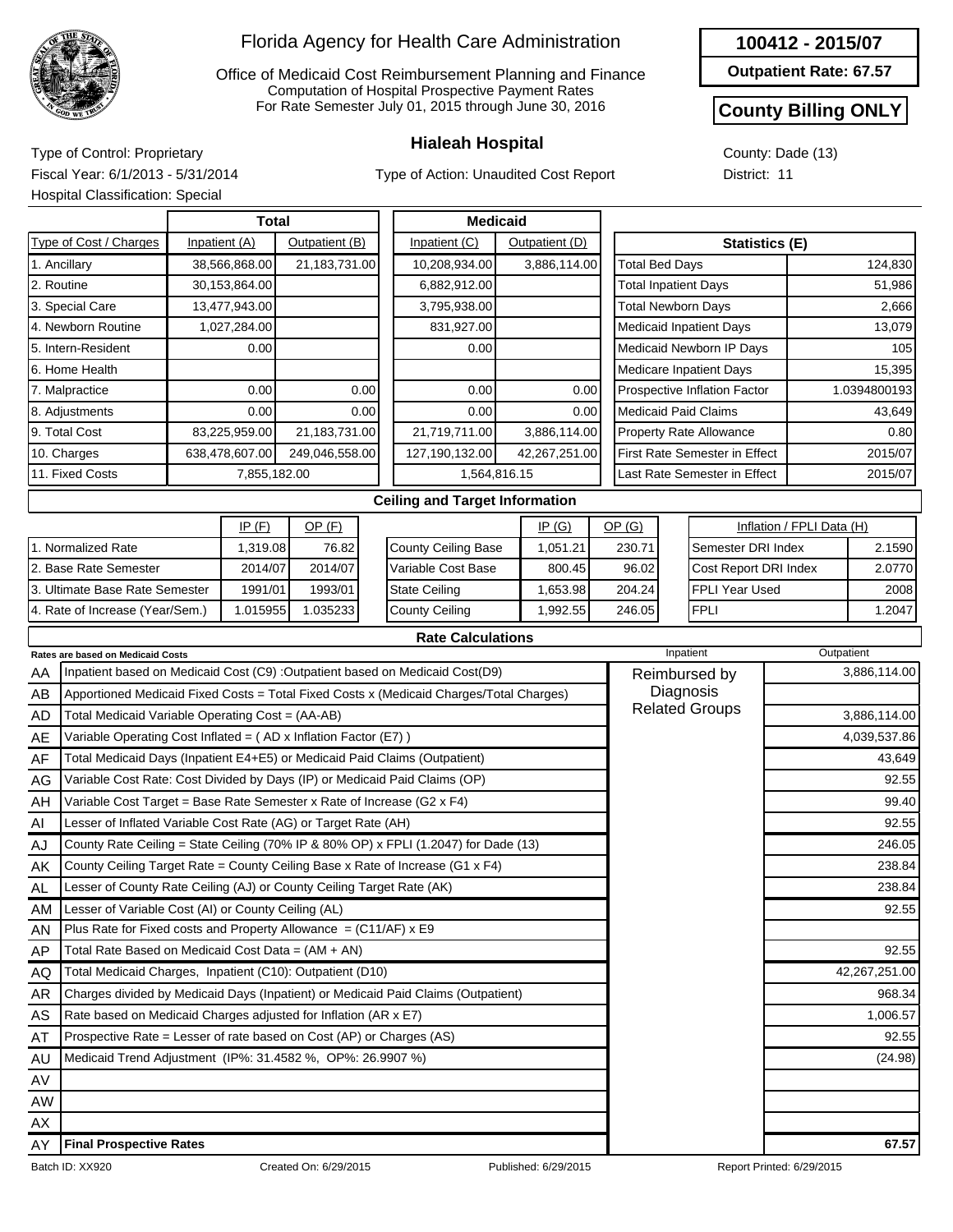

Office of Medicaid Cost Reimbursement Planning and Finance Computation of Hospital Prospective Payment Rates For Rate Semester July 01, 2015 through June 30, 2016

## **Jackson Memorial Hospital** Type of Control: Government

**100421 - 2015/07**

**Outpatient Rate: 172.43**

#### **County Billing ONLY**

County: Dade (13) District: 11

Fiscal Year: 10/1/2012 - 9/30/2013 Hospital Classification: Specialized/Statutory Teaching

| Type of Action: Unaudited Cost Report |  |  |
|---------------------------------------|--|--|
|---------------------------------------|--|--|

|                                                  |                                                                        |      | <b>Total</b>   |                                  |                | <b>Medicaid</b>                                                                         |                |                                |                              |                                 |                                |                           |               |
|--------------------------------------------------|------------------------------------------------------------------------|------|----------------|----------------------------------|----------------|-----------------------------------------------------------------------------------------|----------------|--------------------------------|------------------------------|---------------------------------|--------------------------------|---------------------------|---------------|
|                                                  | Type of Cost / Charges                                                 |      | Inpatient (A)  | Outpatient (B)                   |                | Inpatient (C)<br>Outpatient (D)                                                         |                |                                | <b>Statistics (E)</b>        |                                 |                                |                           |               |
| 1. Ancillary                                     |                                                                        |      | 417,433,883.00 | 328,191,259.00                   |                | 137,878,823.00                                                                          | 59,818,593.00  |                                |                              | <b>Total Bed Days</b>           |                                |                           | 632,180       |
| 2. Routine<br>288,052,433.00                     |                                                                        |      |                |                                  | 91,297,345.00  |                                                                                         |                | <b>Total Inpatient Days</b>    |                              |                                 |                                | 378,006                   |               |
| 123,854,610.00<br>3. Special Care                |                                                                        |      |                |                                  | 12,807,632.00  |                                                                                         |                |                                |                              | <b>Total Newborn Days</b>       |                                | 30,154                    |               |
| 4. Newborn Routine<br>34,383,056.00              |                                                                        |      |                |                                  | 15,478,374.00  |                                                                                         |                | <b>Medicaid Inpatient Days</b> |                              |                                 |                                | 113,223                   |               |
| 5. Intern-Resident                               |                                                                        | 0.00 |                |                                  | 0.00           |                                                                                         |                | Medicaid Newborn IP Days       |                              |                                 |                                | 5,205                     |               |
| 6. Home Health                                   |                                                                        |      |                |                                  |                |                                                                                         |                |                                |                              |                                 | <b>Medicare Inpatient Days</b> |                           | 60,460        |
| 7. Malpractice                                   |                                                                        |      | 0.00           |                                  | 0.00           | 0.00                                                                                    |                | 0.00                           |                              |                                 | Prospective Inflation Factor   |                           | 1.0531707317  |
| 8. Adjustments                                   |                                                                        | 0.00 |                | 0.00                             | 0.00           |                                                                                         | 0.00           |                                |                              | <b>Medicaid Paid Claims</b>     | 255,538                        |                           |               |
| 863,723,982.00<br>9. Total Cost                  |                                                                        |      | 328,191,259.00 |                                  | 257,462,174.00 |                                                                                         | 59,818,593.00  |                                | Property Rate Allowance      |                                 |                                | 0.80                      |               |
| 10. Charges<br>2,855,261,306.00 1,123,620,228.00 |                                                                        |      |                |                                  | 865,737,469.00 |                                                                                         | 198,683,683.00 | First Rate Semester in Effect  |                              |                                 |                                | 2014/07                   |               |
| 11. Fixed Costs<br>92,805,098.00                 |                                                                        |      |                | 28,139,228.62                    |                |                                                                                         |                |                                | Last Rate Semester in Effect |                                 | 2015/07                        |                           |               |
|                                                  |                                                                        |      |                |                                  |                | <b>Ceiling and Target Information</b>                                                   |                |                                |                              |                                 |                                |                           |               |
| IP(F)<br>OP(F)<br>IP(G)                          |                                                                        |      |                |                                  |                |                                                                                         |                |                                | OP(G)                        |                                 |                                | Inflation / FPLI Data (H) |               |
| 1. Normalized Rate<br>204.64<br>1,692.83         |                                                                        |      |                | County Ceiling Base<br>32,767.00 |                |                                                                                         | 230.71         |                                | Semester DRI Index           |                                 | 2.1590                         |                           |               |
|                                                  | 2. Base Rate Semester                                                  |      | 2014/07        | 2014/07                          |                | Variable Cost Base                                                                      |                | 1,411.35                       |                              | 225.94<br>Cost Report DRI Index |                                |                           | 2.0500        |
|                                                  | 3. Ultimate Base Rate Semester                                         |      | 1991/01        | 1993/01                          |                | <b>State Ceiling</b>                                                                    |                | 1,653.98                       | 204.24                       |                                 | <b>FPLI Year Used</b>          |                           | 2008          |
|                                                  | 4. Rate of Increase (Year/Sem.)                                        |      | 1.015955       | 1.035233                         |                | <b>County Ceiling</b>                                                                   |                | 1,992.55                       | 246.05                       |                                 | <b>FPLI</b>                    |                           | 1.2047        |
|                                                  |                                                                        |      |                |                                  |                | <b>Rate Calculations</b>                                                                |                |                                |                              |                                 |                                |                           |               |
|                                                  | <b>Rates are based on Medicaid Costs</b>                               |      |                |                                  |                |                                                                                         |                |                                |                              |                                 | Inpatient                      |                           | Outpatient    |
| AA                                               |                                                                        |      |                |                                  |                | Inpatient based on Medicaid Cost (C9) :Outpatient based on Medicaid Cost(D9)            |                |                                |                              |                                 | Reimbursed by                  |                           | 59,818,593.00 |
| AB                                               |                                                                        |      |                |                                  |                | Apportioned Medicaid Fixed Costs = Total Fixed Costs x (Medicaid Charges/Total Charges) |                |                                |                              |                                 | Diagnosis                      |                           |               |
| <b>AD</b>                                        | Total Medicaid Variable Operating Cost = (AA-AB)                       |      |                |                                  |                |                                                                                         |                |                                |                              |                                 | <b>Related Groups</b>          |                           | 59,818,593.00 |
| AE                                               | Variable Operating Cost Inflated = (AD x Inflation Factor (E7))        |      |                |                                  |                |                                                                                         |                |                                |                              |                                 |                                |                           | 62,999,191.36 |
| AF                                               |                                                                        |      |                |                                  |                | Total Medicaid Days (Inpatient E4+E5) or Medicaid Paid Claims (Outpatient)              |                |                                |                              |                                 |                                |                           | 255,538       |
| AG                                               |                                                                        |      |                |                                  |                | Variable Cost Rate: Cost Divided by Days (IP) or Medicaid Paid Claims (OP)              |                |                                |                              |                                 |                                |                           | 246.54        |
| AH                                               | Variable Cost Target = Base Rate Semester x Rate of Increase (G2 x F4) |      |                |                                  |                |                                                                                         |                |                                |                              |                                 |                                |                           | 233.90        |
| Al                                               | Lesser of Inflated Variable Cost Rate (AG) or Target Rate (AH)         |      |                |                                  |                |                                                                                         |                |                                |                              |                                 |                                |                           | 233.90        |
| AJ                                               |                                                                        |      |                |                                  |                | County Rate Ceiling = State Ceiling (70% IP & 80% OP) x FPLI (1.2047) for Dade (13)     |                |                                |                              |                                 |                                |                           | 246.05        |

| <i>I</i> 11 | $\frac{1}{2}$ and modificial Bays (impactorie E $\frac{1}{2}$ . Every or modificator rate Statistic Reports in $\frac{1}{2}$ | -00,000                   |
|-------------|------------------------------------------------------------------------------------------------------------------------------|---------------------------|
| AG          | Variable Cost Rate: Cost Divided by Days (IP) or Medicaid Paid Claims (OP)                                                   | 246.54                    |
| AH          | Variable Cost Target = Base Rate Semester x Rate of Increase (G2 x F4)                                                       | 233.90                    |
| AI          | Lesser of Inflated Variable Cost Rate (AG) or Target Rate (AH)                                                               | 233.90                    |
| AJ          | County Rate Ceiling = State Ceiling (70% IP & 80% OP) x FPLI (1.2047) for Dade (13)                                          | 246.05                    |
| AK          | County Ceiling Target Rate = County Ceiling Base x Rate of Increase (G1 x F4)                                                | 238.84                    |
| <b>AL</b>   | Lesser of County Rate Ceiling (AJ) or County Ceiling Target Rate (AK)                                                        | 238.84                    |
| <b>AM</b>   | Lesser of Variable Cost (AI) or County Ceiling (AL)                                                                          | 233.90                    |
| AN          | Plus Rate for Fixed costs and Property Allowance $= (C11/AF) \times E9$                                                      |                           |
| AP.         | Total Rate Based on Medicaid Cost Data = (AM + AN)                                                                           | 233.90                    |
| AQ          | Total Medicaid Charges, Inpatient (C10): Outpatient (D10)                                                                    | 198,683,683.00            |
| AR          | Charges divided by Medicaid Days (Inpatient) or Medicaid Paid Claims (Outpatient)                                            | 777.51                    |
| AS          | Rate based on Medicaid Charges adjusted for Inflation (AR x E7)                                                              | 818.85                    |
| AT          | Prospective Rate = Lesser of rate based on Cost (AP) or Charges (AS)                                                         | 233.90                    |
| AU          | Medicaid Trend Adjustment (IP%: 27.2260 %, OP%: 26.2788 %)                                                                   | (61.47)                   |
| AV          |                                                                                                                              |                           |
| AW          |                                                                                                                              |                           |
| AX          |                                                                                                                              |                           |
| AY          | <b>Final Prospective Rates</b>                                                                                               | 172.43                    |
|             | Batch ID: XX920<br>Created On: 6/29/2015<br>Published: 6/29/2015                                                             | Report Printed: 6/29/2015 |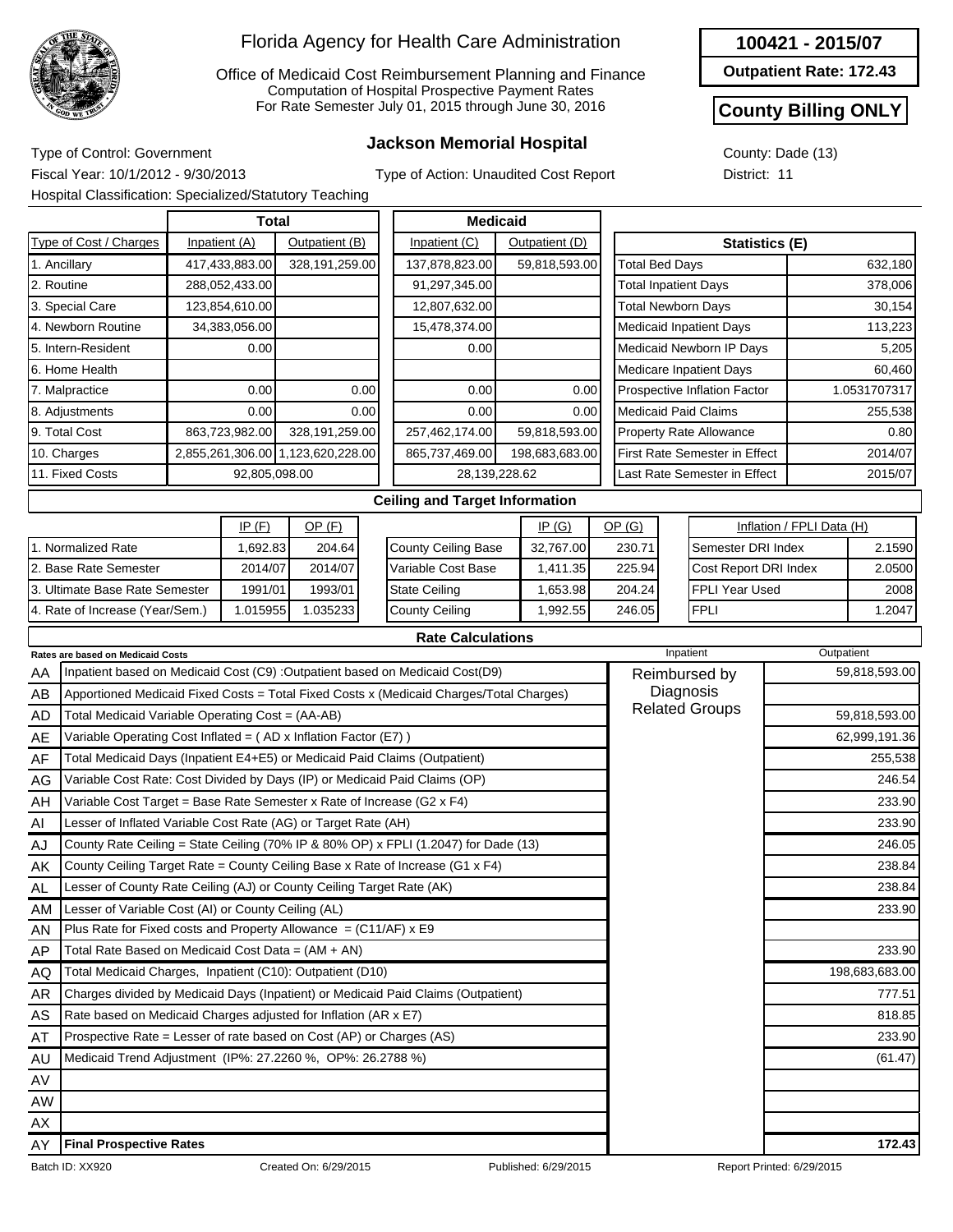

Office of Medicaid Cost Reimbursement Planning and Finance Computation of Hospital Prospective Payment Rates For Rate Semester July 01, 2015 through June 30, 2016

# **Mount Sinai Medical Center** Type of Control: Nonprofit (Other)

**100463 - 2015/07**

**Outpatient Rate: 115.44**

#### **County Billing ONLY**

County: Dade (13) District: 11

Fiscal Year: 1/1/2013 - 12/31/2013 Hospital Classification: Specialized/Statutory Teaching

|                                                         |                                                                            |         | <b>Total</b>     |                            |                    | <b>Medicaid</b>                                                                         |          |                |                              |                                    |                       |                               |              |               |
|---------------------------------------------------------|----------------------------------------------------------------------------|---------|------------------|----------------------------|--------------------|-----------------------------------------------------------------------------------------|----------|----------------|------------------------------|------------------------------------|-----------------------|-------------------------------|--------------|---------------|
|                                                         | Type of Cost / Charges                                                     |         | Inpatient (A)    | Outpatient (B)             |                    | Inpatient (C)                                                                           |          | Outpatient (D) |                              |                                    |                       | Statistics (E)                |              |               |
|                                                         | 1. Ancillary                                                               |         | 131,695,889.00   | 89,720,239.00              |                    | 9,469,534.00                                                                            |          | 5,832,567.00   |                              | <b>Total Bed Days</b>              |                       |                               |              | 215,456       |
| 2. Routine                                              |                                                                            |         | 78,228,808.00    |                            |                    | 5,224,113.00                                                                            |          |                |                              | <b>Total Inpatient Days</b>        |                       |                               |              | 137,099       |
|                                                         | 3. Special Care                                                            |         | 21,824,012.00    |                            |                    | 1,770,317.00                                                                            |          |                |                              | <b>Total Newborn Days</b>          |                       |                               |              | 5,539         |
|                                                         | 4. Newborn Routine                                                         |         | 6,359,830.00     |                            |                    | 4,932,624.00                                                                            |          |                |                              | <b>Medicaid Inpatient Days</b>     |                       |                               |              | 10,107        |
|                                                         | 5. Intern-Resident                                                         |         | 0.00             |                            |                    | 0.00                                                                                    |          |                |                              | Medicaid Newborn IP Days           |                       |                               |              | 2,761         |
|                                                         | 6. Home Health                                                             |         |                  |                            |                    |                                                                                         |          |                |                              | <b>Medicare Inpatient Days</b>     |                       |                               |              | 56,290        |
|                                                         | 7. Malpractice                                                             |         | 0.00             |                            | 0.00               | 0.00                                                                                    |          | 0.00           |                              | Prospective Inflation Factor       |                       |                               | 1.0485672657 |               |
|                                                         | 8. Adjustments                                                             |         | 0.00             |                            | 0.00               | 0.00                                                                                    |          | 0.00           |                              | <b>Medicaid Paid Claims</b>        |                       |                               |              | 39,056        |
|                                                         | 9. Total Cost                                                              |         | 238,108,539.00   | 89,720,239.00              |                    | 21,396,588.00                                                                           |          | 5,832,567.00   |                              | Property Rate Allowance            |                       |                               |              | 0.80          |
|                                                         | 10. Charges                                                                |         | 1,315,456,782.00 | 774,825,578.00             |                    | 101,503,606.00                                                                          |          | 43,192,380.00  |                              |                                    |                       | First Rate Semester in Effect |              | 2015/07       |
|                                                         | 11. Fixed Costs                                                            |         | 27,009,809.00    |                            |                    | 2,084,137.65                                                                            |          |                | Last Rate Semester in Effect |                                    |                       |                               |              | 2015/07       |
|                                                         |                                                                            |         |                  |                            |                    | <b>Ceiling and Target Information</b>                                                   |          |                |                              |                                    |                       |                               |              |               |
| IP(F)<br>$OP$ (F)                                       |                                                                            |         |                  |                            | IP(G)              |                                                                                         | OP(G)    |                |                              | Inflation / FPLI Data (H)          |                       |                               |              |               |
| 1. Normalized Rate<br>1,306.30                          |                                                                            | 129.98  |                  | <b>County Ceiling Base</b> |                    | 32,767.00                                                                               |          | 230.71         |                              | Semester DRI Index                 |                       | 2.1590                        |              |               |
|                                                         | 2. Base Rate Semester<br>2014/07                                           |         | 2014/07          |                            | Variable Cost Base |                                                                                         | 1,168.95 |                | 195.44                       |                                    | Cost Report DRI Index |                               | 2.0590       |               |
| 3. Ultimate Base Rate Semester<br>1991/01               |                                                                            | 1993/01 |                  | <b>State Ceiling</b>       |                    | 1,653.98                                                                                |          | 204.24         |                              | FPLI Year Used                     |                       | 2008                          |              |               |
| 4. Rate of Increase (Year/Sem.)<br>1.015955<br>1.035233 |                                                                            |         |                  | <b>County Ceiling</b>      |                    | 1.992.55                                                                                |          | 246.05         |                              | <b>FPLI</b>                        |                       | 1.2047                        |              |               |
| <b>Rate Calculations</b>                                |                                                                            |         |                  |                            |                    |                                                                                         |          |                |                              |                                    |                       |                               |              |               |
| <b>Rates are based on Medicaid Costs</b>                |                                                                            |         |                  |                            |                    |                                                                                         |          |                | Inpatient                    |                                    |                       |                               | Outpatient   |               |
| AA                                                      |                                                                            |         |                  |                            |                    | Inpatient based on Medicaid Cost (C9) : Outpatient based on Medicaid Cost(D9)           |          |                |                              | Reimbursed by                      |                       |                               |              | 5,832,567.00  |
| AB                                                      |                                                                            |         |                  |                            |                    | Apportioned Medicaid Fixed Costs = Total Fixed Costs x (Medicaid Charges/Total Charges) |          |                |                              | Diagnosis<br><b>Related Groups</b> |                       |                               |              |               |
| AD                                                      | Total Medicaid Variable Operating Cost = (AA-AB)                           |         |                  |                            |                    |                                                                                         |          |                |                              |                                    |                       |                               |              | 5,832,567.00  |
| AE                                                      | Variable Operating Cost Inflated = (AD x Inflation Factor (E7))            |         |                  |                            |                    |                                                                                         |          |                |                              |                                    |                       |                               |              | 6,115,838.83  |
| AF                                                      | Total Medicaid Days (Inpatient E4+E5) or Medicaid Paid Claims (Outpatient) |         |                  |                            |                    |                                                                                         |          |                |                              |                                    |                       |                               |              | 39,056        |
| AG                                                      | Variable Cost Rate: Cost Divided by Days (IP) or Medicaid Paid Claims (OP) |         |                  |                            |                    |                                                                                         |          |                |                              |                                    |                       |                               |              | 156.59        |
| AH                                                      | Variable Cost Target = Base Rate Semester x Rate of Increase (G2 x F4)     |         |                  |                            |                    |                                                                                         |          |                |                              |                                    |                       |                               |              | 202.33        |
| Al                                                      | Lesser of Inflated Variable Cost Rate (AG) or Target Rate (AH)             |         |                  |                            |                    |                                                                                         |          |                |                              |                                    |                       |                               |              | 156.59        |
| AJ                                                      |                                                                            |         |                  |                            |                    | County Rate Ceiling = State Ceiling (70% IP & 80% OP) x FPLI (1.2047) for Dade (13)     |          |                |                              |                                    |                       |                               |              | 246.05        |
| AK                                                      |                                                                            |         |                  |                            |                    | County Ceiling Target Rate = County Ceiling Base x Rate of Increase (G1 x F4)           |          |                |                              |                                    |                       |                               |              | 238.84        |
| AL                                                      | Lesser of County Rate Ceiling (AJ) or County Ceiling Target Rate (AK)      |         |                  |                            |                    |                                                                                         |          |                |                              |                                    |                       |                               |              | 238.84        |
| AM                                                      | Lesser of Variable Cost (AI) or County Ceiling (AL)                        |         |                  |                            |                    |                                                                                         |          |                |                              |                                    |                       |                               |              | 156.59        |
| AN                                                      | Plus Rate for Fixed costs and Property Allowance = $(C11/AF)$ x E9         |         |                  |                            |                    |                                                                                         |          |                |                              |                                    |                       |                               |              |               |
| AP                                                      | Total Rate Based on Medicaid Cost Data = (AM + AN)                         |         |                  |                            |                    |                                                                                         |          |                |                              |                                    |                       |                               |              | 156.59        |
| AQ                                                      | Total Medicaid Charges, Inpatient (C10): Outpatient (D10)                  |         |                  |                            |                    |                                                                                         |          |                |                              |                                    |                       |                               |              | 43,192,380.00 |
| <b>AR</b>                                               |                                                                            |         |                  |                            |                    | Charges divided by Medicaid Days (Inpatient) or Medicaid Paid Claims (Outpatient)       |          |                |                              |                                    |                       |                               |              | 1,105.91      |
| AS                                                      | Rate based on Medicaid Charges adjusted for Inflation (AR x E7)            |         |                  |                            |                    |                                                                                         |          |                |                              |                                    |                       |                               |              | 1,159.62      |
| AT                                                      | Prospective Rate = Lesser of rate based on Cost (AP) or Charges (AS)       |         |                  |                            |                    |                                                                                         |          |                |                              |                                    |                       |                               |              | 156.59        |
| AU                                                      | Medicaid Trend Adjustment (IP%: 30.4045 %, OP%: 26.2788 %)                 |         |                  |                            |                    |                                                                                         |          |                |                              |                                    |                       |                               |              | (41.15)       |
| AV                                                      |                                                                            |         |                  |                            |                    |                                                                                         |          |                |                              |                                    |                       |                               |              |               |
| AW                                                      |                                                                            |         |                  |                            |                    |                                                                                         |          |                |                              |                                    |                       |                               |              |               |

AX AY

**Final Prospective Rates 115.44**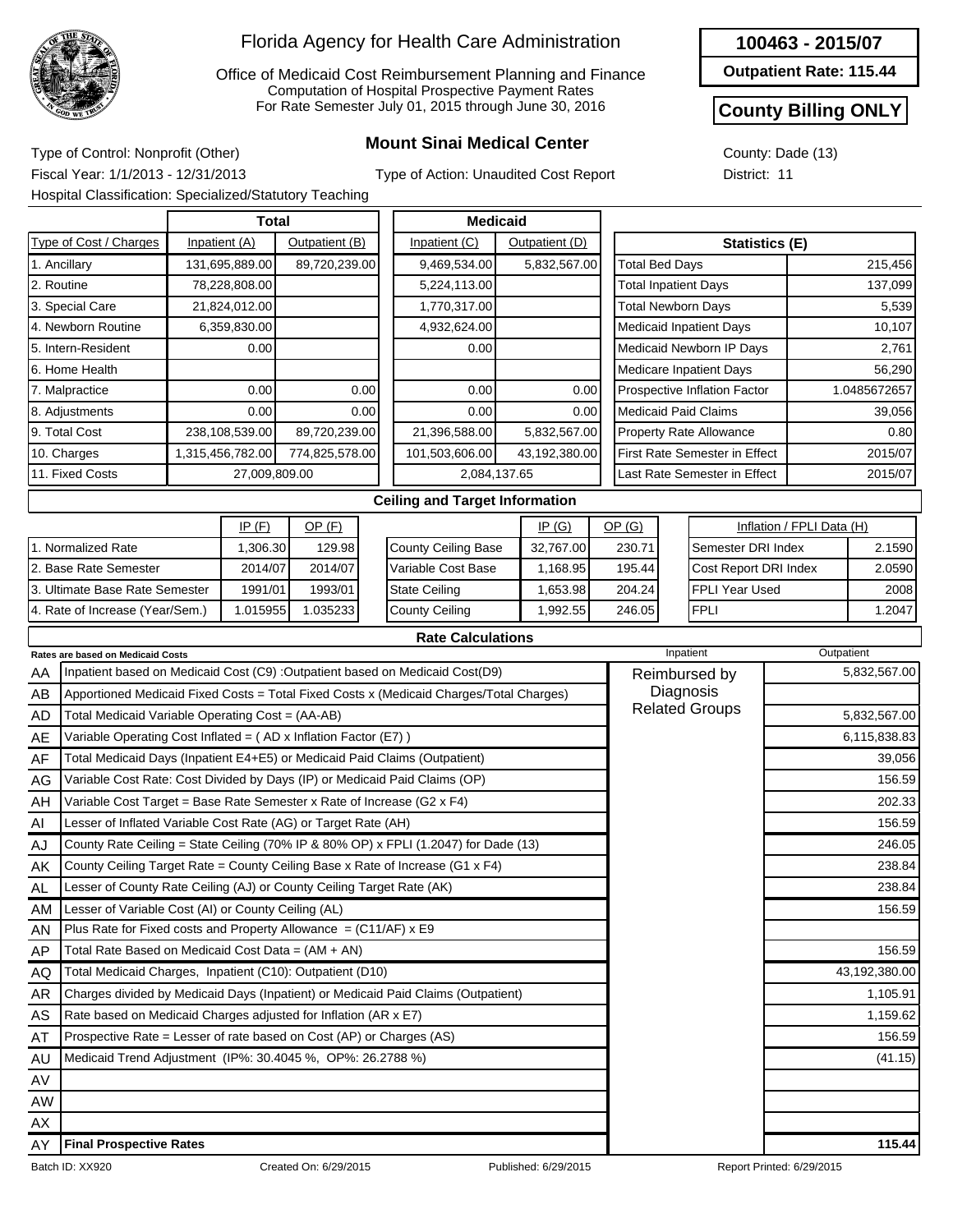

Office of Medicaid Cost Reimbursement Planning and Finance Computation of Hospital Prospective Payment Rates For Rate Semester July 01, 2015 through June 30, 2016

## **University of Miami Hospital and Clinics** Type of Control: Nonprofit (Other)

**100471 - 2015/07 Outpatient Rate: 123.62**

**County Billing ONLY**

Fiscal Year: 6/1/2013 - 5/31/2014 Hospital Classification: Statutory Teaching Hospital

Type of Action: Unaudited Cost Report

|              | County: Dade (13) |  |
|--------------|-------------------|--|
| District: 11 |                   |  |

|                        | <b>Total</b>                                     |                                 |                | <b>Medicaid</b>       |                                      |                |  |
|------------------------|--------------------------------------------------|---------------------------------|----------------|-----------------------|--------------------------------------|----------------|--|
| Type of Cost / Charges | Inpatient (A)<br>Outpatient (B)<br>Inpatient (C) |                                 | Outpatient (D) | <b>Statistics (E)</b> |                                      |                |  |
| 1. Ancillary           | 30,054,860.00                                    | 264,352,108.00                  | 3,720,535.00   | 18,985,643.00         | <b>Total Bed Days</b>                | 14,600         |  |
| 2. Routine             | 9,614,824.00                                     |                                 | 965,979.00     |                       | <b>Total Inpatient Days</b>          | 10,953         |  |
| 3. Special Care        | 10,656,423.00                                    |                                 | 1,945,771.00   |                       | <b>Total Newborn Days</b>            | $\overline{0}$ |  |
| 4. Newborn Routine     | 0.00                                             |                                 | 0.00           |                       | <b>Medicaid Inpatient Days</b>       | 1,522          |  |
| 5. Intern-Resident     | 0.00                                             |                                 | 0.00           |                       | Medicaid Newborn IP Days             | $\Omega$       |  |
| 6. Home Health         |                                                  |                                 |                |                       | <b>Medicare Inpatient Days</b>       | 1,777          |  |
| 7. Malpractice         | 0.00                                             | 0.00                            | 0.00           | 0.00                  | Prospective Inflation Factor         | 1.0394800193   |  |
| 8. Adjustments         | (480, 481.75)                                    | (2,523,866.25)                  | (63,320.85)    | (181, 262.88)         | <b>Medicaid Paid Claims</b>          | 70,187         |  |
| 9. Total Cost          | 49,845,625.25                                    | 261,828,241.75                  | 6,568,964.15   | 18,804,380.12         | <b>Property Rate Allowance</b>       | 0.80           |  |
| 10. Charges            |                                                  | 198,970,984.00 1,448,468,206.00 | 24,479,781.00  | 95,421,644.00         | <b>First Rate Semester in Effect</b> | 2015/07        |  |
| 11. Fixed Costs        | 20,460,752.00                                    |                                 |                | 2,517,325.48          | Last Rate Semester in Effect         | 2015/07        |  |
|                        |                                                  |                                 |                |                       |                                      |                |  |

|                                 | IP $(F)$ | OP (F)   |
|---------------------------------|----------|----------|
| 11. Normalized Rate             | 2.296.96 | 231.17   |
| 2. Base Rate Semester           | 2014/07  | 2014/07  |
| 13. Ultimate Base Rate Semester | 1991/01  | 1993/01  |
| 4. Rate of Increase (Year/Sem.) | 1.015955 | 1.035233 |

#### **Ceiling and Target Information**

**Rate Calculations**

|                            | IP(G)     | <u>OP (G)</u> | Inflation / FPLI Data (H) |        |  |  |  |
|----------------------------|-----------|---------------|---------------------------|--------|--|--|--|
| <b>County Ceiling Base</b> | 32,767.00 | 230.71        | Semester DRI Index        | 2.1590 |  |  |  |
| Variable Cost Base         | 775.61    | 163.56        | Cost Report DRI Index     | 2.0770 |  |  |  |
| <b>State Ceiling</b>       | 1,653.98  | 204.24        | <b>I</b> FPLI Year Used   | 2008   |  |  |  |
| County Ceiling             | 1,992.55  | 246.05        | <b>FPLI</b>               | 1.2047 |  |  |  |

|           | <b>Rates are based on Medicaid Costs</b>                                                | Inpatient             | Outpatient    |
|-----------|-----------------------------------------------------------------------------------------|-----------------------|---------------|
| AA        | Inpatient based on Medicaid Cost (C9) : Outpatient based on Medicaid Cost(D9)           | Reimbursed by         | 18,804,380.12 |
| AB        | Apportioned Medicaid Fixed Costs = Total Fixed Costs x (Medicaid Charges/Total Charges) | Diagnosis             |               |
| AD        | Total Medicaid Variable Operating Cost = (AA-AB)                                        | <b>Related Groups</b> | 18,804,380.12 |
| AE        | Variable Operating Cost Inflated = (AD x Inflation Factor (E7))                         |                       | 19,546,777.41 |
| AF        | Total Medicaid Days (Inpatient E4+E5) or Medicaid Paid Claims (Outpatient)              |                       | 70,187        |
| AG        | Variable Cost Rate: Cost Divided by Days (IP) or Medicaid Paid Claims (OP)              |                       | 278.50        |
| AH        | Variable Cost Target = Base Rate Semester x Rate of Increase (G2 x F4)                  |                       | 169.32        |
| AI        | Lesser of Inflated Variable Cost Rate (AG) or Target Rate (AH)                          |                       | 169.32        |
| AJ        | County Rate Ceiling = State Ceiling (70% IP & 80% OP) x FPLI (1.2047) for Dade (13)     |                       | 246.05        |
| AK        | County Ceiling Target Rate = County Ceiling Base x Rate of Increase (G1 x F4)           |                       | 238.84        |
| <b>AL</b> | Lesser of County Rate Ceiling (AJ) or County Ceiling Target Rate (AK)                   |                       | 238.84        |
| <b>AM</b> | Lesser of Variable Cost (AI) or County Ceiling (AL)                                     |                       | 169.32        |
| AN        | Plus Rate for Fixed costs and Property Allowance = $(C11/AF)$ x E9                      |                       |               |
| AP        | Total Rate Based on Medicaid Cost Data = (AM + AN)                                      |                       | 169.32        |
| AQ.       | Total Medicaid Charges, Inpatient (C10): Outpatient (D10)                               |                       | 95,421,644.00 |
| <b>AR</b> | Charges divided by Medicaid Days (Inpatient) or Medicaid Paid Claims (Outpatient)       |                       | 1,359.53      |
| <b>AS</b> | Rate based on Medicaid Charges adjusted for Inflation (AR x E7)                         |                       | 1,413.21      |
| AT        | Prospective Rate = Lesser of rate based on Cost (AP) or Charges (AS)                    |                       | 169.32        |
| AU        | Medicaid Trend Adjustment (IP%: 31.4582 %, OP%: 26.9907 %)                              |                       | (45.70)       |
| AV        |                                                                                         |                       |               |
| AW        |                                                                                         |                       |               |
| AX        |                                                                                         |                       |               |
| AY        | <b>Final Prospective Rates</b>                                                          |                       | 123.62        |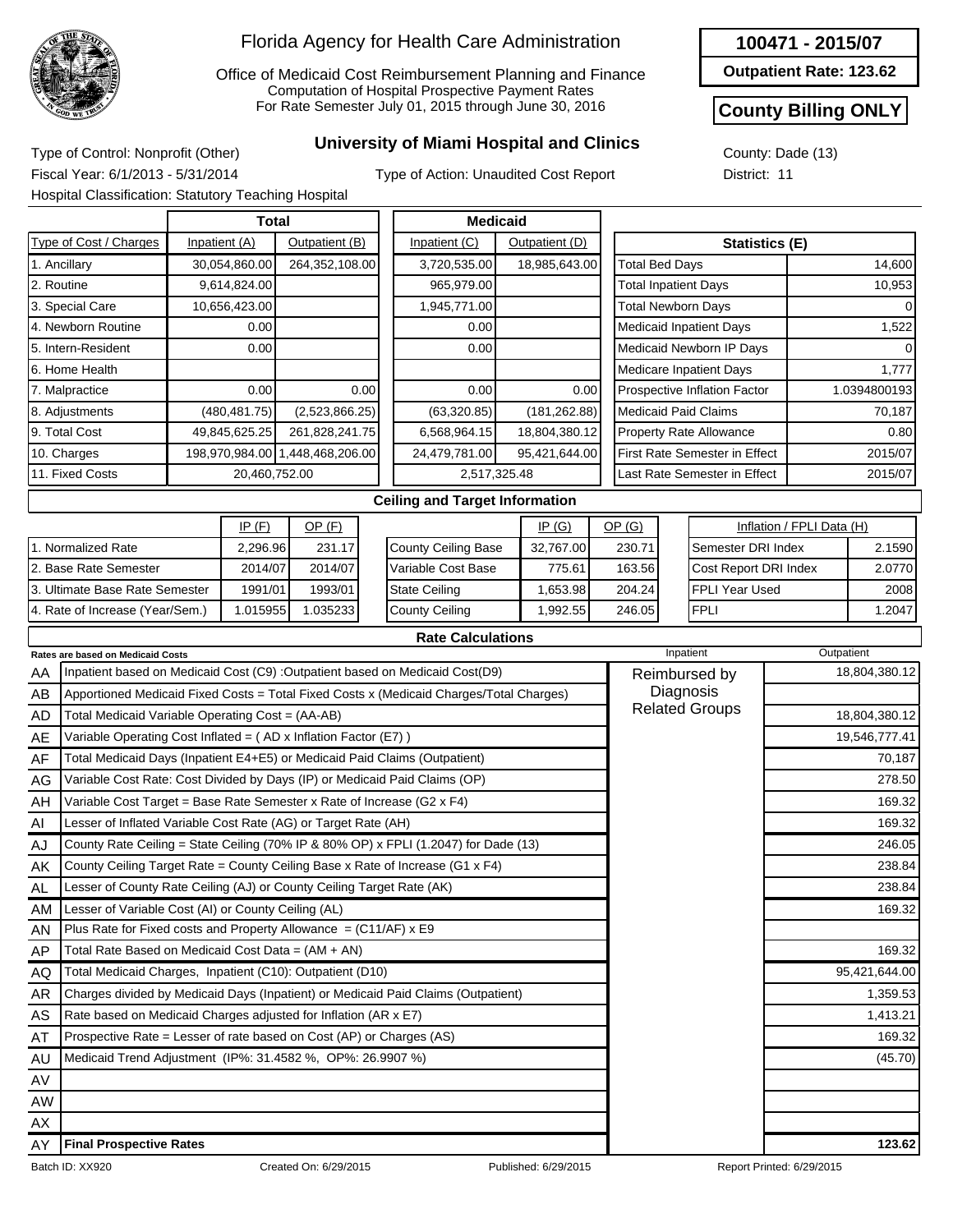

Office of Medicaid Cost Reimbursement Planning and Finance Computation of Hospital Prospective Payment Rates For Rate Semester July 01, 2015 through June 30, 2016

## **Northshore Medical Center** Type of Control: Proprietary

Type of Action: Unaudited Cost Report

#### **100498 - 2015/07**

**Outpatient Rate: 43.74**

### **County Billing ONLY**

County: Dade (13) District: 11

Fiscal Year: 6/1/2013 - 5/31/2014 Hospital Classification: Special

|                                 | <b>Total</b>     |                |      | <b>Medicaid</b>                       |  |                |                                |  |                                |                           |              |
|---------------------------------|------------------|----------------|------|---------------------------------------|--|----------------|--------------------------------|--|--------------------------------|---------------------------|--------------|
| Type of Cost / Charges          | Inpatient (A)    | Outpatient (B) |      | Inpatient (C)                         |  | Outpatient (D) |                                |  | <b>Statistics (E)</b>          |                           |              |
| 1. Ancillary                    | 81,707,754.00    | 63,163,846.00  |      | 15,004,712.00                         |  | 6,099,354.00   | Total Bed Days                 |  |                                |                           | 281,415      |
| 2. Routine                      | 64,053,721.00    |                |      | 12,070,279.00                         |  |                | <b>Total Inpatient Days</b>    |  |                                |                           | 120,920      |
| 3. Special Care                 | 34,269,607.00    |                |      | 7,754,647.00                          |  |                | <b>Total Newborn Days</b>      |  |                                |                           | 4,746        |
| 4. Newborn Routine              | 1,631,316.00     |                |      | 1,091,655.00                          |  |                | <b>Medicaid Inpatient Days</b> |  |                                | 26,516                    |              |
| 5. Intern-Resident              | 0.00             |                |      | 0.00                                  |  |                | Medicaid Newborn IP Days       |  |                                | 3,003                     |              |
| 6. Home Health                  |                  |                |      |                                       |  |                |                                |  | <b>Medicare Inpatient Days</b> |                           | 39,267       |
| 7. Malpractice                  | 0.00             |                | 0.00 | 0.00                                  |  | 0.00           | Prospective Inflation Factor   |  |                                |                           | 1.0394800193 |
| 8. Adjustments                  | 0.00             |                | 0.00 | 0.00                                  |  | 0.00           | <b>Medicaid Paid Claims</b>    |  |                                |                           | 68,091       |
| 9. Total Cost                   | 181,662,398.00   | 63,163,846.00  |      | 35,921,293.00                         |  | 6,099,354.00   | <b>Property Rate Allowance</b> |  |                                | 0.80                      |              |
| 10. Charges                     | 1,348,335,223.00 | 692,294,400.00 |      | 225,659,421.00                        |  | 73,496,798.00  |                                |  | First Rate Semester in Effect  |                           | 2015/07      |
| 11. Fixed Costs                 | 16,617,074.00    |                |      | 2,781,058.62                          |  |                |                                |  | Last Rate Semester in Effect   |                           | 2015/07      |
|                                 |                  |                |      | <b>Ceiling and Target Information</b> |  |                |                                |  |                                |                           |              |
|                                 | IP(F)            | $OP$ (F)       |      |                                       |  | IP(G)          | OP(G)                          |  |                                | Inflation / FPLI Data (H) |              |
| 1. Normalized Rate              | 968.70           | 77.29          |      | <b>County Ceiling Base</b>            |  | 1,051.21       | 230.71                         |  | Semester DRI Index             |                           | 2.1590       |
| 2. Base Rate Semester           | 2014/07          | 2014/07        |      | Variable Cost Base                    |  | 814.61         | 57.87                          |  | Cost Report DRI Index          |                           | 2.0770       |
| 3. Ultimate Base Rate Semester  | 1991/01          | 1993/01        |      | <b>State Ceiling</b>                  |  | 1,653.98       | 204.24                         |  | <b>FPLI Year Used</b>          |                           | 2008         |
| 4. Rate of Increase (Year/Sem.) | 1.015955         | 1.035233       |      | <b>County Ceiling</b>                 |  | 1,992.55       | 246.05                         |  | <b>FPLI</b>                    |                           | 1.2047       |
|                                 |                  |                |      |                                       |  |                |                                |  |                                |                           |              |

|  | <b>Rate Calculations</b> |
|--|--------------------------|
|  |                          |

|           | <b>Rates are based on Medicaid Costs</b>                                                | Inpatient             | Outpatient    |
|-----------|-----------------------------------------------------------------------------------------|-----------------------|---------------|
| AA        | Inpatient based on Medicaid Cost (C9) : Outpatient based on Medicaid Cost(D9)           | Reimbursed by         | 6,099,354.00  |
| AB        | Apportioned Medicaid Fixed Costs = Total Fixed Costs x (Medicaid Charges/Total Charges) | Diagnosis             |               |
| AD        | Total Medicaid Variable Operating Cost = (AA-AB)                                        | <b>Related Groups</b> | 6,099,354.00  |
| AE        | Variable Operating Cost Inflated = $(AD \times Inflation Factor (E7))$                  |                       | 6,340,156.61  |
| AF        | Total Medicaid Days (Inpatient E4+E5) or Medicaid Paid Claims (Outpatient)              |                       | 68,091        |
| AG        | Variable Cost Rate: Cost Divided by Days (IP) or Medicaid Paid Claims (OP)              |                       | 93.11         |
| AH        | Variable Cost Target = Base Rate Semester x Rate of Increase (G2 x F4)                  |                       | 59.91         |
| AI        | Lesser of Inflated Variable Cost Rate (AG) or Target Rate (AH)                          |                       | 59.91         |
| AJ        | County Rate Ceiling = State Ceiling (70% IP & 80% OP) x FPLI (1.2047) for Dade (13)     |                       | 246.05        |
| AK        | County Ceiling Target Rate = County Ceiling Base x Rate of Increase (G1 x F4)           |                       | 238.84        |
| AL        | Lesser of County Rate Ceiling (AJ) or County Ceiling Target Rate (AK)                   |                       | 238.84        |
| AM        | Lesser of Variable Cost (AI) or County Ceiling (AL)                                     |                       | 59.91         |
| AN        | Plus Rate for Fixed costs and Property Allowance $= (C11/AF) \times E9$                 |                       |               |
| <b>AP</b> | Total Rate Based on Medicaid Cost Data = $(AM + AN)$                                    |                       | 59.91         |
| AQ        | Total Medicaid Charges, Inpatient (C10): Outpatient (D10)                               |                       | 73,496,798.00 |
| AR        | Charges divided by Medicaid Days (Inpatient) or Medicaid Paid Claims (Outpatient)       |                       | 1,079.39      |
| AS        | Rate based on Medicaid Charges adjusted for Inflation (AR x E7)                         |                       | 1,122.01      |
| AT        | Prospective Rate = Lesser of rate based on Cost (AP) or Charges (AS)                    |                       | 59.91         |
| AU        | Medicaid Trend Adjustment (IP%: 31.4582 %, OP%: 26.9907 %)                              |                       | (16.17)       |
| AV        |                                                                                         |                       |               |
| <b>AW</b> |                                                                                         |                       |               |
| AX        |                                                                                         |                       |               |
| AY        | <b>Final Prospective Rates</b>                                                          |                       | 43.74         |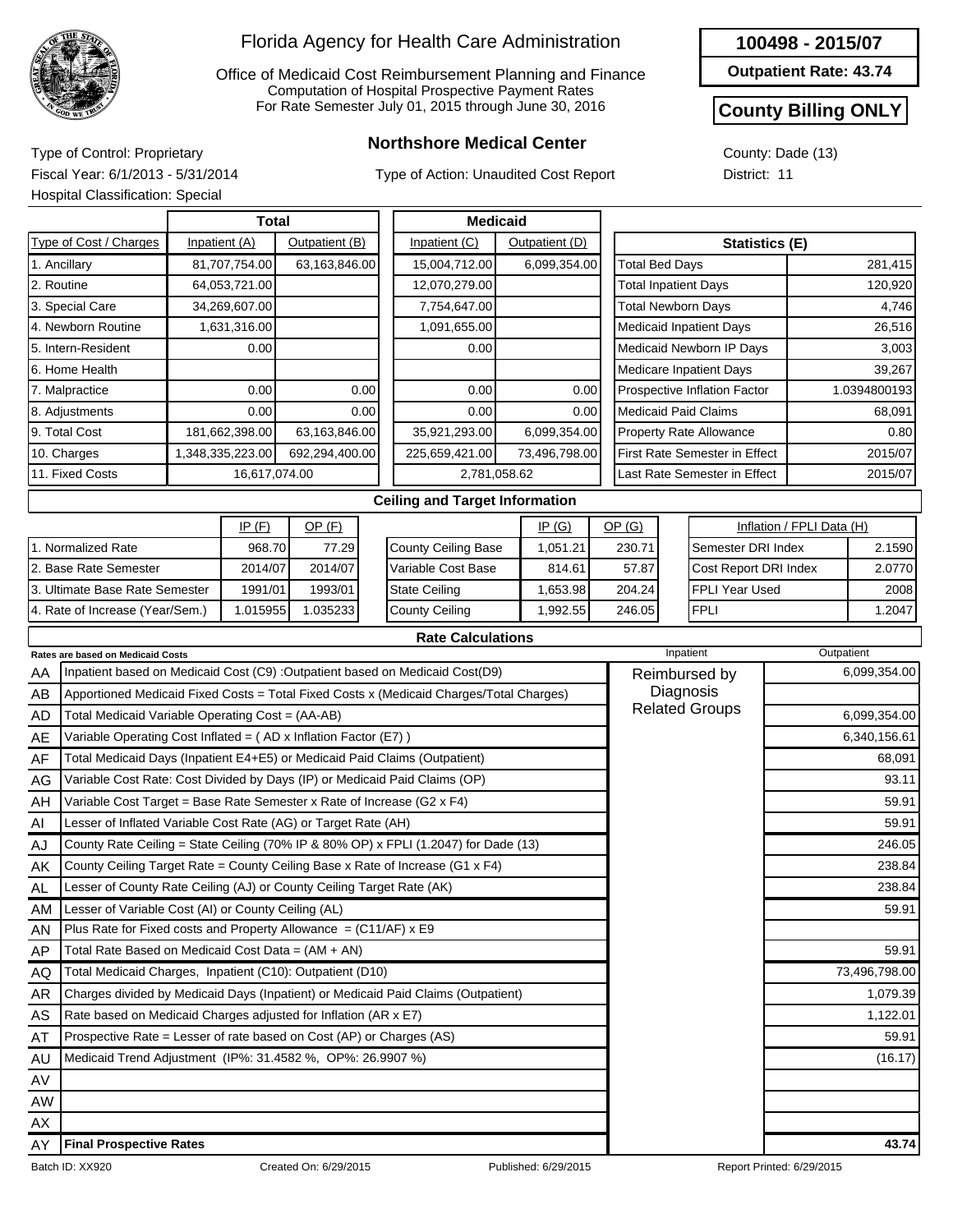

Office of Medicaid Cost Reimbursement Planning and Finance Computation of Hospital Prospective Payment Rates For Rate Semester July 01, 2015 through June 30, 2016

Type of Action: Unaudited Cost Report

#### **100609 - 2015/07**

**Outpatient Rate: 150.10**

### **County Billing ONLY**

54,950,331.57 57,619,118.92 247,413 232.89

> 160.54 160.54 246.05 238.84 238.84 160.54

160.54

931.95 977.21 160.54

230,575,385.00

County: Dade (13) District: 11

**Nicklaus Children's Hospital** Type of Control: Nonprofit (Other) Fiscal Year: 1/1/2013 - 12/31/2013 Hospital Classification: Specialized: Children's

|                                                                                    |                | <b>Total</b>                                                                  |                |                | <b>Medicaid</b>                                                                         |  |                |                                                                                                                                                            |  |                                      |                              |         |  |  |
|------------------------------------------------------------------------------------|----------------|-------------------------------------------------------------------------------|----------------|----------------|-----------------------------------------------------------------------------------------|--|----------------|------------------------------------------------------------------------------------------------------------------------------------------------------------|--|--------------------------------------|------------------------------|---------|--|--|
| Type of Cost / Charges                                                             |                | Inpatient (A)                                                                 | Outpatient (B) |                | Inpatient (C)                                                                           |  | Outpatient (D) | <b>Statistics (E)</b>                                                                                                                                      |  |                                      |                              |         |  |  |
| 1. Ancillary                                                                       |                | 101,923,154.00                                                                | 127,278,909.00 |                | 46,698,547.00                                                                           |  | 55,935,304.00  | <b>Total Bed Days</b>                                                                                                                                      |  |                                      |                              | 105,485 |  |  |
| 2. Routine                                                                         |                | 57,156,517.00                                                                 |                |                | 25,447,901.00                                                                           |  |                | <b>Total Inpatient Days</b>                                                                                                                                |  |                                      |                              | 63,140  |  |  |
| 3. Special Care                                                                    |                | 63,099,357.00                                                                 |                |                | 30,195,283.00                                                                           |  |                | <b>Total Newborn Days</b>                                                                                                                                  |  |                                      |                              |         |  |  |
| 4. Newborn Routine                                                                 |                | 0.00                                                                          |                |                | 0.00                                                                                    |  |                | <b>Medicaid Inpatient Days</b>                                                                                                                             |  |                                      |                              | 30,523  |  |  |
| 5. Intern-Resident                                                                 |                | 514.978.00                                                                    |                |                | 0.00                                                                                    |  |                |                                                                                                                                                            |  | Medicaid Newborn IP Days             |                              |         |  |  |
| 6. Home Health                                                                     |                |                                                                               |                |                |                                                                                         |  |                |                                                                                                                                                            |  | <b>Medicare Inpatient Days</b>       |                              | 171     |  |  |
| 0.00<br>0.00<br>7. Malpractice                                                     |                |                                                                               |                |                | 0.00                                                                                    |  | 0.00           |                                                                                                                                                            |  | Prospective Inflation Factor         |                              |         |  |  |
| (3,921,449.26)<br>(2,241,271.74)<br>8. Adjustments                                 |                |                                                                               |                |                | (1,802,149.56)                                                                          |  | (984, 972.43)  | <b>Medicaid Paid Claims</b>                                                                                                                                |  |                                      |                              | 247,413 |  |  |
| 9. Total Cost                                                                      | 218,772,556.74 |                                                                               |                | 125,037,637.26 | 100,539,581.44                                                                          |  | 54,950,331.57  | <b>Property Rate Allowance</b>                                                                                                                             |  |                                      |                              | 0.80    |  |  |
| 10. Charges<br>952,130,480.00                                                      |                |                                                                               | 767,237,966.00 |                | 462,630,060.00                                                                          |  | 230,575,385.00 |                                                                                                                                                            |  | <b>First Rate Semester in Effect</b> |                              | 2015/07 |  |  |
| 11. Fixed Costs                                                                    |                | 38, 187, 778.00                                                               |                |                | 18,555,034.63                                                                           |  |                |                                                                                                                                                            |  |                                      | Last Rate Semester in Effect |         |  |  |
|                                                                                    |                |                                                                               |                |                | <b>Ceiling and Target Information</b>                                                   |  |                |                                                                                                                                                            |  |                                      |                              |         |  |  |
|                                                                                    |                | IP(F)                                                                         | $OP$ $(F)$     |                | IP(G)                                                                                   |  |                | OP(G)                                                                                                                                                      |  |                                      |                              |         |  |  |
| 1. Normalized Rate                                                                 |                | 2,337.88                                                                      | 193.31         |                | County Ceiling Base                                                                     |  | 32,767.00      | 230.71                                                                                                                                                     |  |                                      |                              | 2.1590  |  |  |
| 2. Base Rate Semester                                                              |                | 2014/07                                                                       | 2014/07        |                | Variable Cost Base                                                                      |  | 1,686.36       | 155.08                                                                                                                                                     |  |                                      |                              | 2.0590  |  |  |
| 3. Ultimate Base Rate Semester                                                     |                | 1991/01                                                                       | 1993/01        |                | <b>State Ceiling</b>                                                                    |  | 1,653.98       | 204.24                                                                                                                                                     |  | <b>FPLI Year Used</b>                |                              | 2008    |  |  |
| 4. Rate of Increase (Year/Sem.)                                                    |                | 1.015955                                                                      | 1.035233       |                | County Ceiling                                                                          |  | 1,992.55       | 246.05                                                                                                                                                     |  | <b>FPLI</b>                          |                              | 1.2047  |  |  |
|                                                                                    |                |                                                                               |                |                | <b>Rate Calculations</b>                                                                |  |                |                                                                                                                                                            |  |                                      |                              |         |  |  |
| <b>Rates are based on Medicaid Costs</b>                                           |                |                                                                               |                |                |                                                                                         |  | Inpatient      |                                                                                                                                                            |  |                                      |                              |         |  |  |
| AA                                                                                 |                | Inpatient based on Medicaid Cost (C9) : Outpatient based on Medicaid Cost(D9) |                |                |                                                                                         |  | Reimbursed by  | 1.0485672657<br>2015/07<br>Inflation / FPLI Data (H)<br>Semester DRI Index<br>Cost Report DRI Index<br>Outpatient<br>54,950,331.57<br><b>54 050 221 57</b> |  |                                      |                              |         |  |  |
| AB                                                                                 |                |                                                                               |                |                | Apportioned Medicaid Fixed Costs = Total Fixed Costs x (Medicaid Charges/Total Charges) |  |                |                                                                                                                                                            |  | Diagnosis                            |                              |         |  |  |
| $Total Medical Variable$ Operating Cost $(A \wedge AB)$<br>$\mathsf{A} \mathsf{D}$ |                |                                                                               |                |                |                                                                                         |  |                |                                                                                                                                                            |  | <b>Related Groups</b>                |                              |         |  |  |

| AY | <b>Final Prospective Rates</b> | 150.10 |
|----|--------------------------------|--------|
| AX |                                |        |
| AW |                                |        |
| AV |                                |        |

Total Medicaid Variable Operating Cost = (AA-AB)

Lesser of Variable Cost (AI) or County Ceiling (AL)

Total Rate Based on Medicaid Cost Data =  $(AM + AN)$ Total Medicaid Charges, Inpatient (C10): Outpatient (D10)

Variable Operating Cost Inflated = ( AD x Inflation Factor (E7) )

Lesser of Inflated Variable Cost Rate (AG) or Target Rate (AH)

Total Medicaid Days (Inpatient E4+E5) or Medicaid Paid Claims (Outpatient) Variable Cost Rate: Cost Divided by Days (IP) or Medicaid Paid Claims (OP)

County Rate Ceiling = State Ceiling (70% IP & 80% OP) x FPLI (1.2047) for Dade (13) County Ceiling Target Rate = County Ceiling Base x Rate of Increase (G1 x F4)

Charges divided by Medicaid Days (Inpatient) or Medicaid Paid Claims (Outpatient)

Variable Cost Target = Base Rate Semester x Rate of Increase (G2 x F4)

Lesser of County Rate Ceiling (AJ) or County Ceiling Target Rate (AK)

Plus Rate for Fixed costs and Property Allowance  $= (C11/AF) \times E9$ 

Rate based on Medicaid Charges adjusted for Inflation (AR x E7) Prospective Rate = Lesser of rate based on Cost (AP) or Charges (AS)

AD AE AF AG AH AI AJ AK AL AM AN AP AQ AR AS AT AU

Medicaid Trend Adjustment (IP%: 10.3891 %, OP%: 6.5029 %) (10.44)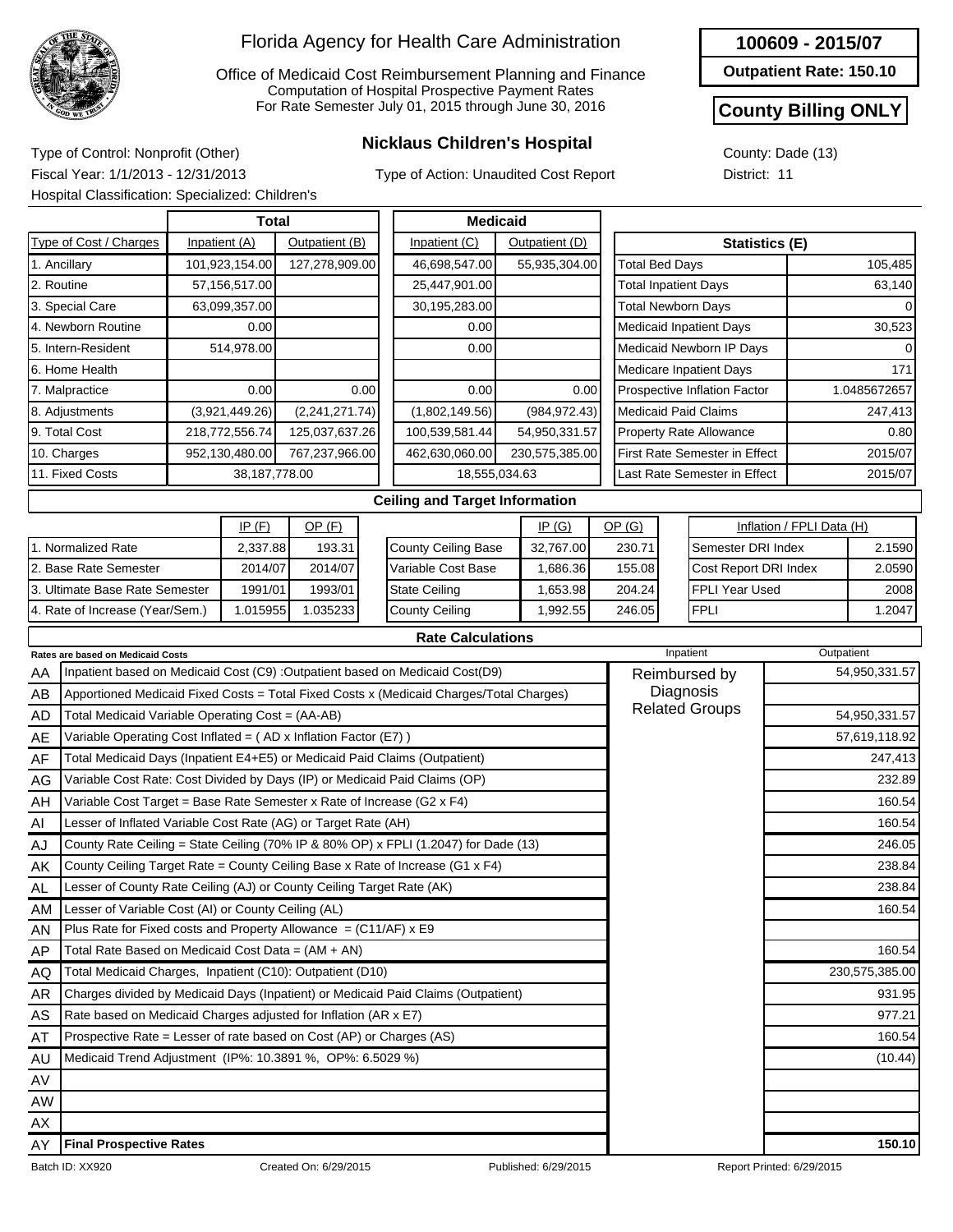

Office of Medicaid Cost Reimbursement Planning and Finance Computation of Hospital Prospective Payment Rates For Rate Semester July 01, 2015 through June 30, 2016

# **Westchester General Hospital** Type of Control: Proprietary

Type of Action: Unaudited Cost Report

**100625 - 2015/07**

**Outpatient Rate: 97.93**

#### **County Billing ONLY**

County: Dade (13) District: 11

Fiscal Year: 1/1/2013 - 12/31/2013 Hospital Classification: CHEP

|                                                                                               |                                                                 |  | <b>Total</b>  |                |      | <b>Medicaid</b>                       |                |      |                           |                                      |                           |              |
|-----------------------------------------------------------------------------------------------|-----------------------------------------------------------------|--|---------------|----------------|------|---------------------------------------|----------------|------|---------------------------|--------------------------------------|---------------------------|--------------|
|                                                                                               | Type of Cost / Charges                                          |  | Inpatient (A) | Outpatient (B) |      | Inpatient (C)                         | Outpatient (D) |      |                           | <b>Statistics (E)</b>                |                           |              |
|                                                                                               | 1. Ancillary                                                    |  | 17,720,099.00 | 7,421,605.00   |      | 1,987,986.00                          | 677,560.00     |      | <b>Total Bed Days</b>     |                                      |                           | 71,905       |
| 2. Routine                                                                                    |                                                                 |  | 27,598,056.00 |                |      | 2,512,321.00                          |                |      |                           | <b>Total Inpatient Days</b>          |                           | 50,544       |
|                                                                                               | 3. Special Care                                                 |  | 2,190,771.00  |                |      | 209,848.00                            |                |      | <b>Total Newborn Days</b> |                                      |                           |              |
|                                                                                               | 4. Newborn Routine                                              |  | 0.00          |                |      | 0.00                                  |                |      |                           | <b>Medicaid Inpatient Days</b>       |                           | 5,253        |
|                                                                                               | 5. Intern-Resident                                              |  | 0.00          |                |      | 0.00                                  |                |      |                           | Medicaid Newborn IP Days             |                           |              |
|                                                                                               | 6. Home Health                                                  |  |               |                |      |                                       |                |      |                           | Medicare Inpatient Days              |                           | 23,264       |
|                                                                                               | 7. Malpractice                                                  |  | 0.00          |                | 0.00 | 0.00                                  |                | 0.00 |                           | Prospective Inflation Factor         |                           | 1.0485672657 |
|                                                                                               | 8. Adjustments                                                  |  | (652, 160.74) | (101, 877.26)  |      | (64, 656.86)                          | (9,300.95)     |      |                           | <b>Medicaid Paid Claims</b>          |                           | 5,224        |
|                                                                                               | 9. Total Cost                                                   |  | 46,856,765.26 | 7,319,727.74   |      | 4,645,498.14                          | 668,259.05     |      |                           | Property Rate Allowance              |                           | 0.80         |
|                                                                                               | 10. Charges<br>146,378,703.00                                   |  |               | 26,549,590.00  |      | 16,470,268.00                         | 2,838,234.00   |      |                           | <b>First Rate Semester in Effect</b> |                           | 2015/07      |
| 11. Fixed Costs                                                                               |                                                                 |  | 3,051,492.00  |                |      |                                       | 343,348.38     |      |                           | Last Rate Semester in Effect         |                           | 2015/07      |
|                                                                                               |                                                                 |  |               |                |      | <b>Ceiling and Target Information</b> |                |      |                           |                                      |                           |              |
|                                                                                               |                                                                 |  | IP(F)         | $OP$ (F)       |      |                                       | IP(G)          |      | OP(G)                     |                                      | Inflation / FPLI Data (H) |              |
|                                                                                               | 1. Normalized Rate                                              |  | 712.85        | 111.34         |      | <b>County Ceiling Base</b>            | 1,051.21       |      | 230.71                    | Semester DRI Index                   |                           | 2.1590       |
|                                                                                               | 2. Base Rate Semester                                           |  | 2014/07       | 2014/07        |      | Variable Cost Base                    | 424.38         |      | 149.56                    | Cost Report DRI Index                |                           | 2.0590       |
|                                                                                               | 3. Ultimate Base Rate Semester                                  |  | 1991/01       | 1993/01        |      | <b>State Ceiling</b>                  | 1,653.98       |      | 204.24                    | <b>FPLI Year Used</b>                |                           | 2008         |
|                                                                                               | 4. Rate of Increase (Year/Sem.)                                 |  | 1.015955      | 1.035233       |      | <b>County Ceiling</b>                 | 1,992.55       |      | 246.05                    | <b>FPLI</b>                          |                           | 1.2047       |
|                                                                                               |                                                                 |  |               |                |      | <b>Rate Calculations</b>              |                |      |                           |                                      |                           |              |
| <b>Rates are based on Medicaid Costs</b>                                                      |                                                                 |  |               |                |      |                                       |                |      |                           | Inpatient                            |                           | Outpatient   |
| Inpatient based on Medicaid Cost (C9) : Outpatient based on Medicaid Cost(D9)<br>AA           |                                                                 |  |               |                |      |                                       |                |      |                           | Reimbursed by                        |                           | 668,259.05   |
| Apportioned Medicaid Fixed Costs = Total Fixed Costs x (Medicaid Charges/Total Charges)<br>AB |                                                                 |  |               |                |      |                                       |                |      |                           | Diagnosis                            |                           |              |
| <b>AD</b>                                                                                     | Total Medicaid Variable Operating Cost = (AA-AB)                |  |               |                |      |                                       |                |      |                           | <b>Related Groups</b>                |                           | 668,259.05   |
| ΔE                                                                                            | Variable Operating Cost Inflated = (AD x Inflation Factor (F7)) |  |               |                |      |                                       |                |      |                           |                                      |                           | 700 714 57   |

| AD  | Total Medicaid Variable Operating Cost = (AA-AB)                                    | Related Groups | 668,259.05   |
|-----|-------------------------------------------------------------------------------------|----------------|--------------|
| AE  | Variable Operating Cost Inflated = (AD x Inflation Factor (E7))                     |                | 700,714.57   |
| AF  | Total Medicaid Days (Inpatient E4+E5) or Medicaid Paid Claims (Outpatient)          |                | 5,224        |
| AG  | Variable Cost Rate: Cost Divided by Days (IP) or Medicaid Paid Claims (OP)          |                | 134.13       |
| AH  | Variable Cost Target = Base Rate Semester x Rate of Increase (G2 x F4)              |                | 154.83       |
| AI  | Lesser of Inflated Variable Cost Rate (AG) or Target Rate (AH)                      |                | 134.13       |
| AJ  | County Rate Ceiling = State Ceiling (70% IP & 80% OP) x FPLI (1.2047) for Dade (13) |                | 246.05       |
| AK  | County Ceiling Target Rate = County Ceiling Base x Rate of Increase (G1 x F4)       |                | 238.84       |
| AL  | Lesser of County Rate Ceiling (AJ) or County Ceiling Target Rate (AK)               |                | 238.84       |
| AM  | Lesser of Variable Cost (AI) or County Ceiling (AL)                                 |                | 134.13       |
| AN  | Plus Rate for Fixed costs and Property Allowance $= (C11/AF)$ x E9                  |                |              |
| AP. | Total Rate Based on Medicaid Cost Data = (AM + AN)                                  |                | 134.13       |
| AQ  | Total Medicaid Charges, Inpatient (C10): Outpatient (D10)                           |                | 2,838,234.00 |
| AR  | Charges divided by Medicaid Days (Inpatient) or Medicaid Paid Claims (Outpatient)   |                | 543.31       |
| AS  | Rate based on Medicaid Charges adjusted for Inflation (AR x E7)                     |                | 569.69       |
| AT  | Prospective Rate = Lesser of rate based on Cost (AP) or Charges (AS)                |                | 134.13       |
| AU  | Medicaid Trend Adjustment (IP%: 31.4582 %, OP%: 26.9907 %)                          |                | (36.20)      |
| AV  |                                                                                     |                |              |
| AW  |                                                                                     |                |              |
| AX  |                                                                                     |                |              |
| AY  | <b>Final Prospective Rates</b>                                                      |                | 97.93        |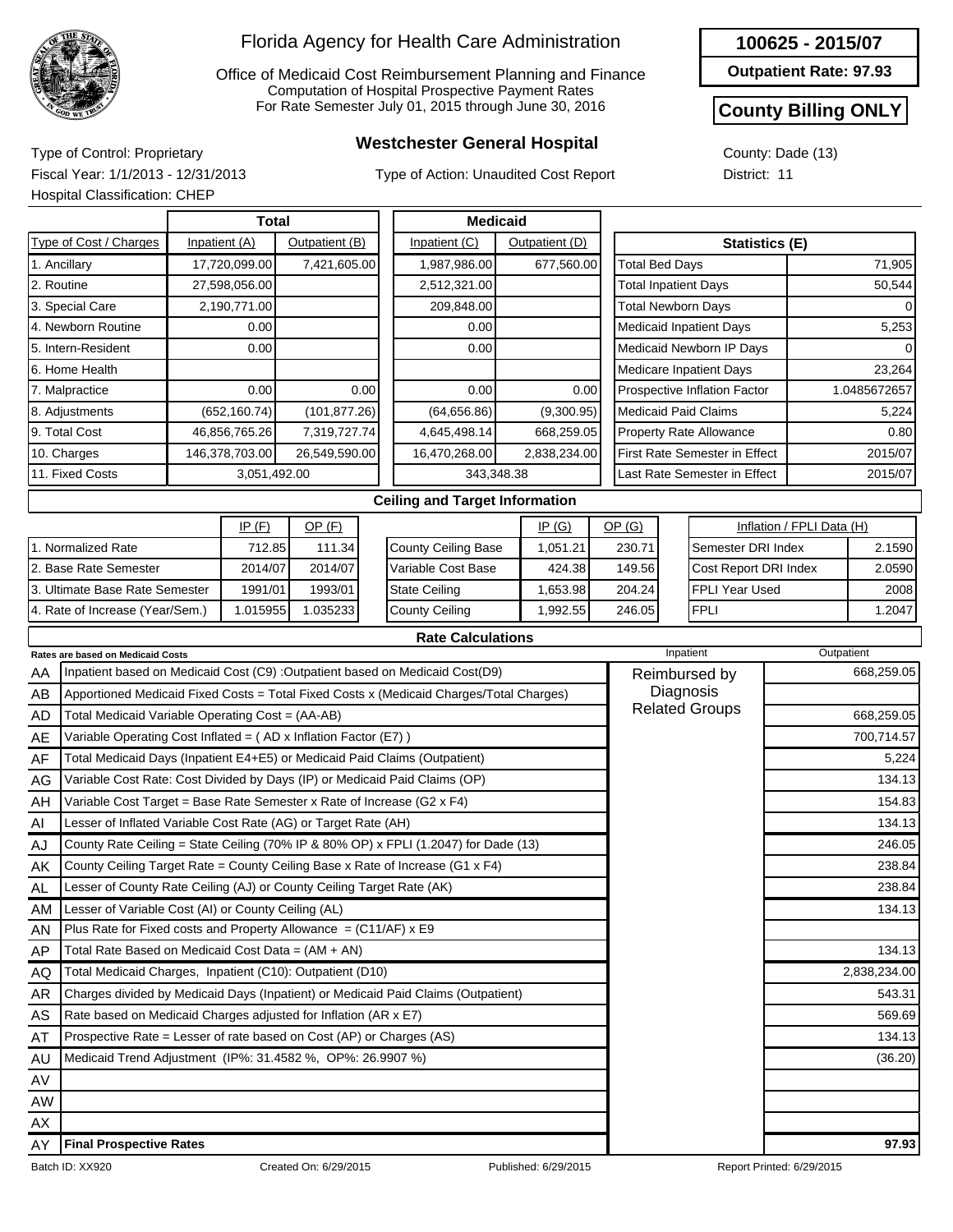

Office of Medicaid Cost Reimbursement Planning and Finance Computation of Hospital Prospective Payment Rates For Rate Semester July 01, 2015 through June 30, 2016

## **Baptist Medical Center Jacksonville** Type of Control: Nonprofit (Church)

Type of Action: Unaudited Cost Report

**Outpatient Rate: 82.68**

#### **County Billing ONLY**

County: Duval (16) District: 4

Fiscal Year: 10/1/2013 - 9/30/2014

|    | Hospital Classification: Special                                           |               |                |                                   |      |                                                                                         |                                |                                |                               |                                                                                                                 |         |  |  |  |
|----|----------------------------------------------------------------------------|---------------|----------------|-----------------------------------|------|-----------------------------------------------------------------------------------------|--------------------------------|--------------------------------|-------------------------------|-----------------------------------------------------------------------------------------------------------------|---------|--|--|--|
|    |                                                                            |               | <b>Total</b>   |                                   |      | <b>Medicaid</b>                                                                         |                                |                                |                               |                                                                                                                 |         |  |  |  |
|    | Type of Cost / Charges                                                     | Inpatient (A) |                | Outpatient (B)                    |      | Inpatient (C)                                                                           | Outpatient (D)                 |                                |                               |                                                                                                                 |         |  |  |  |
|    | 1. Ancillary                                                               |               | 252,293,100.00 | 229,673,302.00                    |      | 25,534,904.00                                                                           | 18,359,684.00                  | <b>Total Bed Days</b>          |                               |                                                                                                                 | 299,665 |  |  |  |
|    | 2. Routine                                                                 |               | 152,888,066.00 |                                   |      | 14,733,185.00                                                                           |                                | <b>Total Inpatient Days</b>    |                               |                                                                                                                 | 203,342 |  |  |  |
|    | 3. Special Care                                                            |               | 42,579,724.00  |                                   |      | 5,498,410.00                                                                            |                                | <b>Total Newborn Days</b>      |                               |                                                                                                                 | 28,430  |  |  |  |
|    | 4. Newborn Routine                                                         |               | 26,911,761.00  |                                   |      | 9,485,369.00                                                                            |                                | <b>Medicaid Inpatient Days</b> |                               |                                                                                                                 | 22,689  |  |  |  |
|    | 5. Intern-Resident                                                         |               | 0.00           |                                   |      | 0.00                                                                                    |                                |                                | Medicaid Newborn IP Days      |                                                                                                                 | 7,268   |  |  |  |
|    | 6. Home Health                                                             |               |                |                                   |      |                                                                                         | <b>Medicare Inpatient Days</b> |                                |                               | 66,630                                                                                                          |         |  |  |  |
|    | 7. Malpractice<br>0.00                                                     |               |                |                                   | 0.00 | 0.00                                                                                    | 0.00                           |                                | Prospective Inflation Factor  |                                                                                                                 |         |  |  |  |
|    | 8. Adjustments<br>(6,442,130.34)                                           |               |                | (3, 117, 064.66)                  |      | (749, 863.58)                                                                           | (249, 172.72)                  | <b>Medicaid Paid Claims</b>    |                               |                                                                                                                 | 165,038 |  |  |  |
|    | 9. Total Cost<br>468,230,520.66                                            |               |                | 226,556,237.34                    |      | 54,502,004.42                                                                           | 18,110,511.28                  | <b>Property Rate Allowance</b> |                               |                                                                                                                 | 0.80    |  |  |  |
|    | 10. Charges                                                                |               |                | 1,973,544,897.00 1,461,634,419.00 |      | 235,850,138.00                                                                          | 110,925,560.00                 |                                | First Rate Semester in Effect |                                                                                                                 | 2015/07 |  |  |  |
|    | 11. Fixed Costs                                                            |               | 57,933,493.00  |                                   |      | 6,923,390.67                                                                            |                                |                                | Last Rate Semester in Effect  |                                                                                                                 | 2015/07 |  |  |  |
|    |                                                                            |               |                |                                   |      | <b>Ceiling and Target Information</b>                                                   |                                |                                |                               |                                                                                                                 |         |  |  |  |
|    |                                                                            |               | IP(F)          | $OP$ (F)                          |      |                                                                                         | IP(G)                          | OP(G)                          |                               |                                                                                                                 |         |  |  |  |
|    | 1. Normalized Rate                                                         |               | 1,653.98       | 114.28                            |      | <b>County Ceiling Base</b>                                                              | 919.17                         | 190.73                         |                               |                                                                                                                 | 2.1590  |  |  |  |
|    | 2. Base Rate Semester                                                      |               | 2014/07        | 2014/07                           |      | Variable Cost Base                                                                      | 883.65                         | 117.82                         |                               |                                                                                                                 | 2.0920  |  |  |  |
|    | 3. Ultimate Base Rate Semester                                             |               | 1991/01        | 1993/01                           |      | <b>State Ceiling</b>                                                                    | 1,653.98                       | 204.24                         | FPLI Year Used                |                                                                                                                 | 2008    |  |  |  |
|    | 4. Rate of Increase (Year/Sem.)<br>1.015955                                |               |                | 1.035233                          |      | <b>County Ceiling</b>                                                                   | 1,639.10                       | 202.40                         | <b>FPLI</b>                   |                                                                                                                 | 0.9910  |  |  |  |
|    |                                                                            |               |                |                                   |      | <b>Rate Calculations</b>                                                                |                                |                                |                               |                                                                                                                 |         |  |  |  |
|    | Rates are based on Medicaid Costs                                          |               |                |                                   |      |                                                                                         |                                | Inpatient                      |                               | Inflation / FPLI Data (H)<br>Semester DRI Index<br>Cost Report DRI Index<br>Outpatient<br><b>Related Groups</b> |         |  |  |  |
| AA |                                                                            |               |                |                                   |      | Inpatient based on Medicaid Cost (C9) : Outpatient based on Medicaid Cost(D9)           |                                | Reimbursed by                  |                               | Statistics (E)<br>1.0320267686<br>18,110,511.28<br>18,110,511.28<br>110,925,560.00                              |         |  |  |  |
| AB |                                                                            |               |                |                                   |      | Apportioned Medicaid Fixed Costs = Total Fixed Costs x (Medicaid Charges/Total Charges) |                                | Diagnosis                      |                               |                                                                                                                 |         |  |  |  |
| AD | Total Medicaid Variable Operating Cost = (AA-AB)                           |               |                |                                   |      |                                                                                         |                                |                                |                               |                                                                                                                 |         |  |  |  |
| AE | Variable Operating Cost Inflated = (AD x Inflation Factor (E7))            |               |                |                                   |      |                                                                                         |                                |                                |                               | 18,690,532.43                                                                                                   |         |  |  |  |
| AF | Total Medicaid Days (Inpatient E4+E5) or Medicaid Paid Claims (Outpatient) |               |                |                                   |      |                                                                                         |                                |                                |                               | 165,038                                                                                                         |         |  |  |  |
| AG | Variable Cost Rate: Cost Divided by Days (IP) or Medicaid Paid Claims (OP) |               |                |                                   |      |                                                                                         |                                |                                |                               |                                                                                                                 | 113.25  |  |  |  |
| AH | Variable Cost Target = Base Rate Semester x Rate of Increase (G2 x F4)     |               |                |                                   |      |                                                                                         |                                |                                |                               |                                                                                                                 | 121.97  |  |  |  |
| Al | Lesser of Inflated Variable Cost Rate (AG) or Target Rate (AH)             |               |                |                                   |      |                                                                                         |                                |                                |                               |                                                                                                                 | 113.25  |  |  |  |
| AJ |                                                                            |               |                |                                   |      | County Rate Ceiling = State Ceiling (70% IP & 80% OP) x FPLI (0.9910) for Duval (16)    |                                |                                |                               |                                                                                                                 | 202.40  |  |  |  |
| AK |                                                                            |               |                |                                   |      | County Ceiling Target Rate = County Ceiling Base x Rate of Increase (G1 x F4)           |                                |                                |                               |                                                                                                                 | 197.45  |  |  |  |
| AL | Lesser of County Rate Ceiling (AJ) or County Ceiling Target Rate (AK)      |               |                |                                   |      |                                                                                         |                                |                                |                               |                                                                                                                 | 197.45  |  |  |  |
| AM | Lesser of Variable Cost (AI) or County Ceiling (AL)                        |               |                |                                   |      |                                                                                         |                                |                                |                               |                                                                                                                 | 113.25  |  |  |  |
| AN | Plus Rate for Fixed costs and Property Allowance = $(C11/AF)$ x E9         |               |                |                                   |      |                                                                                         |                                |                                |                               |                                                                                                                 |         |  |  |  |
| AP | Total Rate Based on Medicaid Cost Data = (AM + AN)                         |               |                |                                   |      |                                                                                         |                                |                                |                               |                                                                                                                 | 113.25  |  |  |  |
| AQ | Total Medicaid Charges, Inpatient (C10): Outpatient (D10)                  |               |                |                                   |      |                                                                                         |                                |                                |                               |                                                                                                                 |         |  |  |  |
| AR |                                                                            |               |                |                                   |      | Charges divided by Medicaid Days (Inpatient) or Medicaid Paid Claims (Outpatient)       |                                |                                |                               |                                                                                                                 | 672.12  |  |  |  |
| AS | Rate based on Medicaid Charges adjusted for Inflation (AR x E7)            |               |                |                                   |      |                                                                                         |                                |                                |                               |                                                                                                                 | 693.65  |  |  |  |
| AT | Prospective Rate = Lesser of rate based on Cost (AP) or Charges (AS)       |               |                |                                   |      |                                                                                         |                                |                                |                               |                                                                                                                 | 113.25  |  |  |  |
| AU | Medicaid Trend Adjustment (IP%: 31.4582 %, OP%: 26.9907 %)                 |               |                |                                   |      |                                                                                         |                                |                                |                               |                                                                                                                 | (30.57) |  |  |  |
| AV |                                                                            |               |                |                                   |      |                                                                                         |                                |                                |                               |                                                                                                                 |         |  |  |  |

AW AX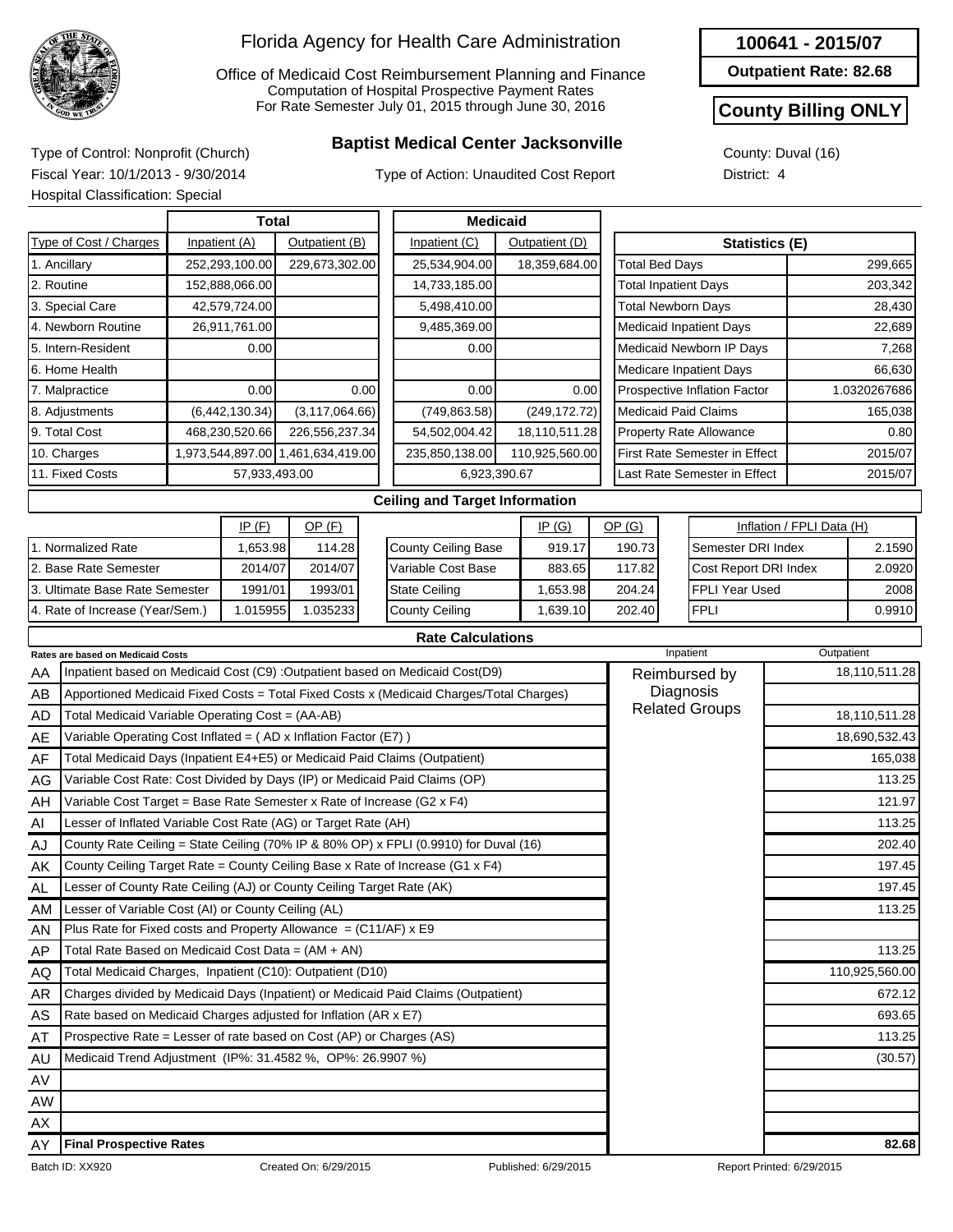

Office of Medicaid Cost Reimbursement Planning and Finance Computation of Hospital Prospective Payment Rates For Rate Semester July 01, 2015 through June 30, 2016

## **UF Health Jacksonville** Type of Control: Nonprofit (Other)

**100676 - 2015/07**

**Outpatient Rate: 104.81**

#### **County Billing ONLY**

County: Duval (16) District: 4

Fiscal Year: 7/1/2013 - 6/30/2014 Hospital Classification: Specialized/Statutory Teaching

Type of Action: Unaudited Cost Report

|                                                                            | Trospital Classification. Specialized/Statutory Teaching                          |      |                  |                |      |                                                                                         |                |                             |                                      |                                                                                                                                                                                                                                                                                                          |         |  |  |
|----------------------------------------------------------------------------|-----------------------------------------------------------------------------------|------|------------------|----------------|------|-----------------------------------------------------------------------------------------|----------------|-----------------------------|--------------------------------------|----------------------------------------------------------------------------------------------------------------------------------------------------------------------------------------------------------------------------------------------------------------------------------------------------------|---------|--|--|
|                                                                            |                                                                                   |      | Total            |                |      | <b>Medicaid</b>                                                                         |                |                             |                                      |                                                                                                                                                                                                                                                                                                          |         |  |  |
|                                                                            | Type of Cost / Charges                                                            |      | Inpatient (A)    | Outpatient (B) |      | Inpatient (C)                                                                           | Outpatient (D) |                             | <b>Statistics (E)</b>                |                                                                                                                                                                                                                                                                                                          |         |  |  |
|                                                                            | 1. Ancillary                                                                      |      | 140,939,317.00   | 164,484,283.00 |      | 34,022,292.00                                                                           | 30,084,614.00  | <b>Total Bed Days</b>       |                                      |                                                                                                                                                                                                                                                                                                          | 182,809 |  |  |
| 2. Routine                                                                 |                                                                                   |      | 85,535,121.00    |                |      | 23,300,669.00                                                                           |                | <b>Total Inpatient Days</b> |                                      |                                                                                                                                                                                                                                                                                                          | 130,582 |  |  |
|                                                                            | 3. Special Care                                                                   |      | 43,490,467.00    |                |      | 8,213,178.00                                                                            |                | <b>Total Newborn Days</b>   |                                      |                                                                                                                                                                                                                                                                                                          | 17,087  |  |  |
|                                                                            | 4. Newborn Routine                                                                |      | 15,237,788.00    |                |      | 11,282,274.00                                                                           |                |                             | <b>Medicaid Inpatient Days</b>       |                                                                                                                                                                                                                                                                                                          | 35,376  |  |  |
|                                                                            | 5. Intern-Resident                                                                |      | 0.00             |                |      | 0.00                                                                                    |                |                             | Medicaid Newborn IP Days             |                                                                                                                                                                                                                                                                                                          | 8,468   |  |  |
|                                                                            | 6. Home Health                                                                    |      |                  |                |      |                                                                                         |                |                             | Medicare Inpatient Days              |                                                                                                                                                                                                                                                                                                          | 35,893  |  |  |
|                                                                            | 7. Malpractice                                                                    | 0.00 |                  |                | 0.00 | 0.00                                                                                    | 0.00           |                             | Prospective Inflation Factor         |                                                                                                                                                                                                                                                                                                          |         |  |  |
|                                                                            | 8. Adjustments                                                                    |      | 0.00             |                | 0.00 | 0.00                                                                                    | 0.00           | <b>Medicaid Paid Claims</b> |                                      |                                                                                                                                                                                                                                                                                                          | 154,207 |  |  |
|                                                                            | 9. Total Cost                                                                     |      | 285,202,693.00   | 164,484,283.00 |      | 76,818,413.00                                                                           | 30,084,614.00  |                             | <b>Property Rate Allowance</b>       |                                                                                                                                                                                                                                                                                                          | 0.80    |  |  |
|                                                                            | 10. Charges                                                                       |      | 1,231,695,043.00 | 898,895,961.00 |      | 305,949,892.00                                                                          | 171,567,272.00 |                             | <b>First Rate Semester in Effect</b> |                                                                                                                                                                                                                                                                                                          | 2015/07 |  |  |
|                                                                            | 11. Fixed Costs                                                                   |      |                  | 33,691,801.00  |      |                                                                                         | 8,368,957.02   |                             | Last Rate Semester in Effect         |                                                                                                                                                                                                                                                                                                          | 2015/07 |  |  |
|                                                                            |                                                                                   |      |                  |                |      | <b>Ceiling and Target Information</b>                                                   |                |                             |                                      |                                                                                                                                                                                                                                                                                                          |         |  |  |
|                                                                            |                                                                                   |      | IP(F)            | $OP$ (F)       |      |                                                                                         | IP(G)          | OP(G)                       |                                      |                                                                                                                                                                                                                                                                                                          |         |  |  |
|                                                                            | 1. Normalized Rate                                                                |      | 1,634.43         | 204.24         |      | <b>County Ceiling Base</b>                                                              | 32,767.00      | 190.73                      |                                      |                                                                                                                                                                                                                                                                                                          | 2.1590  |  |  |
|                                                                            | 2. Base Rate Semester                                                             |      | 2014/07          | 2014/07        |      | Variable Cost Base                                                                      | 1,227.74       | 137.33                      |                                      |                                                                                                                                                                                                                                                                                                          | 2.0810  |  |  |
|                                                                            | 3. Ultimate Base Rate Semester                                                    |      | 1991/01          | 1993/01        |      | <b>State Ceiling</b>                                                                    | 1,653.98       | 204.24                      | FPLI Year Used                       |                                                                                                                                                                                                                                                                                                          | 2008    |  |  |
|                                                                            | 4. Rate of Increase (Year/Sem.)                                                   |      | 1.015955         | 1.035233       |      | <b>County Ceiling</b>                                                                   | 1,639.10       | 202.40                      | <b>FPLI</b>                          |                                                                                                                                                                                                                                                                                                          | 0.9910  |  |  |
|                                                                            |                                                                                   |      |                  |                |      | <b>Rate Calculations</b>                                                                |                |                             |                                      |                                                                                                                                                                                                                                                                                                          |         |  |  |
|                                                                            | Rates are based on Medicaid Costs                                                 |      |                  |                |      |                                                                                         |                |                             | Inpatient                            |                                                                                                                                                                                                                                                                                                          |         |  |  |
| AA                                                                         |                                                                                   |      |                  |                |      | Inpatient based on Medicaid Cost (C9) : Outpatient based on Medicaid Cost(D9)           |                |                             | Reimbursed by                        |                                                                                                                                                                                                                                                                                                          |         |  |  |
| AB                                                                         |                                                                                   |      |                  |                |      | Apportioned Medicaid Fixed Costs = Total Fixed Costs x (Medicaid Charges/Total Charges) |                |                             | Diagnosis                            | 1.0374819798<br>Inflation / FPLI Data (H)<br>Semester DRI Index<br>Cost Report DRI Index<br>Outpatient<br>30,084,614.00<br>30,084,614.00<br>31,212,244.89<br>154,207<br>202.40<br>142.17<br>142.17<br>202.40<br>197.45<br>197.45<br>142.17<br>142.17<br>171,567,272.00<br>1,112.58<br>1,154.28<br>142.17 |         |  |  |
| AD                                                                         | Total Medicaid Variable Operating Cost = (AA-AB)                                  |      |                  |                |      |                                                                                         |                |                             | <b>Related Groups</b>                |                                                                                                                                                                                                                                                                                                          |         |  |  |
| AE                                                                         | Variable Operating Cost Inflated = (AD x Inflation Factor (E7))                   |      |                  |                |      |                                                                                         |                |                             |                                      |                                                                                                                                                                                                                                                                                                          |         |  |  |
| AF                                                                         | Total Medicaid Days (Inpatient E4+E5) or Medicaid Paid Claims (Outpatient)        |      |                  |                |      |                                                                                         |                |                             |                                      |                                                                                                                                                                                                                                                                                                          |         |  |  |
| AG                                                                         | Variable Cost Rate: Cost Divided by Days (IP) or Medicaid Paid Claims (OP)        |      |                  |                |      |                                                                                         |                |                             |                                      |                                                                                                                                                                                                                                                                                                          |         |  |  |
| AH                                                                         | Variable Cost Target = Base Rate Semester x Rate of Increase (G2 x F4)            |      |                  |                |      |                                                                                         |                |                             |                                      |                                                                                                                                                                                                                                                                                                          |         |  |  |
| $\mathsf{Al}\hspace{0.04cm}$                                               | Lesser of Inflated Variable Cost Rate (AG) or Target Rate (AH)                    |      |                  |                |      |                                                                                         |                |                             |                                      |                                                                                                                                                                                                                                                                                                          |         |  |  |
| AJ                                                                         |                                                                                   |      |                  |                |      | County Rate Ceiling = State Ceiling (70% IP & 80% OP) x FPLI (0.9910) for Duval (16)    |                |                             |                                      |                                                                                                                                                                                                                                                                                                          |         |  |  |
| ΑK                                                                         |                                                                                   |      |                  |                |      | County Ceiling Target Rate = County Ceiling Base x Rate of Increase (G1 x F4)           |                |                             |                                      |                                                                                                                                                                                                                                                                                                          |         |  |  |
| AL.                                                                        | Lesser of County Rate Ceiling (AJ) or County Ceiling Target Rate (AK)             |      |                  |                |      |                                                                                         |                |                             |                                      |                                                                                                                                                                                                                                                                                                          |         |  |  |
| AM                                                                         | Lesser of Variable Cost (AI) or County Ceiling (AL)                               |      |                  |                |      |                                                                                         |                |                             |                                      |                                                                                                                                                                                                                                                                                                          |         |  |  |
| AN                                                                         | Plus Rate for Fixed costs and Property Allowance = (C11/AF) x E9                  |      |                  |                |      |                                                                                         |                |                             |                                      |                                                                                                                                                                                                                                                                                                          |         |  |  |
| AP                                                                         | Total Rate Based on Medicaid Cost Data = $(AM + AN)$                              |      |                  |                |      |                                                                                         |                |                             |                                      |                                                                                                                                                                                                                                                                                                          |         |  |  |
| AQ                                                                         | Total Medicaid Charges, Inpatient (C10): Outpatient (D10)                         |      |                  |                |      |                                                                                         |                |                             |                                      |                                                                                                                                                                                                                                                                                                          |         |  |  |
| AR                                                                         | Charges divided by Medicaid Days (Inpatient) or Medicaid Paid Claims (Outpatient) |      |                  |                |      |                                                                                         |                |                             |                                      |                                                                                                                                                                                                                                                                                                          |         |  |  |
| Rate based on Medicaid Charges adjusted for Inflation (AR x E7)<br>AS      |                                                                                   |      |                  |                |      |                                                                                         |                |                             |                                      |                                                                                                                                                                                                                                                                                                          |         |  |  |
| Prospective Rate = Lesser of rate based on Cost (AP) or Charges (AS)<br>AT |                                                                                   |      |                  |                |      |                                                                                         |                |                             |                                      |                                                                                                                                                                                                                                                                                                          |         |  |  |
| AU                                                                         | Medicaid Trend Adjustment (IP%: 27.2260 %, OP%: 26.2788 %)                        |      |                  |                |      |                                                                                         |                |                             |                                      | (37.36)                                                                                                                                                                                                                                                                                                  |         |  |  |
| AV                                                                         |                                                                                   |      |                  |                |      |                                                                                         |                |                             |                                      |                                                                                                                                                                                                                                                                                                          |         |  |  |
| AW                                                                         |                                                                                   |      |                  |                |      |                                                                                         |                |                             |                                      |                                                                                                                                                                                                                                                                                                          |         |  |  |
| AX                                                                         |                                                                                   |      |                  |                |      |                                                                                         |                |                             |                                      |                                                                                                                                                                                                                                                                                                          |         |  |  |
| AY                                                                         | <b>Final Prospective Rates</b>                                                    |      |                  |                |      |                                                                                         |                |                             |                                      |                                                                                                                                                                                                                                                                                                          | 104.81  |  |  |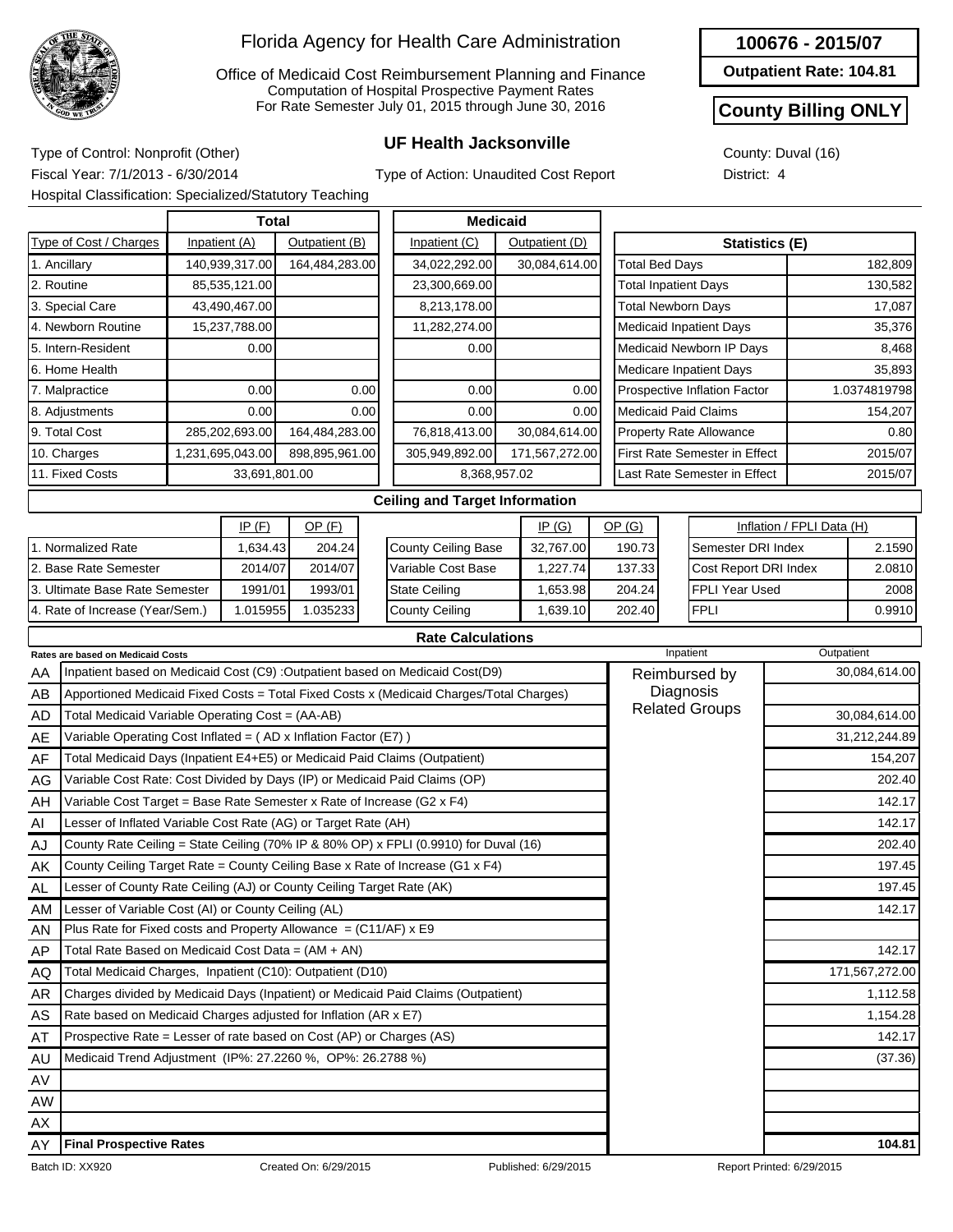

Office of Medicaid Cost Reimbursement Planning and Finance Computation of Hospital Prospective Payment Rates For Rate Semester July 01, 2015 through June 30, 2016

**100722 - 2015/07**

**Outpatient Rate: 100.24**

#### **County Billing ONLY**

County: Duval (16) District: 4

**Mayo Clinic** Type of Control: Nonprofit (Other) Fiscal Year: 1/1/2013 - 12/31/2013 Hospital Classification: Specialized: Statutory Teaching

Type of Action: Unaudited Cost Report

|                                                                            | rioopital Oldoomoditori. Opooldil20d. Olditatory Todoriniy                 |  |                |                |  |                                                                                         |                |              |                       |           |                                      |                                                                                                                                                                                                                                                                                                                                                                                    |            |  |  |
|----------------------------------------------------------------------------|----------------------------------------------------------------------------|--|----------------|----------------|--|-----------------------------------------------------------------------------------------|----------------|--------------|-----------------------|-----------|--------------------------------------|------------------------------------------------------------------------------------------------------------------------------------------------------------------------------------------------------------------------------------------------------------------------------------------------------------------------------------------------------------------------------------|------------|--|--|
|                                                                            |                                                                            |  | <b>Total</b>   |                |  | <b>Medicaid</b>                                                                         |                |              |                       |           |                                      |                                                                                                                                                                                                                                                                                                                                                                                    |            |  |  |
|                                                                            | Type of Cost / Charges                                                     |  | Inpatient (A)  | Outpatient (B) |  | Inpatient (C)                                                                           | Outpatient (D) |              |                       |           |                                      |                                                                                                                                                                                                                                                                                                                                                                                    |            |  |  |
|                                                                            | 1. Ancillary                                                               |  | 132,121,071.00 | 89,071,515.00  |  | 1,296,657.00                                                                            |                | 471,281.00   | <b>Total Bed Days</b> |           |                                      |                                                                                                                                                                                                                                                                                                                                                                                    |            |  |  |
| 2. Routine                                                                 |                                                                            |  | 72,005,934.00  |                |  | 651,551.00                                                                              |                |              |                       |           | <b>Total Inpatient Days</b>          |                                                                                                                                                                                                                                                                                                                                                                                    |            |  |  |
|                                                                            | 3. Special Care                                                            |  | 71,548,793.00  |                |  | 354,298.00                                                                              |                |              |                       |           | <b>Total Newborn Days</b>            |                                                                                                                                                                                                                                                                                                                                                                                    |            |  |  |
|                                                                            | 4. Newborn Routine                                                         |  | 0.00           |                |  | 0.00                                                                                    |                |              |                       |           | <b>Medicaid Inpatient Days</b>       |                                                                                                                                                                                                                                                                                                                                                                                    |            |  |  |
|                                                                            | 5. Intern-Resident                                                         |  | 0.00           |                |  | 0.00                                                                                    |                |              |                       |           | Medicaid Newborn IP Days             |                                                                                                                                                                                                                                                                                                                                                                                    |            |  |  |
| 6. Home Health                                                             |                                                                            |  |                |                |  |                                                                                         |                |              |                       |           | Medicare Inpatient Days              |                                                                                                                                                                                                                                                                                                                                                                                    |            |  |  |
| 7. Malpractice<br>0.00<br>0.00                                             |                                                                            |  |                |                |  | 0.00                                                                                    |                | 0.00         |                       |           | Prospective Inflation Factor         |                                                                                                                                                                                                                                                                                                                                                                                    |            |  |  |
| (4,753,545.11)<br>(1,535,881.89)<br>8. Adjustments                         |                                                                            |  |                |                |  | (39, 702.67)                                                                            |                | (8, 126.41)  |                       |           | <b>Medicaid Paid Claims</b>          |                                                                                                                                                                                                                                                                                                                                                                                    |            |  |  |
|                                                                            | 9. Total Cost                                                              |  | 270,922,252.89 | 87,535,633.11  |  | 2,262,803.33                                                                            |                | 463,154.59   |                       |           | <b>Property Rate Allowance</b>       |                                                                                                                                                                                                                                                                                                                                                                                    |            |  |  |
|                                                                            | 10. Charges                                                                |  | 679,468,972.00 | 404,093,303.00 |  | 6,963,072.00                                                                            |                | 1,988,527.00 |                       |           | <b>First Rate Semester in Effect</b> |                                                                                                                                                                                                                                                                                                                                                                                    |            |  |  |
|                                                                            | 11. Fixed Costs                                                            |  | 17,318,470.00  |                |  | 177,476.47                                                                              |                |              |                       |           | Last Rate Semester in Effect         |                                                                                                                                                                                                                                                                                                                                                                                    |            |  |  |
|                                                                            |                                                                            |  |                |                |  | <b>Ceiling and Target Information</b>                                                   |                |              |                       |           |                                      |                                                                                                                                                                                                                                                                                                                                                                                    |            |  |  |
|                                                                            |                                                                            |  | IP(F)          | OP(F)          |  |                                                                                         |                | IP(G)        | OP(G)                 |           |                                      |                                                                                                                                                                                                                                                                                                                                                                                    |            |  |  |
|                                                                            | 1. Normalized Rate                                                         |  | 3,570.33       | 163.41         |  | <b>County Ceiling Base</b>                                                              |                | 32,767.00    | 190.73                |           |                                      |                                                                                                                                                                                                                                                                                                                                                                                    | 2.1590     |  |  |
|                                                                            | 2. Base Rate Semester                                                      |  | 2014/07        | 2014/07        |  | Variable Cost Base                                                                      |                | 1,253.21     | 131.35                |           |                                      |                                                                                                                                                                                                                                                                                                                                                                                    | 2.0590     |  |  |
| 3. Ultimate Base Rate Semester                                             |                                                                            |  | 1991/01        | 1993/01        |  | <b>State Ceiling</b>                                                                    |                | 1,653.98     | 204.24                |           | <b>FPLI Year Used</b>                |                                                                                                                                                                                                                                                                                                                                                                                    | 2008       |  |  |
|                                                                            | 4. Rate of Increase (Year/Sem.)                                            |  | 1.015955       | 1.035233       |  | <b>County Ceiling</b>                                                                   |                | 1,639.10     | 202.40                |           | <b>FPLI</b>                          |                                                                                                                                                                                                                                                                                                                                                                                    | 0.9910     |  |  |
|                                                                            |                                                                            |  |                |                |  | <b>Rate Calculations</b>                                                                |                |              |                       |           |                                      |                                                                                                                                                                                                                                                                                                                                                                                    |            |  |  |
|                                                                            | Rates are based on Medicaid Costs                                          |  |                |                |  |                                                                                         |                |              |                       | Inpatient |                                      |                                                                                                                                                                                                                                                                                                                                                                                    |            |  |  |
| AA                                                                         |                                                                            |  |                |                |  | Inpatient based on Medicaid Cost (C9) : Outpatient based on Medicaid Cost(D9)           |                |              |                       |           | Reimbursed by                        |                                                                                                                                                                                                                                                                                                                                                                                    | 463,154.59 |  |  |
| AB                                                                         |                                                                            |  |                |                |  | Apportioned Medicaid Fixed Costs = Total Fixed Costs x (Medicaid Charges/Total Charges) |                |              |                       |           | Diagnosis                            | Statistics (E)<br>81,610<br>62,266<br>618<br>29,337<br>1.0485672657<br>2,999<br>0.80<br>2015/07<br>2015/07<br>Inflation / FPLI Data (H)<br>Semester DRI Index<br>Cost Report DRI Index<br>Outpatient<br>463,154.59<br>485,648.74<br>2,999<br>161.94<br>135.98<br>135.98<br>202.40<br>197.45<br>197.45<br>135.98<br>135.98<br>1,988,527.00<br>663.06<br>695.27<br>135.98<br>(35.73) |            |  |  |
| AD                                                                         | Total Medicaid Variable Operating Cost = (AA-AB)                           |  |                |                |  |                                                                                         |                |              |                       |           | <b>Related Groups</b>                | 100.24                                                                                                                                                                                                                                                                                                                                                                             |            |  |  |
| AE                                                                         | Variable Operating Cost Inflated = (AD x Inflation Factor (E7))            |  |                |                |  |                                                                                         |                |              |                       |           |                                      |                                                                                                                                                                                                                                                                                                                                                                                    |            |  |  |
| AF                                                                         | Total Medicaid Days (Inpatient E4+E5) or Medicaid Paid Claims (Outpatient) |  |                |                |  |                                                                                         |                |              |                       |           |                                      |                                                                                                                                                                                                                                                                                                                                                                                    |            |  |  |
| AG                                                                         | Variable Cost Rate: Cost Divided by Days (IP) or Medicaid Paid Claims (OP) |  |                |                |  |                                                                                         |                |              |                       |           |                                      |                                                                                                                                                                                                                                                                                                                                                                                    |            |  |  |
| AH                                                                         | Variable Cost Target = Base Rate Semester x Rate of Increase (G2 x F4)     |  |                |                |  |                                                                                         |                |              |                       |           |                                      |                                                                                                                                                                                                                                                                                                                                                                                    |            |  |  |
| Al                                                                         | Lesser of Inflated Variable Cost Rate (AG) or Target Rate (AH)             |  |                |                |  |                                                                                         |                |              |                       |           |                                      |                                                                                                                                                                                                                                                                                                                                                                                    |            |  |  |
| AJ                                                                         |                                                                            |  |                |                |  | County Rate Ceiling = State Ceiling (70% IP & 80% OP) x FPLI (0.9910) for Duval (16)    |                |              |                       |           |                                      |                                                                                                                                                                                                                                                                                                                                                                                    |            |  |  |
| ΑK                                                                         |                                                                            |  |                |                |  | County Ceiling Target Rate = County Ceiling Base x Rate of Increase (G1 x F4)           |                |              |                       |           |                                      |                                                                                                                                                                                                                                                                                                                                                                                    |            |  |  |
| AL                                                                         | Lesser of County Rate Ceiling (AJ) or County Ceiling Target Rate (AK)      |  |                |                |  |                                                                                         |                |              |                       |           |                                      |                                                                                                                                                                                                                                                                                                                                                                                    |            |  |  |
| AM                                                                         | Lesser of Variable Cost (AI) or County Ceiling (AL)                        |  |                |                |  |                                                                                         |                |              |                       |           |                                      |                                                                                                                                                                                                                                                                                                                                                                                    |            |  |  |
| AN                                                                         | Plus Rate for Fixed costs and Property Allowance = $(C11/AF)$ x E9         |  |                |                |  |                                                                                         |                |              |                       |           |                                      |                                                                                                                                                                                                                                                                                                                                                                                    |            |  |  |
| AP                                                                         | Total Rate Based on Medicaid Cost Data = (AM + AN)                         |  |                |                |  |                                                                                         |                |              |                       |           |                                      |                                                                                                                                                                                                                                                                                                                                                                                    |            |  |  |
| AQ                                                                         | Total Medicaid Charges, Inpatient (C10): Outpatient (D10)                  |  |                |                |  |                                                                                         |                |              |                       |           |                                      |                                                                                                                                                                                                                                                                                                                                                                                    |            |  |  |
| AR                                                                         |                                                                            |  |                |                |  | Charges divided by Medicaid Days (Inpatient) or Medicaid Paid Claims (Outpatient)       |                |              |                       |           |                                      |                                                                                                                                                                                                                                                                                                                                                                                    |            |  |  |
| AS                                                                         | Rate based on Medicaid Charges adjusted for Inflation (AR x E7)            |  |                |                |  |                                                                                         |                |              |                       |           |                                      |                                                                                                                                                                                                                                                                                                                                                                                    |            |  |  |
| Prospective Rate = Lesser of rate based on Cost (AP) or Charges (AS)<br>AT |                                                                            |  |                |                |  |                                                                                         |                |              |                       |           |                                      |                                                                                                                                                                                                                                                                                                                                                                                    |            |  |  |
| AU                                                                         | Medicaid Trend Adjustment (IP%: 30.4045 %, OP%: 26.2788 %)                 |  |                |                |  |                                                                                         |                |              |                       |           |                                      |                                                                                                                                                                                                                                                                                                                                                                                    |            |  |  |
| AV                                                                         |                                                                            |  |                |                |  |                                                                                         |                |              |                       |           |                                      |                                                                                                                                                                                                                                                                                                                                                                                    |            |  |  |
| AW                                                                         |                                                                            |  |                |                |  |                                                                                         |                |              |                       |           |                                      |                                                                                                                                                                                                                                                                                                                                                                                    |            |  |  |
| AX                                                                         |                                                                            |  |                |                |  |                                                                                         |                |              |                       |           |                                      |                                                                                                                                                                                                                                                                                                                                                                                    |            |  |  |
| AY                                                                         | <b>Final Prospective Rates</b>                                             |  |                |                |  |                                                                                         |                |              |                       |           |                                      |                                                                                                                                                                                                                                                                                                                                                                                    |            |  |  |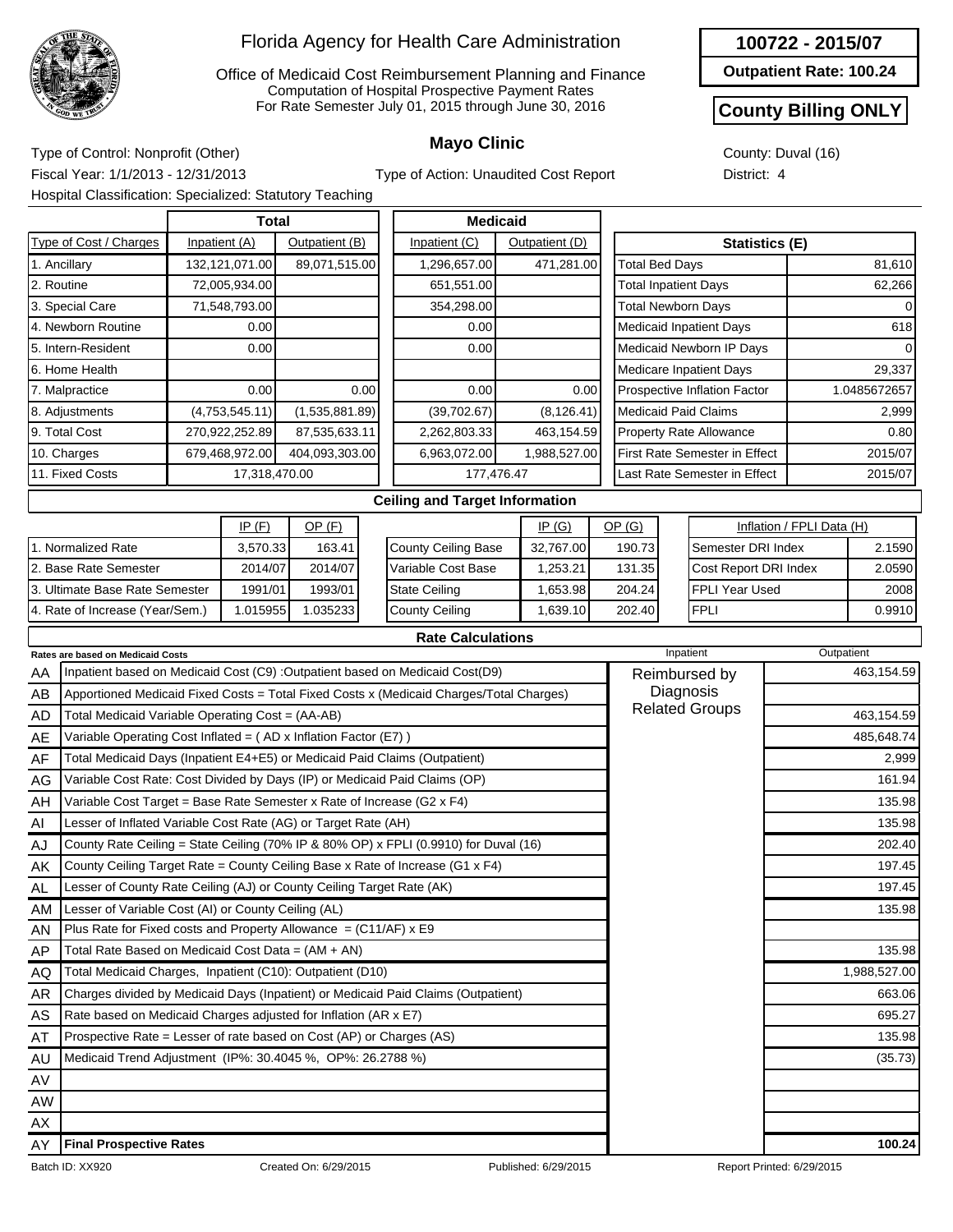

Office of Medicaid Cost Reimbursement Planning and Finance Computation of Hospital Prospective Payment Rates For Rate Semester July 01, 2015 through June 30, 2016

# **St. Vincent's Medical Center Riverside** Type of Control: Nonprofit (Church)

Type of Action: Unaudited Cost Report

**Outpatient Rate: 60.32**

### **County Billing ONLY**

County: Duval (16) District: 4

Fiscal Year: 7/1/2013 - 6/30/2014 Hospital Classification: CHEP

|            |                                                                            |               | <b>Total</b>     |                       |      | <b>Medicaid</b>                                                                         |                      |                             |                                |                           |               |
|------------|----------------------------------------------------------------------------|---------------|------------------|-----------------------|------|-----------------------------------------------------------------------------------------|----------------------|-----------------------------|--------------------------------|---------------------------|---------------|
|            | Type of Cost / Charges                                                     | Inpatient (A) |                  | Outpatient (B)        |      | Inpatient (C)                                                                           | Outpatient (D)       |                             |                                | <b>Statistics (E)</b>     |               |
|            | 1. Ancillary                                                               |               | 135,543,813.00   | 132,319,753.00        |      | 6,345,242.00                                                                            | 3,632,695.00         | <b>Total Bed Days</b>       |                                |                           | 189,628       |
| 2. Routine |                                                                            |               | 89,812,311.00    |                       |      | 5,695,020.00                                                                            |                      | <b>Total Inpatient Days</b> |                                |                           | 120,131       |
|            | 3. Special Care                                                            |               | 19,041,825.00    |                       |      | 2,159,263.00                                                                            |                      | <b>Total Newborn Days</b>   |                                |                           | 3,553         |
|            | 4. Newborn Routine                                                         |               | 1,451,947.00     |                       |      | 616,244.00                                                                              |                      |                             | <b>Medicaid Inpatient Days</b> |                           | 9,553         |
|            | 5. Intern-Resident                                                         |               | 0.00             |                       |      | 0.00                                                                                    |                      |                             | Medicaid Newborn IP Days       |                           | 76            |
|            | 6. Home Health                                                             |               |                  |                       |      |                                                                                         |                      |                             | Medicare Inpatient Days        |                           | 50,428        |
|            | 7. Malpractice                                                             |               | 0.00             |                       | 0.00 | 0.00                                                                                    | 0.00                 |                             | Prospective Inflation Factor   |                           | 1.0374819798  |
|            | 8. Adjustments                                                             |               | (3,281,788.08)   | (1,766,302.92)        |      | (197, 771.95)                                                                           | (48, 491.93)         | <b>Medicaid Paid Claims</b> |                                |                           | 31,541        |
|            | 9. Total Cost                                                              |               | 242,568,107.92   | 130,553,450.08        |      | 14,617,997.05                                                                           | 3,584,203.07         |                             | <b>Property Rate Allowance</b> | 0.80                      |               |
|            | 10. Charges                                                                |               | 1,150,516,274.00 | 951,679,877.00        |      | 54,357,390.00                                                                           | 27,948,642.00        |                             | First Rate Semester in Effect  |                           | 2015/07       |
|            | 11. Fixed Costs                                                            |               |                  | 22,337,838.00         |      |                                                                                         | 1,055,375.40         |                             | Last Rate Semester in Effect   |                           | 2015/07       |
|            |                                                                            |               |                  |                       |      | <b>Ceiling and Target Information</b>                                                   |                      |                             |                                |                           |               |
|            |                                                                            |               | IP(F)            | $OP$ $(F)$            |      |                                                                                         | IP(G)                | OP(G)                       |                                | Inflation / FPLI Data (H) |               |
|            | 1. Normalized Rate                                                         |               | 1,474.58         | 118.97                |      | County Ceiling Base                                                                     | 919.17               | 190.73                      | Semester DRI Index             |                           | 2.1590        |
|            | 2. Base Rate Semester<br>2014/07                                           |               |                  | 2014/07               |      | Variable Cost Base                                                                      | 893.28               | 79.81                       | Cost Report DRI Index          |                           | 2.0810        |
|            | 3. Ultimate Base Rate Semester                                             |               | 1991/01          | 1993/01               |      | <b>State Ceiling</b>                                                                    | 1,653.98             | 204.24                      | FPLI Year Used                 |                           | 2008          |
|            | 4. Rate of Increase (Year/Sem.)                                            |               | 1.015955         | 1.035233              |      | <b>County Ceiling</b>                                                                   | 1,639.10             | 202.40                      | <b>FPLI</b>                    |                           | 0.9910        |
|            |                                                                            |               |                  |                       |      | <b>Rate Calculations</b>                                                                |                      |                             |                                |                           |               |
|            | <b>Rates are based on Medicaid Costs</b>                                   |               |                  |                       |      |                                                                                         |                      |                             | Inpatient                      | Outpatient                |               |
| AA         |                                                                            |               |                  |                       |      | Inpatient based on Medicaid Cost (C9) : Outpatient based on Medicaid Cost(D9)           |                      |                             | Reimbursed by                  |                           | 3,584,203.07  |
| AB         |                                                                            |               |                  |                       |      | Apportioned Medicaid Fixed Costs = Total Fixed Costs x (Medicaid Charges/Total Charges) |                      |                             | Diagnosis                      |                           |               |
| AD         | Total Medicaid Variable Operating Cost = (AA-AB)                           |               |                  |                       |      |                                                                                         |                      |                             | <b>Related Groups</b>          |                           | 3,584,203.07  |
| AE         | Variable Operating Cost Inflated = (AD x Inflation Factor (E7))            |               |                  |                       |      |                                                                                         |                      |                             |                                |                           | 3,718,546.10  |
| AF         | Total Medicaid Days (Inpatient E4+E5) or Medicaid Paid Claims (Outpatient) |               |                  |                       |      |                                                                                         |                      |                             |                                |                           | 31,541        |
| AG         |                                                                            |               |                  |                       |      | Variable Cost Rate: Cost Divided by Days (IP) or Medicaid Paid Claims (OP)              |                      |                             |                                |                           | 117.90        |
| AH         | Variable Cost Target = Base Rate Semester x Rate of Increase (G2 x F4)     |               |                  |                       |      |                                                                                         |                      |                             |                                |                           | 82.62         |
| Al         | Lesser of Inflated Variable Cost Rate (AG) or Target Rate (AH)             |               |                  |                       |      |                                                                                         |                      |                             |                                |                           | 82.62         |
| AJ         |                                                                            |               |                  |                       |      | County Rate Ceiling = State Ceiling (70% IP & 80% OP) x FPLI (0.9910) for Duval (16)    |                      |                             |                                |                           | 202.40        |
| ΑK         |                                                                            |               |                  |                       |      | County Ceiling Target Rate = County Ceiling Base x Rate of Increase (G1 x $F4$ )        |                      |                             |                                |                           | 197.45        |
| <b>AL</b>  | Lesser of County Rate Ceiling (AJ) or County Ceiling Target Rate (AK)      |               |                  |                       |      |                                                                                         |                      |                             |                                |                           | 197.45        |
| AM         | Lesser of Variable Cost (AI) or County Ceiling (AL)                        |               |                  |                       |      |                                                                                         |                      |                             |                                |                           | 82.62         |
| AN         | Plus Rate for Fixed costs and Property Allowance = $(C11/AF)$ x E9         |               |                  |                       |      |                                                                                         |                      |                             |                                |                           |               |
| AP         | Total Rate Based on Medicaid Cost Data = $(AM + AN)$                       |               |                  |                       |      |                                                                                         |                      |                             |                                |                           | 82.62         |
| AQ         | Total Medicaid Charges, Inpatient (C10): Outpatient (D10)                  |               |                  |                       |      |                                                                                         |                      |                             |                                |                           | 27,948,642.00 |
| AR         |                                                                            |               |                  |                       |      | Charges divided by Medicaid Days (Inpatient) or Medicaid Paid Claims (Outpatient)       |                      |                             |                                |                           | 886.11        |
| AS         | Rate based on Medicaid Charges adjusted for Inflation (AR x E7)            |               |                  |                       |      |                                                                                         |                      |                             |                                |                           | 919.32        |
| AT         | Prospective Rate = Lesser of rate based on Cost (AP) or Charges (AS)       |               |                  |                       |      |                                                                                         |                      |                             |                                |                           | 82.62         |
| AU         | Medicaid Trend Adjustment (IP%: 31.4582 %, OP%: 26.9907 %)                 |               |                  |                       |      |                                                                                         |                      |                             |                                |                           | (22.30)       |
| AV         |                                                                            |               |                  |                       |      |                                                                                         |                      |                             |                                |                           |               |
| AW         |                                                                            |               |                  |                       |      |                                                                                         |                      |                             |                                |                           |               |
| ΑX         |                                                                            |               |                  |                       |      |                                                                                         |                      |                             |                                |                           |               |
| ΑY         | <b>Final Prospective Rates</b>                                             |               |                  |                       |      |                                                                                         |                      |                             |                                |                           | 60.32         |
|            | Batch ID: XX920                                                            |               |                  | Created On: 6/29/2015 |      |                                                                                         | Published: 6/29/2015 |                             |                                | Report Printed: 6/29/2015 |               |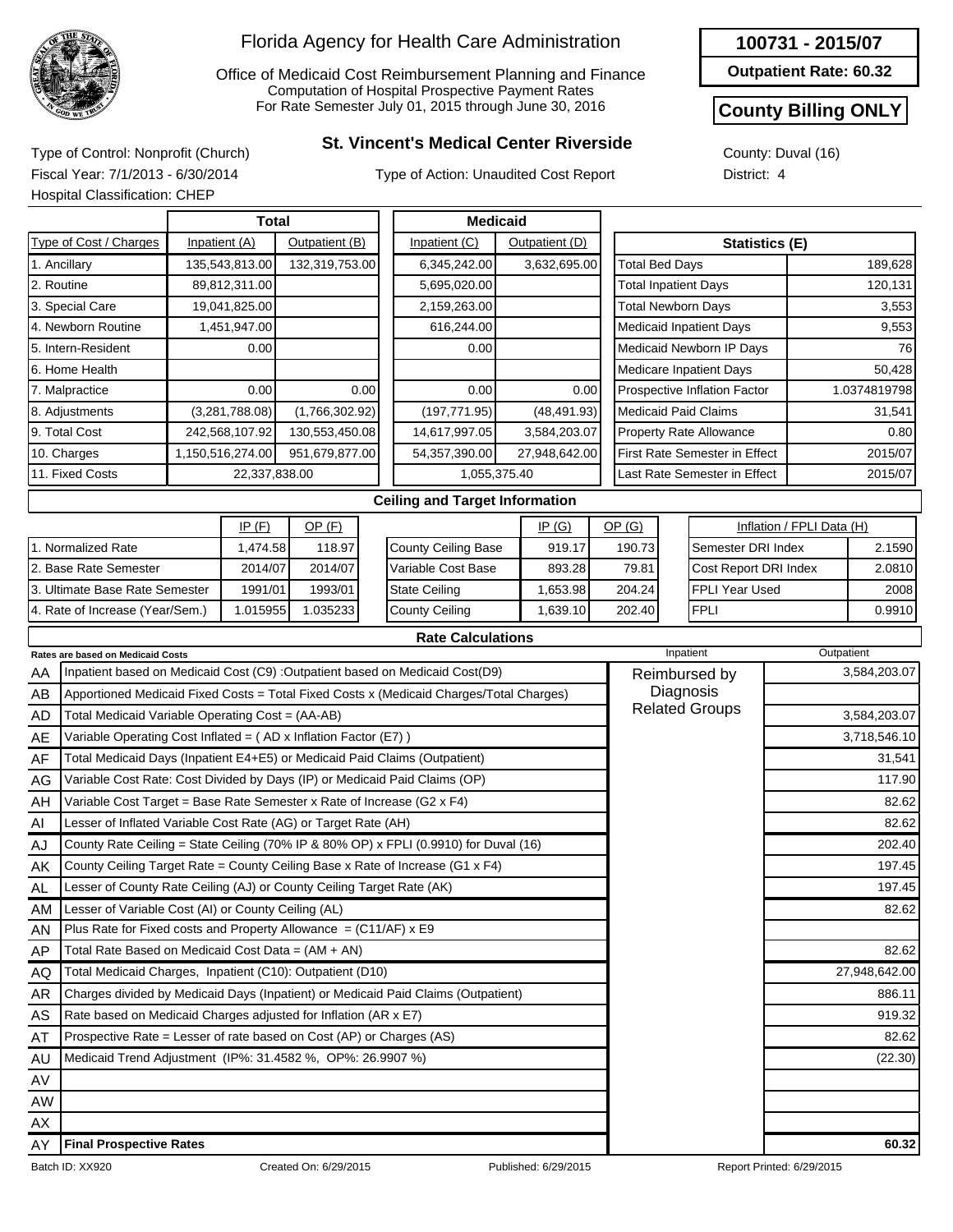

Office of Medicaid Cost Reimbursement Planning and Finance Computation of Hospital Prospective Payment Rates For Rate Semester July 01, 2015 through June 30, 2016

Type of Action: Unaudited Cost Report

#### **100749 - 2015/07**

**Outpatient Rate: 76.68**

#### **County Billing ONLY**

County: Escambia (17) District: 1

**Baptist Hospital Inc** Type of Control: Nonprofit (Other) Fiscal Year: 10/1/2013 - 9/30/2014 Hospital Classification: Special

|                                                                                  | <b>Total</b>                                                                            |                                 |                |                |      |              | <b>Medicaid</b>                                                              |  |                |  |                                      |                              |                                |                           |              |
|----------------------------------------------------------------------------------|-----------------------------------------------------------------------------------------|---------------------------------|----------------|----------------|------|--------------|------------------------------------------------------------------------------|--|----------------|--|--------------------------------------|------------------------------|--------------------------------|---------------------------|--------------|
|                                                                                  | Type of Cost / Charges                                                                  |                                 | Inpatient (A)  | Outpatient (B) |      |              | Inpatient (C)                                                                |  | Outpatient (D) |  |                                      |                              | <b>Statistics (E)</b>          |                           |              |
| 1. Ancillary                                                                     |                                                                                         |                                 | 95,519,580.00  | 123,666,485.00 |      |              | 7,433,565.00                                                                 |  | 6,172,167.00   |  | <b>Total Bed Days</b>                |                              |                                |                           | 148,920      |
| 2. Routine                                                                       |                                                                                         |                                 | 58,637,554.00  |                |      |              | 7,528,180.00                                                                 |  |                |  | <b>Total Inpatient Days</b>          |                              |                                |                           | 98,259       |
|                                                                                  | 3. Special Care                                                                         |                                 | 16,522,425.00  |                |      |              | 950,038.00                                                                   |  |                |  | <b>Total Newborn Days</b>            |                              |                                |                           | 2,351        |
|                                                                                  | 4. Newborn Routine                                                                      |                                 | 1,163,106.00   |                |      |              | 524,414.00                                                                   |  |                |  |                                      |                              | <b>Medicaid Inpatient Days</b> |                           | 12,940       |
|                                                                                  | 5. Intern-Resident                                                                      |                                 | 0.00           |                |      |              | 0.00                                                                         |  |                |  |                                      |                              | Medicaid Newborn IP Days       |                           | 234          |
|                                                                                  | 6. Home Health                                                                          |                                 |                |                |      |              |                                                                              |  |                |  |                                      | Medicare Inpatient Days      | 40,211                         |                           |              |
|                                                                                  | 7. Malpractice                                                                          |                                 | 0.00           |                | 0.00 |              | 0.00                                                                         |  | 0.00           |  |                                      |                              | Prospective Inflation Factor   |                           | 1.0320267686 |
|                                                                                  | 8. Adjustments                                                                          |                                 | 0.00           |                | 0.00 |              | 0.00                                                                         |  | 0.00           |  | <b>Medicaid Paid Claims</b>          |                              |                                | 52,185                    |              |
|                                                                                  | 9. Total Cost                                                                           |                                 | 171,842,665.00 | 123,666,485.00 |      |              | 16,436,197.00                                                                |  | 6,172,167.00   |  | <b>Property Rate Allowance</b>       |                              |                                |                           | 0.80         |
|                                                                                  | 10. Charges                                                                             | 905,719,204.00 1,026,581,370.00 |                |                |      |              | 69,577,330.00                                                                |  | 58,234,232.00  |  | <b>First Rate Semester in Effect</b> |                              |                                |                           | 2015/07      |
| 11. Fixed Costs                                                                  |                                                                                         | 27,076,176.00                   |                |                |      | 2,079,991.26 |                                                                              |  |                |  |                                      | Last Rate Semester in Effect |                                | 2015/07                   |              |
|                                                                                  |                                                                                         |                                 |                |                |      |              | <b>Ceiling and Target Information</b>                                        |  |                |  |                                      |                              |                                |                           |              |
|                                                                                  |                                                                                         |                                 | IP(F)          | OP(F)          |      |              |                                                                              |  | IP(G)          |  | OP(G)                                |                              |                                | Inflation / FPLI Data (H) |              |
|                                                                                  | 1. Normalized Rate                                                                      |                                 | 1,195.66       | 129.77         |      |              | County Ceiling Base                                                          |  | 962.35         |  | 185.10                               |                              | Semester DRI Index             |                           | 2.1590       |
|                                                                                  | 2. Base Rate Semester                                                                   |                                 | 2014/07        | 2014/07        |      |              | Variable Cost Base                                                           |  | 732.26         |  | 100.47                               |                              | Cost Report DRI Index          |                           | 2.0920       |
|                                                                                  | 3. Ultimate Base Rate Semester                                                          |                                 | 1991/01        | 1993/01        |      |              | <b>State Ceiling</b>                                                         |  | 1,653.98       |  | 204.24                               |                              | <b>FPLI Year Used</b>          |                           | 2008         |
|                                                                                  | 4. Rate of Increase (Year/Sem.)                                                         |                                 | 1.015955       | 1.035233       |      |              | <b>County Ceiling</b>                                                        |  | 1,555.74       |  | 192.11                               |                              | <b>FPLI</b>                    |                           | 0.9406       |
|                                                                                  |                                                                                         |                                 |                |                |      |              | <b>Rate Calculations</b>                                                     |  |                |  |                                      |                              |                                |                           |              |
|                                                                                  | Rates are based on Medicaid Costs                                                       |                                 |                |                |      |              |                                                                              |  |                |  |                                      |                              | Inpatient                      |                           | Outpatient   |
| AA                                                                               |                                                                                         |                                 |                |                |      |              | Inpatient based on Medicaid Cost (C9) :Outpatient based on Medicaid Cost(D9) |  |                |  |                                      |                              | Reimbursed by                  |                           | 6,172,167.00 |
| AB                                                                               | Apportioned Medicaid Fixed Costs = Total Fixed Costs x (Medicaid Charges/Total Charges) |                                 |                |                |      |              |                                                                              |  |                |  |                                      |                              | Diagnosis                      |                           |              |
| <b>AD</b>                                                                        | Total Medicaid Variable Operating Cost = (AA-AB)                                        |                                 |                |                |      |              |                                                                              |  |                |  |                                      |                              | <b>Related Groups</b>          |                           | 6,172,167.00 |
| AE                                                                               | Variable Operating Cost Inflated = (AD x Inflation Factor (E7))                         |                                 |                |                |      |              |                                                                              |  |                |  |                                      |                              |                                |                           | 6,369,841.56 |
| Total Medicaid Days (Inpatient E4+E5) or Medicaid Paid Claims (Outpatient)<br>AF |                                                                                         |                                 |                |                |      |              |                                                                              |  |                |  |                                      |                              | 52,185                         |                           |              |
| AG                                                                               | Variable Cost Rate: Cost Divided by Days (IP) or Medicaid Paid Claims (OP)              |                                 |                |                |      |              |                                                                              |  |                |  | 122.06                               |                              |                                |                           |              |
| AH                                                                               | Variable Cost Target = Base Rate Semester x Rate of Increase (G2 x F4)                  |                                 |                |                |      |              |                                                                              |  |                |  |                                      |                              |                                |                           | 104.01       |
| AI                                                                               | Lesser of Inflated Variable Cost Rate (AG) or Target Rate (AH)                          |                                 |                |                |      |              |                                                                              |  |                |  |                                      |                              |                                |                           | 104.01       |

| AH        | Variable Cost Target = Base Rate Semester x Rate of Increase (G2 $\times$ F4)           |                      | 104.01                    |
|-----------|-----------------------------------------------------------------------------------------|----------------------|---------------------------|
| AI        | Lesser of Inflated Variable Cost Rate (AG) or Target Rate (AH)                          |                      | 104.01                    |
| AJ        | County Rate Ceiling = State Ceiling (70% IP & 80% OP) x FPLI (0.9406) for Escambia (17) |                      | 192.11                    |
| AK        | County Ceiling Target Rate = County Ceiling Base x Rate of Increase (G1 $x$ F4)         |                      | 191.62                    |
| AL        | Lesser of County Rate Ceiling (AJ) or County Ceiling Target Rate (AK)                   |                      | 191.62                    |
| AM        | Lesser of Variable Cost (AI) or County Ceiling (AL)                                     |                      | 104.01                    |
| AN        | Plus Rate for Fixed costs and Property Allowance = $(C11/AF)$ x E9                      |                      |                           |
| <b>AP</b> | Total Rate Based on Medicaid Cost Data = $(AM + AN)$                                    |                      | 104.01                    |
| AQ        | Total Medicaid Charges, Inpatient (C10): Outpatient (D10)                               |                      | 58,234,232.00             |
| AR        | Charges divided by Medicaid Days (Inpatient) or Medicaid Paid Claims (Outpatient)       |                      | 1,115.92                  |
| AS        | Rate based on Medicaid Charges adjusted for Inflation (AR x E7)                         |                      | 1,151.66                  |
| AT        | Prospective Rate = Lesser of rate based on Cost (AP) or Charges (AS)                    |                      | 104.01                    |
| AU        | Medicaid Trend Adjustment (IP%: 30.4045 %, OP%: 26.2788 %)                              |                      | (27.33)                   |
| AV        |                                                                                         |                      |                           |
| AW        |                                                                                         |                      |                           |
| AX        |                                                                                         |                      |                           |
| AY        | <b>Final Prospective Rates</b>                                                          |                      | 76.68                     |
|           | Batch ID: XX920<br>Created On: 6/29/2015                                                | Published: 6/29/2015 | Report Printed: 6/29/2015 |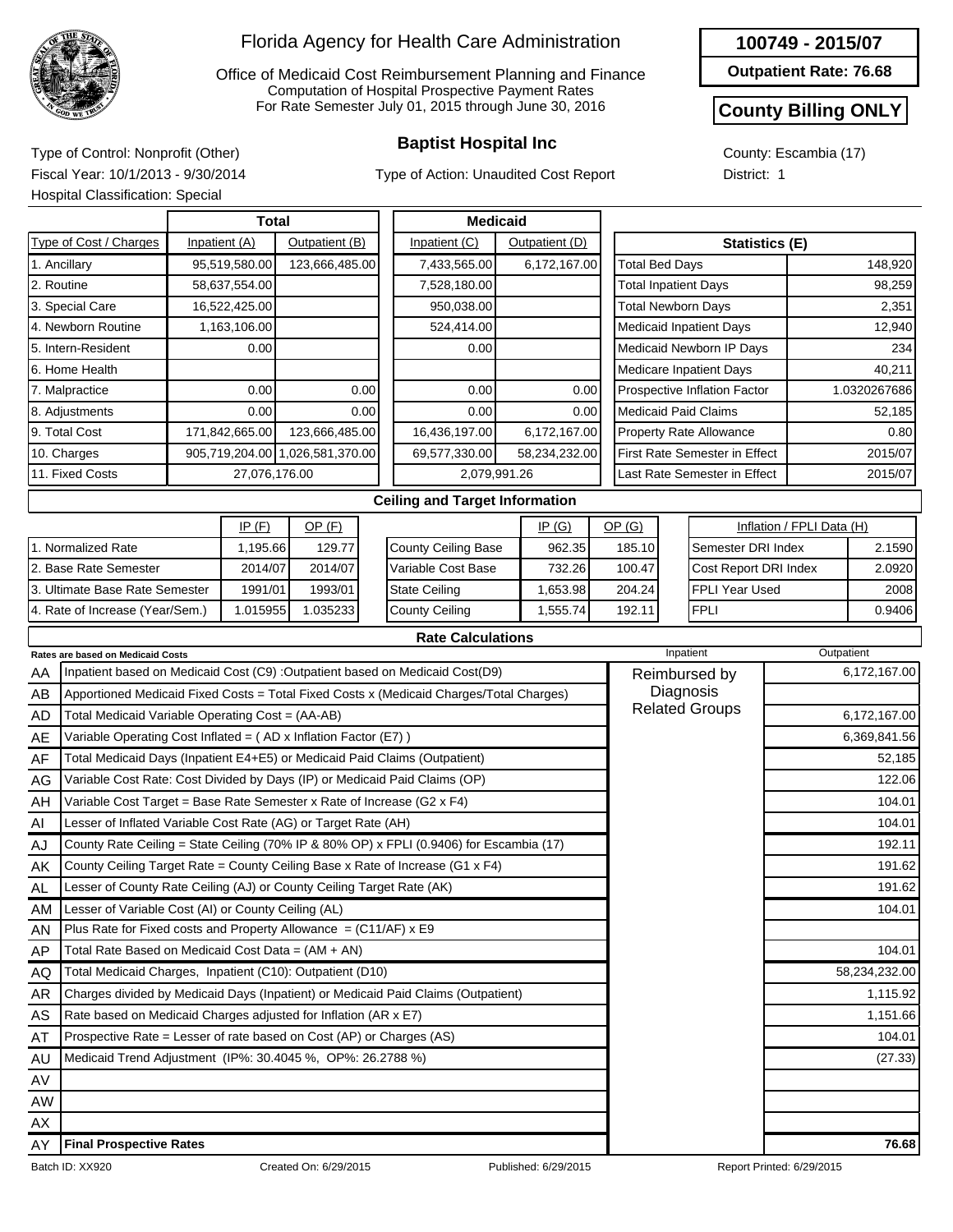

Office of Medicaid Cost Reimbursement Planning and Finance Computation of Hospital Prospective Payment Rates For Rate Semester July 01, 2015 through June 30, 2016

Type of Action: Unaudited Cost Report

#### **100765 - 2015/07**

**Outpatient Rate: 109.91**

#### **County Billing ONLY**

County: Escambia (17) District: 1

**Sacred Heart Hospital** Type of Control: Nonprofit (Church) Fiscal Year: 7/1/2013 - 6/30/2014 Hospital Classification: CHEP

|                                                         | <b>Medicaid</b> |                |                      |                                   |                                       |  |                |                       |                              |                                      |                           |              |
|---------------------------------------------------------|-----------------|----------------|----------------------|-----------------------------------|---------------------------------------|--|----------------|-----------------------|------------------------------|--------------------------------------|---------------------------|--------------|
| Type of Cost / Charges                                  |                 | Inpatient (A)  | Outpatient (B)       |                                   | Inpatient (C)                         |  | Outpatient (D) |                       |                              | <b>Statistics (E)</b>                |                           |              |
| 1. Ancillary                                            |                 | 85,796,936.00  | 241,504,430.00       |                                   | 18,513,706.00                         |  | 19,887,707.00  |                       | <b>Total Bed Days</b>        |                                      |                           | 170,090      |
| 2. Routine                                              |                 | 57,257,261.00  |                      |                                   | 9,846,152.00                          |  |                |                       | <b>Total Inpatient Days</b>  |                                      |                           | 91,231       |
| 3. Special Care                                         |                 | 20,581,729.00  |                      |                                   | 3,537,756.00                          |  |                |                       | <b>Total Newborn Days</b>    |                                      |                           | 24,102       |
| 4. Newborn Routine                                      |                 | 15,907,821.00  |                      |                                   | 9,147,806.00                          |  |                |                       |                              | <b>Medicaid Inpatient Days</b>       |                           | 18,383       |
| 5. Intern-Resident                                      |                 | 0.00           |                      |                                   | 0.00                                  |  |                |                       |                              | Medicaid Newborn IP Days             |                           | 10,022       |
| 6. Home Health                                          |                 |                |                      |                                   |                                       |  |                |                       |                              | <b>Medicare Inpatient Days</b>       |                           | 30,507       |
| 7. Malpractice                                          |                 | 0.00           |                      | 0.00                              | 0.00                                  |  | 0.00           |                       | Prospective Inflation Factor |                                      |                           | 1.0374819798 |
| 8. Adjustments                                          |                 | 0.00           |                      | 0.00                              | 0.00                                  |  | 0.00           |                       | <b>Medicaid Paid Claims</b>  |                                      |                           | 105,189      |
| 9. Total Cost                                           |                 | 179,543,747.00 | 241,504,430.00       |                                   | 41,045,420.00                         |  | 19,887,707.00  |                       |                              | <b>Property Rate Allowance</b>       |                           | 0.80         |
| 10. Charges                                             |                 | 749,051,930.00 | 879,037,391.00       |                                   | 165,216,401.00                        |  | 82,827,798.00  |                       |                              | <b>First Rate Semester in Effect</b> |                           | 2015/07      |
| 11. Fixed Costs                                         |                 | 36,660,297.00  |                      |                                   | 8,086,064.65                          |  |                |                       |                              | Last Rate Semester in Effect         |                           | 2015/07      |
|                                                         |                 |                |                      |                                   | <b>Ceiling and Target Information</b> |  |                |                       |                              |                                      |                           |              |
|                                                         |                 | IP(F)          | $OP$ (F)             |                                   |                                       |  | IP(G)          |                       | OP(G)                        |                                      | Inflation / FPLI Data (H) |              |
| 1. Normalized Rate                                      |                 | 1,279.85       | 208.54               |                                   | County Ceiling Base                   |  | 962.35         |                       | 185.10                       | Semester DRI Index                   |                           | 2.1590       |
| 2. Base Rate Semester                                   |                 | 2014/07        | 2014/07              |                                   | Variable Cost Base                    |  | 947.74         |                       | 144.02                       | Cost Report DRI Index                |                           | 2.0810       |
| 1991/01<br>1993/01<br>3. Ultimate Base Rate Semester    |                 |                | <b>State Ceiling</b> |                                   | 1,653.98                              |  | 204.24         | <b>FPLI Year Used</b> |                              | 2008                                 |                           |              |
| 1.015955<br>1.035233<br>4. Rate of Increase (Year/Sem.) |                 |                |                      | <b>County Ceiling</b><br>1,555.74 |                                       |  | 192.11         | <b>FPLI</b>           |                              | 0.9406                               |                           |              |
|                                                         |                 |                |                      |                                   | <b>Rate Calculations</b>              |  |                |                       |                              |                                      |                           |              |

|           | <b>Rates are based on Medicaid Costs</b>                                                |                      | Inpatient             | Outpatient                |
|-----------|-----------------------------------------------------------------------------------------|----------------------|-----------------------|---------------------------|
| AA        | Inpatient based on Medicaid Cost (C9) : Outpatient based on Medicaid Cost(D9)           |                      | Reimbursed by         | 19,887,707.00             |
| AB        | Apportioned Medicaid Fixed Costs = Total Fixed Costs x (Medicaid Charges/Total Charges) |                      | Diagnosis             |                           |
| AD        | Total Medicaid Variable Operating Cost = (AA-AB)                                        |                      | <b>Related Groups</b> | 19,887,707.00             |
| AE        | Variable Operating Cost Inflated = $(AD x)$ Inflation Factor (E7) )                     |                      |                       | 20,633,137.63             |
| AF        | Total Medicaid Days (Inpatient E4+E5) or Medicaid Paid Claims (Outpatient)              |                      |                       | 105,189                   |
| AG        | Variable Cost Rate: Cost Divided by Days (IP) or Medicaid Paid Claims (OP)              |                      |                       | 196.15                    |
| AH        | Variable Cost Target = Base Rate Semester x Rate of Increase (G2 x F4)                  |                      |                       | 149.09                    |
| AI        | Lesser of Inflated Variable Cost Rate (AG) or Target Rate (AH)                          |                      |                       | 149.09                    |
| AJ        | County Rate Ceiling = State Ceiling (70% IP & 80% OP) x FPLI (0.9406) for Escambia (17) |                      |                       | 192.11                    |
| AK        | County Ceiling Target Rate = County Ceiling Base x Rate of Increase (G1 x F4)           |                      |                       | 191.62                    |
| <b>AL</b> | Lesser of County Rate Ceiling (AJ) or County Ceiling Target Rate (AK)                   |                      |                       | 191.62                    |
| AM        | Lesser of Variable Cost (AI) or County Ceiling (AL)                                     |                      |                       | 149.09                    |
| AN        | Plus Rate for Fixed costs and Property Allowance = $(C11/AF)$ x E9                      |                      |                       |                           |
| AP        | Total Rate Based on Medicaid Cost Data = $(AM + AN)$                                    |                      |                       | 149.09                    |
| AQ.       | Total Medicaid Charges, Inpatient (C10): Outpatient (D10)                               |                      |                       | 82,827,798.00             |
| <b>AR</b> | Charges divided by Medicaid Days (Inpatient) or Medicaid Paid Claims (Outpatient)       |                      |                       | 787.42                    |
| AS        | Rate based on Medicaid Charges adjusted for Inflation (AR x E7)                         |                      |                       | 816.93                    |
| AT        | Prospective Rate = Lesser of rate based on Cost (AP) or Charges (AS)                    |                      |                       | 149.09                    |
| AU        | Medicaid Trend Adjustment (IP%: 30.4045 %, OP%: 26.2788 %)                              |                      |                       | (39.18)                   |
| AV        |                                                                                         |                      |                       |                           |
| AW        |                                                                                         |                      |                       |                           |
| AX        |                                                                                         |                      |                       |                           |
| AY        | <b>Final Prospective Rates</b>                                                          |                      |                       | 109.91                    |
|           | Batch ID: XX920<br>Created On: 6/29/2015                                                | Published: 6/29/2015 |                       | Report Printed: 6/29/2015 |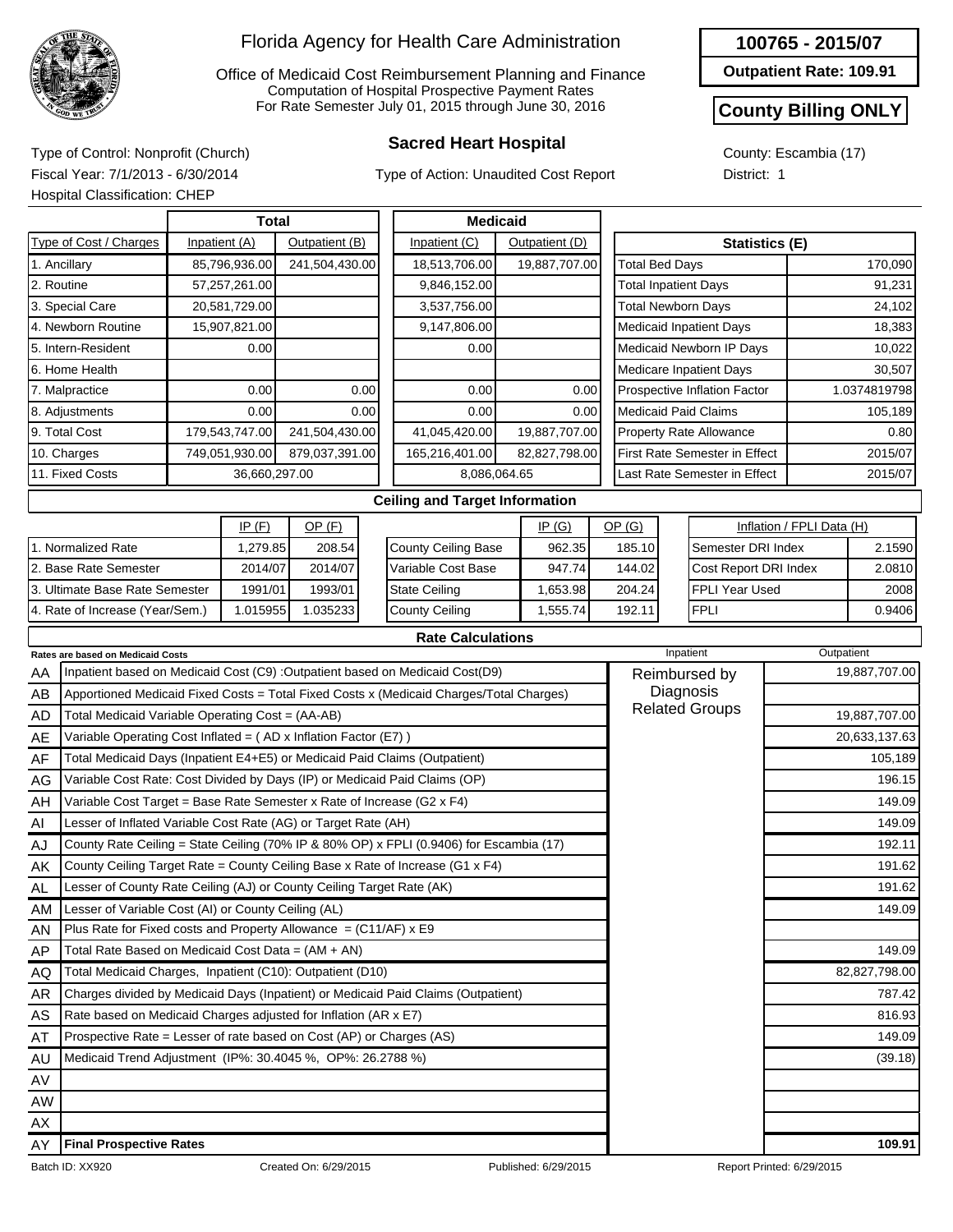

Office of Medicaid Cost Reimbursement Planning and Finance Computation of Hospital Prospective Payment Rates For Rate Semester July 01, 2015 through June 30, 2016

## **Bayfront Health Brooksville** Type of Control: Proprietary

Type of Action: Unaudited Cost Report

#### **100871 - 2015/07**

**Outpatient Rate: 45.21**

#### **County Billing ONLY**

County: Hernando (27) District: 3

Fiscal Year: 10/1/2013 - 9/30/2014 Hospital Classification: Special

|                                                                                                                               | <b>Medicaid</b> |                |                |  |                                       |  |                |  |                             |                                      |                           |                            |  |
|-------------------------------------------------------------------------------------------------------------------------------|-----------------|----------------|----------------|--|---------------------------------------|--|----------------|--|-----------------------------|--------------------------------------|---------------------------|----------------------------|--|
| Type of Cost / Charges                                                                                                        |                 | Inpatient (A)  | Outpatient (B) |  | Inpatient (C)                         |  | Outpatient (D) |  |                             | <b>Statistics (E)</b>                |                           |                            |  |
| 1. Ancillary                                                                                                                  |                 | 31,951,462.00  | 35,580,339.00  |  | 2,780,493.00                          |  | 2,458,023.00   |  | <b>Total Bed Days</b>       |                                      |                           | 89,060                     |  |
| 2. Routine                                                                                                                    |                 | 24,506,541.00  |                |  | 1,848,044.00                          |  |                |  | <b>Total Inpatient Days</b> |                                      |                           | 40,354                     |  |
| 3. Special Care                                                                                                               |                 | 10,765,512.00  |                |  | 1,843,894.00                          |  |                |  | <b>Total Newborn Days</b>   |                                      |                           | 2,391                      |  |
| 4. Newborn Routine                                                                                                            |                 | 517,256.00     |                |  | 284,258.00                            |  |                |  |                             | <b>Medicaid Inpatient Days</b>       |                           | 4,591                      |  |
| 5. Intern-Resident                                                                                                            |                 | 0.00           |                |  | 0.00                                  |  |                |  |                             | Medicaid Newborn IP Days             |                           | 771                        |  |
| 6. Home Health                                                                                                                |                 |                |                |  |                                       |  |                |  |                             | Medicare Inpatient Days              |                           | 13,296                     |  |
| 0.00<br>0.00<br>7. Malpractice                                                                                                |                 |                |                |  | 0.00                                  |  | 0.00           |  |                             | Prospective Inflation Factor         |                           | 1.0320267686               |  |
| 8. Adjustments                                                                                                                |                 | (1,327,043.97) | (697, 020.03)  |  | (132, 363.76)                         |  | (48, 152.75)   |  | <b>Medicaid Paid Claims</b> |                                      |                           | 40,166                     |  |
| 9. Total Cost                                                                                                                 |                 | 66,413,727.03  | 34,883,318.97  |  | 6,624,325.24                          |  | 2,409,870.25   |  |                             | <b>Property Rate Allowance</b>       |                           | 0.80                       |  |
| 10. Charges                                                                                                                   |                 | 709,579,895.00 | 582,694,041.00 |  | 55,708,973.00                         |  | 42,628,673.00  |  |                             | <b>First Rate Semester in Effect</b> |                           | 2015/07                    |  |
| 11. Fixed Costs                                                                                                               |                 | 12,156,398.00  |                |  | 954,396.33                            |  |                |  |                             | Last Rate Semester in Effect         |                           | 2015/07                    |  |
|                                                                                                                               |                 |                |                |  | <b>Ceiling and Target Information</b> |  |                |  |                             |                                      |                           |                            |  |
|                                                                                                                               |                 | IP(F)          | $OP$ (F)       |  |                                       |  | IP(G)          |  | OP(G)                       |                                      | Inflation / FPLI Data (H) |                            |  |
| 1. Normalized Rate                                                                                                            |                 | 1,203.32       | 68.28          |  | <b>County Ceiling Base</b>            |  | 916.51         |  | 179.17                      | Semester DRI Index                   |                           | 2.1590                     |  |
| 2. Base Rate Semester                                                                                                         |                 | 2014/07        | 2014/07        |  | Variable Cost Base                    |  | 854.21         |  | 84.43                       | Cost Report DRI Index                |                           | 2.0920                     |  |
| 3. Ultimate Base Rate Semester                                                                                                |                 | 1991/01        | 1993/01        |  | <b>State Ceiling</b>                  |  | 1,653.98       |  | 204.24                      | <b>FPLI Year Used</b>                |                           | 2008                       |  |
| 4. Rate of Increase (Year/Sem.)<br>1.035233<br>1.015955                                                                       |                 |                |                |  | <b>County Ceiling</b>                 |  | 1,500.00       |  | 185.23                      | <b>FPLI</b>                          |                           | 0.9069                     |  |
|                                                                                                                               |                 |                |                |  | <b>Rate Calculations</b>              |  |                |  |                             |                                      |                           |                            |  |
| Rates are based on Medicaid Costs<br>A.A. Howard and handed an Madissial Onat (OO) : Outpartiant handed an Madissial Osat(DO) |                 |                |                |  |                                       |  |                |  | - -                         | Inpatient<br>$\sim$ $\sim$ $\sim$    |                           | Outpatient<br>0.400.070.05 |  |

|           | <b>Rates are based on Medicaid Costs</b>                                                | Inpatient             | Outpatient    |
|-----------|-----------------------------------------------------------------------------------------|-----------------------|---------------|
| AA        | Inpatient based on Medicaid Cost (C9) : Outpatient based on Medicaid Cost(D9)           | Reimbursed by         | 2,409,870.25  |
| AB        | Apportioned Medicaid Fixed Costs = Total Fixed Costs x (Medicaid Charges/Total Charges) | Diagnosis             |               |
| <b>AD</b> | Total Medicaid Variable Operating Cost = (AA-AB)                                        | <b>Related Groups</b> | 2,409,870.25  |
| AE        | Variable Operating Cost Inflated = $(AD \times Inflation Factor (E7))$                  |                       | 2,487,050.60  |
| AF        | Total Medicaid Days (Inpatient E4+E5) or Medicaid Paid Claims (Outpatient)              |                       | 40,166        |
| AG        | Variable Cost Rate: Cost Divided by Days (IP) or Medicaid Paid Claims (OP)              |                       | 61.92         |
| AH        | Variable Cost Target = Base Rate Semester x Rate of Increase (G2 x F4)                  |                       | 87.40         |
| AI        | Lesser of Inflated Variable Cost Rate (AG) or Target Rate (AH)                          |                       | 61.92         |
| AJ        | County Rate Ceiling = State Ceiling (70% IP & 80% OP) x FPLI (0.9069) for Hernando (27) |                       | 185.23        |
| AK        | County Ceiling Target Rate = County Ceiling Base x Rate of Increase (G1 x F4)           |                       | 185.48        |
| <b>AL</b> | Lesser of County Rate Ceiling (AJ) or County Ceiling Target Rate (AK)                   |                       | 185.23        |
| AM        | Lesser of Variable Cost (AI) or County Ceiling (AL)                                     |                       | 61.92         |
| AN        | Plus Rate for Fixed costs and Property Allowance = $(C11/AF)$ x E9                      |                       |               |
| AP        | Total Rate Based on Medicaid Cost Data = (AM + AN)                                      |                       | 61.92         |
| AQ        | Total Medicaid Charges, Inpatient (C10): Outpatient (D10)                               |                       | 42,628,673.00 |
| <b>AR</b> | Charges divided by Medicaid Days (Inpatient) or Medicaid Paid Claims (Outpatient)       |                       | 1,061.31      |
| AS        | Rate based on Medicaid Charges adjusted for Inflation (AR x E7)                         |                       | 1,095.30      |
| AT        | Prospective Rate = Lesser of rate based on Cost (AP) or Charges (AS)                    |                       | 61.92         |
| AU        | Medicaid Trend Adjustment (IP%: 31.4582 %, OP%: 26.9907 %)                              |                       | (16.71)       |
| AV        |                                                                                         |                       |               |
| <b>AW</b> |                                                                                         |                       |               |
| AX        |                                                                                         |                       |               |
| AY        | <b>Final Prospective Rates</b>                                                          |                       | 45.21         |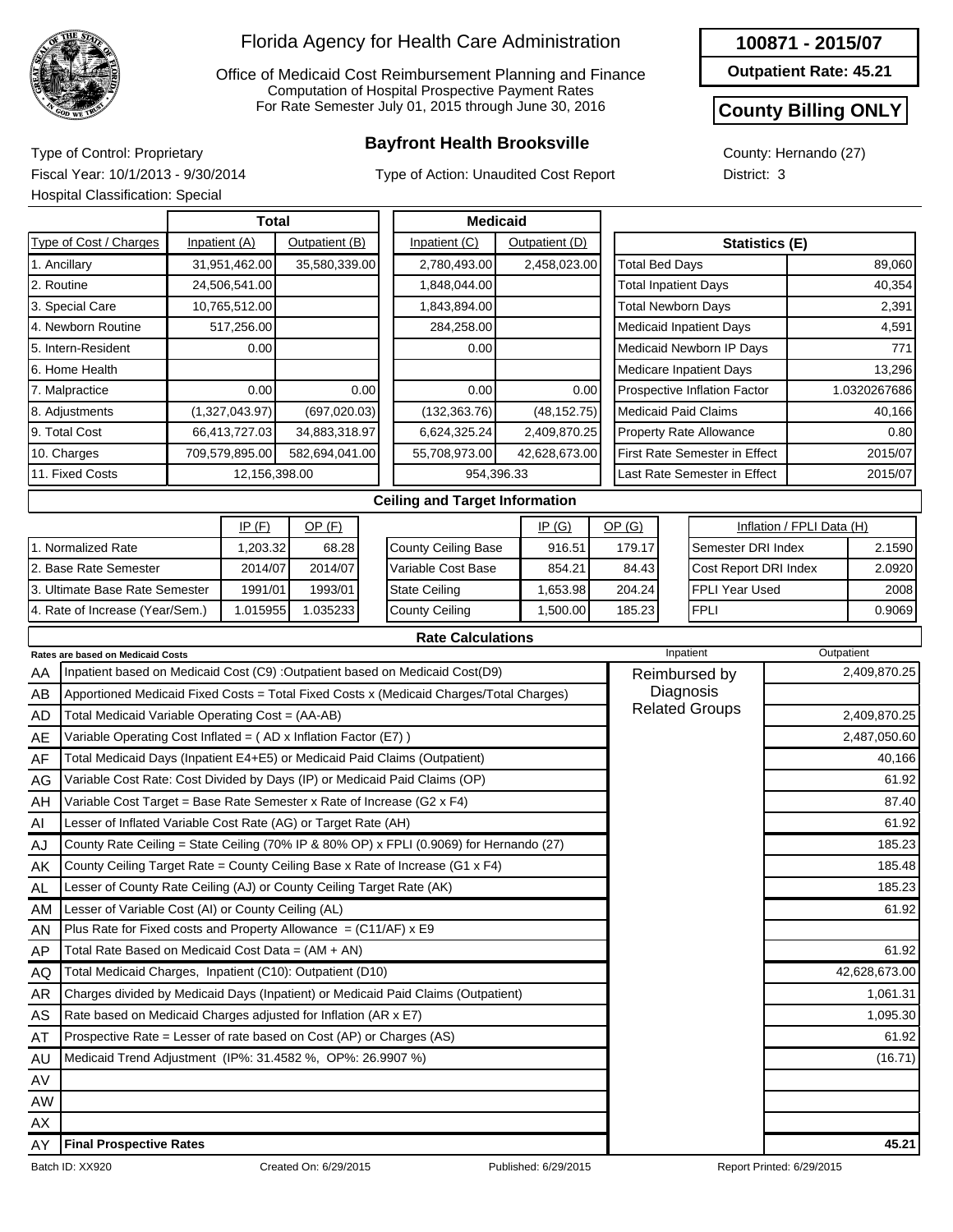

Office of Medicaid Cost Reimbursement Planning and Finance Computation of Hospital Prospective Payment Rates For Rate Semester July 01, 2015 through June 30, 2016

Type of Action: Unaudited Cost Report

#### **100978 - 2015/07**

**Outpatient Rate: 122.77**

#### **County Billing ONLY**

County: Hillsborough (29) District: 6

**St. Josephs Hospital** Type of Control: Nonprofit (Other) Fiscal Year: 1/1/2013 - 12/31/2013 Hospital Classification: Special

|                                                                                  | <b>Total</b>                                                               |  |                |                                   |      | <b>Medicaid</b> |                                                                                         |  |                |                             |                                      |  |                                |                           |               |               |
|----------------------------------------------------------------------------------|----------------------------------------------------------------------------|--|----------------|-----------------------------------|------|-----------------|-----------------------------------------------------------------------------------------|--|----------------|-----------------------------|--------------------------------------|--|--------------------------------|---------------------------|---------------|---------------|
|                                                                                  | Type of Cost / Charges                                                     |  | Inpatient (A)  | Outpatient (B)                    |      |                 | Inpatient (C)                                                                           |  | Outpatient (D) |                             |                                      |  | <b>Statistics (E)</b>          |                           |               |               |
| 1. Ancillary                                                                     |                                                                            |  | 218,168,455.00 | 186,841,461.00                    |      |                 | 60,849,993.00                                                                           |  | 18,642,546.00  |                             | <b>Total Bed Days</b>                |  |                                |                           |               | 359,890       |
| 2. Routine                                                                       |                                                                            |  | 133,515,894.00 |                                   |      |                 | 29,375,963.00                                                                           |  |                |                             | <b>Total Inpatient Days</b>          |  |                                |                           |               | 212,774       |
|                                                                                  | 3. Special Care                                                            |  | 70,272,656.00  |                                   |      |                 | 23,878,586.00                                                                           |  |                |                             | <b>Total Newborn Days</b>            |  |                                |                           |               | 15,420        |
|                                                                                  | 4. Newborn Routine                                                         |  | 6,997,166.00   |                                   |      |                 | 2,049,679.00                                                                            |  |                |                             |                                      |  | <b>Medicaid Inpatient Days</b> |                           | 59,734        |               |
|                                                                                  | 5. Intern-Resident                                                         |  | 0.00           |                                   |      |                 | 0.00                                                                                    |  |                |                             |                                      |  | Medicaid Newborn IP Days       |                           |               | 84            |
| 6. Home Health                                                                   |                                                                            |  |                |                                   |      |                 |                                                                                         |  |                |                             |                                      |  | Medicare Inpatient Days        |                           |               | 48,839        |
| 7. Malpractice                                                                   |                                                                            |  | 0.00           |                                   | 0.00 |                 | 0.00                                                                                    |  | 0.00           |                             |                                      |  | Prospective Inflation Factor   |                           |               | 1.0485672657  |
| 8. Adjustments                                                                   |                                                                            |  | (7,069,458.69) | (3,079,275.31)                    |      |                 | (1,914,301.16)                                                                          |  | (307, 241.93)  | <b>Medicaid Paid Claims</b> |                                      |  |                                |                           |               | 112,519       |
| 9. Total Cost                                                                    |                                                                            |  | 421,884,712.31 | 183,762,185.69                    |      |                 | 114,239,919.84                                                                          |  | 18,335,304.07  | Property Rate Allowance     |                                      |  |                                |                           |               | 0.80          |
| 10. Charges                                                                      |                                                                            |  |                | 1,829,291,920.00 1,152,987,033.00 |      |                 | 438,138,812.00                                                                          |  | 109,419,076.00 |                             | <b>First Rate Semester in Effect</b> |  |                                |                           |               | 2015/07       |
| 11. Fixed Costs                                                                  |                                                                            |  | 57,523,044.00  |                                   |      |                 | 13,777,504.77                                                                           |  |                |                             |                                      |  | Last Rate Semester in Effect   |                           |               | 2015/07       |
|                                                                                  |                                                                            |  |                |                                   |      |                 | <b>Ceiling and Target Information</b>                                                   |  |                |                             |                                      |  |                                |                           |               |               |
|                                                                                  |                                                                            |  | IP(F)          | OP(F)                             |      |                 |                                                                                         |  | IP(G)          |                             | OP(G)                                |  |                                | Inflation / FPLI Data (H) |               |               |
|                                                                                  | 1. Normalized Rate                                                         |  | 1,883.66       | 182.77                            |      |                 | <b>County Ceiling Base</b>                                                              |  | 972.81         |                             | 184.70                               |  | Semester DRI Index             |                           |               | 2.1590        |
|                                                                                  | 2. Base Rate Semester                                                      |  | 2014/07        | 2014/07                           |      |                 | Variable Cost Base                                                                      |  | 1,122.04       |                             | 160.86                               |  | Cost Report DRI Index          |                           |               | 2.0590        |
|                                                                                  | 3. Ultimate Base Rate Semester                                             |  | 1991/01        | 1993/01                           |      |                 | <b>State Ceiling</b>                                                                    |  | 1,653.98       |                             | 204.24                               |  | FPLI Year Used                 |                           |               | 2008          |
|                                                                                  | 4. Rate of Increase (Year/Sem.)                                            |  | 1.015955       | 1.035233                          |      |                 | <b>County Ceiling</b>                                                                   |  | 1,546.31       |                             | 190.95                               |  | <b>FPLI</b>                    |                           |               | 0.9349        |
|                                                                                  |                                                                            |  |                |                                   |      |                 | <b>Rate Calculations</b>                                                                |  |                |                             |                                      |  |                                |                           |               |               |
|                                                                                  | Rates are based on Medicaid Costs                                          |  |                |                                   |      |                 |                                                                                         |  |                |                             |                                      |  | Inpatient                      |                           | Outpatient    |               |
| AA                                                                               |                                                                            |  |                |                                   |      |                 | Inpatient based on Medicaid Cost (C9) : Outpatient based on Medicaid Cost(D9)           |  |                |                             |                                      |  | Reimbursed by                  |                           |               | 18,335,304.07 |
| AB                                                                               |                                                                            |  |                |                                   |      |                 | Apportioned Medicaid Fixed Costs = Total Fixed Costs x (Medicaid Charges/Total Charges) |  |                |                             |                                      |  | Diagnosis                      |                           |               |               |
| AD                                                                               | Total Medicaid Variable Operating Cost = (AA-AB)                           |  |                |                                   |      |                 |                                                                                         |  |                |                             |                                      |  | <b>Related Groups</b>          |                           |               | 18,335,304.07 |
| Variable Operating Cost Inflated = (AD x Inflation Factor (E7))<br>AE            |                                                                            |  |                |                                   |      |                 |                                                                                         |  |                |                             |                                      |  |                                |                           | 19,225,799.65 |               |
| Total Medicaid Days (Inpatient E4+E5) or Medicaid Paid Claims (Outpatient)<br>AF |                                                                            |  |                |                                   |      |                 |                                                                                         |  |                |                             |                                      |  |                                |                           | 112,519       |               |
| AG                                                                               | Variable Cost Rate: Cost Divided by Days (IP) or Medicaid Paid Claims (OP) |  |                |                                   |      |                 |                                                                                         |  |                |                             |                                      |  |                                |                           | 170.87        |               |
| Variable Cost Target = Base Rate Semester x Rate of Increase (G2 x F4)<br>AH     |                                                                            |  |                |                                   |      |                 |                                                                                         |  |                |                             |                                      |  |                                | 166.53                    |               |               |
| Lesser of Inflated Variable Cost Rate (AG) or Target Rate (AH)<br>AI             |                                                                            |  |                |                                   |      |                 |                                                                                         |  |                |                             |                                      |  |                                | 166.53                    |               |               |

| AE  | Variable Operating Cost Inflated = $(AD \times Inflation Factor (E7))$                      |                      | 19,225,799.65             |
|-----|---------------------------------------------------------------------------------------------|----------------------|---------------------------|
| AF  | Total Medicaid Days (Inpatient E4+E5) or Medicaid Paid Claims (Outpatient)                  |                      | 112,519                   |
| AG  | Variable Cost Rate: Cost Divided by Days (IP) or Medicaid Paid Claims (OP)                  |                      | 170.87                    |
| AH  | Variable Cost Target = Base Rate Semester x Rate of Increase (G2 $\times$ F4)               |                      | 166.53                    |
| AI  | Lesser of Inflated Variable Cost Rate (AG) or Target Rate (AH)                              |                      | 166.53                    |
| AJ  | County Rate Ceiling = State Ceiling (70% IP & 80% OP) x FPLI (0.9349) for Hillsborough (29) |                      | 190.95                    |
| AK  | County Ceiling Target Rate = County Ceiling Base x Rate of Increase (G1 $x$ F4)             |                      | 191.21                    |
| AL. | Lesser of County Rate Ceiling (AJ) or County Ceiling Target Rate (AK)                       |                      | 190.95                    |
| AM  | Lesser of Variable Cost (AI) or County Ceiling (AL)                                         |                      | 166.53                    |
| AN  | Plus Rate for Fixed costs and Property Allowance = $(C11/AF)$ x E9                          |                      |                           |
| AP  | Total Rate Based on Medicaid Cost Data = $(AM + AN)$                                        |                      | 166.53                    |
| AQ  | Total Medicaid Charges, Inpatient (C10): Outpatient (D10)                                   |                      | 109,419,076.00            |
| AR  | Charges divided by Medicaid Days (Inpatient) or Medicaid Paid Claims (Outpatient)           |                      | 972.45                    |
| AS  | Rate based on Medicaid Charges adjusted for Inflation (AR x E7)                             |                      | 1,019.68                  |
| AT  | Prospective Rate = Lesser of rate based on Cost (AP) or Charges (AS)                        |                      | 166.53                    |
| AU  | Medicaid Trend Adjustment (IP%: 29.0729 %, OP%: 26.2788 %)                                  |                      | (43.76)                   |
| AV  |                                                                                             |                      |                           |
| AW  |                                                                                             |                      |                           |
| AX  |                                                                                             |                      |                           |
| AY  | <b>Final Prospective Rates</b>                                                              |                      | 122.77                    |
|     | Batch ID: XX920<br>Created On: 6/29/2015                                                    | Published: 6/29/2015 | Report Printed: 6/29/2015 |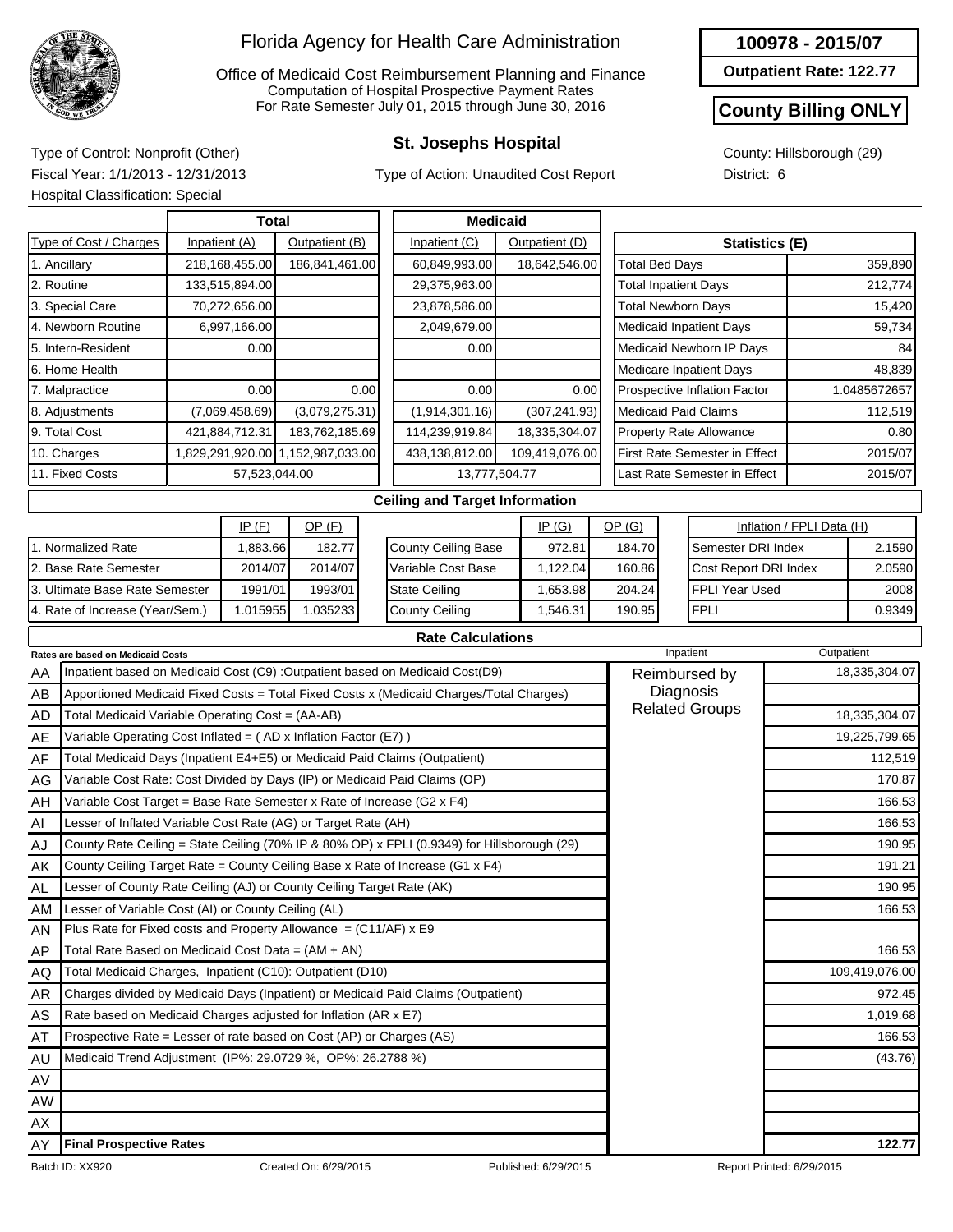

Office of Medicaid Cost Reimbursement Planning and Finance Computation of Hospital Prospective Payment Rates For Rate Semester July 01, 2015 through June 30, 2016

Type of Action: Unaudited Cost Report

#### **100986 - 2015/07**

**Outpatient Rate: 67.65**

#### **County Billing ONLY**

County: Hillsborough (29) District: 6

**South Florida Baptist** Type of Control: Nonprofit (Other) Fiscal Year: 1/1/2013 - 12/31/2013 Hospital Classification: Special

|                                                                                                   | <b>Hospital Classification: Special</b>                                    |  |                |                |                                                                               |                                                                                         |  |                |        |                              |                                      |                           |              |
|---------------------------------------------------------------------------------------------------|----------------------------------------------------------------------------|--|----------------|----------------|-------------------------------------------------------------------------------|-----------------------------------------------------------------------------------------|--|----------------|--------|------------------------------|--------------------------------------|---------------------------|--------------|
|                                                                                                   |                                                                            |  | <b>Total</b>   |                |                                                                               | <b>Medicaid</b>                                                                         |  |                |        |                              |                                      |                           |              |
|                                                                                                   | Type of Cost / Charges                                                     |  | Inpatient (A)  | Outpatient (B) |                                                                               | Inpatient (C)                                                                           |  | Outpatient (D) |        |                              |                                      | <b>Statistics (E)</b>     |              |
|                                                                                                   | 1. Ancillary                                                               |  | 22,884,343.00  | 30,866,843.00  |                                                                               | 5,723,965.00                                                                            |  | 2,639,426.00   |        | <b>Total Bed Days</b>        |                                      |                           | 53,655       |
| 2. Routine                                                                                        |                                                                            |  | 17,566,016.00  |                |                                                                               | 2,677,203.00                                                                            |  |                |        | <b>Total Inpatient Days</b>  |                                      |                           | 22,596       |
|                                                                                                   | 3. Special Care                                                            |  | 5,057,429.00   |                |                                                                               | 240,358.00                                                                              |  |                |        | <b>Total Newborn Days</b>    |                                      |                           | 977          |
|                                                                                                   | 4. Newborn Routine                                                         |  | 752,996.00     |                |                                                                               | 443,935.00                                                                              |  |                |        |                              | <b>Medicaid Inpatient Days</b>       |                           | 3,871        |
|                                                                                                   | 5. Intern-Resident                                                         |  | 0.00           |                |                                                                               | 0.00                                                                                    |  |                |        |                              | Medicaid Newborn IP Days             |                           | 15           |
|                                                                                                   | 6. Home Health                                                             |  |                |                |                                                                               |                                                                                         |  |                |        | Medicare Inpatient Days      | 7,254                                |                           |              |
|                                                                                                   | 7. Malpractice                                                             |  | 0.00           |                | 0.00                                                                          | 0.00                                                                                    |  | 0.00           |        |                              | Prospective Inflation Factor         |                           | 1.0485672657 |
| 8. Adjustments                                                                                    |                                                                            |  | (666, 788.18)  | (444, 904.82)  |                                                                               | (130, 954.94)                                                                           |  | (38,043.84)    |        |                              | <b>Medicaid Paid Claims</b>          |                           | 22,553       |
| 9. Total Cost                                                                                     |                                                                            |  | 45,593,995.82  | 30,421,938.18  |                                                                               | 8,954,506.06                                                                            |  | 2,601,382.16   |        |                              | <b>Property Rate Allowance</b>       |                           | 0.80         |
|                                                                                                   | 10. Charges                                                                |  | 216,894,877.00 | 217,245,859.00 |                                                                               | 38,330,876.00                                                                           |  | 18,863,645.00  |        |                              | <b>First Rate Semester in Effect</b> |                           | 2015/07      |
|                                                                                                   | 11. Fixed Costs                                                            |  | 5,371,967.00   |                |                                                                               | 949,364.06                                                                              |  |                |        | Last Rate Semester in Effect |                                      | 2015/07                   |              |
|                                                                                                   |                                                                            |  |                |                |                                                                               | <b>Ceiling and Target Information</b>                                                   |  |                |        |                              |                                      |                           |              |
|                                                                                                   |                                                                            |  | IP(F)          | $OP$ (F)       |                                                                               |                                                                                         |  | IP(G)          | OP(G)  |                              |                                      | Inflation / FPLI Data (H) |              |
|                                                                                                   | 1. Normalized Rate                                                         |  | 2,310.45       | 129.37         |                                                                               | <b>County Ceiling Base</b>                                                              |  | 972.81         |        | 184.70                       | Semester DRI Index                   |                           | 2.1590       |
|                                                                                                   | 2. Base Rate Semester                                                      |  | 2014/07        | 2014/07        |                                                                               | Variable Cost Base                                                                      |  | 877.61         |        | 89.50                        | Cost Report DRI Index                |                           | 2.0590       |
|                                                                                                   | 3. Ultimate Base Rate Semester                                             |  | 1991/01        | 1993/01        |                                                                               | <b>State Ceiling</b>                                                                    |  | 1,653.98       | 204.24 |                              | FPLI Year Used                       |                           | 2008         |
|                                                                                                   | 4. Rate of Increase (Year/Sem.)                                            |  | 1.015955       | 1.035233       |                                                                               | <b>County Ceiling</b>                                                                   |  | 1,546.31       |        | 190.95                       | <b>FPLI</b>                          |                           | 0.9349       |
|                                                                                                   |                                                                            |  |                |                |                                                                               | <b>Rate Calculations</b>                                                                |  |                |        |                              |                                      |                           |              |
|                                                                                                   | Rates are based on Medicaid Costs                                          |  |                |                |                                                                               |                                                                                         |  |                |        |                              | Inpatient                            |                           | Outpatient   |
| AA                                                                                                |                                                                            |  |                |                |                                                                               | Inpatient based on Medicaid Cost (C9) : Outpatient based on Medicaid Cost(D9)           |  |                |        |                              | Reimbursed by                        |                           | 2,601,382.16 |
| AB                                                                                                |                                                                            |  |                |                |                                                                               | Apportioned Medicaid Fixed Costs = Total Fixed Costs x (Medicaid Charges/Total Charges) |  |                |        | Diagnosis                    |                                      |                           |              |
| AD                                                                                                | Total Medicaid Variable Operating Cost = (AA-AB)                           |  |                |                |                                                                               |                                                                                         |  |                |        |                              | <b>Related Groups</b>                |                           | 2,601,382.16 |
| AE                                                                                                | Variable Operating Cost Inflated = (AD x Inflation Factor (E7))            |  |                |                |                                                                               |                                                                                         |  |                |        |                              |                                      |                           | 2,727,724.17 |
| AF                                                                                                | Total Medicaid Days (Inpatient E4+E5) or Medicaid Paid Claims (Outpatient) |  |                |                |                                                                               |                                                                                         |  |                |        |                              |                                      |                           | 22,553       |
| AG                                                                                                | Variable Cost Rate: Cost Divided by Days (IP) or Medicaid Paid Claims (OP) |  |                |                |                                                                               |                                                                                         |  |                |        |                              |                                      |                           | 120.95       |
| Variable Cost Target = Base Rate Semester x Rate of Increase (G2 x F4)<br>AH                      |                                                                            |  |                |                |                                                                               |                                                                                         |  |                |        |                              |                                      | 92.65                     |              |
| Al<br>Lesser of Inflated Variable Cost Rate (AG) or Target Rate (AH)                              |                                                                            |  |                |                |                                                                               |                                                                                         |  |                |        |                              |                                      | 92.65                     |              |
| County Rate Ceiling = State Ceiling (70% IP & 80% OP) x FPLI (0.9349) for Hillsborough (29)<br>AJ |                                                                            |  |                |                |                                                                               |                                                                                         |  |                |        |                              |                                      | 190.95                    |              |
| AK                                                                                                |                                                                            |  |                |                | County Ceiling Target Rate = County Ceiling Base x Rate of Increase (G1 x F4) |                                                                                         |  |                |        |                              |                                      |                           | 191.21       |
| Lesser of County Rate Ceiling (AJ) or County Ceiling Target Rate (AK)<br>AL                       |                                                                            |  |                |                |                                                                               |                                                                                         |  |                |        |                              |                                      |                           | 190.95       |
| AM                                                                                                | Lesser of Variable Cost (AI) or County Ceiling (AL)                        |  |                |                |                                                                               |                                                                                         |  |                |        |                              |                                      |                           | 92.65        |

AN AP AQ AR AS AT AU AV AW AX

Plus Rate for Fixed costs and Property Allowance =  $(C11/AF)$  x E9

Rate based on Medicaid Charges adjusted for Inflation (AR x E7) Prospective Rate = Lesser of rate based on Cost (AP) or Charges (AS)

Charges divided by Medicaid Days (Inpatient) or Medicaid Paid Claims (Outpatient)

Total Rate Based on Medicaid Cost Data = (AM + AN) Total Medicaid Charges, Inpatient (C10): Outpatient (D10)

Medicaid Trend Adjustment (IP%: 31.4582 %, OP%: 26.9907 %) (25.01)

92.65

18,863,645.00 836.41 877.04 92.65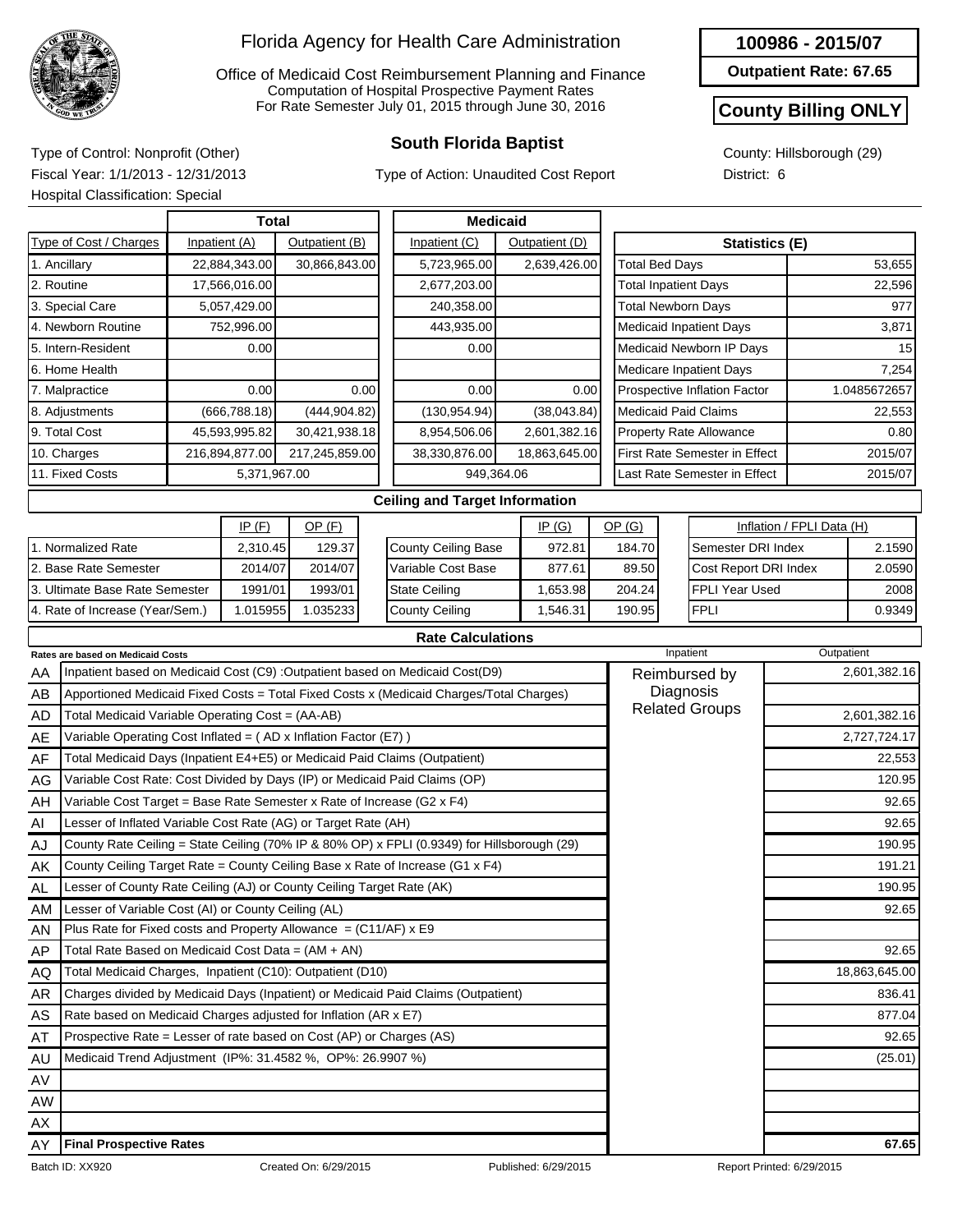

Office of Medicaid Cost Reimbursement Planning and Finance Computation of Hospital Prospective Payment Rates For Rate Semester July 01, 2015 through June 30, 2016

**100994 - 2015/07**

**Outpatient Rate: 140.77**

#### **County Billing ONLY**

County: Hillsborough (29) District: 6

**Tampa General Hospital** Type of Control: Nonprofit (Other) Fiscal Year: 10/1/2013 - 9/30/2014 Hospital Classification: Specialized/Statutory Teaching

Type of Action: Unaudited Cost Report

|                                                   |                                                                            | <b>Total</b>  |                |                |      | <b>Medicaid</b>                                                                             |  |                |  |                             |           |                                      |                           |               |  |
|---------------------------------------------------|----------------------------------------------------------------------------|---------------|----------------|----------------|------|---------------------------------------------------------------------------------------------|--|----------------|--|-----------------------------|-----------|--------------------------------------|---------------------------|---------------|--|
|                                                   | Type of Cost / Charges                                                     | Inpatient (A) |                | Outpatient (B) |      | Inpatient (C)                                                                               |  | Outpatient (D) |  |                             |           | Statistics (E)                       |                           |               |  |
|                                                   | 1. Ancillary                                                               |               | 339,378,185.00 | 199.183.826.00 |      | 39,518,488.00                                                                               |  | 15,151,518.00  |  | <b>Total Bed Days</b>       |           |                                      |                           | 355,510       |  |
|                                                   | 2. Routine                                                                 |               | 180,234,127.00 |                |      | 22,106,310.00                                                                               |  |                |  | <b>Total Inpatient Days</b> |           |                                      |                           | 246,350       |  |
|                                                   | 3. Special Care                                                            |               | 116,340,598.00 |                |      | 7,530,324.00                                                                                |  |                |  |                             |           | <b>Total Newborn Days</b>            |                           | 28,447        |  |
|                                                   | 4. Newborn Routine                                                         |               | 30,052,212.00  |                |      | 16,465,585.00                                                                               |  |                |  |                             |           | <b>Medicaid Inpatient Days</b>       |                           | 32,561        |  |
|                                                   | 5. Intern-Resident                                                         |               | 535,332.00     |                |      | 0.00                                                                                        |  |                |  |                             |           | Medicaid Newborn IP Days             |                           | 9,413         |  |
|                                                   | 6. Home Health                                                             |               |                |                |      |                                                                                             |  |                |  |                             |           | <b>Medicare Inpatient Days</b>       |                           | 78,131        |  |
|                                                   | 7. Malpractice                                                             |               | 0.00           |                | 0.00 | 0.00                                                                                        |  | 0.00           |  |                             |           | Prospective Inflation Factor         | 1.0320267686              |               |  |
|                                                   | 8. Adjustments                                                             |               | (9,650,877.85) | (2,883,994.16) |      | (1,239,707.18)                                                                              |  | (219, 379.71)  |  |                             |           | <b>Medicaid Paid Claims</b>          | 75,875                    |               |  |
| 9. Total Cost<br>656,889,576.16<br>196,299,831.85 |                                                                            |               |                |                |      | 84,380,999.82<br>14,932,138.29                                                              |  |                |  |                             |           | <b>Property Rate Allowance</b>       |                           | 0.80          |  |
| 10. Charges<br>3,684,380,540.00 1,606,107,952.00  |                                                                            |               |                |                |      | 421,031,559.00<br>97,620,134.00                                                             |  |                |  |                             |           | <b>First Rate Semester in Effect</b> |                           | 2015/07       |  |
| 11. Fixed Costs<br>51,293,427.00                  |                                                                            |               |                |                |      | 5,861,542.07                                                                                |  |                |  |                             |           | Last Rate Semester in Effect         |                           | 2015/07       |  |
|                                                   |                                                                            |               |                |                |      | <b>Ceiling and Target Information</b>                                                       |  |                |  |                             |           |                                      |                           |               |  |
|                                                   |                                                                            |               | IP(F)          | OP(F)          |      |                                                                                             |  | IP(G)          |  | OP(G)                       |           |                                      | Inflation / FPLI Data (H) |               |  |
| 1. Normalized Rate<br>2,065.01<br>217.24          |                                                                            |               |                |                |      | <b>County Ceiling Base</b>                                                                  |  | 32,767.00      |  | 184.70                      |           | Semester DRI Index                   |                           | 2.1590        |  |
|                                                   | 2. Base Rate Semester                                                      |               | 2014/07        | 2014/07        |      | Variable Cost Base                                                                          |  | 1,157.54       |  | 186.71                      |           | Cost Report DRI Index                |                           | 2.0920        |  |
|                                                   | 3. Ultimate Base Rate Semester                                             |               | 1991/01        | 1993/01        |      | <b>State Ceiling</b>                                                                        |  | 1,653.98       |  | 204.24                      |           | FPLI Year Used                       |                           | 2008          |  |
|                                                   | 4. Rate of Increase (Year/Sem.)                                            |               | 1.015955       | 1.035233       |      | <b>County Ceiling</b>                                                                       |  | 1,546.31       |  | 190.95                      |           | <b>FPLI</b>                          |                           | 0.9349        |  |
|                                                   |                                                                            |               |                |                |      | <b>Rate Calculations</b>                                                                    |  |                |  |                             |           |                                      |                           |               |  |
|                                                   | Rates are based on Medicaid Costs                                          |               |                |                |      |                                                                                             |  |                |  |                             | Inpatient |                                      |                           | Outpatient    |  |
| ΑA                                                |                                                                            |               |                |                |      | Inpatient based on Medicaid Cost (C9) : Outpatient based on Medicaid Cost(D9)               |  |                |  |                             |           | Reimbursed by                        |                           | 14,932,138.29 |  |
| AB                                                |                                                                            |               |                |                |      | Apportioned Medicaid Fixed Costs = Total Fixed Costs x (Medicaid Charges/Total Charges)     |  |                |  | Diagnosis                   |           |                                      |                           |               |  |
| AD                                                | Total Medicaid Variable Operating Cost = (AA-AB)                           |               |                |                |      |                                                                                             |  |                |  | <b>Related Groups</b>       |           | 14,932,138.29                        |                           |               |  |
| AE                                                | Variable Operating Cost Inflated = (AD x Inflation Factor (E7))            |               |                |                |      |                                                                                             |  |                |  |                             |           | 15,410,366.43                        |                           |               |  |
| AF                                                | Total Medicaid Days (Inpatient E4+E5) or Medicaid Paid Claims (Outpatient) |               |                |                |      |                                                                                             |  |                |  |                             |           |                                      |                           | 75,875        |  |
| AG                                                | Variable Cost Rate: Cost Divided by Days (IP) or Medicaid Paid Claims (OP) |               |                |                |      |                                                                                             |  |                |  |                             |           |                                      |                           | 203.10        |  |
| AH                                                | Variable Cost Target = Base Rate Semester x Rate of Increase (G2 x F4)     |               |                |                |      |                                                                                             |  |                |  |                             |           |                                      |                           | 193.29        |  |
| Al                                                | Lesser of Inflated Variable Cost Rate (AG) or Target Rate (AH)             |               |                |                |      |                                                                                             |  |                |  |                             |           |                                      |                           | 193.29        |  |
| AJ                                                |                                                                            |               |                |                |      | County Rate Ceiling = State Ceiling (70% IP & 80% OP) x FPLI (0.9349) for Hillsborough (29) |  |                |  |                             |           |                                      |                           | 190.95        |  |
| AK                                                |                                                                            |               |                |                |      | County Ceiling Target Rate = County Ceiling Base x Rate of Increase (G1 x F4)               |  |                |  |                             |           |                                      |                           | 191.21        |  |
| AL                                                | Lesser of County Rate Ceiling (AJ) or County Ceiling Target Rate (AK)      |               |                |                |      |                                                                                             |  |                |  |                             |           |                                      |                           | 190.95        |  |
| AM                                                | Lesser of Variable Cost (AI) or County Ceiling (AL)                        |               |                |                |      |                                                                                             |  |                |  |                             |           |                                      |                           | 190.95        |  |
| AN                                                | Plus Rate for Fixed costs and Property Allowance = $(C11/AF)$ x E9         |               |                |                |      |                                                                                             |  |                |  |                             |           |                                      |                           |               |  |
| AP                                                | Total Rate Based on Medicaid Cost Data = $(AM + AN)$                       |               |                |                |      |                                                                                             |  |                |  |                             |           |                                      |                           | 190.95        |  |
| AQ                                                | Total Medicaid Charges, Inpatient (C10): Outpatient (D10)                  |               |                |                |      |                                                                                             |  |                |  |                             |           |                                      |                           | 97,620,134.00 |  |
| AR                                                |                                                                            |               |                |                |      | Charges divided by Medicaid Days (Inpatient) or Medicaid Paid Claims (Outpatient)           |  |                |  |                             |           |                                      |                           | 1,286.59      |  |
| AS                                                | Rate based on Medicaid Charges adjusted for Inflation (AR x E7)            |               |                |                |      |                                                                                             |  |                |  |                             |           |                                      |                           | 1,327.80      |  |
| AT                                                | Prospective Rate = Lesser of rate based on Cost (AP) or Charges (AS)       |               |                |                |      |                                                                                             |  |                |  |                             | 190.95    |                                      |                           |               |  |
| AU                                                | Medicaid Trend Adjustment (IP%: 27.2260 %, OP%: 26.2788 %)                 |               |                |                |      |                                                                                             |  |                |  |                             |           |                                      |                           | (50.18)       |  |
| AV                                                |                                                                            |               |                |                |      |                                                                                             |  |                |  |                             |           |                                      |                           |               |  |
| AW                                                |                                                                            |               |                |                |      |                                                                                             |  |                |  |                             |           |                                      |                           |               |  |
| АX                                                |                                                                            |               |                |                |      |                                                                                             |  |                |  |                             |           |                                      |                           |               |  |
| AY                                                | <b>Final Prospective Rates</b>                                             |               |                |                |      |                                                                                             |  |                |  |                             |           |                                      |                           | 140.77        |  |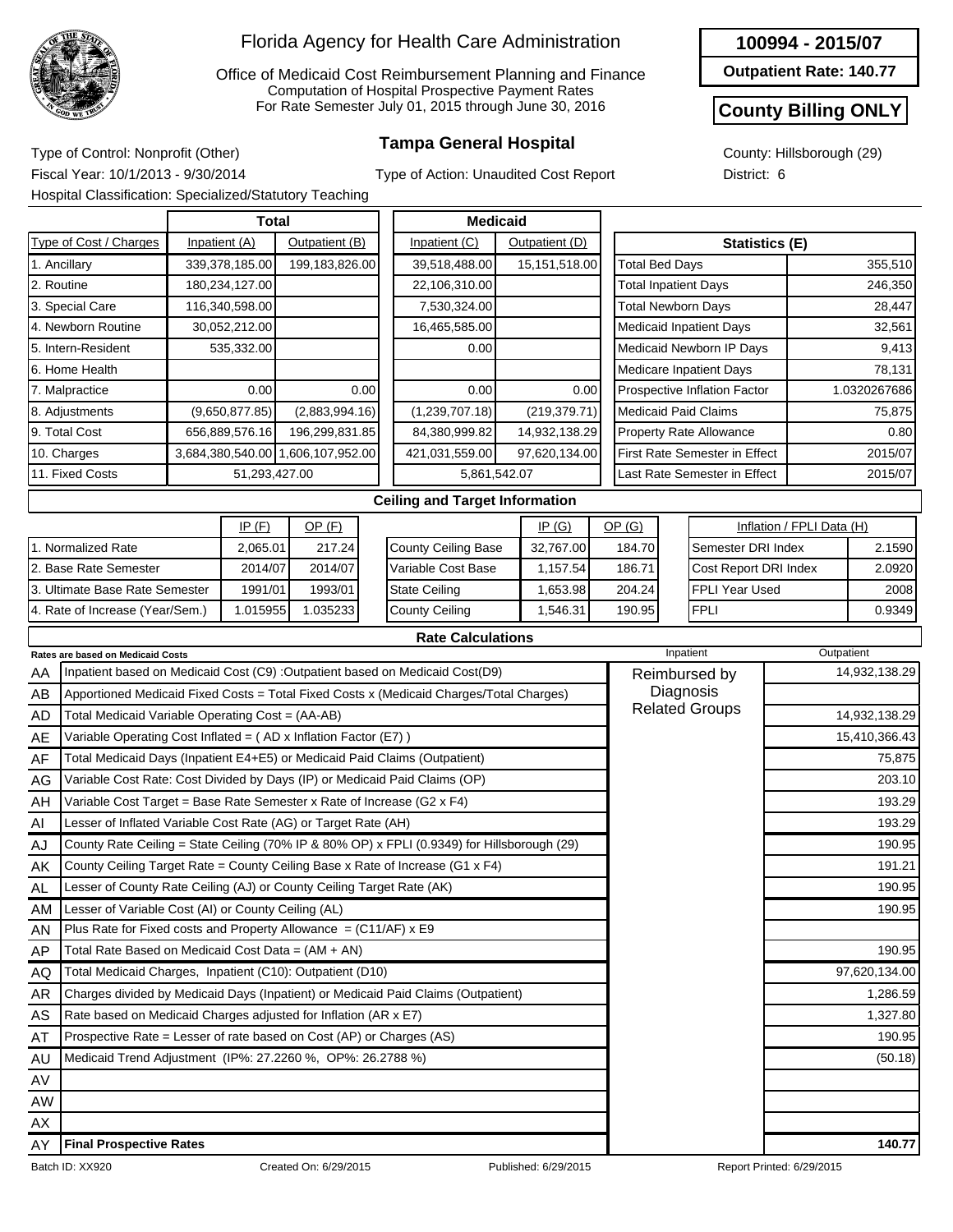

Office of Medicaid Cost Reimbursement Planning and Finance Computation of Hospital Prospective Payment Rates For Rate Semester July 01, 2015 through June 30, 2016

## **Lee Memorial Hospital** Type of Control: Government

Type of Action: Unaudited Cost Report

|  |  |  | 101109 - 2015/07 |  |
|--|--|--|------------------|--|
|--|--|--|------------------|--|

**Outpatient Rate: 91.75**

### **County Billing ONLY**

County: Lee (36) District: 8

Fiscal Year: 10/1/2013 - 9/30/2014 Hospital Classification: Special

|                                 |  | Total          |                                   |      | <b>Medicaid</b>                       |  |                |                                      |  |                                |                           |         |
|---------------------------------|--|----------------|-----------------------------------|------|---------------------------------------|--|----------------|--------------------------------------|--|--------------------------------|---------------------------|---------|
| Type of Cost / Charges          |  | Inpatient (A)  | Outpatient (B)                    |      | Inpatient (C)                         |  | Outpatient (D) | <b>Statistics (E)</b>                |  |                                |                           |         |
| 1. Ancillary                    |  | 192,831,615.00 | 154,507,567.00                    |      | 22,646,542.00                         |  | 11,968,934.00  | <b>Total Bed Days</b>                |  |                                |                           | 263,895 |
| 2. Routine                      |  | 133,971,568.00 |                                   |      | 17,967,866.00                         |  |                | <b>Total Inpatient Days</b>          |  |                                |                           | 178,252 |
| 3. Special Care                 |  | 46,727,576.00  |                                   |      | 18,955,447.00                         |  |                | <b>Total Newborn Days</b>            |  |                                |                           | 15,205  |
| 4. Newborn Routine              |  | 11,200,490.00  |                                   |      | 5,476,844.00                          |  |                |                                      |  | <b>Medicaid Inpatient Days</b> |                           | 33,710  |
| 5. Intern-Resident              |  | 0.00           |                                   |      | 0.00                                  |  |                |                                      |  | Medicaid Newborn IP Days       |                           | 7,342   |
| 6. Home Health                  |  |                |                                   |      |                                       |  |                |                                      |  | <b>Medicare Inpatient Days</b> |                           | 68,573  |
| 7. Malpractice                  |  | 0.00           |                                   | 0.00 | 0.00                                  |  | 0.00           | <b>Prospective Inflation Factor</b>  |  |                                | 1.0320267686              |         |
| 8. Adjustments                  |  | (6,217,149.06) | (2,496,798.94)                    |      | (1,051,136.41)                        |  | (193, 414.62)  | <b>Medicaid Paid Claims</b>          |  |                                |                           | 89,099  |
| 9. Total Cost                   |  | 378,514,099.94 | 152,010,768.06                    |      | 63,995,562.59                         |  | 11,775,519.38  | <b>Property Rate Allowance</b>       |  |                                | 0.80                      |         |
| 10. Charges                     |  |                | 1,710,734,179.00 1,078,681,631.00 |      | 208,318,414.00                        |  | 85,425,482.00  | <b>First Rate Semester in Effect</b> |  |                                | 2015/07                   |         |
| 11. Fixed Costs                 |  | 35,774,615.00  |                                   |      | 4,356,323.24                          |  |                | Last Rate Semester in Effect         |  |                                | 2015/07                   |         |
|                                 |  |                |                                   |      | <b>Ceiling and Target Information</b> |  |                |                                      |  |                                |                           |         |
|                                 |  | IP(F)          | $OP$ (F)                          |      |                                       |  | IP(G)          | OP(G)                                |  |                                | Inflation / FPLI Data (H) |         |
| 1. Normalized Rate              |  | 1,581.87       | 143.91                            |      | <b>County Ceiling Base</b>            |  | 1,016.73       | 187.25                               |  | Semester DRI Index             |                           | 2.1590  |
| 2. Base Rate Semester           |  | 2014/07        | 2014/07                           |      | Variable Cost Base                    |  | 1,109.45       | 120.22                               |  | Cost Report DRI Index          |                           | 2.0920  |
| 3. Ultimate Base Rate Semester  |  | 1991/01        | 1993/01                           |      | <b>State Ceiling</b>                  |  | 1,653.98       | 204.24                               |  | FPLI Year Used                 |                           | 2008    |
| 4. Rate of Increase (Year/Sem.) |  | 1.015955       | 1.035233                          |      | <b>County Ceiling</b>                 |  | 1,567.64       | <b>FPLI</b><br>193.58                |  |                                | 0.9478                    |         |
|                                 |  |                |                                   |      | <b>Rate Calculations</b>              |  |                |                                      |  |                                |                           |         |

|           | <b>Rates are based on Medicaid Costs</b>                                                | Inpatient             | Outpatient                |
|-----------|-----------------------------------------------------------------------------------------|-----------------------|---------------------------|
| AA        | Inpatient based on Medicaid Cost (C9) : Outpatient based on Medicaid Cost(D9)           | Reimbursed by         | 11,775,519.38             |
| AB        | Apportioned Medicaid Fixed Costs = Total Fixed Costs x (Medicaid Charges/Total Charges) | Diagnosis             |                           |
| <b>AD</b> | Total Medicaid Variable Operating Cost = (AA-AB)                                        | <b>Related Groups</b> | 11,775,519.38             |
| AE        | Variable Operating Cost Inflated = $(AD x)$ Inflation Factor (E7) )                     |                       | 12, 152, 651.22           |
| AF        | Total Medicaid Days (Inpatient E4+E5) or Medicaid Paid Claims (Outpatient)              |                       | 89,099                    |
| AG        | Variable Cost Rate: Cost Divided by Days (IP) or Medicaid Paid Claims (OP)              |                       | 136.39                    |
| AH        | Variable Cost Target = Base Rate Semester x Rate of Increase (G2 x F4)                  |                       | 124.46                    |
| Al        | Lesser of Inflated Variable Cost Rate (AG) or Target Rate (AH)                          |                       | 124.46                    |
| AJ        | County Rate Ceiling = State Ceiling (70% IP & 80% OP) x FPLI (0.9478) for Lee (36)      |                       | 193.58                    |
| AK        | County Ceiling Target Rate = County Ceiling Base x Rate of Increase (G1 x F4)           |                       | 193.85                    |
| AL        | Lesser of County Rate Ceiling (AJ) or County Ceiling Target Rate (AK)                   |                       | 193.58                    |
| AM        | Lesser of Variable Cost (AI) or County Ceiling (AL)                                     |                       | 124.46                    |
| AN        | Plus Rate for Fixed costs and Property Allowance = $(C11/AF)$ x E9                      |                       |                           |
| AP        | Total Rate Based on Medicaid Cost Data = $(AM + AN)$                                    |                       | 124.46                    |
| AQ        | Total Medicaid Charges, Inpatient (C10): Outpatient (D10)                               |                       | 85,425,482.00             |
| AR        | Charges divided by Medicaid Days (Inpatient) or Medicaid Paid Claims (Outpatient)       |                       | 958.77                    |
| AS        | Rate based on Medicaid Charges adjusted for Inflation (AR x E7)                         |                       | 989.48                    |
| AT        | Prospective Rate = Lesser of rate based on Cost (AP) or Charges (AS)                    |                       | 124.46                    |
| AU        | Medicaid Trend Adjustment (IP%: 27.2260 %, OP%: 26.2788 %)                              |                       | (32.71)                   |
| AV        |                                                                                         |                       |                           |
| AW        |                                                                                         |                       |                           |
| AX        |                                                                                         |                       |                           |
| AY        | <b>Final Prospective Rates</b>                                                          |                       | 91.75                     |
|           | Batch ID: XX920<br>Created On: 6/29/2015                                                | Published: 6/29/2015  | Report Printed: 6/29/2015 |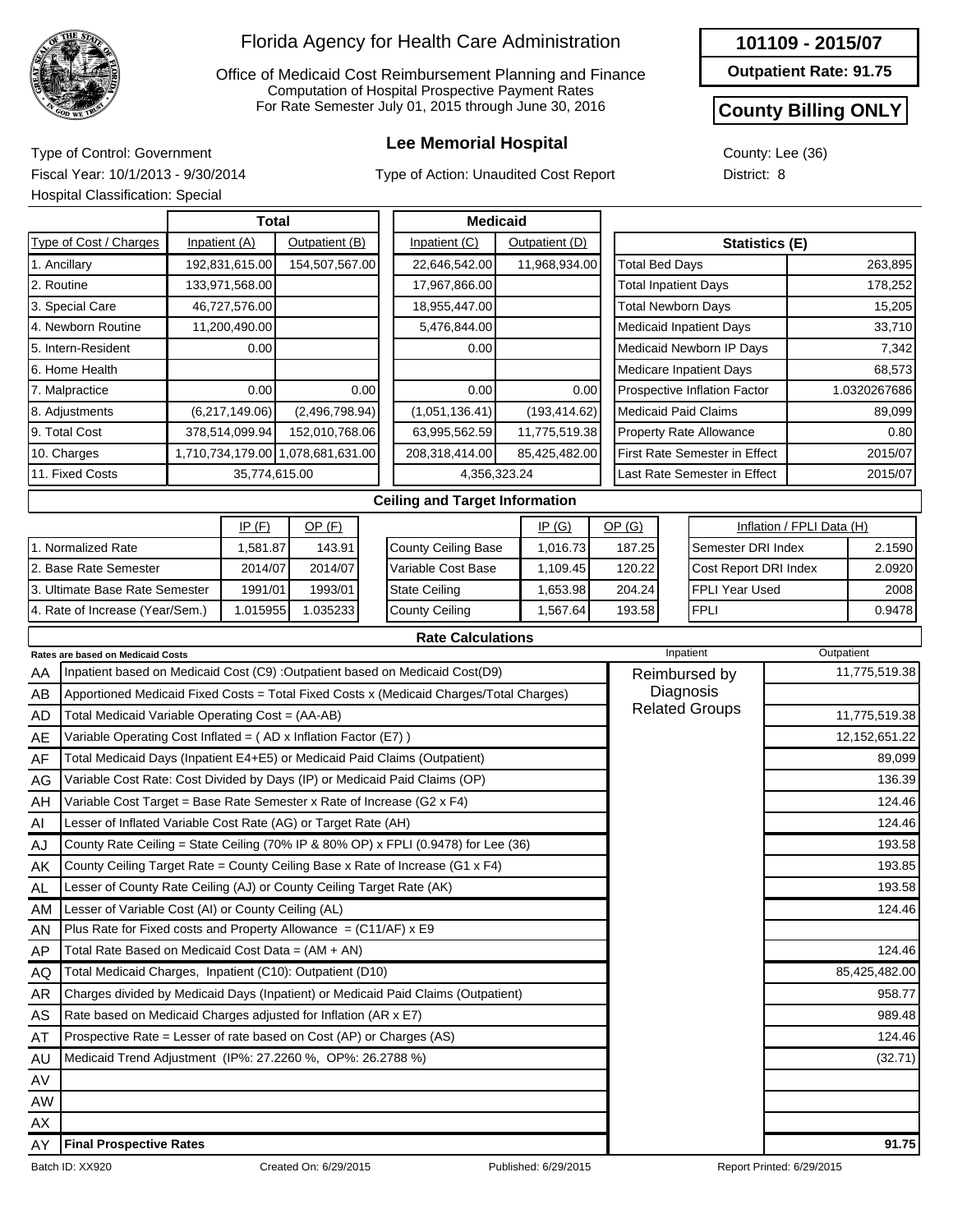

Office of Medicaid Cost Reimbursement Planning and Finance Computation of Hospital Prospective Payment Rates For Rate Semester July 01, 2015 through June 30, 2016

## **Tallahassee Memorial Regional M.C.** Type of Control: Nonprofit (Other)

Type of Action: Unaudited Cost Report

**Outpatient Rate: 106.90**

#### **County Billing ONLY**

County: Leon (37) District: 2

Fiscal Year: 10/1/2013 - 9/30/2014 Hospital Classification: CHEP

|                                          |                                                                                         |  | <b>Total</b>   |                |      |                                       | <b>Medicaid</b> |                |                              |                                 |                                |                       |         |              |  |
|------------------------------------------|-----------------------------------------------------------------------------------------|--|----------------|----------------|------|---------------------------------------|-----------------|----------------|------------------------------|---------------------------------|--------------------------------|-----------------------|---------|--------------|--|
|                                          | Type of Cost / Charges                                                                  |  | Inpatient (A)  | Outpatient (B) |      | Inpatient (C)                         |                 | Outpatient (D) |                              |                                 |                                | <b>Statistics (E)</b> |         |              |  |
|                                          | 1. Ancillary                                                                            |  | 127,411,208.00 | 224,892,337.00 |      | 12,315,008.00                         |                 | 6,325,573.00   |                              | <b>Total Bed Days</b>           |                                |                       |         | 178,850      |  |
|                                          | 2. Routine                                                                              |  | 82,968,497.00  |                |      | 8,627,615.00                          |                 |                |                              | <b>Total Inpatient Days</b>     |                                |                       | 107,075 |              |  |
|                                          | 3. Special Care                                                                         |  | 16,612,557.00  |                |      | 2,503,788.00                          |                 |                |                              | <b>Total Newborn Days</b>       |                                |                       | 17,186  |              |  |
|                                          | 4. Newborn Routine                                                                      |  | 11,375,084.00  |                |      | 4,742,459.00                          |                 |                |                              | <b>Medicaid Inpatient Days</b>  |                                |                       | 13,214  |              |  |
|                                          | 5. Intern-Resident                                                                      |  | 0.00           |                |      | 0.00                                  |                 |                |                              | Medicaid Newborn IP Days        |                                |                       |         | 3,986        |  |
|                                          | 6. Home Health                                                                          |  |                |                |      |                                       |                 |                |                              | <b>Medicare Inpatient Days</b>  |                                |                       |         | 28,413       |  |
|                                          | 7. Malpractice                                                                          |  | 0.00           |                | 0.00 | 0.00                                  |                 | 0.00           |                              | Prospective Inflation Factor    |                                |                       |         | 1.0320267686 |  |
|                                          | 8. Adjustments                                                                          |  | (2,685,453.94) | (2,533,644.06) |      | (317, 576.69)                         |                 | (71, 264.10)   |                              | <b>Medicaid Paid Claims</b>     |                                |                       |         | 38,639       |  |
|                                          | 9. Total Cost                                                                           |  | 235,681,892.06 | 222,358,692.94 |      | 27,871,293.31                         |                 | 6,254,308.90   |                              |                                 | <b>Property Rate Allowance</b> |                       |         | 0.80         |  |
|                                          | 10. Charges                                                                             |  | 996,322,381.00 | 947,304,972.00 |      | 89,491,849.00                         |                 | 30,537,239.00  |                              | First Rate Semester in Effect   |                                |                       |         | 2015/07      |  |
|                                          | 11. Fixed Costs                                                                         |  | 36,912,087.00  |                |      | 3,315,524.15                          |                 |                |                              | Last Rate Semester in Effect    |                                |                       |         | 2015/07      |  |
|                                          |                                                                                         |  |                |                |      | <b>Ceiling and Target Information</b> |                 |                |                              |                                 |                                |                       |         |              |  |
| IP(F)<br>OP(F)<br>IP(G)                  |                                                                                         |  |                |                |      |                                       |                 | OP(G)          |                              |                                 | Inflation / FPLI Data (H)      |                       |         |              |  |
|                                          | 1. Normalized Rate                                                                      |  | 1,534.30       | 173.96         |      | <b>County Ceiling Base</b>            | 987.23          |                | 186.40<br>Semester DRI Index |                                 |                                |                       | 2.1590  |              |  |
|                                          | 2. Base Rate Semester                                                                   |  | 2014/07        | 2014/07        |      | Variable Cost Base<br>879.60          |                 |                |                              | 140.07<br>Cost Report DRI Index |                                |                       |         | 2.0920       |  |
|                                          | 3. Ultimate Base Rate Semester                                                          |  | 1991/01        | 1993/01        |      | <b>State Ceiling</b>                  |                 | 1,653.98       |                              | 204.24                          |                                | FPLI Year Used        |         | 2008         |  |
|                                          | 4. Rate of Increase (Year/Sem.)                                                         |  | 1.015955       | 1.035233       |      | <b>County Ceiling</b>                 |                 | 1,588.32       |                              | <b>FPLI</b><br>196.13           |                                |                       | 0.9603  |              |  |
|                                          |                                                                                         |  |                |                |      | <b>Rate Calculations</b>              |                 |                |                              |                                 |                                |                       |         |              |  |
| <b>Rates are based on Medicaid Costs</b> |                                                                                         |  |                |                |      |                                       |                 |                |                              | Inpatient                       |                                | Outpatient            |         |              |  |
| AA                                       | Inpatient based on Medicaid Cost (C9) : Outpatient based on Medicaid Cost(D9)           |  |                |                |      |                                       |                 |                |                              | Reimbursed by                   |                                |                       |         | 6,254,308.90 |  |
| AB                                       | Apportioned Medicaid Fixed Costs = Total Fixed Costs x (Medicaid Charges/Total Charges) |  |                |                |      |                                       |                 |                |                              |                                 | Diagnosis                      |                       |         |              |  |
| <b>AD</b>                                | Total Medicaid Variable Operating Cost = (AA-AB)                                        |  |                |                |      |                                       |                 |                |                              | <b>Related Groups</b>           |                                |                       |         | 6,254,308.90 |  |
| AE                                       | Variable Operating Cost Inflated = (AD x Inflation Factor (E7))                         |  |                |                |      |                                       |                 |                |                              |                                 |                                |                       |         | 6,454,614.20 |  |
| AF                                       | Total Medicaid Days (Inpatient E4+E5) or Medicaid Paid Claims (Outpatient)              |  |                |                |      |                                       |                 |                |                              |                                 |                                |                       |         | 38,639       |  |
| AG                                       | Variable Cost Rate: Cost Divided by Days (IP) or Medicaid Paid Claims (OP)              |  |                |                |      |                                       |                 |                |                              |                                 |                                |                       |         | 167.05       |  |
|                                          |                                                                                         |  |                |                |      |                                       |                 |                |                              |                                 |                                |                       |         |              |  |

| AF        | Total Medicaid Days (Inpatient E4+E5) or Medicaid Paid Claims (Outpatient)          | 38,639        |
|-----------|-------------------------------------------------------------------------------------|---------------|
| AG        | Variable Cost Rate: Cost Divided by Days (IP) or Medicaid Paid Claims (OP)          | 167.05        |
| AH        | Variable Cost Target = Base Rate Semester x Rate of Increase (G2 x F4)              | 145.01        |
| Al        | Lesser of Inflated Variable Cost Rate (AG) or Target Rate (AH)                      | 145.01        |
| AJ        | County Rate Ceiling = State Ceiling (70% IP & 80% OP) x FPLI (0.9603) for Leon (37) | 196.13        |
| AK        | County Ceiling Target Rate = County Ceiling Base x Rate of Increase (G1 x F4)       | 192.97        |
| AL        | Lesser of County Rate Ceiling (AJ) or County Ceiling Target Rate (AK)               | 192.97        |
| AM        | Lesser of Variable Cost (AI) or County Ceiling (AL)                                 | 145.01        |
| <b>AN</b> | Plus Rate for Fixed costs and Property Allowance $= (C11/AF) \times E9$             |               |
| AP        | Total Rate Based on Medicaid Cost Data = (AM + AN)                                  | 145.01        |
| AQ        | Total Medicaid Charges, Inpatient (C10): Outpatient (D10)                           | 30,537,239.00 |
| AR        | Charges divided by Medicaid Days (Inpatient) or Medicaid Paid Claims (Outpatient)   | 790.32        |
| AS        | Rate based on Medicaid Charges adjusted for Inflation (AR x E7)                     | 815.63        |
| AT        | Prospective Rate = Lesser of rate based on Cost (AP) or Charges (AS)                | 145.01        |
| AU        | Medicaid Trend Adjustment (IP%: 30.4045 %, OP%: 26.2788 %)                          | (38.11)       |
| AV        |                                                                                     |               |
| AW.       |                                                                                     |               |
| AX.       |                                                                                     |               |
| AY        | <b>Final Prospective Rates</b>                                                      | 106.90        |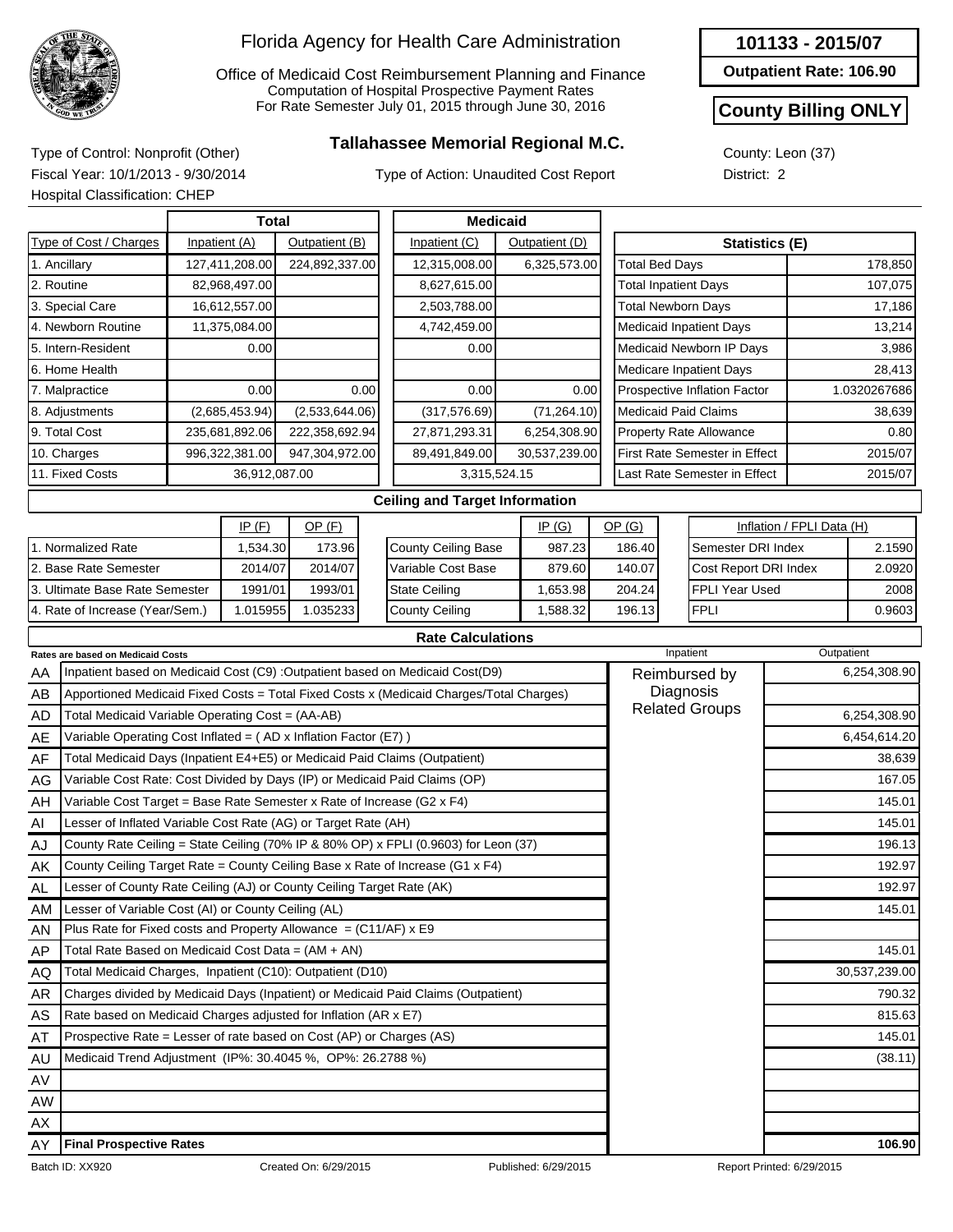

Office of Medicaid Cost Reimbursement Planning and Finance Computation of Hospital Prospective Payment Rates For Rate Semester July 01, 2015 through June 30, 2016

## **Manatee Memorial Hospital** Type of Control: Proprietary

Type of Action: Unaudited Cost Report

#### **101168 - 2015/07**

**Outpatient Rate: 75.75**

### **County Billing ONLY**

0.9712

County: Manatee (41) District: 6

Fiscal Year: 1/1/2013 - 12/31/2013 Hospital Classification: Special

4. Rate of Increase (Year/Sem.)

|                                |               | <b>Total</b>   |                |      | <b>Medicaid</b>                       |                |                                 |                    |                                      |                           |              |
|--------------------------------|---------------|----------------|----------------|------|---------------------------------------|----------------|---------------------------------|--------------------|--------------------------------------|---------------------------|--------------|
| Type of Cost / Charges         | Inpatient (A) |                | Outpatient (B) |      | Inpatient (C)                         | Outpatient (D) | <b>Statistics (E)</b>           |                    |                                      |                           |              |
| 1. Ancillary                   |               | 70,781,780.00  | 50,167,095.00  |      | 8,802,826.00                          | 3,134,178.00   | <b>Total Bed Days</b>           |                    |                                      |                           | 116,435      |
| 2. Routine                     |               | 58,439,621.00  |                |      | 7,143,925.00                          |                | <b>Total Inpatient Days</b>     |                    |                                      |                           | 77,843       |
| 3. Special Care                |               | 9,585,837.00   |                |      | 1,268,601.00                          |                | <b>Total Newborn Days</b>       |                    |                                      |                           | 5,354        |
| 4. Newborn Routine             |               | 3,707,715.00   |                |      | 3,366,561.00                          |                | <b>Medicaid Inpatient Days</b>  |                    |                                      |                           | 9,602        |
| 5. Intern-Resident             |               | 0.00           |                |      | 0.00                                  |                | Medicaid Newborn IP Days        |                    |                                      |                           | 2,145        |
| 6. Home Health                 |               |                |                |      |                                       |                | Medicare Inpatient Days         |                    |                                      |                           | 29,595       |
| 7. Malpractice                 |               | 0.00           |                | 0.00 | 0.00                                  | 0.00           | Prospective Inflation Factor    |                    |                                      |                           | 1.0485672657 |
| 8. Adjustments                 |               | 0.00           |                | 0.00 | 0.00                                  | 0.00           | <b>Medicaid Paid Claims</b>     |                    |                                      |                           | 31,675       |
| 9. Total Cost                  |               | 142,514,953.00 | 50,167,095.00  |      | 20,581,913.00                         | 3,134,178.00   |                                 |                    | <b>Property Rate Allowance</b>       |                           | 0.80         |
| 10. Charges                    |               | 819,986,073.00 | 462,831,630.00 |      | 83,253,808.00                         | 34,314,797.00  |                                 |                    | <b>First Rate Semester in Effect</b> |                           | 2015/07      |
| 11. Fixed Costs                |               | 19,468,130.00  |                |      | 1,976,614.01                          |                |                                 |                    | Last Rate Semester in Effect         |                           | 2015/07      |
|                                |               |                |                |      | <b>Ceiling and Target Information</b> |                |                                 |                    |                                      |                           |              |
|                                |               | IP(F)          | $OP$ (F)       |      |                                       | IP(G)          | OP(G)                           |                    |                                      | Inflation / FPLI Data (H) |              |
| 1. Normalized Rate             |               | 1,710.00       | 106.83         |      | <b>County Ceiling Base</b>            | 993.80         | 185.52                          | Semester DRI Index |                                      |                           | 2.1590       |
| 2. Base Rate Semester          |               | 2014/07        | 2014/07        |      | Variable Cost Base                    | 827.41         | 112.52<br>Cost Report DRI Index |                    |                                      | 2.0590                    |              |
| 3. Ultimate Base Rate Semester |               | 1991/01        | 1993/01        |      | <b>State Ceiling</b>                  | 1,653.98       | FPLI Year Used<br>204.24        |                    |                                      |                           | 2008         |

|--|

1,606.35

198.36

FPLI

County Ceiling

|           | <b>Rates are based on Medicaid Costs</b>                                                | Inpatient             | Outpatient    |
|-----------|-----------------------------------------------------------------------------------------|-----------------------|---------------|
| AA        | Inpatient based on Medicaid Cost (C9) : Outpatient based on Medicaid Cost(D9)           | Reimbursed by         | 3,134,178.00  |
| AB        | Apportioned Medicaid Fixed Costs = Total Fixed Costs x (Medicaid Charges/Total Charges) | Diagnosis             |               |
| AD        | Total Medicaid Variable Operating Cost = (AA-AB)                                        | <b>Related Groups</b> | 3,134,178.00  |
| AE        | Variable Operating Cost Inflated = $(AD x)$ Inflation Factor (E7) )                     |                       | 3,286,396.46  |
| AF        | Total Medicaid Days (Inpatient E4+E5) or Medicaid Paid Claims (Outpatient)              |                       | 31,675        |
| AG        | Variable Cost Rate: Cost Divided by Days (IP) or Medicaid Paid Claims (OP)              |                       | 103.75        |
| AH        | Variable Cost Target = Base Rate Semester x Rate of Increase (G2 x F4)                  |                       | 116.48        |
| AI        | Lesser of Inflated Variable Cost Rate (AG) or Target Rate (AH)                          |                       | 103.75        |
| AJ        | County Rate Ceiling = State Ceiling (70% IP & 80% OP) x FPLI (0.9712) for Manatee (41)  |                       | 198.36        |
| AK        | County Ceiling Target Rate = County Ceiling Base x Rate of Increase (G1 x F4)           | 192.06                |               |
| <b>AL</b> | Lesser of County Rate Ceiling (AJ) or County Ceiling Target Rate (AK)                   |                       | 192.06        |
| AM        | Lesser of Variable Cost (AI) or County Ceiling (AL)                                     |                       | 103.75        |
| AN        | Plus Rate for Fixed costs and Property Allowance $= (C11/AF) \times E9$                 |                       |               |
| <b>AP</b> | Total Rate Based on Medicaid Cost Data = $(AM + AN)$                                    |                       | 103.75        |
| AQ        | Total Medicaid Charges, Inpatient (C10): Outpatient (D10)                               |                       | 34,314,797.00 |
| AR        | Charges divided by Medicaid Days (Inpatient) or Medicaid Paid Claims (Outpatient)       |                       | 1,083.34      |
| AS        | Rate based on Medicaid Charges adjusted for Inflation (AR x E7)                         |                       | 1,135.95      |
| AT        | Prospective Rate = Lesser of rate based on Cost (AP) or Charges (AS)                    |                       | 103.75        |
| AU        | Medicaid Trend Adjustment (IP%: 31.4582 %, OP%: 26.9907 %)                              |                       | (28.00)       |
| AV        |                                                                                         |                       |               |
| <b>AW</b> |                                                                                         |                       |               |
| AX        |                                                                                         |                       |               |
| AY        | <b>Final Prospective Rates</b>                                                          |                       | 75.75         |

1.015955 1.035233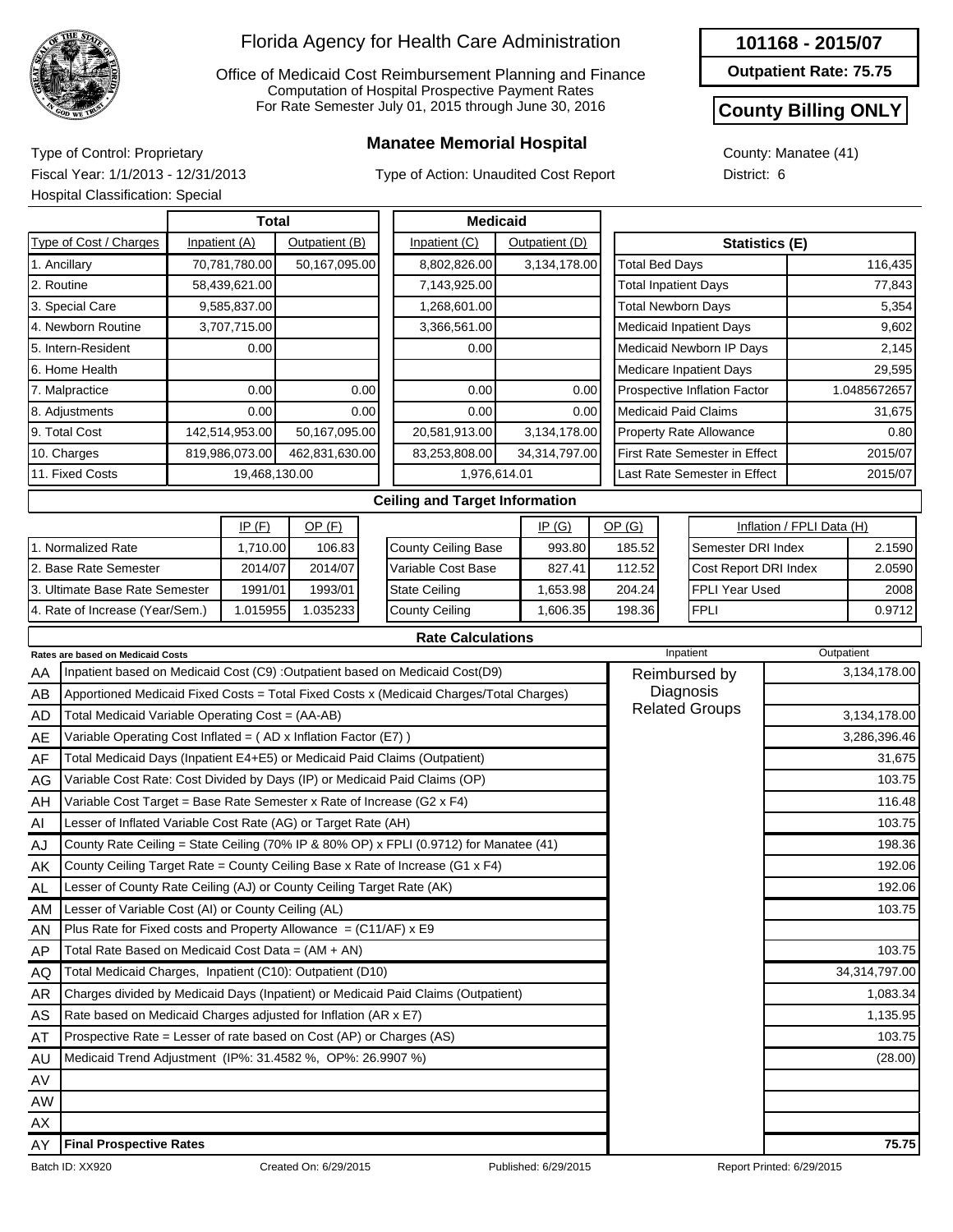

Office of Medicaid Cost Reimbursement Planning and Finance Computation of Hospital Prospective Payment Rates For Rate Semester July 01, 2015 through June 30, 2016

Type of Action: Amended Cost Report

|  |  |  |  | 101290 - 2015/07 |
|--|--|--|--|------------------|
|--|--|--|--|------------------|

**Outpatient Rate: 99.58**

#### **County Billing ONLY**

2008 0.9795

County: Orange (48) District: 7

**Florida Hospital** Type of Control: Nonprofit (Other) Fiscal Year: 1/1/2013 - 12/31/2013 Hospital Classification: Statutory Teaching

3. Ultimate Base Rate Semester 4. Rate of Increase (Year/Sem.)

1991/01

1.015955 1.035233

1993/01

|                        | Total             |                                   |      | <b>Medicaid</b>                       |                |                                      |                                |                           |              |
|------------------------|-------------------|-----------------------------------|------|---------------------------------------|----------------|--------------------------------------|--------------------------------|---------------------------|--------------|
| Type of Cost / Charges | Inpatient (A)     | Outpatient (B)                    |      | Inpatient (C)                         | Outpatient (D) |                                      | Statistics (E)                 |                           |              |
| 1. Ancillary           | 765,841,659.00    | 536,904,810.00                    |      | 86,113,958.00                         | 41,445,215.00  | <b>Total Bed Days</b>                |                                |                           | 865,780      |
| 2. Routine             | 504,971,347.00    |                                   |      | 55,370,229.00                         |                | <b>Total Inpatient Days</b>          |                                |                           | 619,500      |
| 3. Special Care        | 152,751,556.00    |                                   |      | 16,289,076.00                         |                | <b>Total Newborn Days</b>            |                                |                           | 42,431       |
| 4. Newborn Routine     | 35,066,187.00     |                                   |      | 22,893,791.00                         |                |                                      | Medicaid Inpatient Days        |                           | 72,175       |
| 5. Intern-Resident     | 0.00              |                                   |      | 0.00                                  |                |                                      | Medicaid Newborn IP Days       |                           | 20,273       |
| 6. Home Health         |                   |                                   |      |                                       |                |                                      | Medicare Inpatient Days        |                           | 215,734      |
| 7. Malpractice         | 0.00              |                                   | 0.00 | 0.00                                  | 0.00           |                                      | Prospective Inflation Factor   |                           | 1.0485672657 |
| 8. Adjustments         | (22, 577, 087.01) | (8,310,359.99)                    |      | (2,796,414.24)                        | (641, 500.41)  | <b>Medicaid Paid Claims</b>          |                                |                           | 272,478      |
| 9. Total Cost          | 1,436,053,661.99  | 528,594,450.01                    |      | 177,870,639.76                        | 40,803,714.59  |                                      | <b>Property Rate Allowance</b> |                           | 0.80         |
| 10. Charges            |                   | 7,498,369,371.00 3,834,671,606.00 |      | 871,157,010.00                        | 307,804,710.00 | <b>First Rate Semester in Effect</b> |                                |                           | 2014/07      |
| 11. Fixed Costs        | 159,245,225.00    |                                   |      | 18,501,034.99                         |                |                                      | Last Rate Semester in Effect   |                           | 2015/07      |
|                        |                   |                                   |      | <b>Ceiling and Target Information</b> |                |                                      |                                |                           |              |
|                        | IP(F)             | $OP$ $(F)$                        |      |                                       | IP(G)          | OP(G)                                |                                | Inflation / FPLI Data (H) |              |
| 1. Normalized Rate     | 1,845.44          | 160.31                            |      | <b>County Ceiling Base</b>            | 970.98         | 190.61                               | Semester DRI Index             |                           | 2.1590       |
| 2. Base Rate Semester  | 2014/07           | 2014/07                           |      | Variable Cost Base                    | 1,007.63       | 131.75                               | Cost Report DRI Index          |                           | 2.0590       |

#### **Rate Calculations**

1,653.98 1,620.08 204.24 200.06 FPLI Year Used

FPLI

State Ceiling County Ceiling

|           | Rates are based on Medicaid Costs                                                       | Inpatient             | Outpatient     |
|-----------|-----------------------------------------------------------------------------------------|-----------------------|----------------|
| AA        | Inpatient based on Medicaid Cost (C9) : Outpatient based on Medicaid Cost(D9)           | Reimbursed by         | 40,803,714.59  |
| AB        | Apportioned Medicaid Fixed Costs = Total Fixed Costs x (Medicaid Charges/Total Charges) | Diagnosis             |                |
| <b>AD</b> | Total Medicaid Variable Operating Cost = (AA-AB)                                        | <b>Related Groups</b> | 40,803,714.59  |
| AE        | Variable Operating Cost Inflated = (AD x Inflation Factor (E7))                         |                       | 42,785,439.44  |
| AF        | Total Medicaid Days (Inpatient E4+E5) or Medicaid Paid Claims (Outpatient)              |                       | 272,478        |
| AG        | Variable Cost Rate: Cost Divided by Days (IP) or Medicaid Paid Claims (OP)              |                       | 157.02         |
| AH        | Variable Cost Target = Base Rate Semester x Rate of Increase (G2 x F4)                  |                       | 136.39         |
| AI        | Lesser of Inflated Variable Cost Rate (AG) or Target Rate (AH)                          |                       | 136.39         |
| AJ        | County Rate Ceiling = State Ceiling (70% IP & 80% OP) x FPLI (0.9795) for Orange (48)   |                       | 200.06         |
| AK        | County Ceiling Target Rate = County Ceiling Base x Rate of Increase (G1 x F4)           |                       | 197.33         |
| AL.       | Lesser of County Rate Ceiling (AJ) or County Ceiling Target Rate (AK)                   |                       | 197.33         |
| AM        | Lesser of Variable Cost (AI) or County Ceiling (AL)                                     |                       | 136.39         |
| AN        | Plus Rate for Fixed costs and Property Allowance = $(C11/AF)$ x E9                      |                       |                |
| AP        | Total Rate Based on Medicaid Cost Data = (AM + AN)                                      |                       | 136.39         |
| AQ        | Total Medicaid Charges, Inpatient (C10): Outpatient (D10)                               |                       | 307,804,710.00 |
| AR        | Charges divided by Medicaid Days (Inpatient) or Medicaid Paid Claims (Outpatient)       |                       | 1,129.65       |
| AS        | Rate based on Medicaid Charges adjusted for Inflation (AR x E7)                         |                       | 1,184.51       |
| AT        | Prospective Rate = Lesser of rate based on Cost (AP) or Charges (AS)                    |                       | 136.39         |
| AU        | Medicaid Trend Adjustment (IP%: 31.4582 %, OP%: 26.9907 %)                              |                       | (36.81)        |
| AV        |                                                                                         |                       |                |
| <b>AW</b> |                                                                                         |                       |                |
| AX        |                                                                                         |                       |                |
| AY        | <b>Final Prospective Rates</b>                                                          |                       | 99.58          |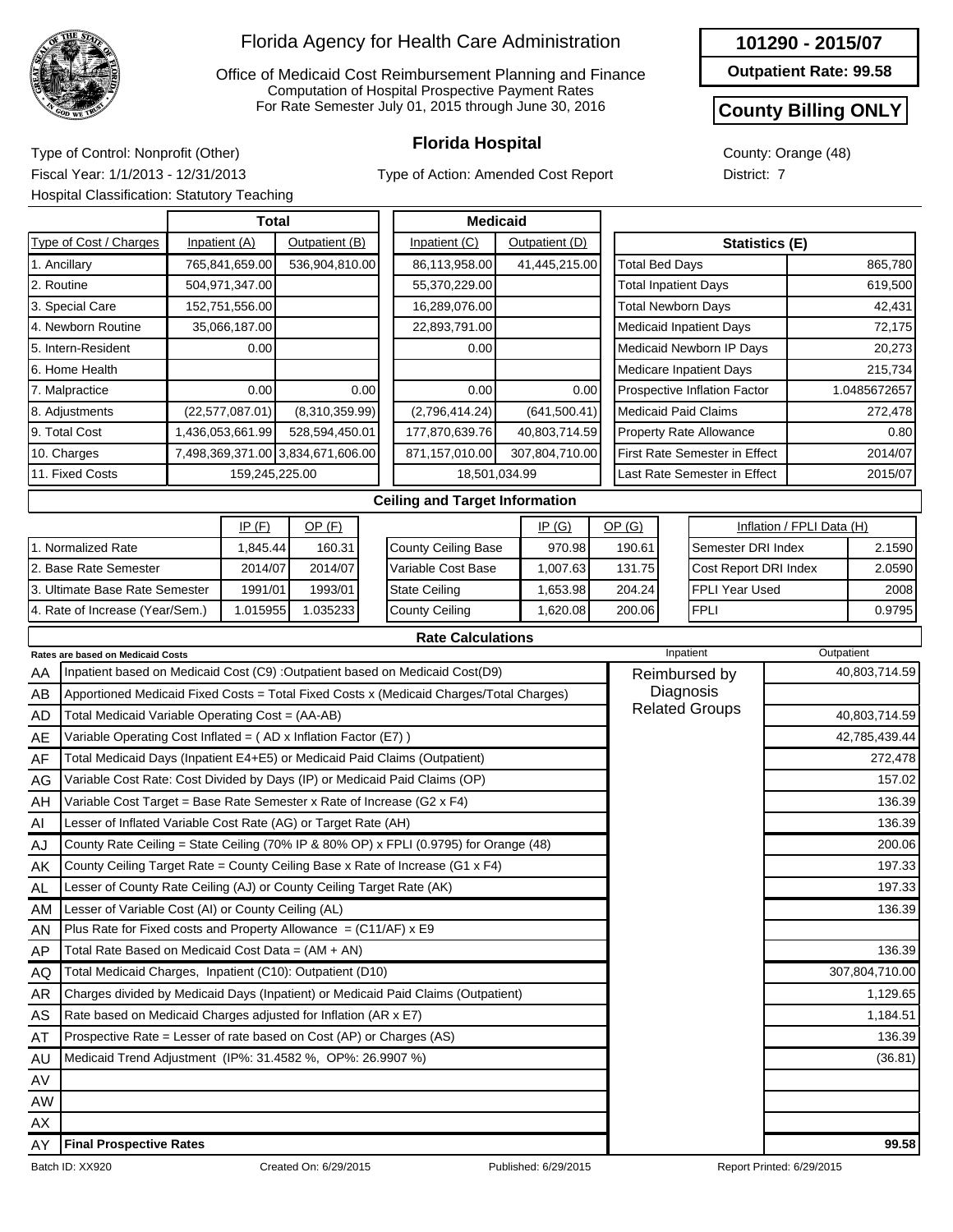

Office of Medicaid Cost Reimbursement Planning and Finance Computation of Hospital Prospective Payment Rates For Rate Semester July 01, 2015 through June 30, 2016

**101338 - 2015/07**

**Outpatient Rate: 123.16**

#### **County Billing ONLY**

County: Orange (48) District: 7

**Orlando Health** Type of Control: Nonprofit (Other) Fiscal Year: 10/1/2013 - 9/30/2014 Hospital Classification: Statutory Teaching Hospital

Type of Action: Unaudited Cost Report

|            |                                                                            |               | <b>Total</b>   |                                   |      | <b>Medicaid</b>                                                                         |                |                       |           |                                    |                           |                |
|------------|----------------------------------------------------------------------------|---------------|----------------|-----------------------------------|------|-----------------------------------------------------------------------------------------|----------------|-----------------------|-----------|------------------------------------|---------------------------|----------------|
|            | Type of Cost / Charges                                                     | Inpatient (A) |                | Outpatient (B)                    |      | Inpatient (C)                                                                           | Outpatient (D) |                       |           | Statistics (E)                     |                           |                |
|            | 1. Ancillary                                                               |               | 429,349,096.00 | 381,207,638.00                    |      | 60,927,568.00                                                                           | 29,508,196.00  | <b>Total Bed Days</b> |           |                                    |                           | 556,538        |
| 2. Routine |                                                                            |               | 312,736,038.00 |                                   |      | 46,794,448.00                                                                           |                |                       |           | <b>Total Inpatient Days</b>        |                           | 325,762        |
|            | 3. Special Care                                                            |               | 56,506,399.00  |                                   |      | 9,696,769.00                                                                            |                |                       |           | <b>Total Newborn Days</b>          |                           | 67,048         |
|            | 4. Newborn Routine                                                         |               | 59,804,108.00  |                                   |      | 29,002,307.00                                                                           |                |                       |           | <b>Medicaid Inpatient Days</b>     |                           | 54,956         |
|            | 5. Intern-Resident                                                         |               | 0.00           |                                   |      | 0.00                                                                                    |                |                       |           | Medicaid Newborn IP Days           |                           | 20,563         |
|            | 6. Home Health                                                             |               |                |                                   |      |                                                                                         |                |                       |           | Medicare Inpatient Days            |                           | 68,372         |
|            | 7. Malpractice                                                             |               | 0.00           |                                   | 0.00 | 0.00                                                                                    | 0.00           |                       |           | Prospective Inflation Factor       |                           | 1.0320267686   |
|            | 8. Adjustments                                                             |               | 0.00           |                                   | 0.00 | 0.00                                                                                    | 0.00           |                       |           | <b>Medicaid Paid Claims</b>        |                           | 164,062        |
|            | 9. Total Cost                                                              |               | 858,395,641.00 | 381,207,638.00                    |      | 146,421,092.00                                                                          | 29,508,196.00  |                       |           | Property Rate Allowance            |                           | 0.80           |
|            | 10. Charges                                                                |               |                | 4,329,807,311.00 2,887,107,265.00 |      | 686,460,377.00                                                                          | 202,757,648.00 |                       |           | First Rate Semester in Effect      |                           | 2015/07        |
|            | 11. Fixed Costs                                                            |               | 123,503,648.00 |                                   |      | 19,580,631.35                                                                           |                |                       |           | Last Rate Semester in Effect       |                           | 2015/07        |
|            |                                                                            |               |                |                                   |      | <b>Ceiling and Target Information</b>                                                   |                |                       |           |                                    |                           |                |
|            |                                                                            |               | IP(F)          | $OP$ (F)                          |      |                                                                                         | IP(G)          | OP(G)                 |           |                                    | Inflation / FPLI Data (H) |                |
|            | 1. Normalized Rate                                                         |               | 1,769.65       | 189.51                            |      | <b>County Ceiling Base</b>                                                              | 32,767.00      | 190.61                |           | Semester DRI Index                 |                           | 2.1590         |
|            | 2. Base Rate Semester                                                      |               | 2014/07        | 2014/07                           |      | Variable Cost Base                                                                      | 1,232.26       | 161.38                |           | Cost Report DRI Index              |                           | 2.0920         |
|            | 3. Ultimate Base Rate Semester                                             |               | 1991/01        | 1993/01                           |      | <b>State Ceiling</b>                                                                    | 1,653.98       | 204.24                |           | FPLI Year Used                     |                           | 2008           |
|            | 4. Rate of Increase (Year/Sem.)                                            |               | 1.015955       | 1.035233                          |      | <b>County Ceiling</b>                                                                   | 1,620.08       | 200.06                |           | <b>FPLI</b>                        |                           | 0.9795         |
|            |                                                                            |               |                |                                   |      | <b>Rate Calculations</b>                                                                |                |                       |           |                                    |                           |                |
|            | Rates are based on Medicaid Costs                                          |               |                |                                   |      |                                                                                         |                |                       | Inpatient |                                    |                           | Outpatient     |
| AA         |                                                                            |               |                |                                   |      | Inpatient based on Medicaid Cost (C9) : Outpatient based on Medicaid Cost(D9)           |                |                       |           | Reimbursed by                      |                           | 29,508,196.00  |
| AB         |                                                                            |               |                |                                   |      | Apportioned Medicaid Fixed Costs = Total Fixed Costs x (Medicaid Charges/Total Charges) |                |                       |           | Diagnosis<br><b>Related Groups</b> |                           |                |
| <b>AD</b>  | Total Medicaid Variable Operating Cost = (AA-AB)                           |               |                |                                   |      |                                                                                         |                |                       |           |                                    |                           | 29,508,196.00  |
| AE         | Variable Operating Cost Inflated = $(AD x)$ Inflation Factor (E7) )        |               |                |                                   |      |                                                                                         |                |                       |           |                                    |                           | 30,453,248.17  |
| AF         | Total Medicaid Days (Inpatient E4+E5) or Medicaid Paid Claims (Outpatient) |               |                |                                   |      |                                                                                         |                |                       |           |                                    |                           | 164,062        |
| AG         | Variable Cost Rate: Cost Divided by Days (IP) or Medicaid Paid Claims (OP) |               |                |                                   |      |                                                                                         |                |                       |           |                                    |                           | 185.62         |
| AH         | Variable Cost Target = Base Rate Semester x Rate of Increase (G2 x F4)     |               |                |                                   |      |                                                                                         |                |                       |           |                                    |                           | 167.07         |
| Al         | Lesser of Inflated Variable Cost Rate (AG) or Target Rate (AH)             |               |                |                                   |      |                                                                                         |                |                       |           |                                    |                           | 167.07         |
| AJ         |                                                                            |               |                |                                   |      | County Rate Ceiling = State Ceiling (70% IP & 80% OP) x FPLI (0.9795) for Orange (48)   |                |                       |           |                                    |                           | 200.06         |
| AK         |                                                                            |               |                |                                   |      | County Ceiling Target Rate = County Ceiling Base x Rate of Increase (G1 x F4)           |                |                       |           |                                    |                           | 197.33         |
| AL         | Lesser of County Rate Ceiling (AJ) or County Ceiling Target Rate (AK)      |               |                |                                   |      |                                                                                         |                |                       |           |                                    |                           | 197.33         |
| AM         | Lesser of Variable Cost (AI) or County Ceiling (AL)                        |               |                |                                   |      |                                                                                         |                |                       |           |                                    |                           | 167.07         |
| AN         | Plus Rate for Fixed costs and Property Allowance = $(C11/AF)$ x E9         |               |                |                                   |      |                                                                                         |                |                       |           |                                    |                           |                |
| AP         | Total Rate Based on Medicaid Cost Data = (AM + AN)                         |               |                |                                   |      |                                                                                         |                |                       |           |                                    |                           | 167.07         |
| AQ         | Total Medicaid Charges, Inpatient (C10): Outpatient (D10)                  |               |                |                                   |      |                                                                                         |                |                       |           |                                    |                           | 202,757,648.00 |
| AR         |                                                                            |               |                |                                   |      | Charges divided by Medicaid Days (Inpatient) or Medicaid Paid Claims (Outpatient)       |                |                       |           |                                    |                           | 1,235.86       |
| AS         | Rate based on Medicaid Charges adjusted for Inflation (AR x E7)            |               |                |                                   |      |                                                                                         |                |                       |           |                                    |                           | 1,275.44       |
| AT         | Prospective Rate = Lesser of rate based on Cost (AP) or Charges (AS)       |               |                |                                   |      |                                                                                         |                |                       |           |                                    |                           | 167.07         |
| AU         | Medicaid Trend Adjustment (IP%: 30.4045 %, OP%: 26.2788 %)                 |               |                |                                   |      |                                                                                         |                |                       |           |                                    |                           | (43.90)        |
| AV         |                                                                            |               |                |                                   |      |                                                                                         |                |                       |           |                                    |                           |                |
| AW         |                                                                            |               |                |                                   |      |                                                                                         |                |                       |           |                                    |                           |                |
| AX         |                                                                            |               |                |                                   |      |                                                                                         |                |                       |           |                                    |                           |                |
| AY         | <b>Final Prospective Rates</b>                                             |               |                |                                   |      |                                                                                         |                |                       |           |                                    |                           | 123.16         |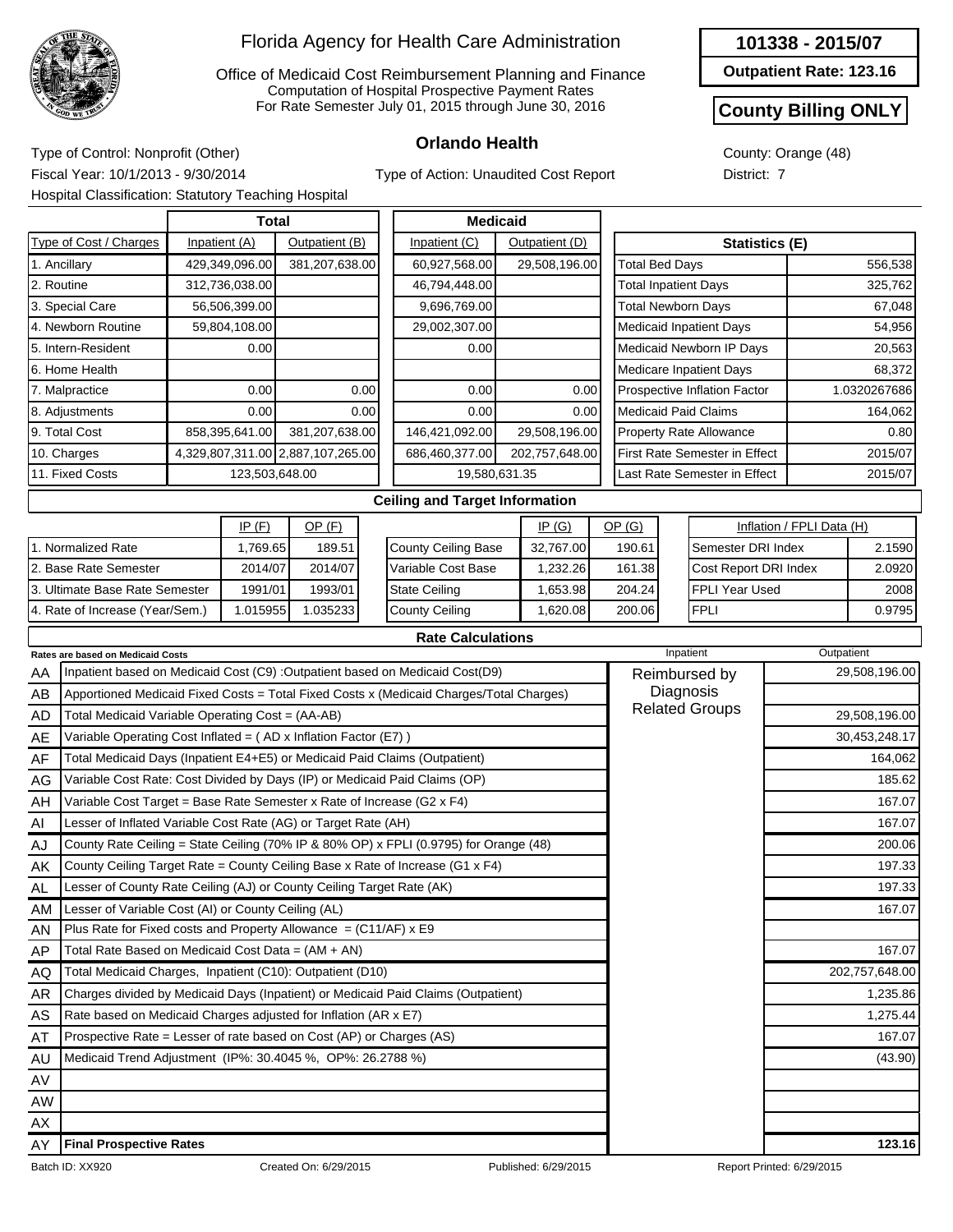

Office of Medicaid Cost Reimbursement Planning and Finance Computation of Hospital Prospective Payment Rates For Rate Semester July 01, 2015 through June 30, 2016

Type of Action: Unaudited Cost Report

**Outpatient Rate: 82.58**

#### **County Billing ONLY**

County: Orange (48) District: 7

**Health Central** Type of Control: Nonprofit (Other) Fiscal Year: 10/1/2013 - 9/30/2014 Hospital Classification: Special

|            |                                                                            | <b>Total</b>   |                | <b>Medicaid</b>                                                                         |                |                             |                                      |                           |              |
|------------|----------------------------------------------------------------------------|----------------|----------------|-----------------------------------------------------------------------------------------|----------------|-----------------------------|--------------------------------------|---------------------------|--------------|
|            | Type of Cost / Charges                                                     | Inpatient (A)  | Outpatient (B) | Inpatient (C)                                                                           | Outpatient (D) |                             | <b>Statistics (E)</b>                |                           |              |
|            | 1. Ancillary                                                               | 46,000,085.00  | 46,801,626.00  | 3,353,409.00                                                                            | 3,165,190.00   | <b>Total Bed Days</b>       |                                      |                           | 62,415       |
| 2. Routine |                                                                            | 33,517,590.00  |                | 2,386,834.00                                                                            |                | <b>Total Inpatient Days</b> |                                      |                           | 49,179       |
|            | 3. Special Care                                                            | 8,362,910.00   |                | 706,132.00                                                                              |                | <b>Total Newborn Days</b>   |                                      |                           | 2,141        |
|            | 4. Newborn Routine                                                         | 1,433,285.00   |                | 904,427.00                                                                              |                |                             | <b>Medicaid Inpatient Days</b>       |                           | 4,131        |
|            | 5. Intern-Resident                                                         | 0.00           |                | 0.00                                                                                    |                |                             | Medicaid Newborn IP Days             |                           | 433          |
|            | 6. Home Health                                                             |                |                |                                                                                         |                |                             | Medicare Inpatient Days              |                           | 15,206       |
|            | 7. Malpractice                                                             | 0.00           | 0.00           | 0.00                                                                                    | 0.00           |                             | Prospective Inflation Factor         |                           | 1.0320267686 |
|            | 8. Adjustments                                                             | 0.00           | 0.00           | 0.00                                                                                    | 0.00           | <b>Medicaid Paid Claims</b> |                                      |                           | 23,385       |
|            | 9. Total Cost                                                              | 89,313,870.00  | 46,801,626.00  | 7,350,802.00                                                                            | 3,165,190.00   |                             | Property Rate Allowance              |                           | 0.80         |
|            | 10. Charges                                                                | 497,479,284.00 | 317,067,222.00 | 36,582,775.00                                                                           | 20,245,230.00  |                             | <b>First Rate Semester in Effect</b> |                           | 2015/07      |
|            | 11. Fixed Costs                                                            | 12,127,622.00  |                | 891,820.18                                                                              |                |                             | Last Rate Semester in Effect         |                           | 2015/07      |
|            |                                                                            |                |                | <b>Ceiling and Target Information</b>                                                   |                |                             |                                      |                           |              |
|            |                                                                            | IP(F)          | $OP$ (F)       |                                                                                         | IP(G)          | OP(G)                       |                                      | Inflation / FPLI Data (H) |              |
|            | 1. Normalized Rate                                                         | 1,491.09       | 142.61         | <b>County Ceiling Base</b>                                                              | 970.98         | 190.61                      | Semester DRI Index                   |                           | 2.1590       |
|            | 2. Base Rate Semester                                                      | 2014/07        | 2014/07        | Variable Cost Base                                                                      | 1,171.04       | 109.26                      | Cost Report DRI Index                |                           | 2.0920       |
|            | 3. Ultimate Base Rate Semester                                             | 1991/01        | 1993/01        | <b>State Ceiling</b>                                                                    | 1,653.98       | 204.24                      | <b>FPLI Year Used</b>                |                           | 2008         |
|            | 4. Rate of Increase (Year/Sem.)                                            | 1.015955       | 1.035233       | <b>County Ceiling</b>                                                                   | 1,620.08       | 200.06                      | <b>FPLI</b>                          |                           | 0.9795       |
|            |                                                                            |                |                | <b>Rate Calculations</b>                                                                |                |                             |                                      |                           |              |
|            | <b>Rates are based on Medicaid Costs</b>                                   |                |                |                                                                                         |                |                             | Inpatient                            | Outpatient                |              |
| AA         |                                                                            |                |                | Inpatient based on Medicaid Cost (C9) : Outpatient based on Medicaid Cost(D9)           |                |                             | Reimbursed by                        |                           | 3,165,190.00 |
| AB         |                                                                            |                |                | Apportioned Medicaid Fixed Costs = Total Fixed Costs x (Medicaid Charges/Total Charges) |                |                             | Diagnosis                            |                           |              |
| <b>AD</b>  | Total Medicaid Variable Operating Cost = (AA-AB)                           |                |                |                                                                                         |                |                             | <b>Related Groups</b>                |                           | 3,165,190.00 |
| AE         | Variable Operating Cost Inflated = (AD x Inflation Factor (E7))            |                |                |                                                                                         |                |                             |                                      |                           | 3,266,560.81 |
| AF         | Total Medicaid Days (Inpatient E4+E5) or Medicaid Paid Claims (Outpatient) |                |                |                                                                                         |                |                             |                                      |                           | 23,385       |

| AF  | Total Medicaid Days (Inpatient E4+E5) or Medicaid Paid Claims (Outpatient)            | 23,385        |
|-----|---------------------------------------------------------------------------------------|---------------|
| AG  | Variable Cost Rate: Cost Divided by Days (IP) or Medicaid Paid Claims (OP)            | 139.69        |
| AH  | Variable Cost Target = Base Rate Semester x Rate of Increase (G2 x F4)                | 113.11        |
| Al  | Lesser of Inflated Variable Cost Rate (AG) or Target Rate (AH)                        | 113.11        |
| AJ  | County Rate Ceiling = State Ceiling (70% IP & 80% OP) x FPLI (0.9795) for Orange (48) | 200.06        |
| AK  | County Ceiling Target Rate = County Ceiling Base x Rate of Increase (G1 x F4)         | 197.33        |
| AL. | Lesser of County Rate Ceiling (AJ) or County Ceiling Target Rate (AK)                 | 197.33        |
| AM  | Lesser of Variable Cost (AI) or County Ceiling (AL)                                   | 113.11        |
| AN  | Plus Rate for Fixed costs and Property Allowance $= (C11/AF)$ x E9                    |               |
| AP. | Total Rate Based on Medicaid Cost Data = $(AM + AN)$                                  | 113.11        |
| AQ  | Total Medicaid Charges, Inpatient (C10): Outpatient (D10)                             | 20,245,230.00 |
| AR  | Charges divided by Medicaid Days (Inpatient) or Medicaid Paid Claims (Outpatient)     | 865.74        |
| AS  | Rate based on Medicaid Charges adjusted for Inflation (AR x E7)                       | 893.46        |
| AT  | Prospective Rate = Lesser of rate based on Cost (AP) or Charges (AS)                  | 113.11        |
| AU  | Medicaid Trend Adjustment (IP%: 31.4582 %, OP%: 26.9907 %)                            | (30.53)       |
| AV  |                                                                                       |               |
| AW  |                                                                                       |               |
| AX  |                                                                                       |               |
| AY  | <b>Final Prospective Rates</b>                                                        | 82.58         |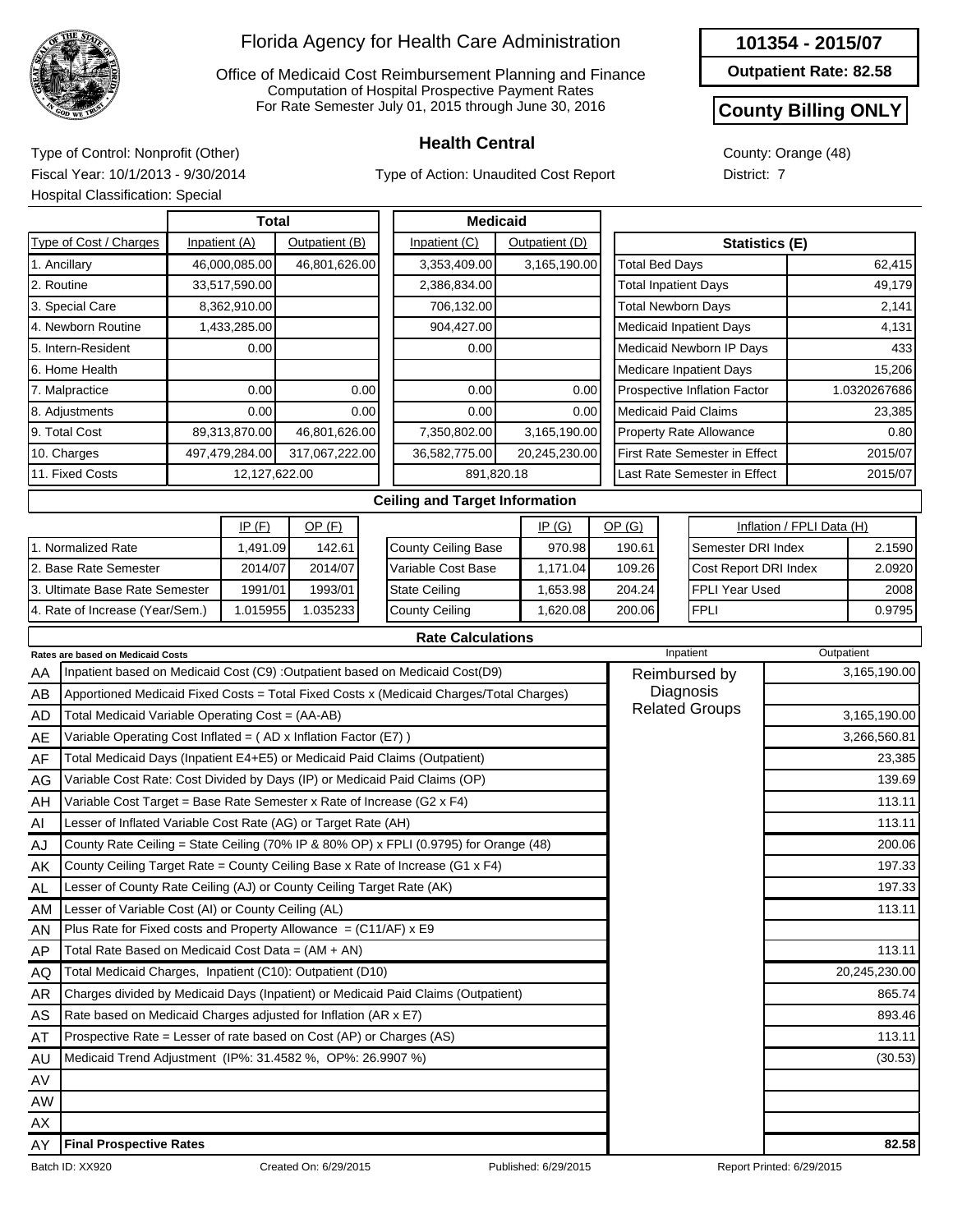

AL AM AN AP AQ AR AS AT AU AV AW

#### Florida Agency for Health Care Administration

Office of Medicaid Cost Reimbursement Planning and Finance Computation of Hospital Prospective Payment Rates For Rate Semester July 01, 2015 through June 30, 2016

## **Osceola Regional Medical Center** Type of Control: Proprietary

Type of Action: Unaudited Cost Report

**Outpatient Rate: 89.43**

### **County Billing ONLY**

County: Osceola (49) District: 7

Fiscal Year: 1/1/2013 - 12/31/2013 Hospital Classification: Special

|            | Hospital Classification: Special                                       |                  |                |      |                                                                                                                                                                         |                 |                |                       |  |                                      |                           |              |
|------------|------------------------------------------------------------------------|------------------|----------------|------|-------------------------------------------------------------------------------------------------------------------------------------------------------------------------|-----------------|----------------|-----------------------|--|--------------------------------------|---------------------------|--------------|
|            |                                                                        | <b>Total</b>     |                |      |                                                                                                                                                                         | <b>Medicaid</b> |                |                       |  |                                      |                           |              |
|            | Type of Cost / Charges                                                 | Inpatient (A)    | Outpatient (B) |      | Inpatient (C)                                                                                                                                                           |                 | Outpatient (D) |                       |  | <b>Statistics (E)</b>                |                           |              |
|            | 1. Ancillary                                                           | 64,477,039.00    | 58,512,454.00  |      | 8,218,170.00                                                                                                                                                            |                 | 5,185,051.00   | <b>Total Bed Days</b> |  |                                      |                           | 93,805       |
| 2. Routine |                                                                        | 55,332,350.00    |                |      | 3,757,355.00                                                                                                                                                            |                 |                |                       |  | <b>Total Inpatient Days</b>          |                           | 81,229       |
|            | 3. Special Care                                                        | 18,084,599.00    |                |      | 5,404,711.00                                                                                                                                                            |                 |                |                       |  | <b>Total Newborn Days</b>            |                           | 2,893        |
|            | 4. Newborn Routine                                                     | 1,070,688.00     |                |      | 737,979.00                                                                                                                                                              |                 |                |                       |  | <b>Medicaid Inpatient Days</b>       |                           | 9,410        |
|            | 5. Intern-Resident                                                     | 0.00             |                |      | 0.00                                                                                                                                                                    |                 |                |                       |  | Medicaid Newborn IP Days             |                           | 56           |
|            | 6. Home Health                                                         |                  |                |      |                                                                                                                                                                         |                 |                |                       |  | <b>Medicare Inpatient Days</b>       |                           | 26,579       |
|            | 7. Malpractice                                                         | 0.00             |                | 0.00 | 0.00                                                                                                                                                                    |                 | 0.00           |                       |  | Prospective Inflation Factor         |                           | 1.0485672657 |
|            | 8. Adjustments                                                         | (2,344,757.58)   | (987, 283.42)  |      | (305, 709.50)                                                                                                                                                           |                 | (87, 487.61)   |                       |  | <b>Medicaid Paid Claims</b>          |                           | 42,437       |
|            | 9. Total Cost                                                          | 136,619,918.42   | 57,525,170.58  |      | 17,812,505.50                                                                                                                                                           |                 | 5,097,563.39   |                       |  | Property Rate Allowance              |                           | 0.80         |
|            | 10. Charges                                                            | 1,249,348,082.00 | 796,643,935.00 |      | 113,549,933.00                                                                                                                                                          |                 | 86,261,973.00  |                       |  | <b>First Rate Semester in Effect</b> |                           | 2015/07      |
|            | 11. Fixed Costs                                                        | 16,395,724.00    |                |      | 1,490,163.86                                                                                                                                                            |                 |                |                       |  | Last Rate Semester in Effect         |                           | 2015/07      |
|            |                                                                        |                  |                |      | <b>Ceiling and Target Information</b>                                                                                                                                   |                 |                |                       |  |                                      |                           |              |
|            |                                                                        | IP(F)            | $OP$ (F)       |      |                                                                                                                                                                         |                 | IP(G)          | OP(G)                 |  |                                      | Inflation / FPLI Data (H) |              |
|            | 1. Normalized Rate                                                     | 1,898.42         | 132.25         |      | <b>County Ceiling Base</b>                                                                                                                                              |                 | 936.28         | 187.56                |  | Semester DRI Index                   |                           | 2.1590       |
|            | 2. Base Rate Semester                                                  | 2014/07          | 2014/07        |      | Variable Cost Base                                                                                                                                                      |                 | 1,033.17       | 118.32                |  | Cost Report DRI Index                |                           | 2.0590       |
|            | 3. Ultimate Base Rate Semester                                         | 1991/01          | 1993/01        |      | <b>State Ceiling</b>                                                                                                                                                    |                 | 1,653.98       | 204.24                |  | <b>FPLI Year Used</b>                |                           | 2008         |
|            | 4. Rate of Increase (Year/Sem.)                                        | 1.015955         | 1.035233       |      | <b>County Ceiling</b>                                                                                                                                                   |                 | 1,575.25       | 194.52                |  | <b>FPLI</b>                          |                           | 0.9524       |
|            |                                                                        |                  |                |      | <b>Rate Calculations</b>                                                                                                                                                |                 |                |                       |  |                                      |                           |              |
|            | <b>Rates are based on Medicaid Costs</b>                               |                  |                |      |                                                                                                                                                                         |                 |                |                       |  | Inpatient                            |                           | Outpatient   |
| AA         |                                                                        |                  |                |      | Inpatient based on Medicaid Cost (C9) : Outpatient based on Medicaid Cost(D9)                                                                                           |                 |                |                       |  | Reimbursed by                        |                           | 5,097,563.39 |
| AB         |                                                                        |                  |                |      | Apportioned Medicaid Fixed Costs = Total Fixed Costs x (Medicaid Charges/Total Charges)                                                                                 |                 |                |                       |  | Diagnosis                            |                           |              |
| <b>AD</b>  | Total Medicaid Variable Operating Cost = (AA-AB)                       |                  |                |      |                                                                                                                                                                         |                 |                |                       |  | <b>Related Groups</b>                |                           | 5,097,563.39 |
| AE         | Variable Operating Cost Inflated = $(AD x)$ Inflation Factor (E7) )    |                  |                |      |                                                                                                                                                                         |                 |                |                       |  |                                      |                           | 5,345,138.10 |
| AF         |                                                                        |                  |                |      | Total Medicaid Days (Inpatient E4+E5) or Medicaid Paid Claims (Outpatient)                                                                                              |                 |                |                       |  |                                      |                           | 42,437       |
| AG         |                                                                        |                  |                |      | Variable Cost Rate: Cost Divided by Days (IP) or Medicaid Paid Claims (OP)                                                                                              |                 |                |                       |  |                                      |                           | 125.95       |
| AH         | Variable Cost Target = Base Rate Semester x Rate of Increase (G2 x F4) |                  |                |      |                                                                                                                                                                         |                 |                |                       |  |                                      |                           | 122.49       |
| Al         | Lesser of Inflated Variable Cost Rate (AG) or Target Rate (AH)         |                  |                |      |                                                                                                                                                                         |                 |                |                       |  |                                      |                           | 122.49       |
| AJ         |                                                                        |                  |                |      |                                                                                                                                                                         |                 |                |                       |  |                                      |                           | 194.52       |
| AK         |                                                                        |                  |                |      | County Rate Ceiling = State Ceiling (70% IP & 80% OP) x FPLI (0.9524) for Osceola (49)<br>County Ceiling Target Rate = County Ceiling Base x Rate of Increase (G1 x F4) |                 |                |                       |  |                                      |                           | 194.17       |

Lesser of County Rate Ceiling (AJ) or County Ceiling Target Rate (AK)

Charges divided by Medicaid Days (Inpatient) or Medicaid Paid Claims (Outpatient)

Plus Rate for Fixed costs and Property Allowance  $= (C11/AF) \times E9$ 

Rate based on Medicaid Charges adjusted for Inflation (AR x E7) Prospective Rate = Lesser of rate based on Cost (AP) or Charges (AS)

Lesser of Variable Cost (AI) or County Ceiling (AL)

Total Rate Based on Medicaid Cost Data = (AM + AN) Total Medicaid Charges, Inpatient (C10): Outpatient (D10)

Medicaid Trend Adjustment (IP%: 31.4582 %, OP%: 26.9907 %) (33.06)

194.17 122.49

122.49

86,261,973.00 2,032.71 2,131.43 122.49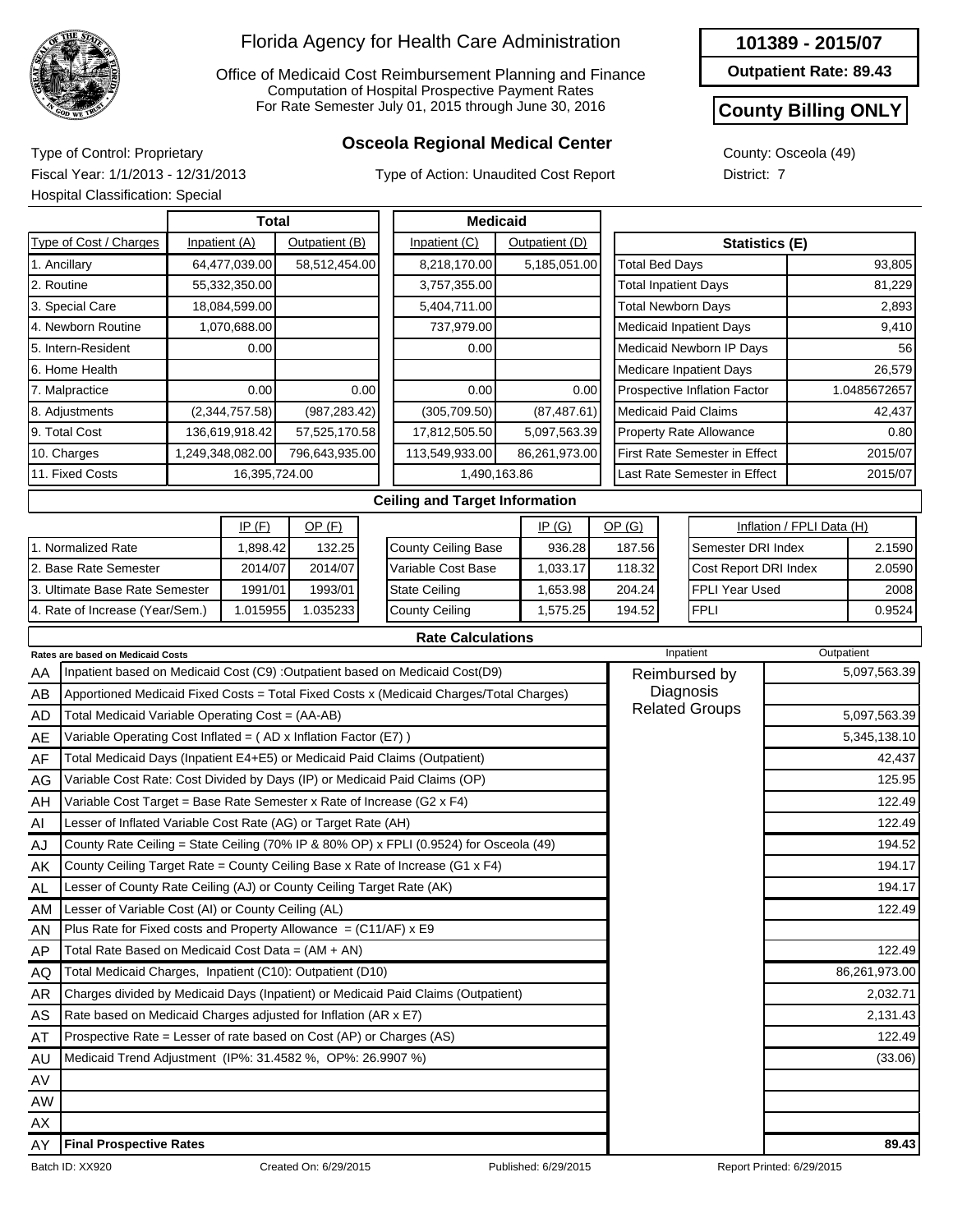

Office of Medicaid Cost Reimbursement Planning and Finance Computation of Hospital Prospective Payment Rates For Rate Semester July 01, 2015 through June 30, 2016

Type of Action: Unaudited Cost Report

#### **101401 - 2015/07**

**Outpatient Rate: 68.62**

#### **County Billing ONLY**

County: Palm Beach (50) District: 9

**Bethesda Hospital East** Type of Control: Nonprofit (Other) Fiscal Year: 10/1/2013 - 9/30/2014 Hospital Classification: Special

|    | noopital Olacollication. Opocia                                            |                |                |      |                                                                                           |                |                             |                                |                           |            |               |
|----|----------------------------------------------------------------------------|----------------|----------------|------|-------------------------------------------------------------------------------------------|----------------|-----------------------------|--------------------------------|---------------------------|------------|---------------|
|    |                                                                            | <b>Total</b>   |                |      | <b>Medicaid</b>                                                                           |                |                             |                                |                           |            |               |
|    | Type of Cost / Charges                                                     | Inpatient (A)  | Outpatient (B) |      | Inpatient (C)                                                                             | Outpatient (D) |                             |                                | Statistics (E)            |            |               |
|    | 1. Ancillary                                                               | 94,687,320.00  | 72,978,411.00  |      | 13,751,874.00                                                                             | 5,976,754.00   | <b>Total Bed Days</b>       |                                |                           |            | 164,980       |
|    | 2. Routine                                                                 | 59,418,087.00  |                |      | 6,884,505.00                                                                              |                | <b>Total Inpatient Days</b> |                                |                           |            | 92,666        |
|    | 3. Special Care                                                            | 16,029,478.00  |                |      | 1,363,550.00                                                                              |                | <b>Total Newborn Days</b>   |                                |                           |            | 14,153        |
|    | 4. Newborn Routine                                                         | 8,391,926.00   |                |      | 6,077,180.00                                                                              |                |                             | <b>Medicaid Inpatient Days</b> |                           |            | 12,938        |
|    | 5. Intern-Resident                                                         | 0.00           |                |      | 0.00                                                                                      |                |                             | Medicaid Newborn IP Days       |                           |            | 4,673         |
|    | 6. Home Health                                                             |                |                |      |                                                                                           |                |                             | Medicare Inpatient Days        |                           |            | 39,647        |
|    | 7. Malpractice                                                             | 0.00           |                | 0.00 | 0.00                                                                                      | 0.00           |                             | Prospective Inflation Factor   |                           |            | 1.0320267686  |
|    | 8. Adjustments                                                             | (2,259,976.86) | (923, 836.14)  |      | (355, 429.06)                                                                             | (75,659.93)    | <b>Medicaid Paid Claims</b> |                                |                           |            | 64,794        |
|    | 9. Total Cost                                                              | 176,266,834.14 | 72,054,574.86  |      | 27,721,679.94                                                                             | 5,901,094.07   |                             | <b>Property Rate Allowance</b> |                           |            | 0.80          |
|    | 10. Charges                                                                | 929,579,209.00 | 577,643,245.00 |      | 127,838,305.00                                                                            | 44,904,554.00  |                             | First Rate Semester in Effect  |                           |            | 2015/07       |
|    | 11. Fixed Costs                                                            | 25,804,689.00  |                |      | 3,548,732.23                                                                              |                |                             | Last Rate Semester in Effect   |                           |            | 2015/07       |
|    |                                                                            |                |                |      | <b>Ceiling and Target Information</b>                                                     |                |                             |                                |                           |            |               |
|    |                                                                            | IP(F)          | $OP$ (F)       |      |                                                                                           | IP(G)          | OP(G)                       |                                | Inflation / FPLI Data (H) |            |               |
|    | 1. Normalized Rate                                                         | 1,381.88       | 91.69          |      | County Ceiling Base                                                                       | 1,054.35       | 202.52                      | Semester DRI Index             |                           |            | 2.1590        |
|    | 2. Base Rate Semester                                                      | 2014/07        | 2014/07        |      | Variable Cost Base                                                                        | 1,036.68       | 118.72                      | Cost Report DRI Index          |                           |            | 2.0920        |
|    | 3. Ultimate Base Rate Semester                                             | 1991/01        | 1993/01        |      | <b>State Ceiling</b>                                                                      | 1,653.98       | 204.24                      | <b>FPLI Year Used</b>          |                           |            | 2008          |
|    | 4. Rate of Increase (Year/Sem.)                                            | 1.015955       | 1.035233       |      | <b>County Ceiling</b>                                                                     | 1,695.50       | 209.37                      | <b>FPLI</b>                    |                           |            | 1.0251        |
|    |                                                                            |                |                |      | <b>Rate Calculations</b>                                                                  |                |                             |                                |                           |            |               |
|    | Rates are based on Medicaid Costs                                          |                |                |      |                                                                                           |                |                             | Inpatient                      |                           | Outpatient |               |
| AA |                                                                            |                |                |      | Inpatient based on Medicaid Cost (C9) : Outpatient based on Medicaid Cost(D9)             |                |                             | Reimbursed by                  |                           |            | 5,901,094.07  |
| АB |                                                                            |                |                |      | Apportioned Medicaid Fixed Costs = Total Fixed Costs x (Medicaid Charges/Total Charges)   |                |                             | Diagnosis                      |                           |            |               |
| AD | Total Medicaid Variable Operating Cost = (AA-AB)                           |                |                |      |                                                                                           |                |                             | <b>Related Groups</b>          |                           |            | 5,901,094.07  |
| AE | Variable Operating Cost Inflated = (AD x Inflation Factor (E7))            |                |                |      |                                                                                           |                |                             |                                |                           |            | 6,090,087.05  |
| AF | Total Medicaid Days (Inpatient E4+E5) or Medicaid Paid Claims (Outpatient) |                |                |      |                                                                                           |                |                             |                                |                           |            | 64,794        |
| AG | Variable Cost Rate: Cost Divided by Days (IP) or Medicaid Paid Claims (OP) |                |                |      |                                                                                           |                |                             |                                |                           |            | 93.99         |
| AH | Variable Cost Target = Base Rate Semester x Rate of Increase (G2 x F4)     |                |                |      |                                                                                           |                |                             |                                |                           |            | 122.90        |
| Al | Lesser of Inflated Variable Cost Rate (AG) or Target Rate (AH)             |                |                |      |                                                                                           |                |                             |                                |                           |            | 93.99         |
| AJ |                                                                            |                |                |      | County Rate Ceiling = State Ceiling (70% IP & 80% OP) x FPLI (1.0251) for Palm Beach (50) |                |                             |                                |                           |            | 209.37        |
| AΚ |                                                                            |                |                |      | County Ceiling Target Rate = County Ceiling Base x Rate of Increase (G1 x F4)             |                |                             |                                |                           |            | 209.66        |
| AL | Lesser of County Rate Ceiling (AJ) or County Ceiling Target Rate (AK)      |                |                |      |                                                                                           |                |                             |                                |                           |            | 209.37        |
| AM | Lesser of Variable Cost (AI) or County Ceiling (AL)                        |                |                |      |                                                                                           |                |                             |                                |                           |            | 93.99         |
| AN | Plus Rate for Fixed costs and Property Allowance = $(C11/AF)$ x E9         |                |                |      |                                                                                           |                |                             |                                |                           |            |               |
| AP | Total Rate Based on Medicaid Cost Data = (AM + AN)                         |                |                |      |                                                                                           |                |                             |                                |                           |            | 93.99         |
| AQ | Total Medicaid Charges, Inpatient (C10): Outpatient (D10)                  |                |                |      |                                                                                           |                |                             |                                |                           |            | 44,904,554.00 |
| AR |                                                                            |                |                |      | Charges divided by Medicaid Days (Inpatient) or Medicaid Paid Claims (Outpatient)         |                |                             |                                |                           |            | 693.04        |
| AS | Rate based on Medicaid Charges adjusted for Inflation (AR x E7)            |                |                |      |                                                                                           |                |                             |                                |                           |            | 715.23        |
| AT | Prospective Rate = Lesser of rate based on Cost (AP) or Charges (AS)       |                |                |      |                                                                                           |                |                             |                                |                           |            | 93.99         |
| AU | Medicaid Trend Adjustment (IP%: 31.4582 %, OP%: 26.9907 %)                 |                |                |      |                                                                                           |                |                             |                                |                           |            | (25.37)       |

AV

AY

**Final Prospective Rates 68.62**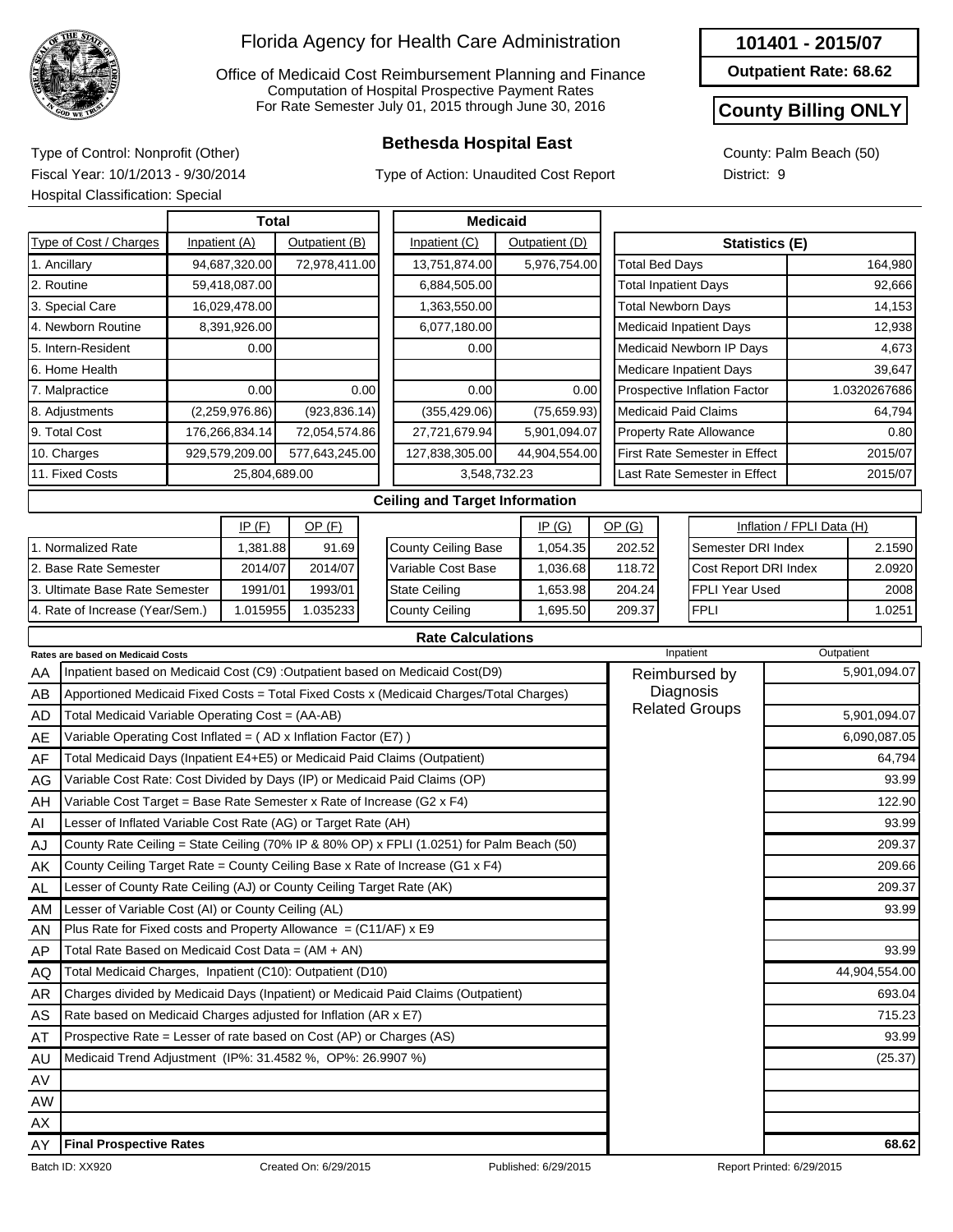

Office of Medicaid Cost Reimbursement Planning and Finance Computation of Hospital Prospective Payment Rates For Rate Semester July 01, 2015 through June 30, 2016

Type of Action: Unaudited Cost Report

**Outpatient Rate: 105.71**

### **County Billing ONLY**

County: Palm Beach (50) District: 9

**JFK Medical Center** Type of Control: Proprietary Fiscal Year: 7/1/2013 - 6/30/2014 Hospital Classification: CHEP

|               |                                          | <b>Total</b>     |                |      | <b>Medicaid</b>                                                                         |                |                                |                                      |                           |              |
|---------------|------------------------------------------|------------------|----------------|------|-----------------------------------------------------------------------------------------|----------------|--------------------------------|--------------------------------------|---------------------------|--------------|
|               | Type of Cost / Charges                   | Inpatient (A)    | Outpatient (B) |      | Inpatient (C)                                                                           | Outpatient (D) |                                | <b>Statistics (E)</b>                |                           |              |
| 1. Ancillary  |                                          | 132,235,920.00   | 88,184,943.00  |      | 12,477,217.00                                                                           | 5,821,678.00   | <b>Total Bed Days</b>          |                                      |                           | 163,520      |
| 2. Routine    |                                          | 85,718,887.00    |                |      | 8,309,663.00                                                                            |                | <b>Total Inpatient Days</b>    |                                      |                           | 126,095      |
|               | 3. Special Care                          | 23,738,633.00    |                |      | 2,932,319.00                                                                            |                | <b>Total Newborn Days</b>      |                                      |                           |              |
|               | 4. Newborn Routine                       | 0.00             |                |      | 0.00                                                                                    |                | Medicaid Inpatient Days        |                                      |                           | 13,749       |
|               | 5. Intern-Resident                       | 0.00             |                |      | 0.00                                                                                    |                |                                | Medicaid Newborn IP Days             |                           |              |
|               | 6. Home Health                           |                  |                |      |                                                                                         |                | <b>Medicare Inpatient Days</b> |                                      |                           | 42,301       |
|               | 7. Malpractice                           | 0.00             |                | 0.00 | 0.00                                                                                    | 0.00           |                                | Prospective Inflation Factor         |                           | 1.0374819798 |
|               | 8. Adjustments                           | (3,828,891.11)   | (1,397,019.89) |      | (375, 757.94)                                                                           | (92, 226.63)   | <b>Medicaid Paid Claims</b>    |                                      |                           | 41,053       |
| 9. Total Cost |                                          | 237,864,548.89   | 86,787,923.11  |      | 23,343,441.06                                                                           | 5,729,451.37   |                                | <b>Property Rate Allowance</b>       |                           | 0.80         |
| 10. Charges   |                                          | 2,045,554,846.00 | 995,109,784.00 |      | 192,109,876.00                                                                          | 69,392,867.00  |                                | <b>First Rate Semester in Effect</b> |                           | 2015/07      |
|               | 11. Fixed Costs                          | 28,193,196.00    |                |      | 2,647,785.95                                                                            |                |                                | Last Rate Semester in Effect         |                           | 2015/07      |
|               |                                          |                  |                |      | <b>Ceiling and Target Information</b>                                                   |                |                                |                                      |                           |              |
|               |                                          | IP(F)            | $OP$ $(F)$     |      |                                                                                         | IP(G)          | OP(G)                          |                                      | Inflation / FPLI Data (H) |              |
|               | 1. Normalized Rate                       | 1,523.43         | 141.25         |      | County Ceiling Base                                                                     | 1,054.35       | 202.52                         | Semester DRI Index                   |                           | 2.1590       |
|               | 2. Base Rate Semester                    | 2014/07          | 2014/07        |      | Variable Cost Base                                                                      | 797.77         | 141.63                         | Cost Report DRI Index                |                           | 2.0810       |
|               | 3. Ultimate Base Rate Semester           | 1991/01          | 1993/01        |      | <b>State Ceiling</b>                                                                    | 1,653.98       | 204.24                         | <b>FPLI Year Used</b>                |                           | 2008         |
|               | 4. Rate of Increase (Year/Sem.)          | 1.015955         | 1.035233       |      | <b>County Ceiling</b>                                                                   | 1,695.50       | 209.37                         | <b>FPLI</b>                          |                           | 1.0251       |
|               |                                          |                  |                |      | <b>Rate Calculations</b>                                                                |                |                                |                                      |                           |              |
|               | <b>Rates are based on Medicaid Costs</b> |                  |                |      |                                                                                         |                |                                | Inpatient                            |                           | Outpatient   |
| AA            |                                          |                  |                |      | Inpatient based on Medicaid Cost (C9) :Outpatient based on Medicaid Cost(D9)            |                | Reimbursed by                  |                                      |                           | 5,729,451.37 |
| AB            |                                          |                  |                |      | Apportioned Medicaid Fixed Costs = Total Fixed Costs x (Medicaid Charges/Total Charges) |                | Diagnosis<br><b>D.L.</b> 0     |                                      |                           |              |

| AB        | Apportioned Medicaid Fixed Costs = Total Fixed Costs x (Medicaid Charges/Total Charges)   | Diagnosis             |               |
|-----------|-------------------------------------------------------------------------------------------|-----------------------|---------------|
| AD.       | Total Medicaid Variable Operating Cost = (AA-AB)                                          | <b>Related Groups</b> | 5,729,451.37  |
| AE        | Variable Operating Cost Inflated = (AD x Inflation Factor (E7))                           |                       | 5,944,202.55  |
| AF        | Total Medicaid Days (Inpatient E4+E5) or Medicaid Paid Claims (Outpatient)                |                       | 41,053        |
| AG        | Variable Cost Rate: Cost Divided by Days (IP) or Medicaid Paid Claims (OP)                |                       | 144.79        |
| AH        | Variable Cost Target = Base Rate Semester x Rate of Increase (G2 x F4)                    |                       | 146.62        |
| AI        | Lesser of Inflated Variable Cost Rate (AG) or Target Rate (AH)                            |                       | 144.79        |
| AJ        | County Rate Ceiling = State Ceiling (70% IP & 80% OP) x FPLI (1.0251) for Palm Beach (50) |                       | 209.37        |
| AK        | County Ceiling Target Rate = County Ceiling Base x Rate of Increase (G1 x F4)             |                       | 209.66        |
| AL.       | Lesser of County Rate Ceiling (AJ) or County Ceiling Target Rate (AK)                     |                       | 209.37        |
| AM.       | Lesser of Variable Cost (AI) or County Ceiling (AL)                                       |                       | 144.79        |
| <b>AN</b> | Plus Rate for Fixed costs and Property Allowance = $(C11/AF)$ x E9                        |                       |               |
| AP        | Total Rate Based on Medicaid Cost Data = $(AM + AN)$                                      |                       | 144.79        |
| AQ        | Total Medicaid Charges, Inpatient (C10): Outpatient (D10)                                 |                       | 69,392,867.00 |
| AR        | Charges divided by Medicaid Days (Inpatient) or Medicaid Paid Claims (Outpatient)         |                       | 1,690.32      |
| AS        | Rate based on Medicaid Charges adjusted for Inflation (AR x E7)                           |                       | 1,753.68      |
| AT        | Prospective Rate = Lesser of rate based on Cost (AP) or Charges (AS)                      |                       | 144.79        |
| AU        | Medicaid Trend Adjustment (IP%: 31.4582 %, OP%: 26.9907 %)                                |                       | (39.08)       |
| AV        |                                                                                           |                       |               |
| AW        |                                                                                           |                       |               |
| AX        |                                                                                           |                       |               |
| AY        | <b>Final Prospective Rates</b>                                                            |                       | 105.71        |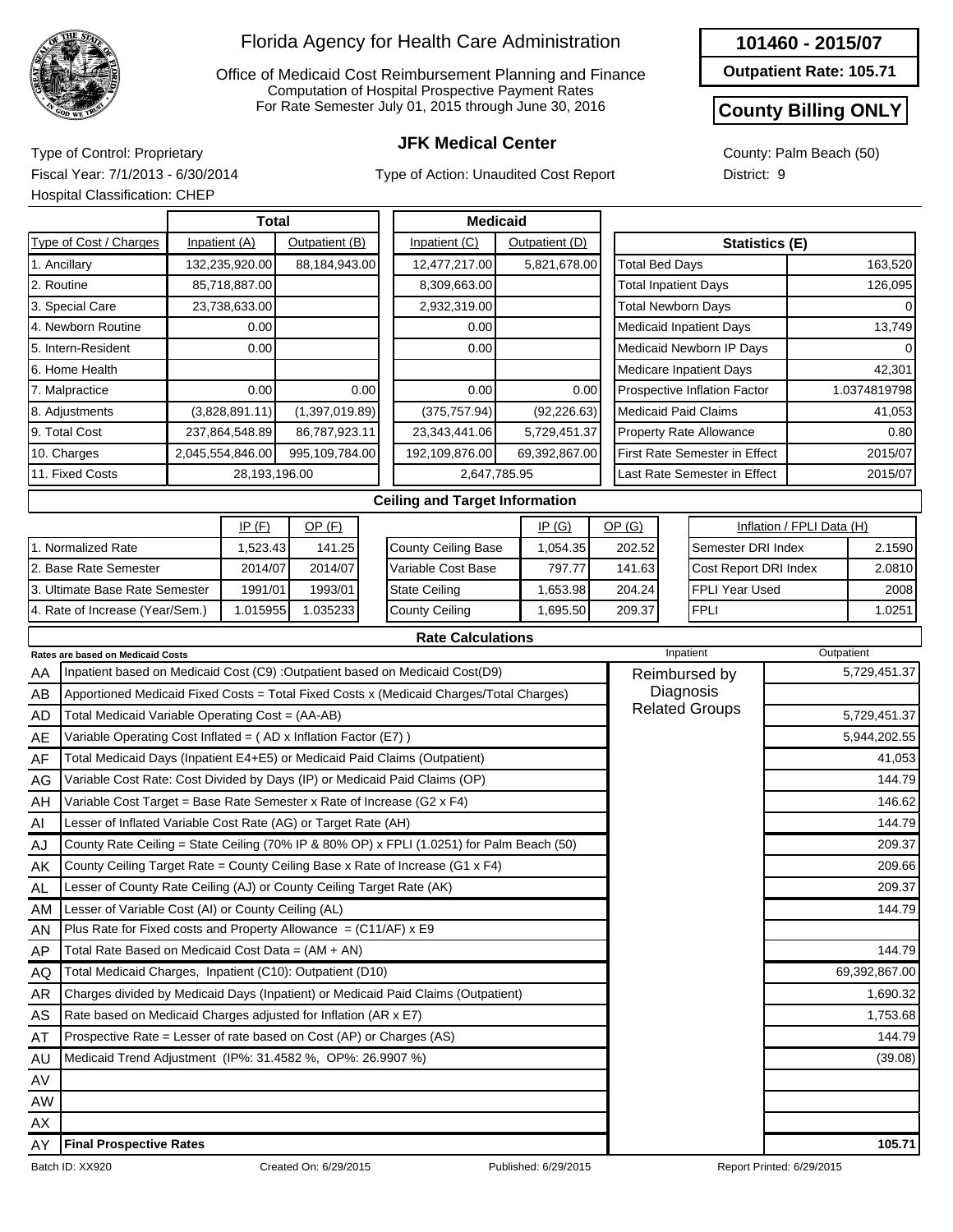

Office of Medicaid Cost Reimbursement Planning and Finance Computation of Hospital Prospective Payment Rates For Rate Semester July 01, 2015 through June 30, 2016

## **St. Mary's Medical Center** Type of Control: Proprietary

Type of Action: Unaudited Cost Report

#### **101486 - 2015/07**

**Outpatient Rate: 78.84**

#### **County Billing ONLY**

County: Palm Beach (50) District: 9

Fiscal Year: 6/1/2013 - 5/31/2014 Hospital Classification: Special

|    | Hospital Classification: Special                                           |                  |                |      |                                                                                           |                |                             |                                      |                           |               |
|----|----------------------------------------------------------------------------|------------------|----------------|------|-------------------------------------------------------------------------------------------|----------------|-----------------------------|--------------------------------------|---------------------------|---------------|
|    |                                                                            | <b>Total</b>     |                |      | <b>Medicaid</b>                                                                           |                |                             |                                      |                           |               |
|    | Type of Cost / Charges                                                     | Inpatient (A)    | Outpatient (B) |      | Inpatient (C)                                                                             | Outpatient (D) |                             | Statistics (E)                       |                           |               |
|    | 1. Ancillary                                                               | 92,631,418.00    | 50,104,550.00  |      | 24,360,747.00                                                                             | 7,828,689.00   | <b>Total Bed Days</b>       |                                      |                           | 169,360       |
|    | 2. Routine                                                                 | 57,404,397.00    |                |      | 21,352,152.00                                                                             |                | <b>Total Inpatient Days</b> |                                      |                           | 104,244       |
|    | 3. Special Care                                                            | 23,392,983.00    |                |      | 9,798,059.00                                                                              |                | <b>Total Newborn Days</b>   |                                      |                           | 7,423         |
|    | 4. Newborn Routine                                                         | 863,730.00       |                |      | 634,162.00                                                                                |                |                             | <b>Medicaid Inpatient Days</b>       |                           | 41,445        |
|    | 5. Intern-Resident                                                         | 0.00             |                |      | 0.00                                                                                      |                |                             | Medicaid Newborn IP Days             |                           | 223           |
|    | 6. Home Health                                                             |                  |                |      |                                                                                           |                |                             | Medicare Inpatient Days              |                           | 13,865        |
|    | 7. Malpractice                                                             | 0.00             |                | 0.00 | 0.00                                                                                      | 0.00           |                             | Prospective Inflation Factor         |                           | 1.0394800193  |
|    | 8. Adjustments                                                             | 0.00             |                | 0.00 | 0.00                                                                                      | 0.00           | <b>Medicaid Paid Claims</b> |                                      |                           | 76,094        |
|    | 9. Total Cost                                                              | 174,292,528.00   | 50,104,550.00  |      | 56,145,120.00                                                                             | 7,828,689.00   |                             | <b>Property Rate Allowance</b>       |                           | 0.80          |
|    | 10. Charges                                                                | 1,039,194,398.00 | 348,428,751.00 |      | 304,249,112.00                                                                            | 65,049,952.00  |                             | <b>First Rate Semester in Effect</b> |                           | 2015/07       |
|    | 11. Fixed Costs                                                            | 14,837,008.00    |                |      | 4,343,890.34                                                                              |                |                             | Last Rate Semester in Effect         |                           | 2015/07       |
|    |                                                                            |                  |                |      | <b>Ceiling and Target Information</b>                                                     |                |                             |                                      |                           |               |
|    |                                                                            | IP(F)            | $OP$ (F)       |      |                                                                                           | IP(G)          | OP(G)                       |                                      | Inflation / FPLI Data (H) |               |
|    | 1. Normalized Rate                                                         | 1,260.63         | 104.33         |      | <b>County Ceiling Base</b>                                                                | 1,054.35       | 202.52                      | Semester DRI Index                   |                           | 2.1590        |
|    | 2. Base Rate Semester                                                      | 2014/07          | 2014/07        |      | Variable Cost Base                                                                        | 1,114.72       | 109.06                      | Cost Report DRI Index                |                           | 2.0770        |
|    | 3. Ultimate Base Rate Semester                                             | 1991/01          | 1993/01        |      | <b>State Ceiling</b>                                                                      | 1,653.98       | 204.24                      | <b>FPLI Year Used</b>                |                           | 2008          |
|    | 4. Rate of Increase (Year/Sem.)                                            | 1.015955         | 1.035233       |      | <b>County Ceiling</b>                                                                     | 1,695.50       | 209.37                      | <b>FPLI</b>                          |                           | 1.0251        |
|    |                                                                            |                  |                |      | <b>Rate Calculations</b>                                                                  |                |                             |                                      |                           |               |
|    | Rates are based on Medicaid Costs                                          |                  |                |      |                                                                                           |                |                             | Inpatient                            | Outpatient                |               |
| ΑA |                                                                            |                  |                |      | Inpatient based on Medicaid Cost (C9) : Outpatient based on Medicaid Cost(D9)             |                |                             | Reimbursed by                        |                           | 7,828,689.00  |
| AB |                                                                            |                  |                |      | Apportioned Medicaid Fixed Costs = Total Fixed Costs x (Medicaid Charges/Total Charges)   |                |                             | Diagnosis<br><b>Related Groups</b>   |                           |               |
| AD | Total Medicaid Variable Operating Cost = (AA-AB)                           |                  |                |      |                                                                                           |                |                             |                                      |                           | 7,828,689.00  |
| AE | Variable Operating Cost Inflated = $(AD x)$ Inflation Factor (E7) )        |                  |                |      |                                                                                           |                |                             |                                      |                           | 8,137,765.79  |
| AF | Total Medicaid Days (Inpatient E4+E5) or Medicaid Paid Claims (Outpatient) |                  |                |      |                                                                                           |                |                             |                                      |                           | 76,094        |
| AG | Variable Cost Rate: Cost Divided by Days (IP) or Medicaid Paid Claims (OP) |                  |                |      |                                                                                           |                |                             |                                      |                           | 106.94        |
| AH | Variable Cost Target = Base Rate Semester x Rate of Increase (G2 x $F4$ )  |                  |                |      |                                                                                           |                |                             |                                      |                           | 112.90        |
| Al | Lesser of Inflated Variable Cost Rate (AG) or Target Rate (AH)             |                  |                |      |                                                                                           |                |                             |                                      |                           | 106.94        |
| AJ |                                                                            |                  |                |      | County Rate Ceiling = State Ceiling (70% IP & 80% OP) x FPLI (1.0251) for Palm Beach (50) |                |                             |                                      |                           | 209.37        |
| AΚ |                                                                            |                  |                |      | County Ceiling Target Rate = County Ceiling Base x Rate of Increase (G1 x F4)             |                |                             |                                      |                           | 209.66        |
| AL | Lesser of County Rate Ceiling (AJ) or County Ceiling Target Rate (AK)      |                  |                |      |                                                                                           |                |                             |                                      |                           | 209.37        |
| AM | Lesser of Variable Cost (AI) or County Ceiling (AL)                        |                  |                |      |                                                                                           |                |                             |                                      |                           | 106.94        |
| AN | Plus Rate for Fixed costs and Property Allowance = $(C11/AF)$ x E9         |                  |                |      |                                                                                           |                |                             |                                      |                           |               |
| AΡ | Total Rate Based on Medicaid Cost Data = (AM + AN)                         |                  |                |      |                                                                                           |                |                             |                                      |                           | 106.94        |
| AQ | Total Medicaid Charges, Inpatient (C10): Outpatient (D10)                  |                  |                |      |                                                                                           |                |                             |                                      |                           | 65,049,952.00 |

AW AX AY **Final Prospective Rates 78.84**

AR AS AT AU AV

Charges divided by Medicaid Days (Inpatient) or Medicaid Paid Claims (Outpatient)

Rate based on Medicaid Charges adjusted for Inflation (AR x E7) Prospective Rate = Lesser of rate based on Cost (AP) or Charges (AS)

Medicaid Trend Adjustment (IP%: 27.2260 %, OP%: 26.2788 %) (28.10)

854.86 888.61 106.94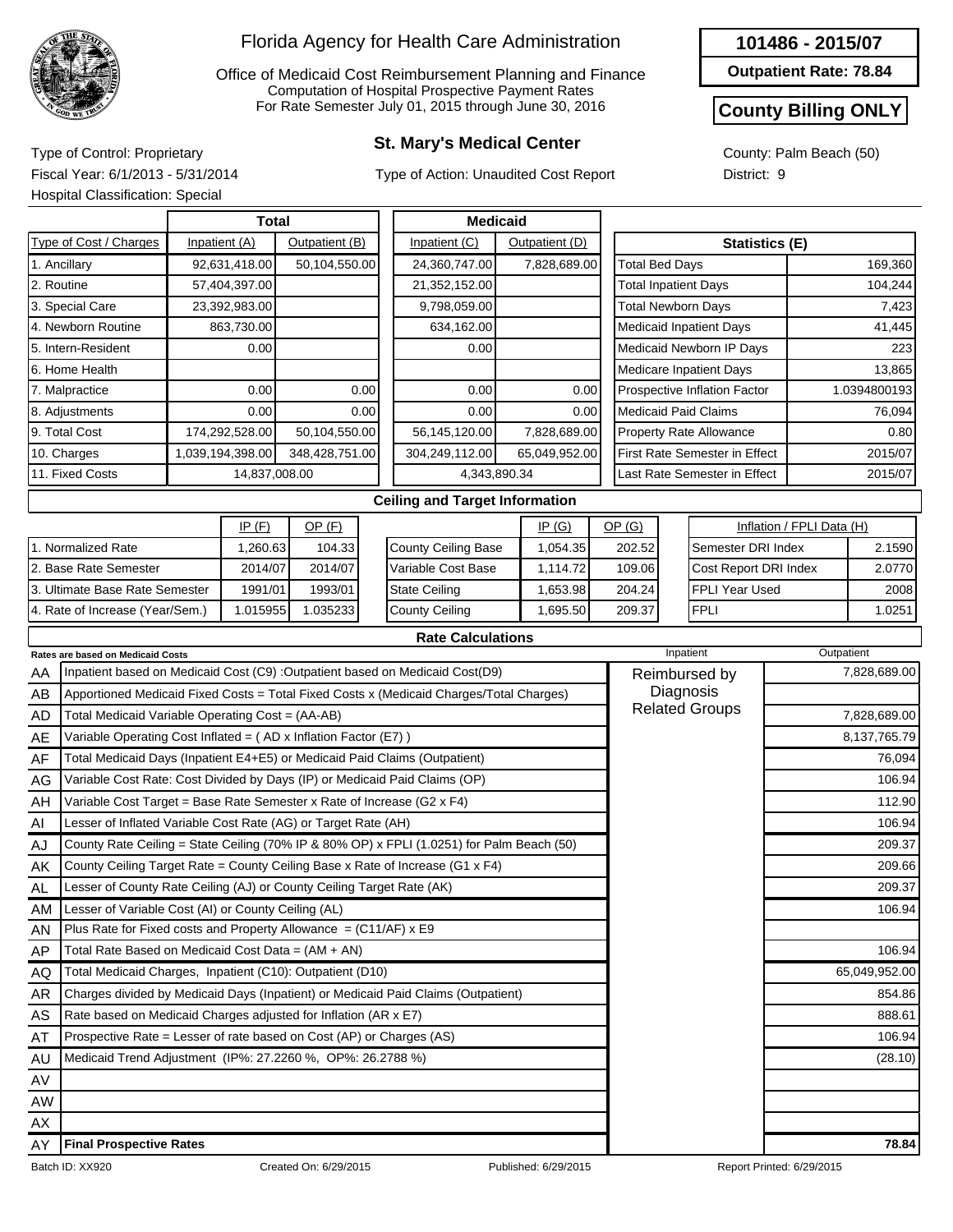

Office of Medicaid Cost Reimbursement Planning and Finance Computation of Hospital Prospective Payment Rates For Rate Semester July 01, 2015 through June 30, 2016

Type of Action: Unaudited Cost Report

#### **101516 - 2015/07**

**Outpatient Rate: 180.69**

## **County Billing ONLY**

County: Pinellas (52) District: 5

**All Children's Hospital** Type of Control: Nonprofit (Other) Fiscal Year: 7/1/2013 - 6/30/2014 Hospital Classification: Specialized: Children's

|                        | Total          |                      |                                       | <b>Medicaid</b> |                                      |              |
|------------------------|----------------|----------------------|---------------------------------------|-----------------|--------------------------------------|--------------|
| Type of Cost / Charges | Inpatient (A)  | Outpatient (B)       | Inpatient (C)                         | Outpatient (D)  | <b>Statistics (E)</b>                |              |
| . Ancillary            | 134,702,314.00 | 102,358,204.00       | 51,870,008.00                         | 38,540,207.00   | <b>Total Bed Days</b>                | 94,535       |
| 2. Routine             | 40,102,765.00  |                      | 15,559,740.00                         |                 | <b>Total Inpatient Days</b>          | 68,557       |
| 3. Special Care        | 79,527,527.00  |                      | 47,617,335.00                         |                 | <b>Total Newborn Days</b>            |              |
| 4. Newborn Routine     | 0.00           |                      | 0.00                                  |                 | <b>Medicaid Inpatient Days</b>       | 38,702       |
| 5. Intern-Resident     | 0.00           |                      | 0.00                                  |                 | Medicaid Newborn IP Days             |              |
| 6. Home Health         |                |                      |                                       |                 | Medicare Inpatient Days              | 190          |
| 7. Malpractice         | 0.00           | 0.00                 | 0.00                                  | 0.00            | Prospective Inflation Factor         | 1.0374819798 |
| 8. Adjustments         | (3,662,018.28) | (1,473,808.72)       | (1,656,510.06)                        | (554, 922.72)   | <b>Medicaid Paid Claims</b>          | 150,178      |
| 9. Total Cost          | 250,670,587.72 | 100,884,395.28       | 113,390,572.94                        | 37,985,284.28   | <b>Property Rate Allowance</b>       | 0.80         |
| 10. Charges            | 761,326,456.00 | 421,038,348.00       | 402,173,236.00                        | 108,921,055.00  | <b>First Rate Semester in Effect</b> | 2015/07      |
| 11. Fixed Costs        | 43,454,961.00  |                      |                                       | 22,955,227.88   | Last Rate Semester in Effect         | 2015/07      |
|                        |                |                      | <b>Ceiling and Target Information</b> |                 |                                      |              |
|                        | $\overline{1}$ | $\sim$ $\sim$ $\sim$ |                                       | $\overline{1}$  | $\sim$ $\sim$ $\sim$ $\sim$          | $1.0 - 1.0$  |

|                                 | IP(F)    | OP (F)   |
|---------------------------------|----------|----------|
| 1. Normalized Rate              | 2,562.14 | 277.34   |
| 2. Base Rate Semester           | 2014/07  | 2014/07  |
| 3. Ultimate Base Rate Semester  | 1991/01  | 1993/01  |
| 4. Rate of Increase (Year/Sem.) | 1.015955 | 1.035233 |

|                            | IP(G)     | <u>OP (G)</u> | Inflation / FPLI Data (H) |        |  |  |
|----------------------------|-----------|---------------|---------------------------|--------|--|--|
| <b>County Ceiling Base</b> | 32,767.00 | 186.93        | Semester DRI Index        | 2.1590 |  |  |
| Variable Cost Base         | 1,657.04  | 215.00        | Cost Report DRI Index     | 2.0810 |  |  |
| <b>State Ceiling</b>       | 1,653.98  | 204.24        | <b>IFPLI Year Used</b>    | 2008   |  |  |
| County Ceiling             | 1,565.00  | 193.25        | <b>FPLI</b>               | 0.9462 |  |  |

| <b>Rate Calculations</b> |  |
|--------------------------|--|
|                          |  |

|           | <b>Rates are based on Medicaid Costs</b>                                                | Inpatient             | Outpatient     |  |  |
|-----------|-----------------------------------------------------------------------------------------|-----------------------|----------------|--|--|
| AA        | Inpatient based on Medicaid Cost (C9) : Outpatient based on Medicaid Cost(D9)           | Reimbursed by         | 37,985,284.28  |  |  |
| AB        | Apportioned Medicaid Fixed Costs = Total Fixed Costs x (Medicaid Charges/Total Charges) | Diagnosis             |                |  |  |
| AD        | Total Medicaid Variable Operating Cost = (AA-AB)                                        | <b>Related Groups</b> | 37,985,284.28  |  |  |
| AE        | Variable Operating Cost Inflated = $(AD x)$ Inflation Factor (E7) )                     |                       | 39,409,047.93  |  |  |
| AF        | Total Medicaid Days (Inpatient E4+E5) or Medicaid Paid Claims (Outpatient)              |                       | 150,178        |  |  |
| AG        | Variable Cost Rate: Cost Divided by Days (IP) or Medicaid Paid Claims (OP)              |                       | 262.42         |  |  |
| AH        | Variable Cost Target = Base Rate Semester x Rate of Increase (G2 x F4)                  |                       | 222.58         |  |  |
| AI        | Lesser of Inflated Variable Cost Rate (AG) or Target Rate (AH)                          |                       | 222.58         |  |  |
| AJ        | County Rate Ceiling = State Ceiling (70% IP & 80% OP) x FPLI (0.9462) for Pinellas (52) |                       | 193.25         |  |  |
| AK        | County Ceiling Target Rate = County Ceiling Base x Rate of Increase (G1 x F4)           |                       | 193.52         |  |  |
| <b>AL</b> | Lesser of County Rate Ceiling (AJ) or County Ceiling Target Rate (AK)                   |                       | 193.25         |  |  |
| <b>AM</b> | Lesser of Variable Cost (AI) or County Ceiling (AL)                                     |                       | 193.25         |  |  |
| AN        | Plus Rate for Fixed costs and Property Allowance = $(C11/AF)$ x E9                      |                       |                |  |  |
| AP        | Total Rate Based on Medicaid Cost Data = (AM + AN)                                      |                       | 193.25         |  |  |
| AQ        | Total Medicaid Charges, Inpatient (C10): Outpatient (D10)                               |                       | 108,921,055.00 |  |  |
| <b>AR</b> | Charges divided by Medicaid Days (Inpatient) or Medicaid Paid Claims (Outpatient)       |                       | 725.28         |  |  |
| AS        | Rate based on Medicaid Charges adjusted for Inflation (AR x E7)                         |                       | 752.46         |  |  |
| AT        | Prospective Rate = Lesser of rate based on Cost (AP) or Charges (AS)                    |                       | 193.25         |  |  |
| AU        | Medicaid Trend Adjustment (IP%: 10.3891 %, OP%: 6.5029 %)                               |                       | (12.57)        |  |  |
| AV        |                                                                                         |                       |                |  |  |
| <b>AW</b> |                                                                                         |                       |                |  |  |
| AX        |                                                                                         |                       |                |  |  |
| AY        | <b>Final Prospective Rates</b>                                                          |                       | 180.69         |  |  |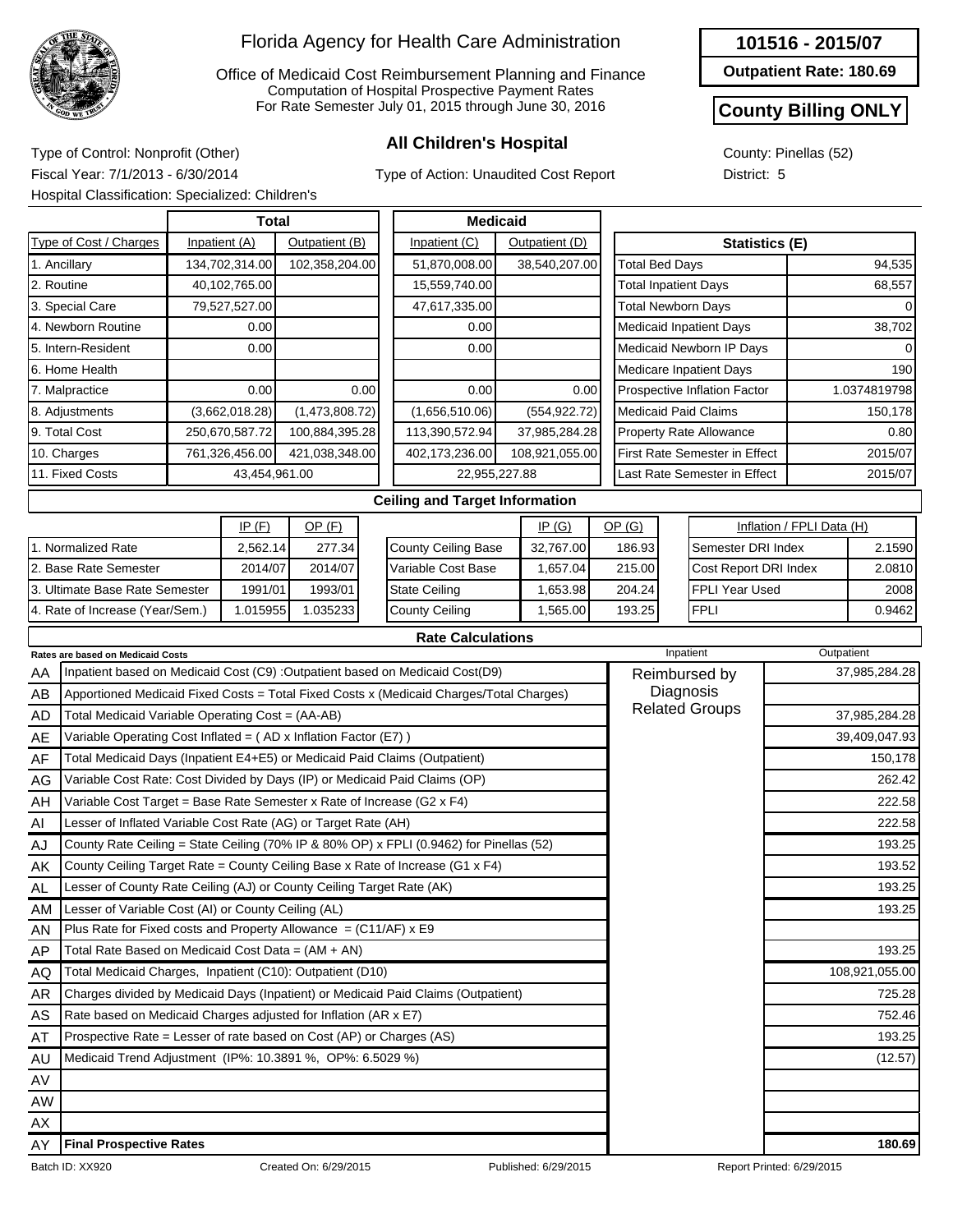

Office of Medicaid Cost Reimbursement Planning and Finance Computation of Hospital Prospective Payment Rates For Rate Semester July 01, 2015 through June 30, 2016

## **Bayfront Health - St Petersburg** Type of Control: Nonprofit (Other)

Type of Action: Unaudited Cost Report

**Outpatient Rate: 60.62**

#### **County Billing ONLY**

County: Pinellas (52) District: 5

Fiscal Year: 4/1/2014 - 9/30/2014 Hospital Classification: CHEP

| <b>Total</b> |                                                                        |  |                |                |      |                                                                                         | <b>Medicaid</b> |                |                                |                                      |                           |              |
|--------------|------------------------------------------------------------------------|--|----------------|----------------|------|-----------------------------------------------------------------------------------------|-----------------|----------------|--------------------------------|--------------------------------------|---------------------------|--------------|
|              | Type of Cost / Charges                                                 |  | Inpatient (A)  | Outpatient (B) |      | Inpatient (C)                                                                           |                 | Outpatient (D) |                                |                                      | <b>Statistics (E)</b>     |              |
|              | 1. Ancillary                                                           |  | 43,019,640.00  | 27,744,526.00  |      | 3,583,172.00                                                                            |                 | 926,563.00     | <b>Total Bed Days</b>          |                                      |                           | 64,233       |
|              | 2. Routine                                                             |  | 23,277,011.00  |                |      | 2,513,863.00                                                                            |                 |                | <b>Total Inpatient Days</b>    |                                      |                           | 37,819       |
|              | 3. Special Care                                                        |  | 9,964,222.00   |                |      | 1,185,107.00                                                                            |                 |                | <b>Total Newborn Days</b>      |                                      |                           | 3,563        |
|              | 4. Newborn Routine                                                     |  | 856,020.00     |                |      | 258,509.00                                                                              |                 |                |                                | <b>Medicaid Inpatient Days</b>       |                           | 4,352        |
|              | 5. Intern-Resident                                                     |  | 0.00           |                |      | 0.00                                                                                    |                 |                |                                | Medicaid Newborn IP Days             |                           |              |
|              | 6. Home Health                                                         |  |                |                |      |                                                                                         |                 |                |                                | <b>Medicare Inpatient Days</b>       |                           | 8,969        |
|              | 7. Malpractice                                                         |  | 0.00           |                | 0.00 | 0.00                                                                                    |                 | 0.00           |                                | Prospective Inflation Factor         |                           | 1.0295660467 |
|              | 8. Adjustments                                                         |  | (1,468,490.66) | (528, 322.34)  |      | (143, 592.09)                                                                           |                 | (17, 643.98)   | <b>Medicaid Paid Claims</b>    |                                      |                           | 11,381       |
|              | 9. Total Cost                                                          |  | 75,648,402.34  | 27,216,203.66  |      | 7,397,058.91                                                                            |                 | 908,919.02     |                                | <b>Property Rate Allowance</b>       | 0.80                      |              |
|              | 10. Charges                                                            |  | 537,509,623.00 | 229,399,519.00 |      | 44,610,530.00                                                                           |                 | 9,782,305.00   |                                | <b>First Rate Semester in Effect</b> |                           | 2015/07      |
|              | 11. Fixed Costs                                                        |  | 7,644,589.00   |                |      |                                                                                         | 634,461.51      |                |                                | Last Rate Semester in Effect         |                           | 2015/07      |
|              |                                                                        |  |                |                |      | <b>Ceiling and Target Information</b>                                                   |                 |                |                                |                                      |                           |              |
|              |                                                                        |  | IP(F)          | OP(F)          |      |                                                                                         |                 | IP(G)          | OP(G)                          |                                      | Inflation / FPLI Data (H) |              |
|              | 1. Normalized Rate                                                     |  | 1,690.81       | 86.90          |      | County Ceiling Base                                                                     |                 | 970.78         | 186.93                         | Semester DRI Index                   |                           | 2.1590       |
|              | 2. Base Rate Semester                                                  |  | 2014/07        | 2014/07        |      | Variable Cost Base                                                                      |                 | 966.76         | Cost Report DRI Index<br>94.39 |                                      |                           | 2.0970       |
|              | 3. Ultimate Base Rate Semester                                         |  | 1991/01        | 1993/01        |      | <b>State Ceiling</b>                                                                    |                 | 1,653.98       | 204.24                         | <b>FPLI Year Used</b>                |                           | 2008         |
|              | 4. Rate of Increase (Year/Sem.)                                        |  | 1.015955       | 1.035233       |      | <b>County Ceiling</b>                                                                   |                 | 1,565.00       | 193.25                         | <b>FPLI</b>                          |                           | 0.9462       |
|              |                                                                        |  |                |                |      | <b>Rate Calculations</b>                                                                |                 |                |                                |                                      |                           |              |
|              | Rates are based on Medicaid Costs                                      |  |                |                |      |                                                                                         |                 |                |                                | Inpatient                            | Outpatient                |              |
| AA           |                                                                        |  |                |                |      | Inpatient based on Medicaid Cost (C9) : Outpatient based on Medicaid Cost(D9)           |                 |                |                                | Reimbursed by                        |                           | 908,919.02   |
| AB           |                                                                        |  |                |                |      | Apportioned Medicaid Fixed Costs = Total Fixed Costs x (Medicaid Charges/Total Charges) |                 |                |                                | Diagnosis                            |                           |              |
| AD           | Total Medicaid Variable Operating Cost = (AA-AB)                       |  |                |                |      |                                                                                         |                 |                |                                | <b>Related Groups</b>                |                           | 908,919.02   |
| AE           | Variable Operating Cost Inflated = $(AD x Inflation Factor (E7))$      |  |                |                |      |                                                                                         |                 |                |                                |                                      |                           | 935,792.16   |
| AF           |                                                                        |  |                |                |      | Total Medicaid Days (Inpatient E4+E5) or Medicaid Paid Claims (Outpatient)              |                 |                |                                |                                      |                           | 11,381       |
| AG           |                                                                        |  |                |                |      | Variable Cost Rate: Cost Divided by Days (IP) or Medicaid Paid Claims (OP)              |                 |                |                                |                                      |                           | 82.22        |
| AH           | Variable Cost Target = Base Rate Semester x Rate of Increase (G2 x F4) |  |                |                |      |                                                                                         |                 |                |                                |                                      |                           | 97.72        |
| Al           | Lesser of Inflated Variable Cost Rate (AG) or Target Rate (AH)         |  |                |                |      |                                                                                         |                 |                |                                |                                      |                           | 82.22        |
| AJ           |                                                                        |  |                |                |      | County Rate Ceiling = State Ceiling (70% IP & 80% OP) x FPLI (0.9462) for Pinellas (52) |                 |                |                                |                                      |                           | 193.25       |
| AK           |                                                                        |  |                |                |      | County Ceiling Target Rate = County Ceiling Base x Rate of Increase (G1 x F4)           |                 |                |                                |                                      |                           | 193.52       |
| AL           | Lesser of County Rate Ceiling (AJ) or County Ceiling Target Rate (AK)  |  |                |                |      |                                                                                         |                 |                |                                |                                      |                           | 193.25       |
| AM           | Lesser of Variable Cost (AI) or County Ceiling (AL)                    |  |                |                |      |                                                                                         |                 |                |                                |                                      |                           | 82.22        |
| AN           | Plus Rate for Fixed costs and Property Allowance = $(C11/AF)$ x E9     |  |                |                |      |                                                                                         |                 |                |                                |                                      |                           |              |
| AP           | Total Rate Based on Medicaid Cost Data = $(AM + AN)$                   |  |                |                |      |                                                                                         |                 |                |                                |                                      |                           | 82.22        |
| AQ           | Total Medicaid Charges, Inpatient (C10): Outpatient (D10)              |  |                |                |      |                                                                                         |                 |                |                                |                                      |                           | 9,782,305.00 |
| AR           |                                                                        |  |                |                |      | Charges divided by Medicaid Days (Inpatient) or Medicaid Paid Claims (Outpatient)       |                 |                |                                |                                      |                           | 859.53       |
| AS           | Rate based on Medicaid Charges adjusted for Inflation (AR x E7)        |  |                |                |      |                                                                                         |                 |                |                                |                                      |                           | 884.94       |
| AT           | Prospective Rate = Lesser of rate based on Cost (AP) or Charges (AS)   |  |                |                |      |                                                                                         |                 |                |                                |                                      |                           | 82.22        |
| AU           | Medicaid Trend Adjustment (IP%: 30.4045 %, OP%: 26.2788 %)             |  |                |                |      |                                                                                         |                 |                |                                |                                      |                           | (21.61)      |
| AV           |                                                                        |  |                |                |      |                                                                                         |                 |                |                                |                                      |                           |              |
| AW           |                                                                        |  |                |                |      |                                                                                         |                 |                |                                |                                      |                           |              |

#### AY **Final Prospective Rates 60.62**

AX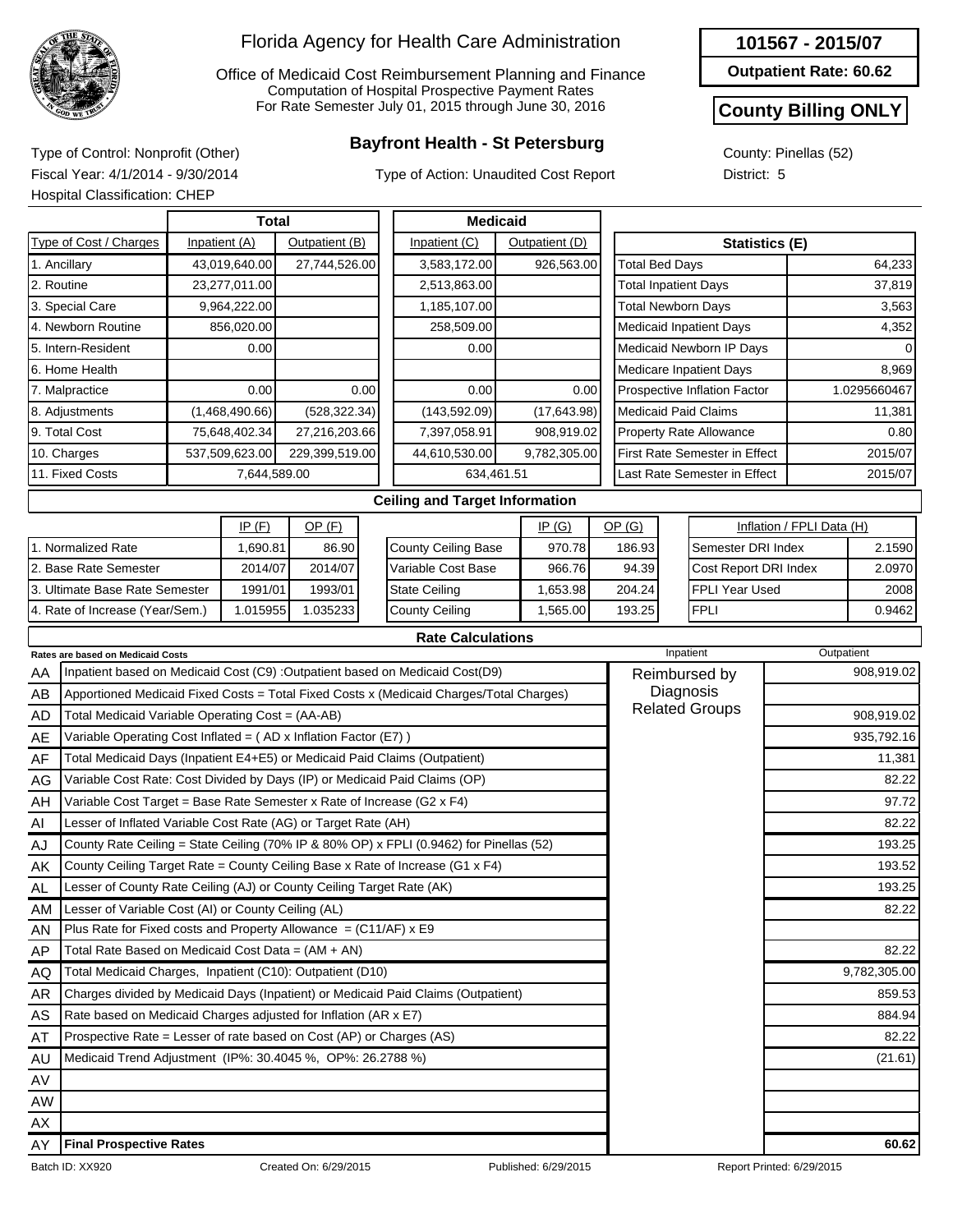

Office of Medicaid Cost Reimbursement Planning and Finance Computation of Hospital Prospective Payment Rates For Rate Semester July 01, 2015 through June 30, 2016

## **Morton F. Plant Hospital** Type of Control: Nonprofit (Other)

Type of Action: Unaudited Cost Report

#### **101583 - 2015/07**

**Outpatient Rate: 92.90**

#### **County Billing ONLY**

County: Pinellas (52) District: 5

Fiscal Year: 1/1/2013 - 12/31/2013

|                                       | <b>Hospital Classification: CHEP</b>                                       |      |                  |                |                |                                                                                         |      |                |  |                             |                                |                                      |                           |               |  |
|---------------------------------------|----------------------------------------------------------------------------|------|------------------|----------------|----------------|-----------------------------------------------------------------------------------------|------|----------------|--|-----------------------------|--------------------------------|--------------------------------------|---------------------------|---------------|--|
|                                       |                                                                            |      | <b>Total</b>     |                |                | <b>Medicaid</b>                                                                         |      |                |  |                             |                                |                                      |                           |               |  |
|                                       | Type of Cost / Charges                                                     |      | Inpatient (A)    | Outpatient (B) |                | Inpatient (C)                                                                           |      | Outpatient (D) |  |                             |                                | Statistics (E)                       |                           |               |  |
|                                       | 1. Ancillary                                                               |      | 128,350,347.00   | 112,159,289.00 |                | 16,484,076.00                                                                           |      | 4,985,163.00   |  | <b>Total Bed Days</b>       |                                |                                      |                           | 189,070       |  |
|                                       | 2. Routine                                                                 |      | 71,257,050.00    |                |                | 7,991,599.00                                                                            |      |                |  | <b>Total Inpatient Days</b> |                                |                                      |                           | 109,150       |  |
|                                       | 3. Special Care                                                            |      | 22,278,531.00    |                |                | 3,576,792.00                                                                            |      |                |  | <b>Total Newborn Days</b>   |                                |                                      |                           | 4,873         |  |
|                                       | 4. Newborn Routine                                                         |      | 1,972,923.00     |                |                | 1,346,193.00                                                                            |      |                |  |                             |                                | <b>Medicaid Inpatient Days</b>       |                           | 15,026        |  |
|                                       | 5. Intern-Resident                                                         |      | 0.00             |                |                | 0.00                                                                                    |      |                |  |                             |                                | Medicaid Newborn IP Days             |                           | 67            |  |
| 6. Home Health                        |                                                                            |      |                  |                |                |                                                                                         |      |                |  |                             | <b>Medicare Inpatient Days</b> |                                      | 41,563                    |               |  |
| 7. Malpractice                        |                                                                            | 0.00 |                  | 0.00           | 0.00           |                                                                                         | 0.00 |                |  |                             | Prospective Inflation Factor   |                                      | 1.0485672657              |               |  |
|                                       | 8. Adjustments                                                             |      | (3,707,891.10)   | (1,857,752.90) |                | (486, 945.36)                                                                           |      | (82, 571.86)   |  |                             |                                | <b>Medicaid Paid Claims</b>          |                           | 32,269        |  |
|                                       | 9. Total Cost                                                              |      | 220,150,959.90   | 110,301,536.10 |                | 28,911,714.64                                                                           |      | 4,902,591.14   |  |                             |                                | <b>Property Rate Allowance</b>       | 0.80                      |               |  |
|                                       | 10. Charges                                                                |      | 1,074,233,581.00 | 788,069,371.00 |                | 125,603,004.00                                                                          |      | 32,336,882.00  |  |                             |                                | <b>First Rate Semester in Effect</b> | 2015/07                   |               |  |
|                                       | 11. Fixed Costs                                                            |      | 24,977,135.00    |                |                | 2,920,410.65                                                                            |      |                |  |                             |                                | Last Rate Semester in Effect         |                           | 2015/07       |  |
| <b>Ceiling and Target Information</b> |                                                                            |      |                  |                |                |                                                                                         |      |                |  |                             |                                |                                      |                           |               |  |
| IP(F)                                 |                                                                            |      |                  | $OP$ (F)       |                |                                                                                         |      | IP(G)          |  | OP(G)                       |                                |                                      | Inflation / FPLI Data (H) |               |  |
|                                       | 1. Normalized Rate                                                         |      | 1,908.38         | 168.37         |                | County Ceiling Base                                                                     |      | 970.78         |  | 186.93                      |                                | Semester DRI Index                   |                           | 2.1590        |  |
|                                       | 2. Base Rate Semester                                                      |      | 2014/07          | 2014/07        |                | Variable Cost Base                                                                      |      | 538.90         |  | 122.91                      |                                | Cost Report DRI Index                |                           | 2.0590        |  |
|                                       | 3. Ultimate Base Rate Semester                                             |      | 1991/01          | 1993/01        |                | <b>State Ceiling</b>                                                                    |      | 1,653.98       |  | 204.24                      |                                | <b>FPLI Year Used</b>                |                           | 2008          |  |
|                                       | 4. Rate of Increase (Year/Sem.)                                            |      | 1.015955         | 1.035233       | County Ceiling |                                                                                         |      | 1,565.00       |  | 193.25                      |                                | <b>FPLI</b>                          |                           | 0.9462        |  |
|                                       |                                                                            |      |                  |                |                | <b>Rate Calculations</b>                                                                |      |                |  |                             |                                |                                      |                           |               |  |
|                                       | Rates are based on Medicaid Costs                                          |      |                  |                |                |                                                                                         |      |                |  |                             | Inpatient                      |                                      |                           | Outpatient    |  |
| AA                                    |                                                                            |      |                  |                |                | Inpatient based on Medicaid Cost (C9) : Outpatient based on Medicaid Cost(D9)           |      |                |  |                             |                                | Reimbursed by                        | 4,902,591.14              |               |  |
| AB                                    |                                                                            |      |                  |                |                | Apportioned Medicaid Fixed Costs = Total Fixed Costs x (Medicaid Charges/Total Charges) |      |                |  |                             |                                | Diagnosis<br><b>Related Groups</b>   |                           |               |  |
| AD                                    | Total Medicaid Variable Operating Cost = (AA-AB)                           |      |                  |                |                |                                                                                         |      |                |  |                             |                                |                                      |                           | 4,902,591.14  |  |
| AE                                    | Variable Operating Cost Inflated = $(AD x)$ Inflation Factor $(E7)$ )      |      |                  |                |                |                                                                                         |      |                |  |                             |                                |                                      |                           | 5,140,696.59  |  |
| AF                                    | Total Medicaid Days (Inpatient E4+E5) or Medicaid Paid Claims (Outpatient) |      |                  |                |                |                                                                                         |      |                |  |                             |                                |                                      |                           | 32,269        |  |
| AG                                    |                                                                            |      |                  |                |                | Variable Cost Rate: Cost Divided by Days (IP) or Medicaid Paid Claims (OP)              |      |                |  |                             |                                |                                      |                           | 159.31        |  |
| AH                                    | Variable Cost Target = Base Rate Semester x Rate of Increase (G2 x F4)     |      |                  |                |                |                                                                                         |      |                |  |                             |                                |                                      |                           | 127.24        |  |
| AI                                    | Lesser of Inflated Variable Cost Rate (AG) or Target Rate (AH)             |      |                  |                |                |                                                                                         |      |                |  |                             |                                |                                      |                           | 127.24        |  |
| AJ                                    |                                                                            |      |                  |                |                | County Rate Ceiling = State Ceiling (70% IP & 80% OP) x FPLI (0.9462) for Pinellas (52) |      |                |  |                             |                                |                                      |                           | 193.25        |  |
| AK                                    |                                                                            |      |                  |                |                | County Ceiling Target Rate = County Ceiling Base x Rate of Increase (G1 x F4)           |      |                |  |                             |                                |                                      |                           | 193.52        |  |
| <b>AL</b>                             | Lesser of County Rate Ceiling (AJ) or County Ceiling Target Rate (AK)      |      |                  |                |                |                                                                                         |      |                |  |                             |                                |                                      |                           | 193.25        |  |
| AM                                    | Lesser of Variable Cost (AI) or County Ceiling (AL)                        |      |                  |                |                |                                                                                         |      |                |  |                             |                                |                                      |                           | 127.24        |  |
| AN                                    | Plus Rate for Fixed costs and Property Allowance = $(C11/AF)$ x E9         |      |                  |                |                |                                                                                         |      |                |  |                             |                                |                                      |                           |               |  |
| <b>AP</b>                             | Total Rate Based on Medicaid Cost Data = (AM + AN)                         |      |                  |                |                |                                                                                         |      |                |  |                             |                                |                                      |                           | 127.24        |  |
| AQ                                    | Total Medicaid Charges, Inpatient (C10): Outpatient (D10)                  |      |                  |                |                |                                                                                         |      |                |  |                             |                                |                                      |                           | 32,336,882.00 |  |

**Final Prospective Rates 92.90**

AR AS AT AU AV AW AX AY

Charges divided by Medicaid Days (Inpatient) or Medicaid Paid Claims (Outpatient)

Rate based on Medicaid Charges adjusted for Inflation (AR x E7) Prospective Rate = Lesser of rate based on Cost (AP) or Charges (AS)

Medicaid Trend Adjustment (IP%: 31.4582 %, OP%: 26.9907 %) (34.34) (34.34)

1,002.10 1,050.77 127.24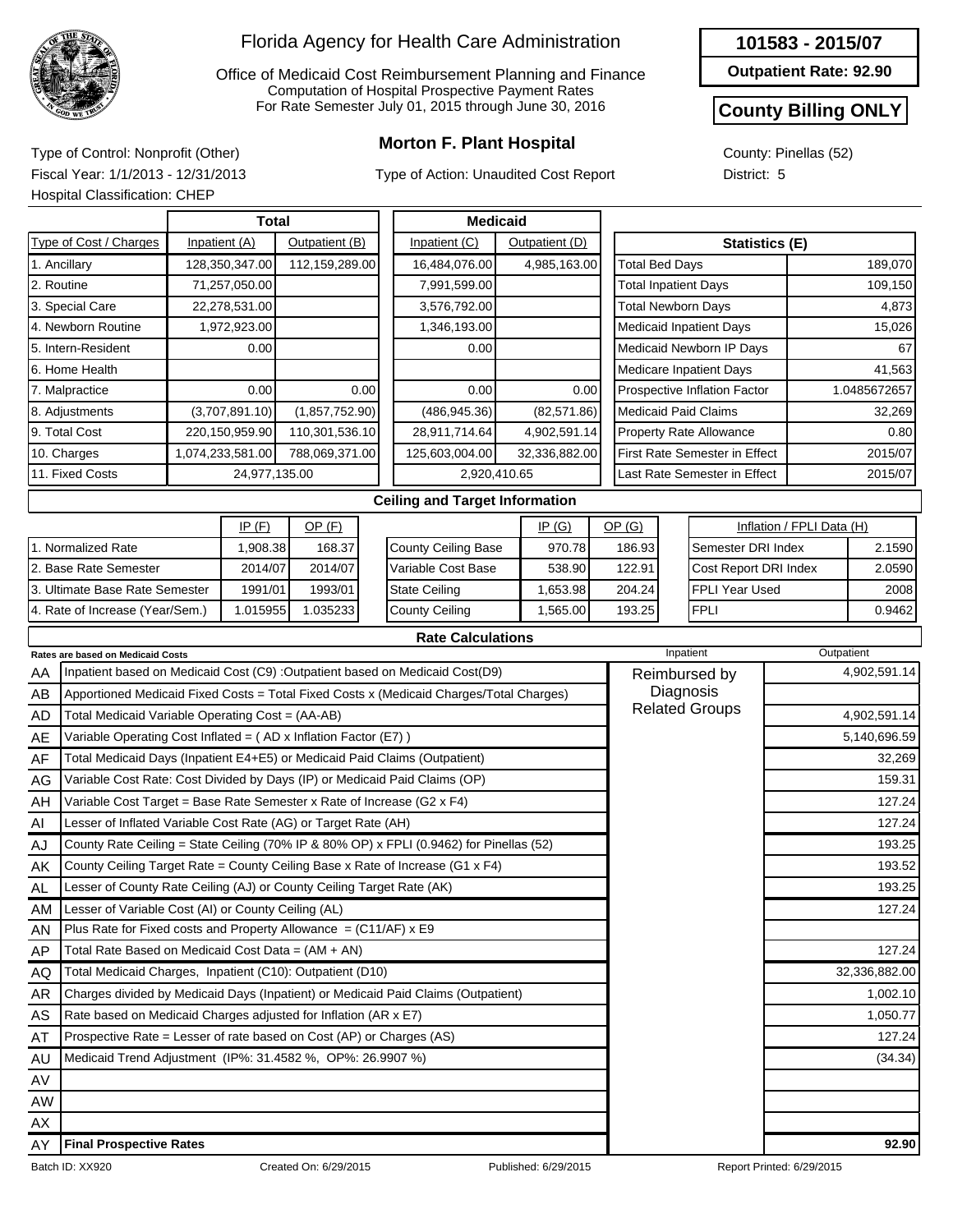

Office of Medicaid Cost Reimbursement Planning and Finance Computation of Hospital Prospective Payment Rates For Rate Semester July 01, 2015 through June 30, 2016

## **Lakeland Regional Medical Center** Type of Control: Nonprofit (Other)

Type of Action: Unaudited Cost Report

**Outpatient Rate: 76.91**

#### **County Billing ONLY**

County: Polk (53) District: 6

Fiscal Year: 10/1/2013 - 9/30/2014 Hospital Classification: Special

| <b>Total</b>                      |                                             |                |                                   |      |  | <b>Medicaid</b>                                                               |  |                |               |                                |           |                                      |                           |              |
|-----------------------------------|---------------------------------------------|----------------|-----------------------------------|------|--|-------------------------------------------------------------------------------|--|----------------|---------------|--------------------------------|-----------|--------------------------------------|---------------------------|--------------|
| Type of Cost / Charges            |                                             | Inpatient (A)  | Outpatient (B)                    |      |  | Inpatient (C)                                                                 |  | Outpatient (D) |               |                                |           | <b>Statistics (E)</b>                |                           |              |
| 1. Ancillary                      |                                             | 159,573,510.00 | 173,674,993.00                    |      |  | 15,107,050.00                                                                 |  | 10,964,584.00  |               | <b>Total Bed Days</b>          |           |                                      |                           | 304,045      |
| 2. Routine                        |                                             | 136,466,792.00 |                                   |      |  | 11,498,373.00                                                                 |  |                |               | <b>Total Inpatient Days</b>    |           |                                      |                           | 192,098      |
| 3. Special Care                   |                                             | 37,764,070.00  |                                   |      |  | 4,846,075.00                                                                  |  |                |               | <b>Total Newborn Days</b>      |           |                                      |                           | 5,836        |
| 4. Newborn Routine                |                                             | 2,087,760.00   |                                   |      |  | 837,469.00                                                                    |  |                |               |                                |           | <b>Medicaid Inpatient Days</b>       |                           | 18,868       |
| 5. Intern-Resident                |                                             | 0.00           |                                   |      |  | 0.00                                                                          |  |                |               | Medicaid Newborn IP Days       |           |                                      |                           | 88           |
| 6. Home Health                    |                                             |                |                                   |      |  |                                                                               |  |                |               |                                |           | Medicare Inpatient Days              |                           | 65.836       |
| 7. Malpractice                    |                                             | 0.00           |                                   | 0.00 |  | 0.00                                                                          |  | 0.00           |               | Prospective Inflation Factor   |           |                                      |                           | 1.0320267686 |
| 8. Adjustments                    |                                             | (5,024,350.28) | (2,597,869.72)                    |      |  | (482, 985.65)                                                                 |  | (164, 010.72)  |               |                                |           | <b>Medicaid Paid Claims</b>          |                           | 104,644      |
| 9. Total Cost                     |                                             | 330,867,781.72 | 171,077,123.28                    |      |  | 31,805,981.35                                                                 |  | 10,800,573.28  |               | <b>Property Rate Allowance</b> |           |                                      |                           | 0.80         |
| 10. Charges                       |                                             |                | 1,734,537,547.00 1,334,960,970.00 |      |  | 139,656,715.00                                                                |  | 87,276,109.00  |               |                                |           | <b>First Rate Semester in Effect</b> |                           | 2015/07      |
| 11. Fixed Costs                   |                                             | 43,291,230.00  |                                   |      |  | 3,485,603.98                                                                  |  |                |               |                                |           | Last Rate Semester in Effect         |                           | 2015/07      |
|                                   |                                             |                |                                   |      |  | <b>Ceiling and Target Information</b>                                         |  |                |               |                                |           |                                      |                           |              |
|                                   |                                             | $IP$ $(F)$     | $OP$ (F)                          |      |  |                                                                               |  | IP(G)          |               | OP(G)                          |           |                                      | Inflation / FPLI Data (H) |              |
| 1. Normalized Rate                |                                             | 1,635.40       | 112.98                            |      |  | <b>County Ceiling Base</b>                                                    |  | 916.04         |               | 186.26                         |           | Semester DRI Index                   |                           | 2.1590       |
| 2. Base Rate Semester             |                                             | 2014/07        | 2014/07                           |      |  | Variable Cost Base                                                            |  | 873.77         |               | 100.77                         |           | Cost Report DRI Index                |                           | 2.0920       |
| 3. Ultimate Base Rate Semester    |                                             | 1991/01        | 1993/01                           |      |  | <b>State Ceiling</b>                                                          |  | 1,653.98       |               | 204.24                         |           | <b>FPLI Year Used</b>                |                           | 2008         |
|                                   | 4. Rate of Increase (Year/Sem.)<br>1.015955 |                | 1.035233                          |      |  | <b>County Ceiling</b>                                                         |  | 1,559.37       |               | 192.56                         |           | <b>FPLI</b>                          |                           | 0.9428       |
|                                   |                                             |                |                                   |      |  | <b>Rate Calculations</b>                                                      |  |                |               |                                |           |                                      |                           |              |
| Rates are based on Medicaid Costs |                                             |                |                                   |      |  |                                                                               |  |                |               |                                | Inpatient |                                      | Outpatient                |              |
| AA                                |                                             |                |                                   |      |  | Inpatient based on Medicaid Cost (C9) : Outpatient based on Medicaid Cost(D9) |  |                | Reimbursed by | 10,800,573.28                  |           |                                      |                           |              |

| AA        | Inpatient based on Medicaid Cost (C9) :Outpatient based on Medicaid Cost(D9)            | Reimbursed by         | 10,800,573.28 |
|-----------|-----------------------------------------------------------------------------------------|-----------------------|---------------|
| AB        | Apportioned Medicaid Fixed Costs = Total Fixed Costs x (Medicaid Charges/Total Charges) | Diagnosis             |               |
| <b>AD</b> | Total Medicaid Variable Operating Cost = (AA-AB)                                        | <b>Related Groups</b> | 10,800,573.28 |
| AE        | Variable Operating Cost Inflated = $(AD \times Inflation Factor (E7))$                  |                       | 11,146,480.74 |
| AF        | Total Medicaid Days (Inpatient E4+E5) or Medicaid Paid Claims (Outpatient)              |                       | 104,644       |
| AG        | Variable Cost Rate: Cost Divided by Days (IP) or Medicaid Paid Claims (OP)              |                       | 106.52        |
| AH        | Variable Cost Target = Base Rate Semester x Rate of Increase (G2 $x$ F4)                |                       | 104.32        |
| AI        | Lesser of Inflated Variable Cost Rate (AG) or Target Rate (AH)                          |                       | 104.32        |
| AJ        | County Rate Ceiling = State Ceiling (70% IP & 80% OP) x FPLI (0.9428) for Polk (53)     |                       | 192.56        |
| AK        | County Ceiling Target Rate = County Ceiling Base x Rate of Increase (G1 x F4)           |                       | 192.82        |
| AL        | Lesser of County Rate Ceiling (AJ) or County Ceiling Target Rate (AK)                   |                       | 192.56        |
| AM.       | Lesser of Variable Cost (AI) or County Ceiling (AL)                                     |                       | 104.32        |
| AN        | Plus Rate for Fixed costs and Property Allowance = $(C11/AF)$ x E9                      |                       |               |
| AP        | Total Rate Based on Medicaid Cost Data = $(AM + AN)$                                    |                       | 104.32        |
| AQ        | Total Medicaid Charges, Inpatient (C10): Outpatient (D10)                               |                       | 87,276,109.00 |
| AR        | Charges divided by Medicaid Days (Inpatient) or Medicaid Paid Claims (Outpatient)       |                       | 834.03        |
| AS        | Rate based on Medicaid Charges adjusted for Inflation (AR x E7)                         |                       | 860.74        |
| AT        | Prospective Rate = Lesser of rate based on Cost (AP) or Charges (AS)                    |                       | 104.32        |
| AU        | Medicaid Trend Adjustment (IP%: 30.4045 %, OP%: 26.2788 %)                              |                       | (27.41)       |
| AV        |                                                                                         |                       |               |
| AW        |                                                                                         |                       |               |
| AX        |                                                                                         |                       |               |
| AY        | <b>Final Prospective Rates</b>                                                          |                       | 76.91         |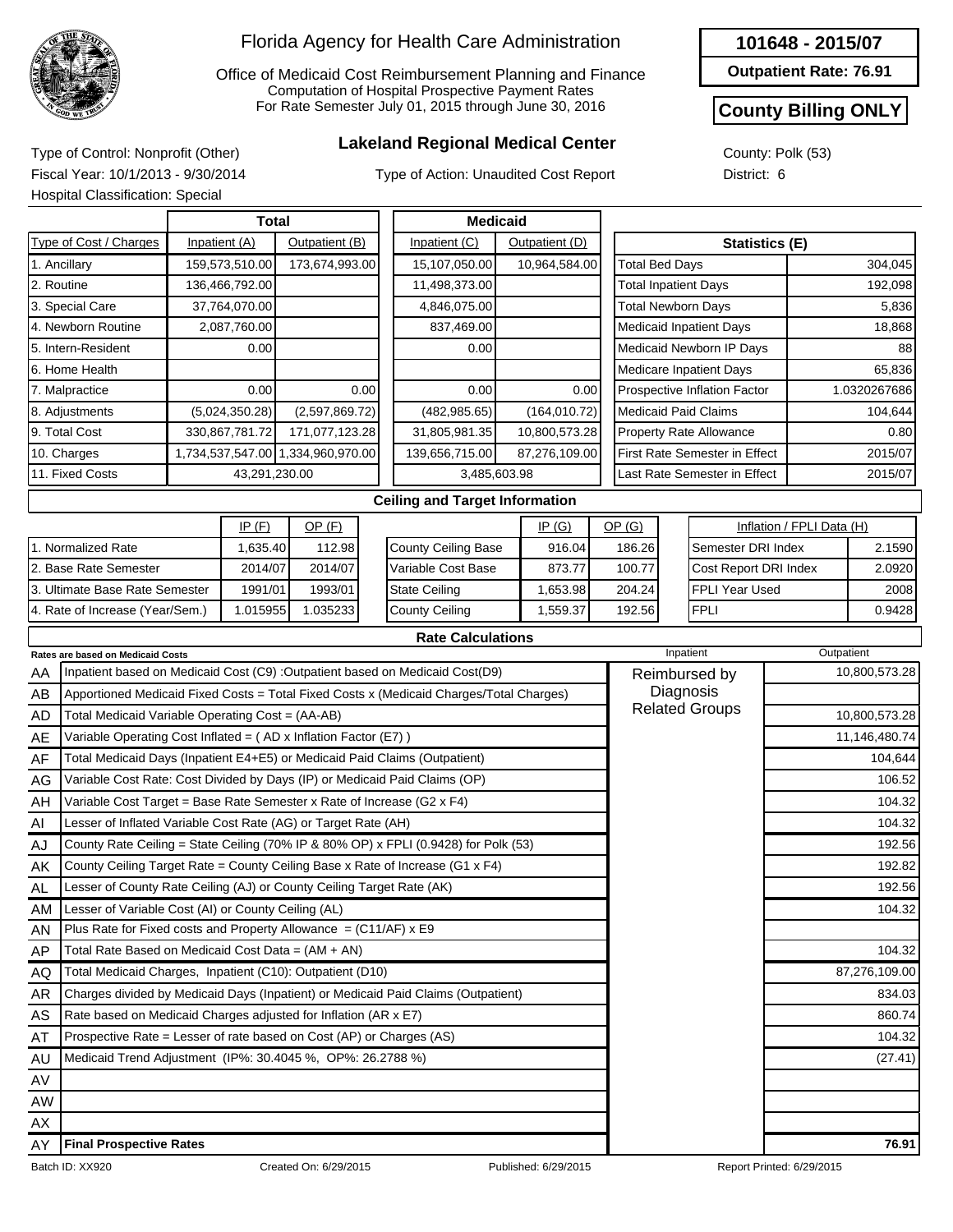

Office of Medicaid Cost Reimbursement Planning and Finance Computation of Hospital Prospective Payment Rates For Rate Semester July 01, 2015 through June 30, 2016

Type of Action: Unaudited Cost Report

#### **101699 - 2015/07**

**Outpatient Rate: 67.60**

#### **County Billing ONLY**

County: Polk (53) District: 6

**Winter Haven Hospital** Type of Control: Nonprofit (Other) Fiscal Year: 10/1/2012 - 12/31/2013 Hospital Classification: Special

|                                                                                               | Total          |                |                |      |               | <b>Medicaid</b>                       |               |                |               |                                      |                                |                           |              |  |
|-----------------------------------------------------------------------------------------------|----------------|----------------|----------------|------|---------------|---------------------------------------|---------------|----------------|---------------|--------------------------------------|--------------------------------|---------------------------|--------------|--|
| Type of Cost / Charges                                                                        |                | Inpatient (A)  | Outpatient (B) |      |               | Inpatient (C)                         |               | Outpatient (D) |               | <b>Statistics (E)</b>                |                                |                           |              |  |
| 1. Ancillary                                                                                  |                | 91,373,539.00  | 113,069,496.00 |      |               | 8,805,046.00                          |               | 4,869,613.00   |               | <b>Total Bed Days</b>                |                                |                           | 240,839      |  |
| 2. Routine                                                                                    |                | 75,065,250.00  |                |      |               | 6,309,470.00                          |               |                |               | <b>Total Inpatient Days</b>          |                                | 94,413                    |              |  |
| 3. Special Care                                                                               |                | 19,716,128.00  |                |      |               | 2,296,886.00                          |               |                |               | <b>Total Newborn Days</b>            |                                |                           | 5,390        |  |
| 4. Newborn Routine                                                                            |                | 2,681,268.00   |                |      |               | 1,590,348.00                          |               |                |               |                                      | <b>Medicaid Inpatient Days</b> |                           | 9,468        |  |
| 5. Intern-Resident<br>0.00                                                                    |                |                |                |      |               | 0.00                                  |               |                |               |                                      | Medicaid Newborn IP Days       |                           | 542          |  |
| 6. Home Health                                                                                |                |                |                |      |               |                                       |               |                |               |                                      | Medicare Inpatient Days        |                           | 39,510       |  |
| 7. Malpractice                                                                                |                | 0.00           | 0.00           |      |               | 0.00                                  |               | 0.00           |               |                                      | Prospective Inflation Factor   |                           | 1.0500972763 |  |
| 8. Adjustments                                                                                |                | 0.00           |                | 0.00 |               | 0.00<br>0.00                          |               |                |               | <b>Medicaid Paid Claims</b>          |                                |                           | 40,495       |  |
| 9. Total Cost                                                                                 |                | 188,836,185.00 | 113,069,496.00 |      |               | 19,001,750.00                         |               | 4,869,613.00   |               |                                      | <b>Property Rate Allowance</b> |                           | 0.80         |  |
| 10. Charges                                                                                   | 869,984,257.00 | 783,899,085.00 |                |      | 78,646,295.00 |                                       | 35,638,715.00 |                |               | First Rate Semester in Effect        |                                | 2014/07                   |              |  |
| 11. Fixed Costs                                                                               |                | 22,596,062.00  |                |      |               | 2,042,676.68                          |               |                |               |                                      | Last Rate Semester in Effect   |                           | 2015/07      |  |
|                                                                                               |                |                |                |      |               | <b>Ceiling and Target Information</b> |               |                |               |                                      |                                |                           |              |  |
|                                                                                               |                | IP(F)          | OP(F)          |      |               |                                       |               | IP(G)          |               | OP(G)                                |                                | Inflation / FPLI Data (H) |              |  |
| 1. Normalized Rate                                                                            |                | 1,887.03       | 133.94         |      |               | <b>County Ceiling Base</b>            |               | 916.04         |               | 186.26<br>Semester DRI Index         |                                |                           | 2.1590       |  |
| 2. Base Rate Semester                                                                         |                | 2014/07        | 2014/07        |      |               | Variable Cost Base                    |               | 685.10         |               | 89.44                                | Cost Report DRI Index          |                           | 2.0560       |  |
| 3. Ultimate Base Rate Semester                                                                |                | 1991/01        | 1993/01        |      |               | <b>State Ceiling</b>                  |               | 1,653.98       |               | 204.24                               | <b>FPLI Year Used</b>          |                           | 2008         |  |
| 4. Rate of Increase (Year/Sem.)                                                               |                | 1.015955       | 1.035233       |      |               | County Ceiling                        |               | 1,559.37       |               | 192.56                               | <b>FPLI</b>                    |                           | 0.9428       |  |
|                                                                                               |                |                |                |      |               | <b>Rate Calculations</b>              |               |                |               |                                      |                                |                           |              |  |
| <b>Rates are based on Medicaid Costs</b>                                                      |                |                |                |      |               |                                       |               |                |               |                                      | Inpatient                      |                           | Outpatient   |  |
| Inpatient based on Medicaid Cost (C9) :Outpatient based on Medicaid Cost(D9)<br>AA            |                |                |                |      |               |                                       |               |                | Reimbursed by |                                      |                                |                           | 4,869,613.00 |  |
| Apportioned Medicaid Fixed Costs = Total Fixed Costs x (Medicaid Charges/Total Charges)<br>AB |                |                |                |      |               |                                       |               |                |               | Diagnosis<br>$D - L + L - L - R - L$ |                                |                           |              |  |

| AВ | TApportioned Medicald Fixed Costs = Total Fixed Costs x (Medicald Charges/Total Charges) | Diagnosis             |               |
|----|------------------------------------------------------------------------------------------|-----------------------|---------------|
| AD | Total Medicaid Variable Operating Cost = (AA-AB)                                         | <b>Related Groups</b> | 4,869,613.00  |
| AE | Variable Operating Cost Inflated = $(AD x Inflation Factor (E7))$                        |                       | 5,113,567.35  |
| AF | Total Medicaid Days (Inpatient E4+E5) or Medicaid Paid Claims (Outpatient)               |                       | 40,495        |
| AG | Variable Cost Rate: Cost Divided by Days (IP) or Medicaid Paid Claims (OP)               |                       | 126.28        |
| AH | Variable Cost Target = Base Rate Semester x Rate of Increase (G2 $\times$ F4)            |                       | 92.59         |
| Al | Lesser of Inflated Variable Cost Rate (AG) or Target Rate (AH)                           |                       | 92.59         |
| AJ | County Rate Ceiling = State Ceiling (70% IP & 80% OP) x FPLI (0.9428) for Polk (53)      |                       | 192.56        |
| AK | County Ceiling Target Rate = County Ceiling Base x Rate of Increase (G1 x F4)            |                       | 192.82        |
| AL | Lesser of County Rate Ceiling (AJ) or County Ceiling Target Rate (AK)                    |                       | 192.56        |
| AM | Lesser of Variable Cost (AI) or County Ceiling (AL)                                      |                       | 92.59         |
| AN | Plus Rate for Fixed costs and Property Allowance = $(C11/AF)$ x E9                       |                       |               |
| AP | Total Rate Based on Medicaid Cost Data = $(AM + AN)$                                     |                       | 92.59         |
| AQ | Total Medicaid Charges, Inpatient (C10): Outpatient (D10)                                |                       | 35,638,715.00 |
| AR | Charges divided by Medicaid Days (Inpatient) or Medicaid Paid Claims (Outpatient)        |                       | 880.08        |
| AS | Rate based on Medicaid Charges adjusted for Inflation (AR x E7)                          |                       | 924.17        |
| AT | Prospective Rate = Lesser of rate based on Cost (AP) or Charges (AS)                     |                       | 92.59         |
| AU | Medicaid Trend Adjustment (IP%: 31.4582 %, OP%: 26.9907 %)                               |                       | (24.99)       |
| AV |                                                                                          |                       |               |
| AW |                                                                                          |                       |               |
| AX |                                                                                          |                       |               |
| AY | <b>Final Prospective Rates</b>                                                           |                       | 67.60         |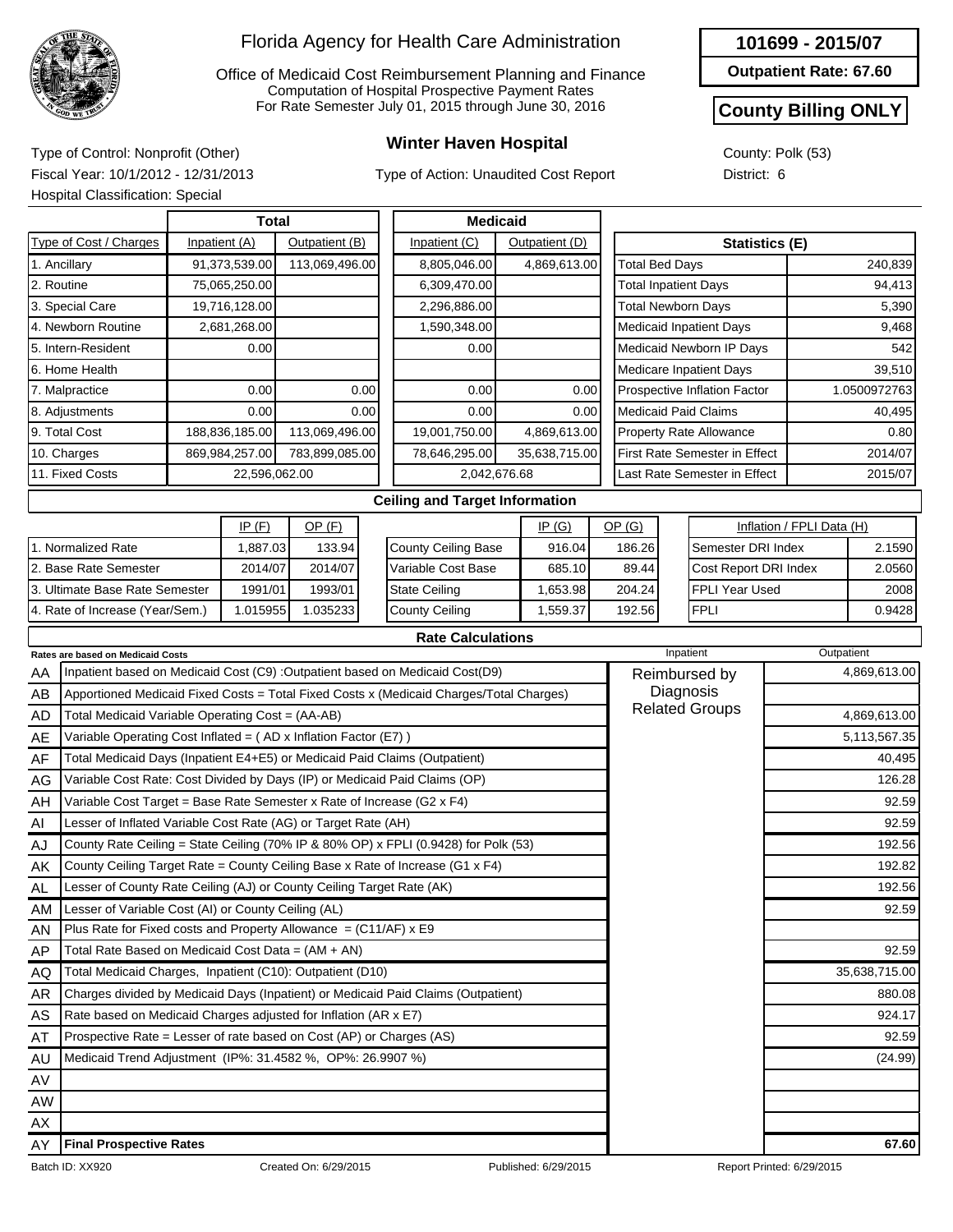

Office of Medicaid Cost Reimbursement Planning and Finance Computation of Hospital Prospective Payment Rates For Rate Semester July 01, 2015 through June 30, 2016

Type of Action: Unaudited Cost Report

**Outpatient Rate: 59.41**

### **County Billing ONLY**

County: St Johns (55) District: 4

**Flagler Hospital** Type of Control: Nonprofit (Other) Fiscal Year: 10/1/2013 - 9/30/2014 Hospital Classification: Special

|                                                                              |  | <b>Total</b>   |                |      |                                                                                         | <b>Medicaid</b> |                |                             |                                      |                           |              |  |
|------------------------------------------------------------------------------|--|----------------|----------------|------|-----------------------------------------------------------------------------------------|-----------------|----------------|-----------------------------|--------------------------------------|---------------------------|--------------|--|
| Type of Cost / Charges                                                       |  | Inpatient (A)  | Outpatient (B) |      | Inpatient (C)                                                                           |                 | Outpatient (D) |                             | <b>Statistics (E)</b>                |                           |              |  |
| 1. Ancillary                                                                 |  | 69,337,318.00  | 56,873,754.00  |      | 3,327,346.00                                                                            |                 | 2,726,082.00   | <b>Total Bed Days</b>       |                                      |                           | 122,275      |  |
| 2. Routine                                                                   |  | 54,509,406.00  |                |      | 3,674,963.00                                                                            |                 |                | <b>Total Inpatient Days</b> |                                      |                           | 60,696       |  |
| 3. Special Care                                                              |  | 15,604,132.00  |                |      | 1,467,994.00                                                                            |                 |                | <b>Total Newborn Days</b>   |                                      |                           | 2,879        |  |
| 4. Newborn Routine                                                           |  | 1,170,059.00   |                |      | 451,522.00                                                                              |                 |                |                             | <b>Medicaid Inpatient Days</b>       |                           | 4,831        |  |
| 5. Intern-Resident                                                           |  | 0.00           |                |      | 0.00                                                                                    |                 |                |                             | Medicaid Newborn IP Days             |                           |              |  |
| 6. Home Health                                                               |  |                |                |      |                                                                                         |                 |                |                             | <b>Medicare Inpatient Days</b>       | 29,563                    |              |  |
| 7. Malpractice                                                               |  | 0.00           |                | 0.00 | 0.00                                                                                    |                 | 0.00           |                             | Prospective Inflation Factor         | 1.0320267686              |              |  |
| 8. Adjustments                                                               |  | (1,856,187.80) | (750, 730.20)  |      | (117, 767.56)                                                                           |                 | (35,984.12)    |                             | <b>Medicaid Paid Claims</b>          |                           | 34,118       |  |
| 9. Total Cost                                                                |  | 138,764,727.20 | 56,123,023.80  |      | 8,804,057.44                                                                            |                 | 2,690,097.88   |                             | Property Rate Allowance              | 0.80                      |              |  |
| 10. Charges                                                                  |  | 581,723,509.00 | 332,681,260.00 |      | 32,688,880.00                                                                           |                 | 17,426,788.00  |                             | <b>First Rate Semester in Effect</b> |                           | 2015/07      |  |
| 11. Fixed Costs<br>19,628,659.00                                             |  |                |                |      |                                                                                         | 1,102,996.30    |                |                             | Last Rate Semester in Effect         |                           | 2015/07      |  |
|                                                                              |  |                |                |      | <b>Ceiling and Target Information</b>                                                   |                 |                |                             |                                      |                           |              |  |
|                                                                              |  | IP(F)          | OP(F)          |      |                                                                                         |                 | IP(G)          | OP(G)                       |                                      | Inflation / FPLI Data (H) |              |  |
| 1. Normalized Rate                                                           |  | 1,747.37       | 86.43          |      | County Ceiling Base                                                                     | 1.621.33        | 186.00         | Semester DRI Index          |                                      | 2.1590                    |              |  |
| 2. Base Rate Semester                                                        |  | 2014/07        | 2014/07        |      | Variable Cost Base                                                                      |                 | 973.05         | 91.82                       | Cost Report DRI Index                | 2.0920                    |              |  |
| 3. Ultimate Base Rate Semester                                               |  | 1991/01        | 1993/01        |      | <b>State Ceiling</b>                                                                    |                 | 1,653.98       | 204.24                      | <b>FPLI Year Used</b>                | 2008                      |              |  |
| 4. Rate of Increase (Year/Sem.)                                              |  | 1.015955       | 1.035233       |      | <b>County Ceiling</b>                                                                   |                 | 1,557.22       | 192.29                      | <b>FPLI</b>                          |                           | 0.9415       |  |
|                                                                              |  |                |                |      | <b>Rate Calculations</b>                                                                |                 |                |                             |                                      |                           |              |  |
| Rates are based on Medicaid Costs                                            |  |                |                |      |                                                                                         |                 |                |                             | Inpatient                            |                           | Outpatient   |  |
| AA                                                                           |  |                |                |      | Inpatient based on Medicaid Cost (C9) : Outpatient based on Medicaid Cost(D9)           |                 |                |                             | Reimbursed by                        |                           | 2,690,097.88 |  |
| AB                                                                           |  |                |                |      | Apportioned Medicaid Fixed Costs = Total Fixed Costs x (Medicaid Charges/Total Charges) |                 |                |                             | Diagnosis                            |                           |              |  |
| Total Medicaid Variable Operating Cost = (AA-AB)<br><b>AD</b>                |  |                |                |      |                                                                                         |                 |                |                             | <b>Related Groups</b>                |                           | 2,690,097.88 |  |
| Variable Operating Cost Inflated = (AD x Inflation Factor (E7))<br>AE        |  |                |                |      |                                                                                         |                 |                |                             |                                      |                           | 2,776,253.02 |  |
| AF                                                                           |  |                |                |      | Total Medicaid Days (Inpatient E4+E5) or Medicaid Paid Claims (Outpatient)              |                 |                |                             |                                      |                           | 34,118       |  |
| AG                                                                           |  |                |                |      | Variable Cost Rate: Cost Divided by Days (IP) or Medicaid Paid Claims (OP)              |                 |                |                             |                                      |                           | 81.37        |  |
| Variable Cost Target = Base Rate Semester x Rate of Increase (G2 x F4)<br>AH |  |                |                |      |                                                                                         |                 |                |                             |                                      |                           | 95.06        |  |
| Lesser of Inflated Variable Cost Rate (AG) or Target Rate (AH)<br>AI         |  |                |                |      |                                                                                         |                 |                |                             |                                      |                           | 81.37        |  |

|    | <b>Rates are based on Medicaid Costs</b>                                                | Inpatient             | Outpatient    |
|----|-----------------------------------------------------------------------------------------|-----------------------|---------------|
| AA | Inpatient based on Medicaid Cost (C9) : Outpatient based on Medicaid Cost(D9)           | Reimbursed by         | 2,690,097.88  |
| AB | Apportioned Medicaid Fixed Costs = Total Fixed Costs x (Medicaid Charges/Total Charges) | Diagnosis             |               |
| AD | Total Medicaid Variable Operating Cost = (AA-AB)                                        | <b>Related Groups</b> | 2,690,097.88  |
| AE | Variable Operating Cost Inflated = $(AD x Inflation Factor (E7))$                       |                       | 2,776,253.02  |
| AF | Total Medicaid Days (Inpatient E4+E5) or Medicaid Paid Claims (Outpatient)              |                       | 34,118        |
| AG | Variable Cost Rate: Cost Divided by Days (IP) or Medicaid Paid Claims (OP)              |                       | 81.37         |
| AH | Variable Cost Target = Base Rate Semester x Rate of Increase (G2 x F4)                  |                       | 95.06         |
| AI | Lesser of Inflated Variable Cost Rate (AG) or Target Rate (AH)                          |                       | 81.37         |
| AJ | County Rate Ceiling = State Ceiling (70% IP & 80% OP) x FPLI (0.9415) for St Johns (55) |                       | 192.29        |
| AΚ | County Ceiling Target Rate = County Ceiling Base x Rate of Increase (G1 x F4)           |                       | 192.55        |
| AL | Lesser of County Rate Ceiling (AJ) or County Ceiling Target Rate (AK)                   |                       | 192.29        |
| AM | Lesser of Variable Cost (AI) or County Ceiling (AL)                                     |                       | 81.37         |
| AN | Plus Rate for Fixed costs and Property Allowance = $(C11/AF)$ x E9                      |                       |               |
| AP | Total Rate Based on Medicaid Cost Data = (AM + AN)                                      |                       | 81.37         |
| AQ | Total Medicaid Charges, Inpatient (C10): Outpatient (D10)                               |                       | 17,426,788.00 |
| AR | Charges divided by Medicaid Days (Inpatient) or Medicaid Paid Claims (Outpatient)       |                       | 510.78        |
| AS | Rate based on Medicaid Charges adjusted for Inflation (AR x E7)                         |                       | 527.14        |
| AT | Prospective Rate = Lesser of rate based on Cost (AP) or Charges (AS)                    |                       | 81.37         |
| AU | Medicaid Trend Adjustment (IP%: 31.4582 %, OP%: 26.9907 %)                              |                       | (21.96)       |
| AV |                                                                                         |                       |               |
| AW |                                                                                         |                       |               |
| AX |                                                                                         |                       |               |
| AY | <b>Final Prospective Rates</b>                                                          |                       | 59.41         |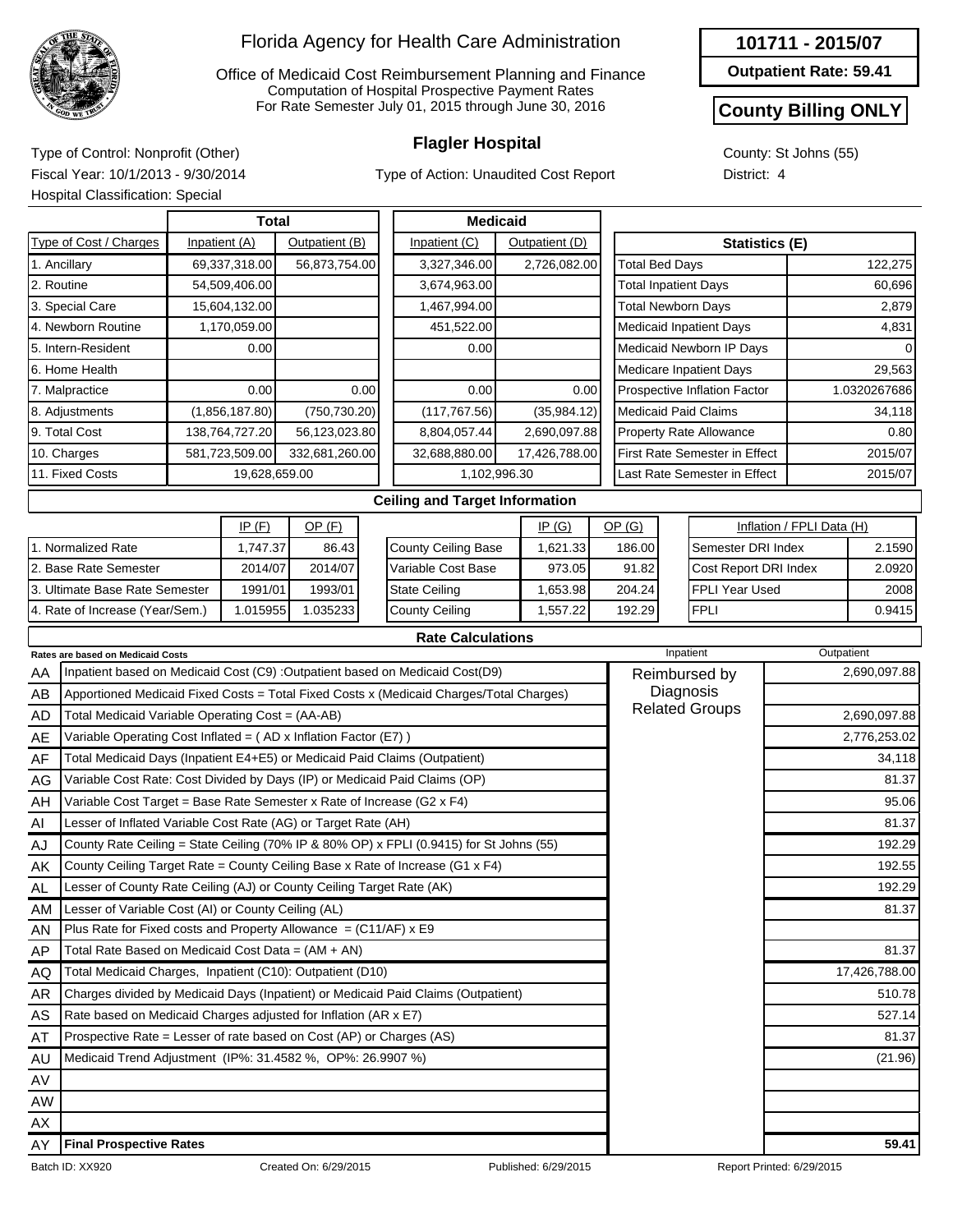

Office of Medicaid Cost Reimbursement Planning and Finance Computation of Hospital Prospective Payment Rates For Rate Semester July 01, 2015 through June 30, 2016

## **Halifax Health Medical Center** Type of Control: Government

Type of Action: Unaudited Cost Report

| 101842 - 2015/07 |
|------------------|
|------------------|

**Outpatient Rate: 87.07**

#### **County Billing ONLY**

County: Volusia (64) District: 4

Fiscal Year: 10/1/2013 - 9/30/2014 Hospital Classification: CHEP

| Total                                                     |                                                  |  |                |                       |                                 | <b>Medicaid</b>                                                                         |              |              |                               |                                |                                    |                           |              |
|-----------------------------------------------------------|--------------------------------------------------|--|----------------|-----------------------|---------------------------------|-----------------------------------------------------------------------------------------|--------------|--------------|-------------------------------|--------------------------------|------------------------------------|---------------------------|--------------|
| Type of Cost / Charges<br>Inpatient (A)<br>Outpatient (B) |                                                  |  |                |                       | Inpatient (C)<br>Outpatient (D) |                                                                                         |              |              |                               |                                | Statistics (E)                     |                           |              |
|                                                           | 1. Ancillary                                     |  | 115,388,583.00 | 116,428,942.00        |                                 | 11,047,580.00                                                                           |              | 5,958,348.00 |                               | <b>Total Bed Days</b>          |                                    |                           | 179,580      |
| 67,078,953.00<br>2. Routine                               |                                                  |  |                |                       | 10,103,816.00                   |                                                                                         |              |              | <b>Total Inpatient Days</b>   |                                |                                    | 121,074                   |              |
|                                                           | 3. Special Care                                  |  | 31,113,036.00  |                       |                                 | 2,881,419.00                                                                            |              |              |                               | <b>Total Newborn Days</b>      |                                    |                           | 7,313        |
| 4. Newborn Routine<br>4,724,351.00                        |                                                  |  |                |                       | 2,503,974.00                    |                                                                                         |              |              |                               | <b>Medicaid Inpatient Days</b> |                                    | 18,634                    |              |
| 5. Intern-Resident                                        |                                                  |  | 0.00           |                       |                                 | 0.00                                                                                    |              |              |                               |                                | Medicaid Newborn IP Days           |                           | 1,786        |
| 6. Home Health                                            |                                                  |  |                |                       |                                 |                                                                                         |              |              |                               | <b>Medicare Inpatient Days</b> |                                    | 38,535                    |              |
| 0.00<br>7. Malpractice                                    |                                                  |  |                | 0.00                  | 0.00                            |                                                                                         | 0.00         |              |                               | Prospective Inflation Factor   |                                    | 1.0320267686              |              |
| (3,246,756.01)<br>8. Adjustments                          |                                                  |  | (1,731,597.99) |                       | (394, 670.34)                   |                                                                                         | (88, 615.97) |              |                               | <b>Medicaid Paid Claims</b>    |                                    | 51,291                    |              |
| 9. Total Cost<br>215,058,166.99                           |                                                  |  | 114,697,344.01 |                       | 26,142,118.66                   |                                                                                         | 5,869,732.03 |              |                               | <b>Property Rate Allowance</b> |                                    | 0.80                      |              |
| 736,139,577.00<br>565,334,202.00<br>10. Charges           |                                                  |  |                | 72,340,777.00         |                                 | 27,606,783.00                                                                           |              |              | First Rate Semester in Effect |                                | 2015/07                            |                           |              |
| 11. Fixed Costs<br>29,729,090.00                          |                                                  |  |                | 2,921,491.44          |                                 |                                                                                         |              |              | Last Rate Semester in Effect  |                                | 2015/07                            |                           |              |
| <b>Ceiling and Target Information</b>                     |                                                  |  |                |                       |                                 |                                                                                         |              |              |                               |                                |                                    |                           |              |
| IP(F)<br>$OP$ (F)<br>IP(G)                                |                                                  |  |                |                       |                                 |                                                                                         |              |              |                               | OP(G)                          |                                    | Inflation / FPLI Data (H) |              |
|                                                           | 1. Normalized Rate                               |  | 1,274.37       | 128.25                |                                 | <b>County Ceiling Base</b>                                                              | 1.105.73     |              | 181.93                        | Semester DRI Index             |                                    | 2.1590                    |              |
|                                                           | 2. Base Rate Semester                            |  | 2014/07        | 2014/07               |                                 | Variable Cost Base                                                                      |              | 874.89       |                               | 128.63                         | Cost Report DRI Index              |                           | 2.0920       |
|                                                           | 3. Ultimate Base Rate Semester                   |  | 1991/01        | 1993/01               |                                 | <b>State Ceiling</b>                                                                    |              | 1,653.98     | 204.24                        |                                | <b>FPLI Year Used</b>              |                           | 2008         |
| 1.015955<br>4. Rate of Increase (Year/Sem.)<br>1.035233   |                                                  |  |                | <b>County Ceiling</b> |                                 | 1,523.15                                                                                |              | 188.09       | <b>FPLI</b>                   |                                | 0.9209                             |                           |              |
|                                                           |                                                  |  |                |                       |                                 | <b>Rate Calculations</b>                                                                |              |              |                               |                                |                                    |                           |              |
|                                                           | <b>Rates are based on Medicaid Costs</b>         |  |                |                       |                                 |                                                                                         |              |              |                               | Inpatient                      | Outpatient                         |                           |              |
| AA                                                        |                                                  |  |                |                       |                                 | Inpatient based on Medicaid Cost (C9) : Outpatient based on Medicaid Cost(D9)           |              |              |                               |                                | Reimbursed by                      |                           | 5,869,732.03 |
| AB                                                        |                                                  |  |                |                       |                                 | Apportioned Medicaid Fixed Costs = Total Fixed Costs x (Medicaid Charges/Total Charges) |              |              |                               |                                | Diagnosis<br><b>Related Groups</b> |                           |              |
| AD                                                        | Total Medicaid Variable Operating Cost = (AA-AB) |  |                |                       |                                 |                                                                                         |              |              |                               |                                |                                    |                           | 5,869,732.03 |

| AD        | Total Medicald Variable Operating Cost = (AA-AB)                                       | 5,869,732.03  |
|-----------|----------------------------------------------------------------------------------------|---------------|
| AE        | Variable Operating Cost Inflated = (AD x Inflation Factor (E7))                        | 6,057,720.58  |
| AF        | Total Medicaid Days (Inpatient E4+E5) or Medicaid Paid Claims (Outpatient)             | 51,291        |
| AG        | Variable Cost Rate: Cost Divided by Days (IP) or Medicaid Paid Claims (OP)             | 118.10        |
| AH        | Variable Cost Target = Base Rate Semester x Rate of Increase (G2 x F4)                 | 133.16        |
| AI        | Lesser of Inflated Variable Cost Rate (AG) or Target Rate (AH)                         | 118.10        |
| AJ        | County Rate Ceiling = State Ceiling (70% IP & 80% OP) x FPLI (0.9209) for Volusia (64) | 188.09        |
| AK.       | County Ceiling Target Rate = County Ceiling Base x Rate of Increase (G1 x F4)          | 188.34        |
| AL        | Lesser of County Rate Ceiling (AJ) or County Ceiling Target Rate (AK)                  | 188.09        |
| AM        | Lesser of Variable Cost (AI) or County Ceiling (AL)                                    | 118.10        |
| AN.       | Plus Rate for Fixed costs and Property Allowance $= (C11/AF) \times E9$                |               |
| AP        | Total Rate Based on Medicaid Cost Data = $(AM + AN)$                                   | 118.10        |
| AQ        | Total Medicaid Charges, Inpatient (C10): Outpatient (D10)                              | 27,606,783.00 |
| AR        | Charges divided by Medicaid Days (Inpatient) or Medicaid Paid Claims (Outpatient)      | 538.24        |
| AS        | Rate based on Medicaid Charges adjusted for Inflation (AR x E7)                        | 555.48        |
| AT        | Prospective Rate = Lesser of rate based on Cost (AP) or Charges (AS)                   | 118.10        |
| AU        | Medicaid Trend Adjustment (IP%: 30.4045 %, OP%: 26.2788 %)                             | (31.04)       |
| AV        |                                                                                        |               |
| <b>AW</b> |                                                                                        |               |
| AX        |                                                                                        |               |
| AY        | <b>Final Prospective Rates</b>                                                         | 87.07         |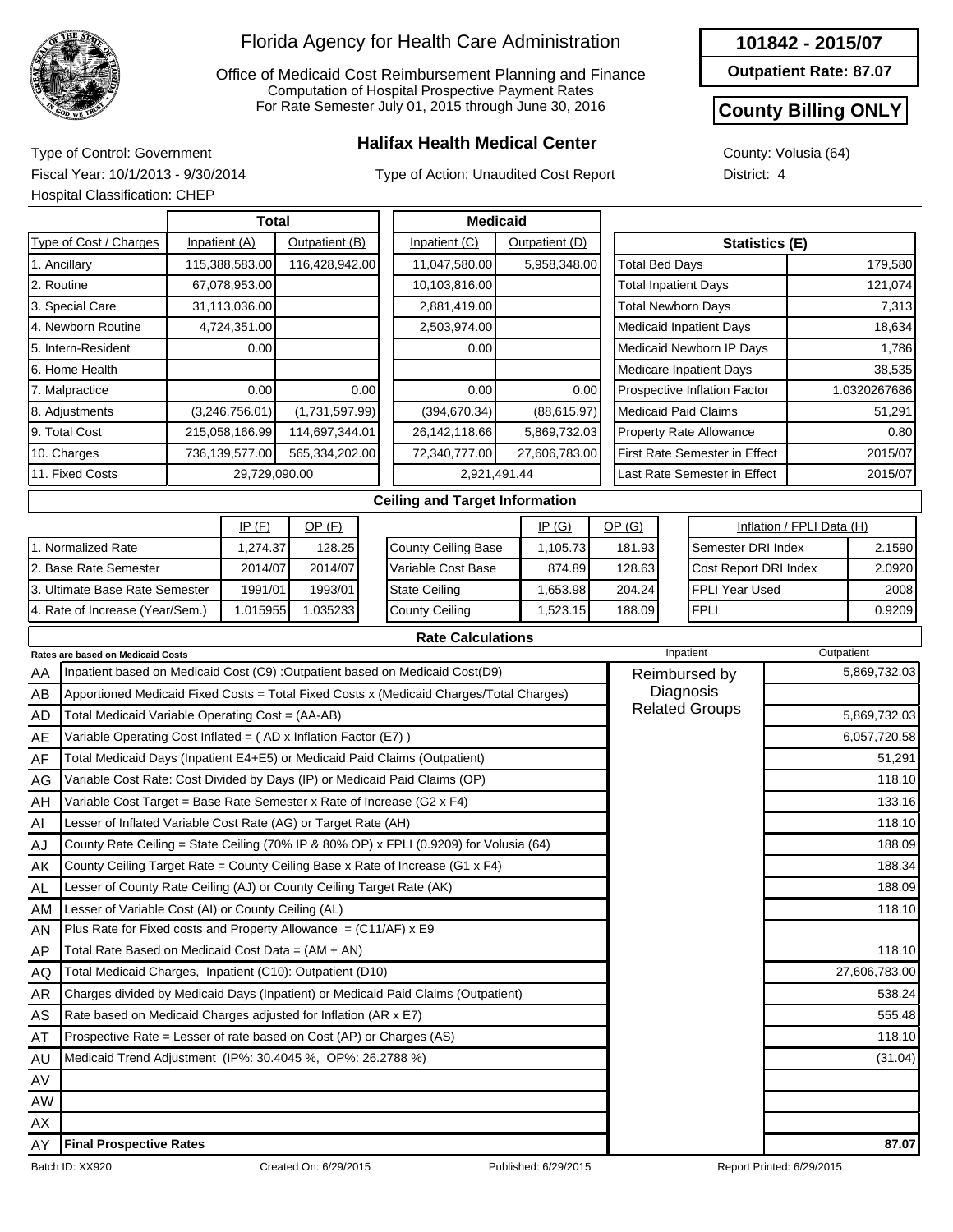

Office of Medicaid Cost Reimbursement Planning and Finance Computation of Hospital Prospective Payment Rates For Rate Semester July 01, 2015 through June 30, 2016

## **Wellington Regional Medical Center** Type of Control: Proprietary

Type of Action: Unaudited Cost Report

**102130 - 2015/07**

**Outpatient Rate: 89.56**

#### **County Billing ONLY**

County: Palm Beach (50) District: 9

Fiscal Year: 1/1/2013 - 12/31/2013 Hospital Classification: CHEP

|                                  | <b>Hospital Classification: CHEP</b>                                       |                |               |                 |               |                                                                                         |                       |          |                               |                                                    |         |                                |                           |              |  |
|----------------------------------|----------------------------------------------------------------------------|----------------|---------------|-----------------|---------------|-----------------------------------------------------------------------------------------|-----------------------|----------|-------------------------------|----------------------------------------------------|---------|--------------------------------|---------------------------|--------------|--|
|                                  |                                                                            |                |               | <b>Medicaid</b> |               |                                                                                         |                       |          |                               |                                                    |         |                                |                           |              |  |
|                                  | Type of Cost / Charges                                                     |                | Inpatient (A) | Outpatient (B)  | Inpatient (C) | <b>Statistics (E)</b>                                                                   |                       |          |                               |                                                    |         |                                |                           |              |  |
|                                  | 1. Ancillary                                                               | 46,349,203.00  | 6,072,195.00  |                 | 2,942,267.00  |                                                                                         | <b>Total Bed Days</b> |          |                               |                                                    | 78,753  |                                |                           |              |  |
|                                  | 2. Routine                                                                 |                | 30,648,892.00 |                 |               | 3,749,334.00                                                                            |                       |          |                               | <b>Total Inpatient Days</b>                        |         |                                |                           | 49,912       |  |
|                                  | 3. Special Care                                                            |                | 11,174,586.00 |                 |               | 3,510,872.00                                                                            |                       |          |                               | <b>Total Newborn Days</b>                          |         |                                |                           | 4,118        |  |
|                                  | 4. Newborn Routine                                                         |                | 1,617,611.00  |                 |               | 717,271.00                                                                              |                       |          |                               |                                                    |         | <b>Medicaid Inpatient Days</b> |                           | 8,547        |  |
|                                  | 5. Intern-Resident                                                         |                | 0.00          |                 |               | 0.00                                                                                    |                       |          |                               |                                                    |         | Medicaid Newborn IP Days       |                           | 1,826        |  |
|                                  | 6. Home Health                                                             |                |               |                 |               |                                                                                         |                       |          |                               |                                                    |         | Medicare Inpatient Days        |                           | 10,891       |  |
|                                  | 7. Malpractice                                                             |                | 0.00          |                 | 0.00          | 0.00                                                                                    |                       | 0.00     |                               |                                                    |         | Prospective Inflation Factor   | 1.0485672657              |              |  |
|                                  | 0.00<br>8. Adjustments<br>0.00                                             |                |               |                 |               | 0.00                                                                                    |                       | 0.00     |                               | <b>Medicaid Paid Claims</b>                        |         |                                | 22,086                    |              |  |
|                                  | 9. Total Cost                                                              | 33,277,666.00  | 14,049,672.00 |                 | 2,942,267.00  |                                                                                         |                       |          | Property Rate Allowance       | 0.80                                               |         |                                |                           |              |  |
|                                  | 10. Charges                                                                | 280,974,324.00 | 74,218,493.00 | 23,182,052.00   |               |                                                                                         |                       |          | First Rate Semester in Effect |                                                    | 2015/07 |                                |                           |              |  |
| 11. Fixed Costs<br>17,176,388.00 |                                                                            |                |               |                 |               | 2,390,602.64                                                                            |                       |          |                               |                                                    |         | Last Rate Semester in Effect   |                           | 2015/07      |  |
|                                  |                                                                            |                |               |                 |               | <b>Ceiling and Target Information</b>                                                   |                       |          |                               |                                                    |         |                                |                           |              |  |
| IP(F)<br>$OP$ (F)                |                                                                            |                |               |                 |               |                                                                                         |                       | IP(G)    |                               | OP(G)                                              |         |                                | Inflation / FPLI Data (H) |              |  |
|                                  | 1. Normalized Rate                                                         |                | 1,149.71      | 136.27          |               | County Ceiling Base                                                                     | 1,054.35              |          |                               | 202.52                                             |         | Semester DRI Index             |                           | 2.1590       |  |
|                                  | 2. Base Rate Semester                                                      |                | 2014/07       | 2014/07         |               | Variable Cost Base                                                                      |                       | 975.29   |                               | 118.49                                             |         | Cost Report DRI Index          |                           | 2.0590       |  |
|                                  | 3. Ultimate Base Rate Semester                                             |                | 1991/01       | 1993/01         |               | <b>State Ceiling</b>                                                                    |                       | 1,653.98 |                               | 204.24                                             |         | <b>FPLI Year Used</b>          |                           | 2008         |  |
|                                  | 4. Rate of Increase (Year/Sem.)                                            |                | 1.015955      | 1.035233        |               | <b>County Ceiling</b><br>1,695.50                                                       |                       |          |                               | <b>FPLI</b><br>209.37                              |         |                                |                           | 1.0251       |  |
|                                  |                                                                            |                |               |                 |               | <b>Rate Calculations</b>                                                                |                       |          |                               |                                                    |         |                                |                           |              |  |
|                                  | Rates are based on Medicaid Costs                                          |                |               |                 |               |                                                                                         |                       |          |                               |                                                    |         | Inpatient                      |                           | Outpatient   |  |
| AA                               |                                                                            |                |               |                 |               | Inpatient based on Medicaid Cost (C9) : Outpatient based on Medicaid Cost(D9)           |                       |          |                               |                                                    |         | Reimbursed by                  |                           | 2,942,267.00 |  |
| AВ                               |                                                                            |                |               |                 |               | Apportioned Medicaid Fixed Costs = Total Fixed Costs x (Medicaid Charges/Total Charges) |                       |          |                               | Diagnosis<br><b>Related Groups</b><br>2,942,267.00 |         |                                |                           |              |  |
| AD                               | Total Medicaid Variable Operating Cost = (AA-AB)                           |                |               |                 |               |                                                                                         |                       |          |                               |                                                    |         |                                |                           |              |  |
| AE                               | Variable Operating Cost Inflated = (AD x Inflation Factor (E7))            |                |               |                 |               |                                                                                         |                       |          |                               |                                                    |         |                                |                           | 3,085,164.86 |  |
| AF                               | Total Medicaid Days (Inpatient E4+E5) or Medicaid Paid Claims (Outpatient) |                |               |                 |               |                                                                                         |                       |          |                               |                                                    |         |                                |                           | 22,086       |  |
| AG                               | Variable Cost Rate: Cost Divided by Days (IP) or Medicaid Paid Claims (OP) |                |               |                 |               |                                                                                         |                       |          |                               |                                                    |         |                                |                           | 139.69       |  |
| $\overline{H}$                   | Variable Cost Target = Base Rate Semester x Rate of Increase (G2 x F4)     |                |               |                 |               |                                                                                         |                       |          |                               |                                                    |         |                                |                           | 122.66       |  |

| AY        | <b>Final Prospective Rates</b>                                                            |                       | 89.56         |
|-----------|-------------------------------------------------------------------------------------------|-----------------------|---------------|
| AX        |                                                                                           |                       |               |
| AW        |                                                                                           |                       |               |
| AV        |                                                                                           |                       |               |
| AU        | Medicaid Trend Adjustment (IP%: 31.4582 %, OP%: 26.9907 %)                                |                       | (33.11)       |
| AT        | Prospective Rate = Lesser of rate based on Cost (AP) or Charges (AS)                      |                       | 122.66        |
| AS        | Rate based on Medicaid Charges adjusted for Inflation (AR x E7)                           |                       | 1,100.60      |
| <b>AR</b> | Charges divided by Medicaid Days (Inpatient) or Medicaid Paid Claims (Outpatient)         |                       | 1,049.63      |
| AQ        | Total Medicaid Charges, Inpatient (C10): Outpatient (D10)                                 |                       | 23,182,052.00 |
| AP        | Total Rate Based on Medicaid Cost Data = $(AM + AN)$                                      |                       | 122.66        |
| AN        | Plus Rate for Fixed costs and Property Allowance = (C11/AF) x E9                          |                       |               |
| AM        | Lesser of Variable Cost (AI) or County Ceiling (AL)                                       |                       | 122.66        |
| AL        | Lesser of County Rate Ceiling (AJ) or County Ceiling Target Rate (AK)                     |                       | 209.37        |
| AK        | County Ceiling Target Rate = County Ceiling Base x Rate of Increase (G1 x F4)             |                       | 209.66        |
| AJ        | County Rate Ceiling = State Ceiling (70% IP & 80% OP) x FPLI (1.0251) for Palm Beach (50) |                       | 209.37        |
| AI        | Lesser of Inflated Variable Cost Rate (AG) or Target Rate (AH)                            |                       | 122.66        |
| AH        | Variable Cost Target = Base Rate Semester x Rate of Increase (G2 x F4)                    |                       | 122.66        |
| AG        | Variable Cost Rate: Cost Divided by Days (IP) or Medicaid Paid Claims (OP)                |                       | 139.69        |
| AF        | Total Medicaid Days (Inpatient E4+E5) or Medicaid Paid Claims (Outpatient)                |                       | 22,086        |
| AE        | Variable Operating Cost Inflated = $(AD \times Inflation Factor (E7))$                    |                       | 3,085,164.86  |
| AD        | Total Medicaid Variable Operating Cost = (AA-AB)                                          | <b>Related Groups</b> | 2,942,267.00  |
| <b>AD</b> | Apportioned Medicald Fixed Costs = Total Fixed Costs x (Medicald Charges) Total Charges)  | <b>Diuyi IVOIU</b>    |               |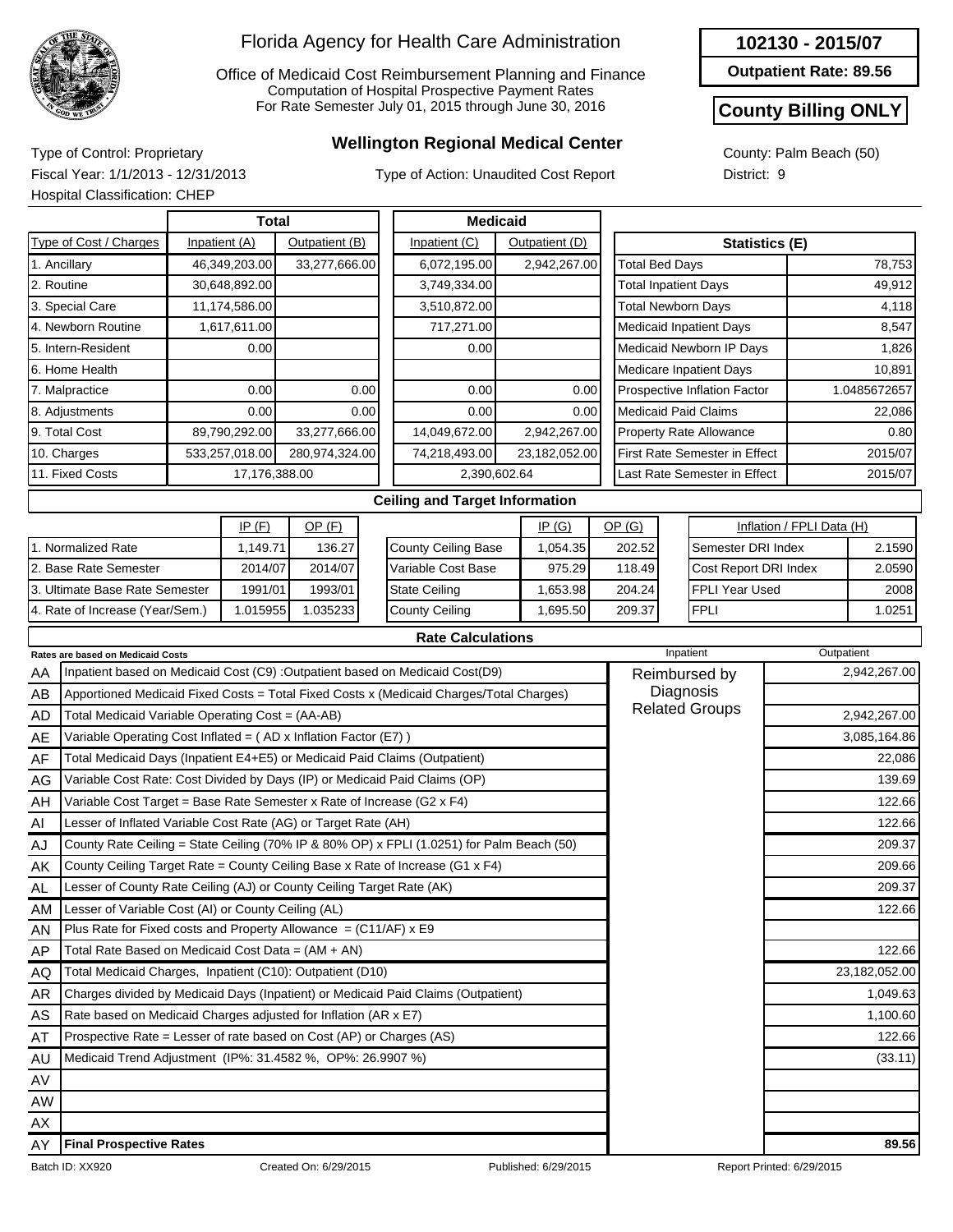

Office of Medicaid Cost Reimbursement Planning and Finance Computation of Hospital Prospective Payment Rates For Rate Semester July 01, 2015 through June 30, 2016

## **Memorial Hospital Pembroke** Type of Control: Government

Type of Action: Unaudited Cost Report

**Outpatient Rate: 80.68**

#### **County Billing ONLY**

County: Broward (6) District: 10

Fiscal Year: 5/1/2013 - 4/30/2014 Hospital Classification: Special-Public

|                                 |                | Total         |                |      | <b>Medicaid</b>                       |                |          |                               |                              |                                |         |              |
|---------------------------------|----------------|---------------|----------------|------|---------------------------------------|----------------|----------|-------------------------------|------------------------------|--------------------------------|---------|--------------|
| Type of Cost / Charges          |                | Inpatient (A) | Outpatient (B) |      | Inpatient (C)                         | Outpatient (D) |          |                               | Statistics (E)               |                                |         |              |
| 1. Ancillary                    |                | 29,417,084.00 | 53,675,760.00  |      | 4,191,940.00                          | 3,760,004.00   |          | <b>Total Bed Days</b>         |                              |                                |         | 109,865      |
| 2. Routine                      |                | 26,643,053.00 |                |      | 2,737,982.00                          |                |          |                               |                              | <b>Total Inpatient Days</b>    |         | 24,809       |
| 3. Special Care                 |                | 9,867,847.00  |                |      | 1,403,259.00                          |                |          |                               |                              | <b>Total Newborn Days</b>      |         | 0            |
| 4. Newborn Routine              |                | 0.00          |                |      | 0.00                                  |                |          |                               |                              | <b>Medicaid Inpatient Days</b> |         | 3,387        |
| 5. Intern-Resident              |                | 585,950.00    |                |      | 60,204.00                             |                |          |                               |                              | Medicaid Newborn IP Days       |         |              |
| 6. Home Health                  |                |               |                |      |                                       |                |          |                               | Medicare Inpatient Days      |                                | 6,408   |              |
| 7. Malpractice                  |                | 0.00          |                | 0.00 | 0.00                                  |                | 0.00     |                               | Prospective Inflation Factor |                                |         | 1.0419884170 |
| 8. Adjustments                  |                | 0.00          |                | 0.00 | 0.00                                  |                | 0.00     |                               | <b>Medicaid Paid Claims</b>  |                                |         | 26,742       |
| 9. Total Cost                   |                | 66,513,934.00 | 53,675,760.00  |      | 8,393,385.00                          | 3,760,004.00   |          |                               |                              | <b>Property Rate Allowance</b> |         | 0.80         |
| 10. Charges                     | 321,875,884.00 |               | 368,790,481.00 |      | 44,354,333.00                         | 20,515,626.00  |          | First Rate Semester in Effect |                              |                                | 2015/07 |              |
| 11. Fixed Costs                 |                |               | 17,433,866.00  |      | 2,402,377.86                          |                |          |                               | Last Rate Semester in Effect |                                |         | 2015/07      |
|                                 |                |               |                |      | <b>Ceiling and Target Information</b> |                |          |                               |                              |                                |         |              |
| IP(F)<br>$OP$ (F)               |                |               |                |      | IP(G)                                 |                | OP(G)    |                               |                              | Inflation / FPLI Data (H)      |         |              |
| 1. Normalized Rate              |                | 1,703.41      | 135.40         |      | <b>County Ceiling Base</b>            |                | 1,014.06 | 213.76                        |                              | Semester DRI Index             |         | 2.1590       |
| <b>Base Rate Semester</b>       |                | 2014/07       | 2014/07        |      | Variable Cost Base                    |                | 989.63   | 106.75                        |                              | Cost Report DRI Index          |         | 2.0720       |
| 3. Ultimate Base Rate Semester  |                | 1991/01       | 1993/01        |      | <b>State Ceiling</b>                  |                | 1,653.98 | 204.24                        |                              | FPLI Year Used                 |         | 2008         |
| 4. Rate of Increase (Year/Sem.) |                | 1.015955      | 1.035233       |      | <b>County Ceiling</b>                 |                | 1,789.61 | 220.99                        |                              | <b>FPLI</b>                    |         | 1.0820       |

| <b>Rate Calculations</b> |
|--------------------------|
|--------------------------|

|           | <b>Rates are based on Medicaid Costs</b>                                                | Inpatient     | Outpatient    |
|-----------|-----------------------------------------------------------------------------------------|---------------|---------------|
| AA        | Inpatient based on Medicaid Cost (C9) : Outpatient based on Medicaid Cost(D9)           | Reimbursed by | 3,760,004.00  |
| AB        | Apportioned Medicaid Fixed Costs = Total Fixed Costs x (Medicaid Charges/Total Charges) |               |               |
| AD        | Total Medicaid Variable Operating Cost = (AA-AB)                                        | 3,760,004.00  |               |
| AE        | Variable Operating Cost Inflated = $(AD x)$ Inflation Factor (E7) )                     |               | 3,917,880.62  |
| AF        | Total Medicaid Days (Inpatient E4+E5) or Medicaid Paid Claims (Outpatient)              |               | 26,742        |
| AG        | Variable Cost Rate: Cost Divided by Days (IP) or Medicaid Paid Claims (OP)              |               | 146.51        |
| AH        | Variable Cost Target = Base Rate Semester x Rate of Increase (G2 x F4)                  |               | 110.51        |
| AI        | Lesser of Inflated Variable Cost Rate (AG) or Target Rate (AH)                          |               | 110.51        |
| AJ        | County Rate Ceiling = State Ceiling (70% IP & 80% OP) x FPLI (1.0820) for Broward (6)   |               | 220.99        |
| AK        | County Ceiling Target Rate = County Ceiling Base x Rate of Increase (G1 x F4)           |               | 221.29        |
| <b>AL</b> | Lesser of County Rate Ceiling (AJ) or County Ceiling Target Rate (AK)                   |               | 220.99        |
| AM        | Lesser of Variable Cost (AI) or County Ceiling (AL)                                     |               | 110.51        |
| AN        | Plus Rate for Fixed costs and Property Allowance = $(C11/AF)$ x E9                      |               |               |
| <b>AP</b> | Total Rate Based on Medicaid Cost Data = $(AM + AN)$                                    |               | 110.51        |
| AQ        | Total Medicaid Charges, Inpatient (C10): Outpatient (D10)                               |               | 20,515,626.00 |
| AR        | Charges divided by Medicaid Days (Inpatient) or Medicaid Paid Claims (Outpatient)       |               | 767.17        |
| AS        | Rate based on Medicaid Charges adjusted for Inflation (AR x E7)                         |               | 799.38        |
| AT        | Prospective Rate = Lesser of rate based on Cost (AP) or Charges (AS)                    |               | 110.51        |
| AU        | Medicaid Trend Adjustment (IP%: 31.4582 %, OP%: 26.9907 %)                              |               | (29.83)       |
| AV        |                                                                                         |               |               |
| <b>AW</b> |                                                                                         |               |               |
| AX        |                                                                                         |               |               |
| AY        | <b>Final Prospective Rates</b>                                                          |               | 80.68         |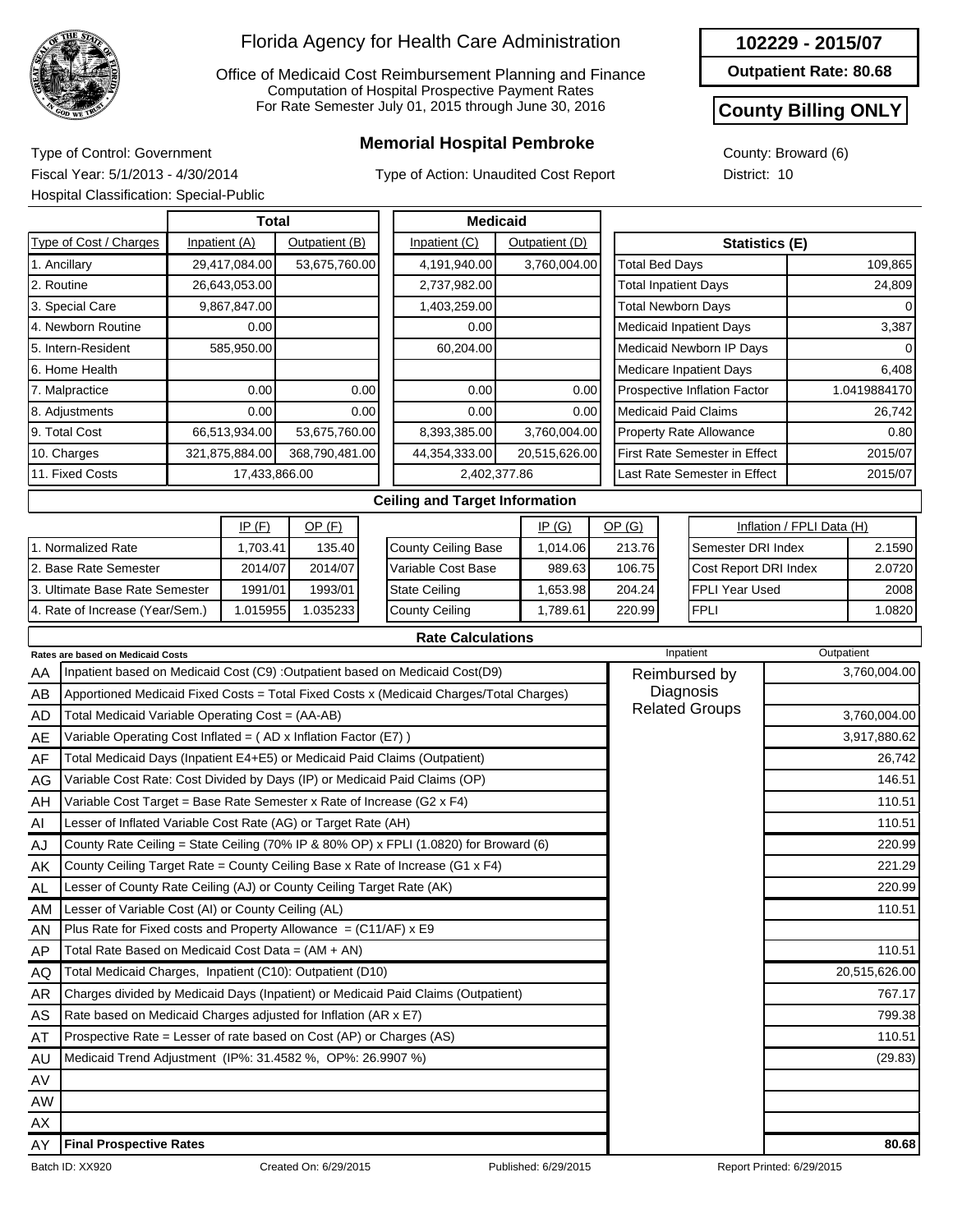

Office of Medicaid Cost Reimbursement Planning and Finance Computation of Hospital Prospective Payment Rates For Rate Semester July 01, 2015 through June 30, 2016

Type of Action: Unaudited Cost Report

**Outpatient Rate: 151.13**

#### **County Billing ONLY**

County: Dade (13) District: 11

**Homestead Hospital** Type of Control: Nonprofit (Other) Fiscal Year: 10/1/2013 - 9/30/2014 Hospital Classification: Special

|                                                                                           | Hospital Classification: Special                                           |               |                |                |                                   |                                                                                         |       |               |                                 |                                    |             |                                      |               |               |  |
|-------------------------------------------------------------------------------------------|----------------------------------------------------------------------------|---------------|----------------|----------------|-----------------------------------|-----------------------------------------------------------------------------------------|-------|---------------|---------------------------------|------------------------------------|-------------|--------------------------------------|---------------|---------------|--|
|                                                                                           |                                                                            |               | <b>Total</b>   |                |                                   | <b>Medicaid</b>                                                                         |       |               |                                 |                                    |             |                                      |               |               |  |
|                                                                                           | Type of Cost / Charges                                                     | Inpatient (C) |                |                |                                   | Statistics (E)                                                                          |       |               |                                 |                                    |             |                                      |               |               |  |
|                                                                                           | 1. Ancillary                                                               |               | 47,667,431.00  | 94,153,997.00  |                                   | 11,961,979.00<br>13,675,981.00                                                          |       |               |                                 | <b>Total Bed Days</b>              |             |                                      | 51,830        |               |  |
|                                                                                           | 2. Routine                                                                 |               | 55,500,093.00  |                |                                   | 12,009,590.00                                                                           |       |               |                                 | <b>Total Inpatient Days</b>        |             |                                      |               | 32,393        |  |
|                                                                                           | 3. Special Care                                                            |               | 16,497,381.00  |                |                                   | 2,242,425.00                                                                            |       |               |                                 | <b>Total Newborn Days</b>          |             |                                      |               | 4,608         |  |
|                                                                                           | 4. Newborn Routine                                                         |               | 3,282,632.00   |                |                                   | 2,070,176.00                                                                            |       |               |                                 |                                    |             | <b>Medicaid Inpatient Days</b>       |               | 6,343         |  |
|                                                                                           | 5. Intern-Resident                                                         |               | 969,505.00     |                |                                   | 146,647.00                                                                              |       |               |                                 |                                    |             | Medicaid Newborn IP Days             |               |               |  |
|                                                                                           | 6. Home Health                                                             |               |                |                |                                   |                                                                                         |       |               |                                 |                                    |             | <b>Medicare Inpatient Days</b>       |               | 5,041         |  |
|                                                                                           | 7. Malpractice                                                             |               | 0.00           |                | 0.00                              | 0.00                                                                                    |       | 0.00          |                                 |                                    |             | Prospective Inflation Factor         | 1.0320267686  |               |  |
|                                                                                           | 8. Adjustments                                                             |               | (1,248,817.80) | (948, 870.20)  |                                   | (286, 521.61)                                                                           |       | (137, 824.53) |                                 | <b>Medicaid Paid Claims</b>        |             |                                      |               | 52,749        |  |
|                                                                                           | 9. Total Cost                                                              |               | 122,668,224.20 | 93,205,126.80  |                                   | 28,144,295.39                                                                           |       | 13,538,156.47 |                                 |                                    |             | <b>Property Rate Allowance</b>       | 0.80          |               |  |
|                                                                                           | 10. Charges                                                                |               | 422,423,354.00 | 452,517,807.00 |                                   | 75,736,775.00                                                                           |       | 53,579,386.00 |                                 |                                    |             | <b>First Rate Semester in Effect</b> | 2015/07       |               |  |
| 11. Fixed Costs                                                                           |                                                                            |               | 20,789,766.00  |                |                                   | 3,727,421.35                                                                            |       |               |                                 |                                    |             | Last Rate Semester in Effect         |               | 2015/07       |  |
| <b>Ceiling and Target Information</b>                                                     |                                                                            |               |                |                |                                   |                                                                                         |       |               |                                 |                                    |             |                                      |               |               |  |
|                                                                                           |                                                                            |               | IP(G)          |                |                                   |                                                                                         | OP(G) |               |                                 | Inflation / FPLI Data (H)          |             |                                      |               |               |  |
| 1. Normalized Rate<br>3,259.14                                                            |                                                                            |               |                | 219.87         |                                   | <b>County Ceiling Base</b>                                                              |       | 1,051.21      |                                 | 230.71                             |             | Semester DRI Index                   |               | 2.1590        |  |
| 2. Base Rate Semester<br>2014/07<br>2014/07                                               |                                                                            |               |                |                |                                   | Variable Cost Base<br>2,326.23<br>199.95                                                |       |               | Cost Report DRI Index           |                                    | 2.0920      |                                      |               |               |  |
| 1993/01<br>3. Ultimate Base Rate Semester<br>1991/01                                      |                                                                            |               |                |                | <b>State Ceiling</b><br>1,653.98  |                                                                                         |       |               | 204.24<br><b>FPLI Year Used</b> |                                    |             |                                      | 2008          |               |  |
| 1.015955<br>4. Rate of Increase (Year/Sem.)                                               |                                                                            |               | 1.035233       |                | <b>County Ceiling</b><br>1,992.55 |                                                                                         |       |               | 246.05                          |                                    | <b>FPLI</b> |                                      | 1.2047        |               |  |
|                                                                                           |                                                                            |               |                |                |                                   | <b>Rate Calculations</b>                                                                |       |               |                                 |                                    |             |                                      |               |               |  |
|                                                                                           | Rates are based on Medicaid Costs                                          |               |                |                |                                   |                                                                                         |       |               |                                 |                                    |             | Inpatient                            |               | Outpatient    |  |
| AA                                                                                        |                                                                            |               |                |                |                                   | Inpatient based on Medicaid Cost (C9) : Outpatient based on Medicaid Cost(D9)           |       |               |                                 |                                    |             | Reimbursed by                        | 13,538,156.47 |               |  |
| AB                                                                                        |                                                                            |               |                |                |                                   | Apportioned Medicaid Fixed Costs = Total Fixed Costs x (Medicaid Charges/Total Charges) |       |               |                                 | Diagnosis<br><b>Related Groups</b> |             |                                      |               |               |  |
| AD                                                                                        | Total Medicaid Variable Operating Cost = (AA-AB)                           |               |                |                |                                   |                                                                                         |       |               |                                 |                                    |             |                                      | 13,538,156.47 |               |  |
| AE                                                                                        | Variable Operating Cost Inflated = (AD x Inflation Factor (E7))            |               |                |                |                                   |                                                                                         |       |               |                                 |                                    |             |                                      |               | 13,971,739.87 |  |
| AF                                                                                        | Total Medicaid Days (Inpatient E4+E5) or Medicaid Paid Claims (Outpatient) |               |                |                |                                   |                                                                                         |       |               |                                 |                                    |             |                                      |               | 52,749        |  |
| Variable Cost Rate: Cost Divided by Days (IP) or Medicaid Paid Claims (OP)<br>AG          |                                                                            |               |                |                |                                   |                                                                                         |       |               |                                 |                                    | 264.87      |                                      |               |               |  |
| AH                                                                                        | Variable Cost Target = Base Rate Semester x Rate of Increase (G2 x F4)     |               |                |                |                                   |                                                                                         |       |               |                                 |                                    |             |                                      |               | 206.99        |  |
| Lesser of Inflated Variable Cost Rate (AG) or Target Rate (AH)<br>AI                      |                                                                            |               |                |                |                                   |                                                                                         |       |               |                                 |                                    | 206.99      |                                      |               |               |  |
| County Rate Ceiling = State Ceiling (70% IP & 80% OP) x FPLI (1.2047) for Dade (13)<br>AJ |                                                                            |               |                |                |                                   |                                                                                         |       |               |                                 |                                    |             |                                      | 246.05        |               |  |
| County Ceiling Target Rate = County Ceiling Base x Rate of Increase (G1 x F4)<br>AΚ       |                                                                            |               |                |                |                                   |                                                                                         |       |               |                                 |                                    |             |                                      |               | 238.84        |  |
| AL                                                                                        | Lesser of County Rate Ceiling (AJ) or County Ceiling Target Rate (AK)      |               |                |                |                                   |                                                                                         |       |               |                                 |                                    |             |                                      |               | 238.84        |  |
| ΑM                                                                                        | Lesser of Variable Cost (AI) or County Ceiling (AL)                        |               |                |                |                                   |                                                                                         |       |               |                                 |                                    |             |                                      |               | 206.99        |  |
| ΑN                                                                                        | Plus Rate for Fixed costs and Property Allowance $= (C11/AF) \times E9$    |               |                |                |                                   |                                                                                         |       |               |                                 |                                    |             |                                      |               |               |  |
| AP                                                                                        | Total Rate Based on Medicaid Cost Data = $(AM + AN)$                       |               |                |                |                                   |                                                                                         |       |               |                                 |                                    |             |                                      |               | 206.99        |  |
| AQ                                                                                        | Total Medicaid Charges, Inpatient (C10): Outpatient (D10)                  |               |                |                |                                   |                                                                                         |       |               |                                 |                                    |             |                                      |               | 53,579,386.00 |  |

AR AS AT AU AV AW AX AY

Charges divided by Medicaid Days (Inpatient) or Medicaid Paid Claims (Outpatient)

Rate based on Medicaid Charges adjusted for Inflation (AR x E7) Prospective Rate = Lesser of rate based on Cost (AP) or Charges (AS)

Medicaid Trend Adjustment (IP%: 31.4582 %, OP%: 26.9907 %) (55.87)

**Final Prospective Rates 151.13**

1,015.74 1,048.27 206.99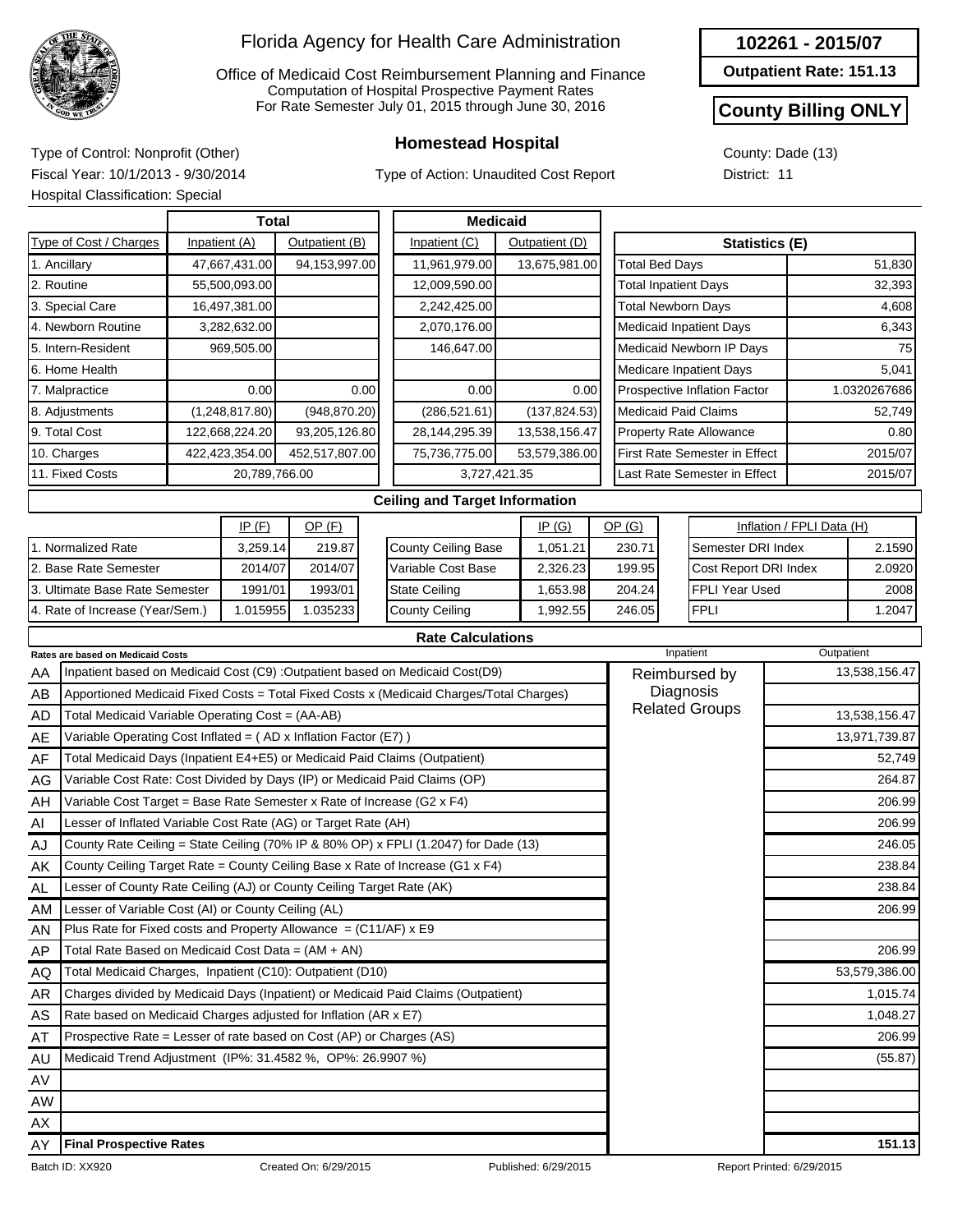

Office of Medicaid Cost Reimbursement Planning and Finance Computation of Hospital Prospective Payment Rates For Rate Semester July 01, 2015 through June 30, 2016

## **Heart Of Florida Hospital** Type of Control: Proprietary

Type of Action: Unaudited Cost Report

#### **102288 - 2015/07**

**Outpatient Rate: 59.10**

### **County Billing ONLY**

County: Polk (53) District: 6

Fiscal Year: 7/1/2013 - 6/30/2014 Hospital Classification: Special

|                                 | <b>Total</b>     |                |      | <b>Medicaid</b>                       |                |                                |                                |                           |              |
|---------------------------------|------------------|----------------|------|---------------------------------------|----------------|--------------------------------|--------------------------------|---------------------------|--------------|
| Type of Cost / Charges          | Inpatient (A)    | Outpatient (B) |      | Inpatient (C)                         | Outpatient (D) |                                | <b>Statistics (E)</b>          |                           |              |
| 1. Ancillary                    | 37,895,564.00    | 35,217,624.00  |      | 4,843,260.00                          | 2,747,984.00   | <b>Total Bed Days</b>          |                                |                           | 70,445       |
| 2. Routine                      | 20,633,845.00    |                |      | 2,054,208.00                          |                | <b>Total Inpatient Days</b>    |                                |                           | 35,055       |
| 3. Special Care                 | 5,989,914.00     |                |      | 196,323.00                            |                | <b>Total Newborn Days</b>      |                                |                           | 2,329        |
| 4. Newborn Routine              | 2,377,724.00     |                |      | 1,923,413.00                          |                | <b>Medicaid Inpatient Days</b> |                                |                           | 3,574        |
| 5. Intern-Resident              | 0.00             |                |      | 0.00                                  |                | Medicaid Newborn IP Days       |                                |                           | 67           |
| 6. Home Health                  |                  |                |      |                                       |                |                                | <b>Medicare Inpatient Days</b> |                           | 13,548       |
| 7. Malpractice                  | 0.00             |                | 0.00 | 0.00                                  | 0.00           |                                | Prospective Inflation Factor   |                           | 1.0374819798 |
| 8. Adjustments                  | (1, 181, 606.19) | (622,050.81)   |      | (159, 271.37)                         | (48, 537.79)   | <b>Medicaid Paid Claims</b>    |                                |                           | 34,157       |
| 9. Total Cost                   | 65,715,440.81    | 34,595,573.19  |      | 8,857,932.63                          | 2,699,446.21   | <b>Property Rate Allowance</b> |                                |                           | 0.80         |
| 10. Charges                     | 700,543,312.00   | 528,659,084.00 |      | 67,203,907.00                         | 42,541,686.00  |                                | First Rate Semester in Effect  |                           | 2015/07      |
| 11. Fixed Costs                 | 9,078,479.00     |                |      | 870,908.69                            |                |                                | Last Rate Semester in Effect   |                           | 2015/07      |
|                                 |                  |                |      | <b>Ceiling and Target Information</b> |                |                                |                                |                           |              |
|                                 | IP(F)            | $OP$ $(F)$     |      |                                       | IP(G)          | OP(G)                          |                                | Inflation / FPLI Data (H) |              |
| 1. Normalized Rate              | 2,413.93         | 86.97          |      | <b>County Ceiling Base</b>            | 916.04         | 186.26                         | Semester DRI Index             |                           | 2.1590       |
| 2. Base Rate Semester           | 2014/07          | 2014/07        |      | Variable Cost Base                    | 695.89         | 78.20                          | Cost Report DRI Index          |                           | 2.0810       |
| 3. Ultimate Base Rate Semester  | 1991/01          | 1993/01        |      | <b>State Ceiling</b>                  | 1,653.98       | 204.24                         | <b>FPLI Year Used</b>          |                           | 2008         |
| 4. Rate of Increase (Year/Sem.) | 1.015955         | 1.035233       |      | <b>County Ceiling</b>                 | 1,559.37       | 192.56                         | <b>FPLI</b>                    |                           | 0.9428       |
|                                 |                  |                |      |                                       |                |                                |                                |                           |              |

|--|

|           | <b>Rates are based on Medicaid Costs</b>                                                | Inpatient             | Outpatient    |
|-----------|-----------------------------------------------------------------------------------------|-----------------------|---------------|
| AA        | Inpatient based on Medicaid Cost (C9) : Outpatient based on Medicaid Cost(D9)           | Reimbursed by         | 2,699,446.21  |
| AB        | Apportioned Medicaid Fixed Costs = Total Fixed Costs x (Medicaid Charges/Total Charges) | Diagnosis             |               |
| AD        | Total Medicaid Variable Operating Cost = (AA-AB)                                        | <b>Related Groups</b> | 2,699,446.21  |
| AE        | Variable Operating Cost Inflated = $(AD x Inflation Factor (E7))$                       |                       | 2,800,626.80  |
| AF        | Total Medicaid Days (Inpatient E4+E5) or Medicaid Paid Claims (Outpatient)              |                       | 34,157        |
| AG        | Variable Cost Rate: Cost Divided by Days (IP) or Medicaid Paid Claims (OP)              |                       | 81.99         |
| AH        | Variable Cost Target = Base Rate Semester x Rate of Increase (G2 x F4)                  |                       | 80.96         |
| AI        | Lesser of Inflated Variable Cost Rate (AG) or Target Rate (AH)                          |                       | 80.96         |
| AJ        | County Rate Ceiling = State Ceiling (70% IP & 80% OP) x FPLI (0.9428) for Polk (53)     |                       | 192.56        |
| AK        | County Ceiling Target Rate = County Ceiling Base x Rate of Increase (G1 x F4)           |                       | 192.82        |
| <b>AL</b> | Lesser of County Rate Ceiling (AJ) or County Ceiling Target Rate (AK)                   |                       | 192.56        |
| AM        | Lesser of Variable Cost (AI) or County Ceiling (AL)                                     |                       | 80.96         |
| AN        | Plus Rate for Fixed costs and Property Allowance = $(C11/AF)$ x E9                      |                       |               |
| <b>AP</b> | Total Rate Based on Medicaid Cost Data = $(AM + AN)$                                    |                       | 80.96         |
| AQ        | Total Medicaid Charges, Inpatient (C10): Outpatient (D10)                               |                       | 42,541,686.00 |
| AR        | Charges divided by Medicaid Days (Inpatient) or Medicaid Paid Claims (Outpatient)       |                       | 1,245.47      |
| AS        | Rate based on Medicaid Charges adjusted for Inflation (AR x E7)                         |                       | 1,292.16      |
| AT        | Prospective Rate = Lesser of rate based on Cost (AP) or Charges (AS)                    |                       | 80.96         |
| AU        | Medicaid Trend Adjustment (IP%: 31.4582 %, OP%: 26.9907 %)                              |                       | (21.85)       |
| AV        |                                                                                         |                       |               |
| <b>AW</b> |                                                                                         |                       |               |
| AX        |                                                                                         |                       |               |
| AY        | <b>Final Prospective Rates</b>                                                          |                       | 59.10         |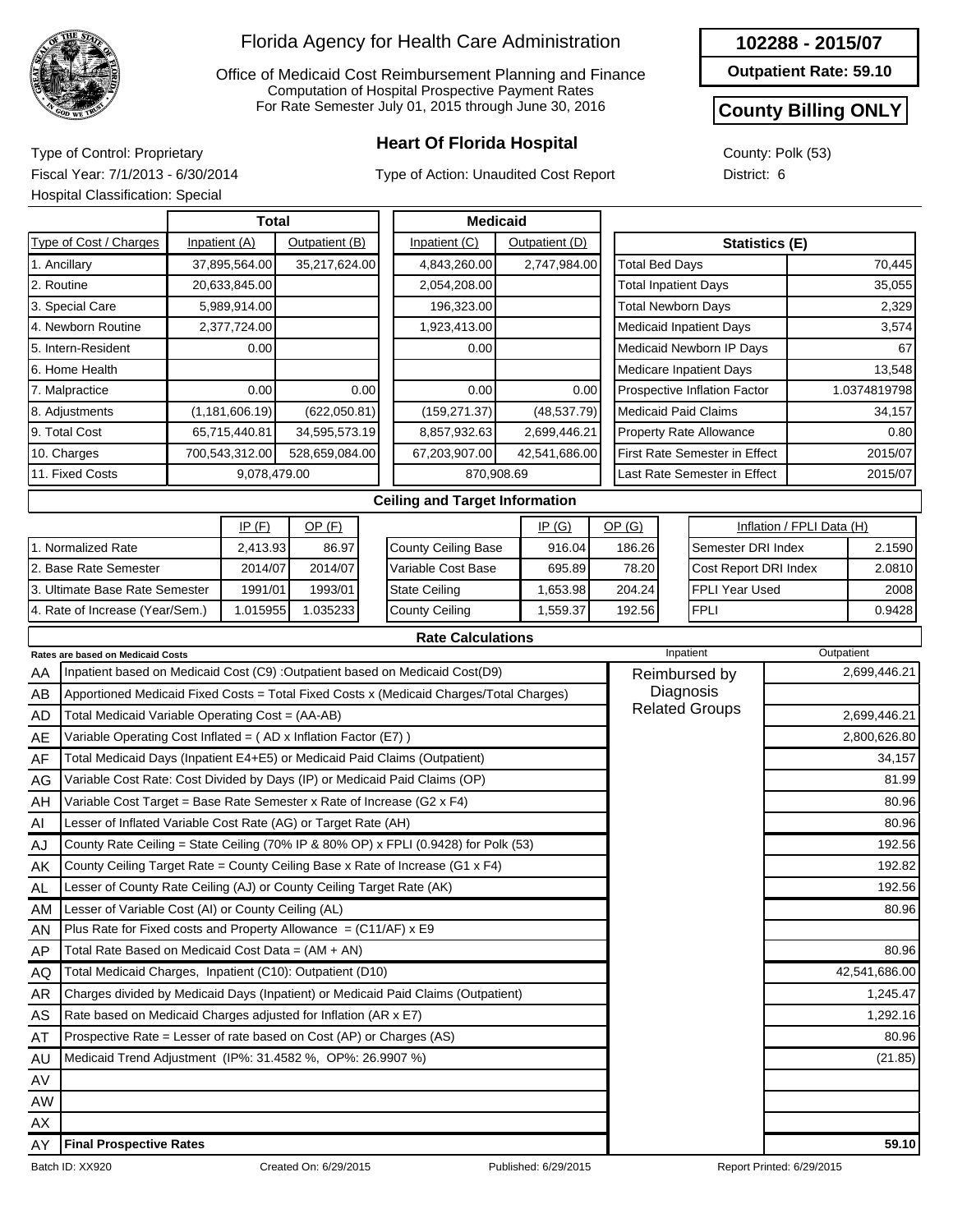

Office of Medicaid Cost Reimbursement Planning and Finance Computation of Hospital Prospective Payment Rates For Rate Semester July 01, 2015 through June 30, 2016

## **Palmetto General Hospital** Type of Control: Proprietary

Type of Action: Unaudited Cost Report

#### **104604 - 2015/07**

**Outpatient Rate: 77.98**

#### **County Billing ONLY**

1.2047

County: Dade (13) District: 11

Fiscal Year: 1/1/2013 - 12/31/2013 Hospital Classification: CHEP

4. Rate of Increase (Year/Sem.)

|                                | Total            |                |      | <b>Medicaid</b>                       |                |                                |  |                                      |                           |              |
|--------------------------------|------------------|----------------|------|---------------------------------------|----------------|--------------------------------|--|--------------------------------------|---------------------------|--------------|
| Type of Cost / Charges         | Inpatient (A)    | Outpatient (B) |      | Inpatient (C)                         | Outpatient (D) |                                |  | Statistics (E)                       |                           |              |
| 1. Ancillary                   | 90,055,314.00    | 46,141,018.00  |      | 16,022,593.00                         | 7,262,387.00   | <b>Total Bed Days</b>          |  |                                      |                           | 135,050      |
| 2. Routine                     | 50,289,940.00    |                |      | 8,005,949.00                          |                | <b>Total Inpatient Days</b>    |  |                                      |                           | 97,448       |
| 3. Special Care                | 25,934,905.00    |                |      | 5,625,325.00                          |                | <b>Total Newborn Days</b>      |  |                                      |                           | 3,250        |
| 4. Newborn Routine             | 935,507.00       |                |      | 674,433.00                            |                | <b>Medicaid Inpatient Days</b> |  |                                      |                           | 18,664       |
| 5. Intern-Resident             | 0.00             |                |      | 1,299,848.00                          |                |                                |  | Medicaid Newborn IP Days             |                           | 145          |
| 66. Home Health                |                  |                |      |                                       |                |                                |  | Medicare Inpatient Days              |                           | 23,459       |
| 7. Malpractice                 | 0.00             |                | 0.00 | 0.00                                  | 0.00           | Prospective Inflation Factor   |  |                                      |                           | 1.0485672657 |
| 8. Adjustments                 | 0.00             |                | 0.00 | 0.00                                  | 0.00           | <b>Medicaid Paid Claims</b>    |  |                                      | 71,294                    |              |
| 9. Total Cost                  | 167,215,666.00   | 46,141,018.00  |      | 31,628,148.00                         | 7,262,387.00   |                                |  | <b>Property Rate Allowance</b>       |                           | 0.80         |
| 10. Charges                    | 1,166,826,520.00 | 434,491,025.00 |      | 210,991,048.00                        | 74,017,091.00  |                                |  | <b>First Rate Semester in Effect</b> |                           | 2015/07      |
| 11. Fixed Costs                | 14,321,877.00    |                |      | 2,589,749.02                          |                |                                |  | Last Rate Semester in Effect         |                           | 2015/07      |
|                                |                  |                |      | <b>Ceiling and Target Information</b> |                |                                |  |                                      |                           |              |
|                                | IP(F)            | $OP$ $(F)$     |      |                                       | IP(G)          | OP(G)                          |  |                                      | Inflation / FPLI Data (H) |              |
| 1. Normalized Rate             | 1,343.77         | 88.66          |      | <b>County Ceiling Base</b>            | 1,051.21       | 230.71                         |  | Semester DRI Index                   |                           | 2.1590       |
| 2. Base Rate Semester          | 2014/07          | 2014/07        |      | Variable Cost Base                    | 801.24         | 116.54                         |  | Cost Report DRI Index                |                           | 2.0590       |
| 3. Ultimate Base Rate Semester | 1991/01          | 1993/01        |      | <b>State Ceiling</b>                  | 1,653.98       | 204.24                         |  | FPLI Year Used                       |                           | 2008         |

#### **Rate Calculations**

1,992.55

246.05

FPLI

County Ceiling

|           | <b>Rates are based on Medicaid Costs</b>                                                | Inpatient             | Outpatient    |
|-----------|-----------------------------------------------------------------------------------------|-----------------------|---------------|
| AA        | Inpatient based on Medicaid Cost (C9) :Outpatient based on Medicaid Cost(D9)            | Reimbursed by         | 7,262,387.00  |
| AB        | Apportioned Medicaid Fixed Costs = Total Fixed Costs x (Medicaid Charges/Total Charges) | Diagnosis             |               |
| AD        | Total Medicaid Variable Operating Cost = (AA-AB)                                        | <b>Related Groups</b> | 7,262,387.00  |
| AE        | Variable Operating Cost Inflated = $(AD x Inflation Factor (E7))$                       |                       | 7,615,101.28  |
| AF        | Total Medicaid Days (Inpatient E4+E5) or Medicaid Paid Claims (Outpatient)              |                       | 71,294        |
| AG        | Variable Cost Rate: Cost Divided by Days (IP) or Medicaid Paid Claims (OP)              |                       | 106.81        |
| AH        | Variable Cost Target = Base Rate Semester x Rate of Increase (G2 $\times$ F4)           |                       | 120.65        |
| AI        | Lesser of Inflated Variable Cost Rate (AG) or Target Rate (AH)                          |                       | 106.81        |
| AJ        | County Rate Ceiling = State Ceiling (70% IP & 80% OP) x FPLI (1.2047) for Dade (13)     |                       | 246.05        |
| AK        | County Ceiling Target Rate = County Ceiling Base x Rate of Increase (G1 x F4)           |                       | 238.84        |
| AL.       | Lesser of County Rate Ceiling (AJ) or County Ceiling Target Rate (AK)                   |                       | 238.84        |
| AM        | Lesser of Variable Cost (AI) or County Ceiling (AL)                                     |                       | 106.81        |
| <b>AN</b> | Plus Rate for Fixed costs and Property Allowance = $(C11/AF)$ x E9                      |                       |               |
| AP        | Total Rate Based on Medicaid Cost Data = (AM + AN)                                      |                       | 106.81        |
| AQ        | Total Medicaid Charges, Inpatient (C10): Outpatient (D10)                               |                       | 74,017,091.00 |
| AR        | Charges divided by Medicaid Days (Inpatient) or Medicaid Paid Claims (Outpatient)       |                       | 1,038.20      |
| AS        | Rate based on Medicaid Charges adjusted for Inflation (AR x E7)                         |                       | 1,088.62      |
| AT        | Prospective Rate = Lesser of rate based on Cost (AP) or Charges (AS)                    |                       | 106.81        |
| AU        | Medicaid Trend Adjustment (IP%: 31.4582 %, OP%: 26.9907 %)                              |                       | (28.83)       |
| AV        |                                                                                         |                       |               |
| <b>AW</b> |                                                                                         |                       |               |
| AX        |                                                                                         |                       |               |
| AY        | <b>Final Prospective Rates</b>                                                          |                       | 77.98         |

1.015955 1.035233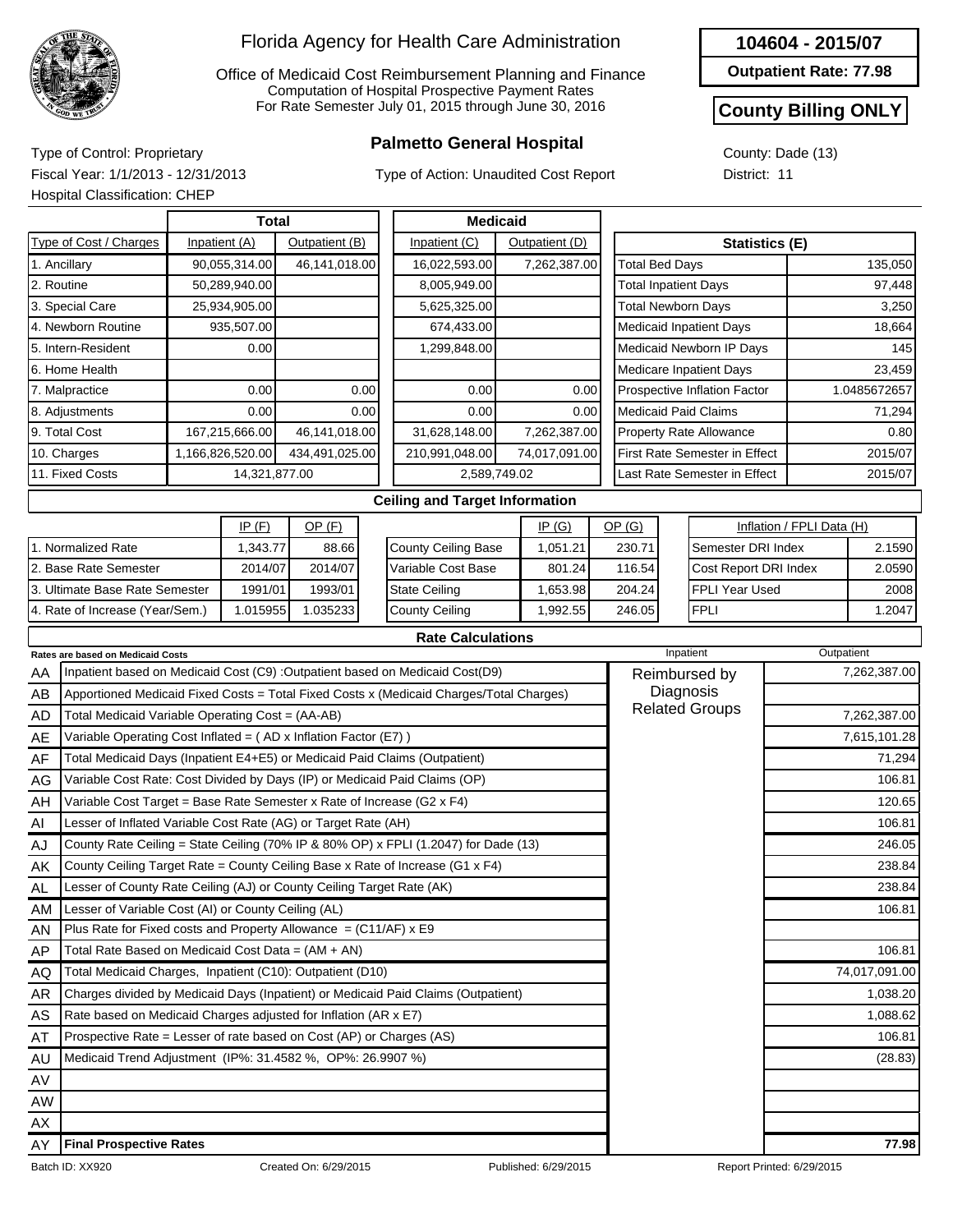

Office of Medicaid Cost Reimbursement Planning and Finance Computation of Hospital Prospective Payment Rates For Rate Semester July 01, 2015 through June 30, 2016

## **Broward Health Imperial Point** Type of Control: Government

Type of Action: Unaudited Cost Report

#### **108219 - 2015/07**

**Outpatient Rate: 99.28**

#### **County Billing ONLY**

County: Broward (6) District: 10

Fiscal Year: 7/1/2013 - 6/30/2014 Hospital Classification: Special

|     | <b>Hospital Classification: Special</b>                                    |                |                |      |                                                                                         |                |       |                             |                                      |                |                           |              |
|-----|----------------------------------------------------------------------------|----------------|----------------|------|-----------------------------------------------------------------------------------------|----------------|-------|-----------------------------|--------------------------------------|----------------|---------------------------|--------------|
|     |                                                                            | Total          |                |      | <b>Medicaid</b>                                                                         |                |       |                             |                                      |                |                           |              |
|     | Type of Cost / Charges                                                     | Inpatient (A)  | Outpatient (B) |      | Inpatient (C)                                                                           | Outpatient (D) |       |                             |                                      | Statistics (E) |                           |              |
|     | 1. Ancillary                                                               | 29,992,875.00  | 42,115,991.00  |      | 2,827,513.00                                                                            | 1,611,086.00   |       | <b>Total Bed Days</b>       |                                      |                |                           | 67,525       |
|     | 2. Routine                                                                 | 30,597,060.00  |                |      | 2,161,226.00                                                                            |                |       | <b>Total Inpatient Days</b> |                                      |                | 35,831                    |              |
|     | 3. Special Care                                                            | 4,428,618.00   |                |      | 548,589.00                                                                              |                |       |                             | <b>Total Newborn Days</b>            |                |                           | 0            |
|     | 4. Newborn Routine                                                         | 0.00           |                |      | 0.00                                                                                    |                |       |                             | <b>Medicaid Inpatient Days</b>       |                |                           | 4,118        |
|     | 5. Intern-Resident                                                         | 0.00           |                |      | 0.00                                                                                    |                |       |                             | Medicaid Newborn IP Days             |                |                           |              |
|     | 6. Home Health                                                             |                |                |      |                                                                                         |                |       |                             | <b>Medicare Inpatient Days</b>       |                |                           | 10,202       |
|     | 7. Malpractice                                                             | 0.00           |                | 0.00 | 0.00                                                                                    | 0.00           |       |                             | Prospective Inflation Factor         |                |                           | 1.0374819798 |
|     | 8. Adjustments                                                             | (686, 229.49)  | (444, 507.51)  |      | (58, 442.98)                                                                            | (17,003.99)    |       |                             | <b>Medicaid Paid Claims</b>          |                |                           | 11,289       |
|     | 9. Total Cost                                                              | 64,332,323.51  | 41,671,483.49  |      | 5,478,885.02                                                                            | 1,594,082.01   |       |                             | <b>Property Rate Allowance</b>       |                |                           | 0.80         |
|     | 10. Charges                                                                | 197,429,809.00 | 218,600,373.00 |      | 20,215,319.00                                                                           | 7,659,171.00   |       |                             | <b>First Rate Semester in Effect</b> |                |                           | 2015/07      |
|     | 11. Fixed Costs                                                            | 8,249,114.00   |                |      | 844,646.87                                                                              |                |       |                             | Last Rate Semester in Effect         |                |                           | 2015/07      |
|     |                                                                            |                |                |      | <b>Ceiling and Target Information</b>                                                   |                |       |                             |                                      |                |                           |              |
|     |                                                                            | IP(F)          | $OP$ (F)       |      |                                                                                         | <u>IP (G)</u>  | OP(G) |                             |                                      |                | Inflation / FPLI Data (H) |              |
|     | 1. Normalized Rate                                                         | 1,079.06       | 135.40         |      | <b>County Ceiling Base</b>                                                              | 1,014.06       |       | 213.76                      | Semester DRI Index                   |                |                           | 2.1590       |
|     | 2. Base Rate Semester                                                      | 2014/07        | 2014/07        |      | Variable Cost Base                                                                      | 726.14         |       | 131.36                      | Cost Report DRI Index                |                |                           | 2.0810       |
|     | 3. Ultimate Base Rate Semester                                             | 1991/01        | 1993/01        |      | <b>State Ceiling</b>                                                                    | 1,653.98       |       | 204.24                      | <b>FPLI Year Used</b>                |                |                           | 2008         |
|     | 4. Rate of Increase (Year/Sem.)                                            | 1.015955       | 1.035233       |      | <b>County Ceiling</b>                                                                   | 1,789.61       |       | 220.99                      | <b>FPLI</b>                          |                |                           | 1.0820       |
|     |                                                                            |                |                |      | <b>Rate Calculations</b>                                                                |                |       |                             |                                      |                |                           |              |
|     | Rates are based on Medicaid Costs                                          |                |                |      |                                                                                         |                |       |                             | Inpatient                            |                | Outpatient                |              |
| AA  |                                                                            |                |                |      | Inpatient based on Medicaid Cost (C9) : Outpatient based on Medicaid Cost(D9)           |                |       |                             | Reimbursed by                        |                |                           | 1,594,082.01 |
| AВ  |                                                                            |                |                |      | Apportioned Medicaid Fixed Costs = Total Fixed Costs x (Medicaid Charges/Total Charges) |                |       |                             | Diagnosis<br><b>Related Groups</b>   |                |                           |              |
| AD  | Total Medicaid Variable Operating Cost = (AA-AB)                           |                |                |      |                                                                                         |                |       |                             |                                      |                |                           | 1,594,082.01 |
| AE  | Variable Operating Cost Inflated = $(AD x Inflation Factor (E7))$          |                |                |      |                                                                                         |                |       |                             |                                      |                |                           | 1,653,831.36 |
| AF  | Total Medicaid Days (Inpatient E4+E5) or Medicaid Paid Claims (Outpatient) |                |                |      |                                                                                         |                |       |                             |                                      |                |                           | 11,289       |
| AG  | Variable Cost Rate: Cost Divided by Days (IP) or Medicaid Paid Claims (OP) |                |                |      |                                                                                         |                |       |                             |                                      |                |                           | 146.50       |
| AH  | Variable Cost Target = Base Rate Semester x Rate of Increase (G2 x F4)     |                |                |      |                                                                                         |                |       |                             |                                      |                |                           | 135.99       |
| AI  | Lesser of Inflated Variable Cost Rate (AG) or Target Rate (AH)             |                |                |      |                                                                                         |                |       |                             |                                      |                |                           | 135.99       |
| AJ  |                                                                            |                |                |      | County Rate Ceiling = State Ceiling (70% IP & 80% OP) x FPLI (1.0820) for Broward (6)   |                |       |                             |                                      |                |                           | 220.99       |
| ΑK  |                                                                            |                |                |      | County Ceiling Target Rate = County Ceiling Base x Rate of Increase (G1 x F4)           |                |       |                             |                                      |                |                           | 221.29       |
| AL  | Lesser of County Rate Ceiling (AJ) or County Ceiling Target Rate (AK)      |                |                |      |                                                                                         |                |       |                             |                                      |                |                           | 220.99       |
| AM  | Lesser of Variable Cost (AI) or County Ceiling (AL)                        |                |                |      |                                                                                         |                |       |                             |                                      |                |                           | 135.99       |
| AN  | Plus Rate for Fixed costs and Property Allowance = $(C11/AF)$ x E9         |                |                |      |                                                                                         |                |       |                             |                                      |                |                           |              |
| AP  | Total Rate Based on Medicaid Cost Data = $(AM + AN)$                       |                |                |      |                                                                                         |                |       |                             |                                      |                |                           | 135.99       |
| AQ  | Total Medicaid Charges, Inpatient (C10): Outpatient (D10)                  |                |                |      |                                                                                         |                |       |                             |                                      |                |                           | 7,659,171.00 |
| AR. |                                                                            |                |                |      | Charges divided by Medicaid Days (Inpatient) or Medicaid Paid Claims (Outpatient)       |                |       |                             |                                      |                |                           | 678.46       |

AR AS AT AU AV AW AX AY

Rate based on Medicaid Charges adjusted for Inflation (AR x E7) Prospective Rate = Lesser of rate based on Cost (AP) or Charges (AS)

Medicaid Trend Adjustment (IP%: 31.4582 %, OP%: 26.9907 %) (36.70) (36.70

**Final Prospective Rates 99.28**

703.89 135.99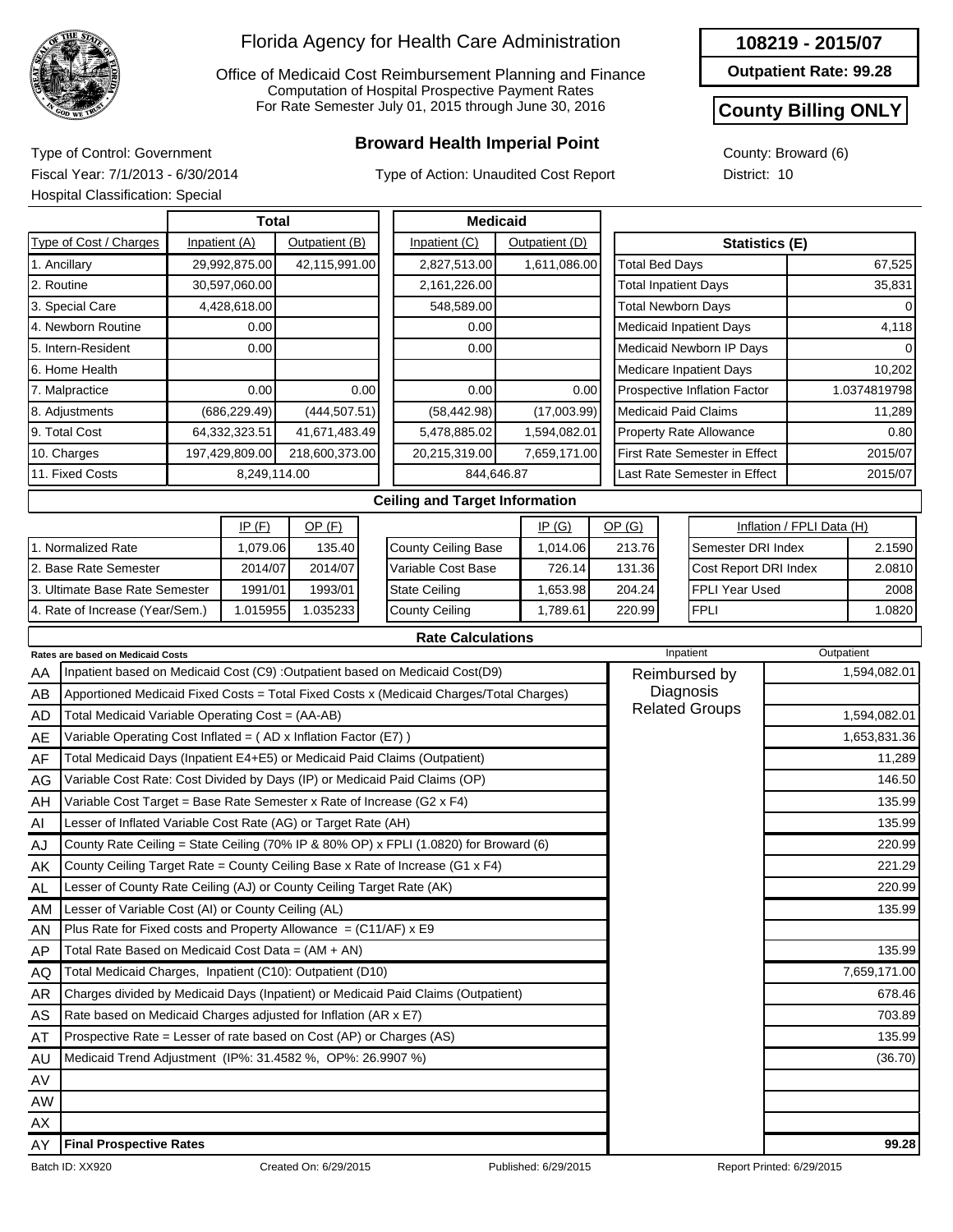

Office of Medicaid Cost Reimbursement Planning and Finance Computation of Hospital Prospective Payment Rates For Rate Semester July 01, 2015 through June 30, 2016

## **Coral Gables Hospital** Type of Control: Proprietary

Type of Action: Unaudited Cost Report

|  |  |  |  |  | 109606 - 2015/07 |  |  |  |  |
|--|--|--|--|--|------------------|--|--|--|--|
|--|--|--|--|--|------------------|--|--|--|--|

**Outpatient Rate: 102.13**

#### **County Billing ONLY**

County: Dade (13) District: 11

Fiscal Year: 1/1/2013 - 12/31/2013 Hospital Classification: Special

|    |                                                                            | <b>Total</b>   |                |      | <b>Medicaid</b>                                                                         |  |                |  |                                |                                |                               |         |                           |              |
|----|----------------------------------------------------------------------------|----------------|----------------|------|-----------------------------------------------------------------------------------------|--|----------------|--|--------------------------------|--------------------------------|-------------------------------|---------|---------------------------|--------------|
|    | Type of Cost / Charges                                                     | Inpatient (A)  | Outpatient (B) |      | Inpatient (C)                                                                           |  | Outpatient (D) |  | <b>Statistics (E)</b>          |                                |                               |         |                           |              |
|    | 1. Ancillary                                                               | 28,148,160.00  | 18,372,202.00  |      | 2,148,766.00                                                                            |  | 1.853.784.00   |  | <b>Total Bed Days</b>          |                                |                               |         |                           | 89,425       |
|    | 2. Routine                                                                 | 15,304,623.00  |                |      | 1,653,370.00                                                                            |  |                |  | <b>Total Inpatient Days</b>    |                                |                               |         |                           | 25,141       |
|    | 3. Special Care                                                            | 6,864,888.00   |                |      | 794,740.00                                                                              |  |                |  | <b>Total Newborn Days</b>      |                                |                               |         |                           |              |
|    | 4. Newborn Routine                                                         | 0.00           |                |      | 0.00                                                                                    |  |                |  |                                | <b>Medicaid Inpatient Days</b> |                               |         | 2,910                     |              |
|    | 5. Intern-Resident                                                         | 0.00           |                |      | 0.00                                                                                    |  |                |  | Medicaid Newborn IP Days       |                                |                               |         |                           |              |
|    | 6. Home Health                                                             |                |                |      |                                                                                         |  |                |  | <b>Medicare Inpatient Days</b> |                                |                               |         | 9,549                     |              |
|    | 7. Malpractice                                                             | 0.00           |                | 0.00 | 0.00                                                                                    |  | 0.00           |  |                                | Prospective Inflation Factor   |                               |         |                           | 1.0485672657 |
|    | 8. Adjustments                                                             | 0.00           |                | 0.00 | 0.00                                                                                    |  | 0.00           |  | <b>Medicaid Paid Claims</b>    |                                |                               |         |                           | 13,896       |
|    | 9. Total Cost                                                              | 50,317,671.00  | 18,372,202.00  |      | 4,596,876.00                                                                            |  | 1,853,784.00   |  | Property Rate Allowance        |                                |                               |         |                           | 0.80         |
|    | 10. Charges                                                                | 377,226,107.00 | 190,455,163.00 |      | 41,909,952.00                                                                           |  | 17,595,550.00  |  |                                |                                | First Rate Semester in Effect | 2015/07 |                           |              |
|    | 11. Fixed Costs                                                            | 4,694,901.00   |                |      | 521,605.14                                                                              |  |                |  |                                |                                | Last Rate Semester in Effect  |         |                           | 2015/07      |
|    |                                                                            |                |                |      | <b>Ceiling and Target Information</b>                                                   |  |                |  |                                |                                |                               |         |                           |              |
|    |                                                                            | IP(F)          | $OP$ (F)       |      |                                                                                         |  | IP(G)          |  | OP(G)                          |                                |                               |         | Inflation / FPLI Data (H) |              |
|    | 1. Normalized Rate                                                         | 1,218.94       | 116.11         |      | County Ceiling Base                                                                     |  | 1,051.21       |  | 230.71                         |                                | Semester DRI Index            |         |                           | 2.1590       |
|    | 2. Base Rate Semester                                                      | 2014/07        | 2014/07        |      | Variable Cost Base                                                                      |  | 841.45         |  | 142.94                         |                                | Cost Report DRI Index         |         |                           | 2.0590       |
|    | 3. Ultimate Base Rate Semester                                             | 1991/01        | 1993/01        |      | <b>State Ceiling</b>                                                                    |  | 1,653.98       |  | 204.24                         |                                | <b>FPLI Year Used</b>         |         |                           | 2008         |
|    | 4. Rate of Increase (Year/Sem.)                                            | 1.015955       | 1.035233       |      | County Ceiling                                                                          |  | 1,992.55       |  | 246.05                         |                                | <b>FPLI</b>                   |         |                           | 1.2047       |
|    |                                                                            |                |                |      | <b>Rate Calculations</b>                                                                |  |                |  |                                |                                |                               |         |                           |              |
|    | <b>Rates are based on Medicaid Costs</b>                                   |                |                |      |                                                                                         |  |                |  |                                |                                | Inpatient                     |         | Outpatient                |              |
| AA |                                                                            |                |                |      | Inpatient based on Medicaid Cost (C9) :Outpatient based on Medicaid Cost(D9)            |  |                |  | Reimbursed by                  |                                |                               |         |                           | 1,853,784.00 |
| AB |                                                                            |                |                |      | Apportioned Medicaid Fixed Costs = Total Fixed Costs x (Medicaid Charges/Total Charges) |  |                |  | Diagnosis                      |                                |                               |         |                           |              |
| AD | Total Medicaid Variable Operating Cost = (AA-AB)                           |                |                |      |                                                                                         |  |                |  |                                |                                | <b>Related Groups</b>         |         |                           | 1,853,784.00 |
| AE | Variable Operating Cost Inflated = (AD x Inflation Factor (E7))            |                |                |      |                                                                                         |  |                |  |                                |                                |                               |         |                           | 1,943,817.22 |
| AF | Total Medicaid Days (Inpatient E4+E5) or Medicaid Paid Claims (Outpatient) |                |                |      |                                                                                         |  |                |  |                                |                                |                               |         |                           | 13,896       |
| AG | Variable Cost Rate: Cost Divided by Days (IP) or Medicaid Paid Claims (OP) |                |                |      |                                                                                         |  |                |  |                                |                                |                               |         |                           | 139.88       |

AH AI AJ AK AL AM AN AP AQ AR AS AT AU AV AW AX AY

Variable Cost Target = Base Rate Semester x Rate of Increase (G2 x F4)

Lesser of County Rate Ceiling (AJ) or County Ceiling Target Rate (AK)

Plus Rate for Fixed costs and Property Allowance  $= (C11/AF) \times E9$ 

Rate based on Medicaid Charges adjusted for Inflation (AR x E7) Prospective Rate = Lesser of rate based on Cost (AP) or Charges (AS)

County Rate Ceiling = State Ceiling (70% IP & 80% OP) x FPLI (1.2047) for Dade (13) County Ceiling Target Rate = County Ceiling Base x Rate of Increase (G1 x F4)

Charges divided by Medicaid Days (Inpatient) or Medicaid Paid Claims (Outpatient)

Lesser of Inflated Variable Cost Rate (AG) or Target Rate (AH)

Lesser of Variable Cost (AI) or County Ceiling (AL)

Total Rate Based on Medicaid Cost Data = (AM + AN) Total Medicaid Charges, Inpatient (C10): Outpatient (D10)

Medicaid Trend Adjustment (IP%: 31.4582 %, OP%: 26.9907 %) (37.76)

**Final Prospective Rates 102.13**

147.98 139.88 246.05 238.84 238.84 139.88

139.88 17,595,550.00 1,266.23 1,327.73 139.88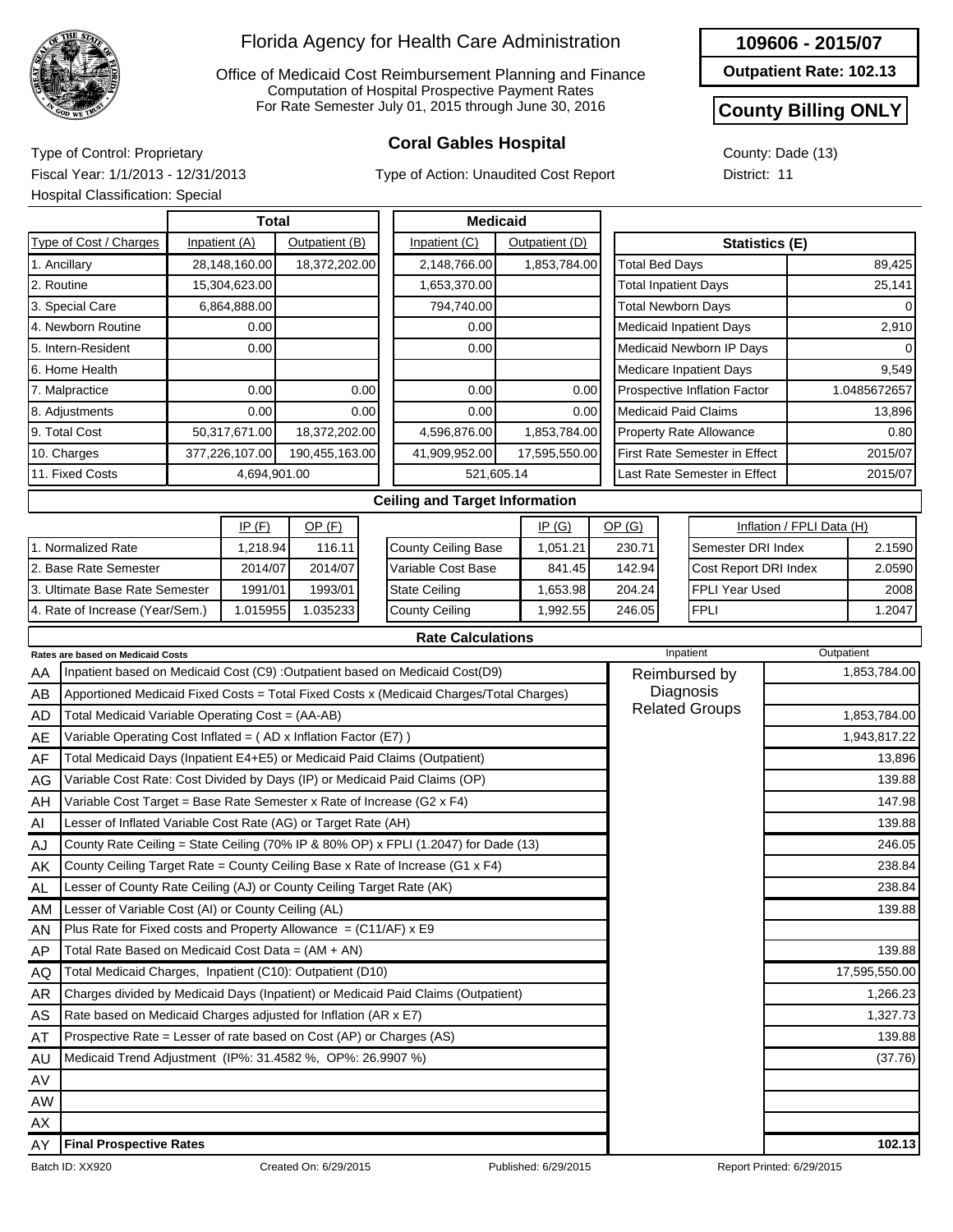

Office of Medicaid Cost Reimbursement Planning and Finance Computation of Hospital Prospective Payment Rates For Rate Semester July 01, 2015 through June 30, 2016

Type of Action: Unaudited Cost Report

| 115193 - 2015/07 |  |
|------------------|--|
|------------------|--|

**Outpatient Rate: 73.33**

### **County Billing ONLY**

County: Pinellas (52) District: 5

**Northside Hospital** Type of Control: Proprietary Fiscal Year: 10/1/2013 - 9/30/2014 Hospital Classification: CHEP

|                                          | <b>Total</b>   |                |      | <b>Medicaid</b>                                                                |                |                             |                                      |                           |              |  |  |
|------------------------------------------|----------------|----------------|------|--------------------------------------------------------------------------------|----------------|-----------------------------|--------------------------------------|---------------------------|--------------|--|--|
| Type of Cost / Charges                   | Inpatient (A)  | Outpatient (B) |      | Inpatient (C)                                                                  | Outpatient (D) |                             | <b>Statistics (E)</b>                |                           |              |  |  |
| 1. Ancillary                             | 46,154,290.00  | 29,190,326.00  |      | 3,418,231.00                                                                   | 855,069.00     | <b>Total Bed Days</b>       |                                      |                           | 78,980       |  |  |
| 2. Routine                               | 28,105,790.00  |                |      | 1,584,682.00                                                                   |                | <b>Total Inpatient Days</b> |                                      |                           | 44,289       |  |  |
| 3. Special Care                          | 14,728,022.00  |                |      | 1,311,059.00                                                                   |                | <b>Total Newborn Days</b>   |                                      |                           |              |  |  |
| 4. Newborn Routine                       | 0.00           |                |      | 0.00                                                                           |                |                             | <b>Medicaid Inpatient Days</b>       |                           | 2,988        |  |  |
| 5. Intern-Resident                       | 0.00           |                |      | 219,240.00                                                                     |                |                             | Medicaid Newborn IP Days             |                           |              |  |  |
| 6. Home Health                           |                |                |      |                                                                                |                |                             | <b>Medicare Inpatient Days</b>       |                           | 17,494       |  |  |
| 7. Malpractice                           | 0.00           |                | 0.00 | 0.00                                                                           | 0.00           |                             | Prospective Inflation Factor         |                           | 1.0320267686 |  |  |
| 8. Adjustments                           | (1,404,831.94) | (460, 820.06)  |      | (103, 138.11)                                                                  | (13, 498.75)   | <b>Medicaid Paid Claims</b> |                                      |                           | 8,647        |  |  |
| 9. Total Cost                            | 87,583,270.06  | 28,729,505.94  |      | 6,430,073.89                                                                   | 841,570.25     |                             | Property Rate Allowance              |                           | 0.80         |  |  |
| 10. Charges                              | 831,198,048.00 | 388,165,993.00 |      | 52,032,793.00                                                                  | 16,629,853.00  |                             | <b>First Rate Semester in Effect</b> |                           | 2015/07      |  |  |
| 11. Fixed Costs                          | 9,074,813.00   |                |      | 568,081.06                                                                     |                |                             | Last Rate Semester in Effect         |                           | 2015/07      |  |  |
|                                          |                |                |      | <b>Ceiling and Target Information</b>                                          |                |                             |                                      |                           |              |  |  |
|                                          | IP(F)          | $OP$ $(F)$     |      |                                                                                | IP(G)          | OP(G)                       |                                      | Inflation / FPLI Data (H) |              |  |  |
| 1. Normalized Rate                       | 2,139.80       | 106.15         |      | <b>County Ceiling Base</b>                                                     | 970.78         | 186.93                      | Semester DRI Index                   |                           | 2.1590       |  |  |
| 2. Base Rate Semester                    | 2014/07        | 2014/07        |      | Variable Cost Base                                                             | 639.21         | 107.59                      | Cost Report DRI Index                |                           | 2.0920       |  |  |
| 3. Ultimate Base Rate Semester           | 1991/01        | 1993/01        |      | <b>State Ceiling</b>                                                           | 1,653.98       | 204.24                      | <b>FPLI Year Used</b>                |                           | 2008         |  |  |
| 4. Rate of Increase (Year/Sem.)          | 1.015955       | 1.035233       |      | <b>County Ceiling</b>                                                          | 1,565.00       | 193.25                      | <b>FPLI</b>                          |                           | 0.9462       |  |  |
|                                          |                |                |      | <b>Rate Calculations</b>                                                       |                |                             |                                      |                           |              |  |  |
| <b>Rates are based on Medicaid Costs</b> |                |                |      |                                                                                |                |                             | Inpatient                            |                           | Outpatient   |  |  |
| AA                                       |                |                |      | Inpatient based on Medicaid Cost (C9) : Outpatient based on Medicaid Cost (D9) |                |                             | Reimbursed by<br>Diamania            |                           | 841,570.25   |  |  |

| AA        | Inpatient based on Medicaid Cost (C9) : Outpatient based on Medicaid Cost(D9)           | Reimbursed by         | 841,570.25    |
|-----------|-----------------------------------------------------------------------------------------|-----------------------|---------------|
| AB        | Apportioned Medicaid Fixed Costs = Total Fixed Costs x (Medicaid Charges/Total Charges) | Diagnosis             |               |
| AD        | Total Medicaid Variable Operating Cost = (AA-AB)                                        | <b>Related Groups</b> | 841,570.25    |
| AE        | Variable Operating Cost Inflated = $(AD x Inflation Factor (E7))$                       |                       | 868,523.02    |
| AF        | Total Medicaid Days (Inpatient E4+E5) or Medicaid Paid Claims (Outpatient)              |                       | 8,647         |
| AG        | Variable Cost Rate: Cost Divided by Days (IP) or Medicaid Paid Claims (OP)              |                       | 100.44        |
| AH        | Variable Cost Target = Base Rate Semester x Rate of Increase (G2 x F4)                  |                       | 111.38        |
| AI        | Lesser of Inflated Variable Cost Rate (AG) or Target Rate (AH)                          |                       | 100.44        |
| AJ        | County Rate Ceiling = State Ceiling (70% IP & 80% OP) x FPLI (0.9462) for Pinellas (52) |                       | 193.25        |
| AK.       | County Ceiling Target Rate = County Ceiling Base x Rate of Increase (G1 x F4)           |                       | 193.52        |
| <b>AL</b> | Lesser of County Rate Ceiling (AJ) or County Ceiling Target Rate (AK)                   |                       | 193.25        |
| AM        | Lesser of Variable Cost (AI) or County Ceiling (AL)                                     |                       | 100.44        |
| AN.       | Plus Rate for Fixed costs and Property Allowance = (C11/AF) x E9                        |                       |               |
| AP        | Total Rate Based on Medicaid Cost Data = (AM + AN)                                      |                       | 100.44        |
| AQ        | Total Medicaid Charges, Inpatient (C10): Outpatient (D10)                               |                       | 16,629,853.00 |
| AR        | Charges divided by Medicaid Days (Inpatient) or Medicaid Paid Claims (Outpatient)       |                       | 1,923.19      |
| AS        | Rate based on Medicaid Charges adjusted for Inflation (AR x E7)                         |                       | 1,984.79      |
| AT        | Prospective Rate = Lesser of rate based on Cost (AP) or Charges (AS)                    |                       | 100.44        |
| AU        | Medicaid Trend Adjustment (IP%: 31.4582 %, OP%: 26.9907 %)                              |                       | (27.11)       |
| AV        |                                                                                         |                       |               |
| <b>AW</b> |                                                                                         |                       |               |
| AX        |                                                                                         |                       |               |
| AY        | <b>Final Prospective Rates</b>                                                          |                       | 73.33         |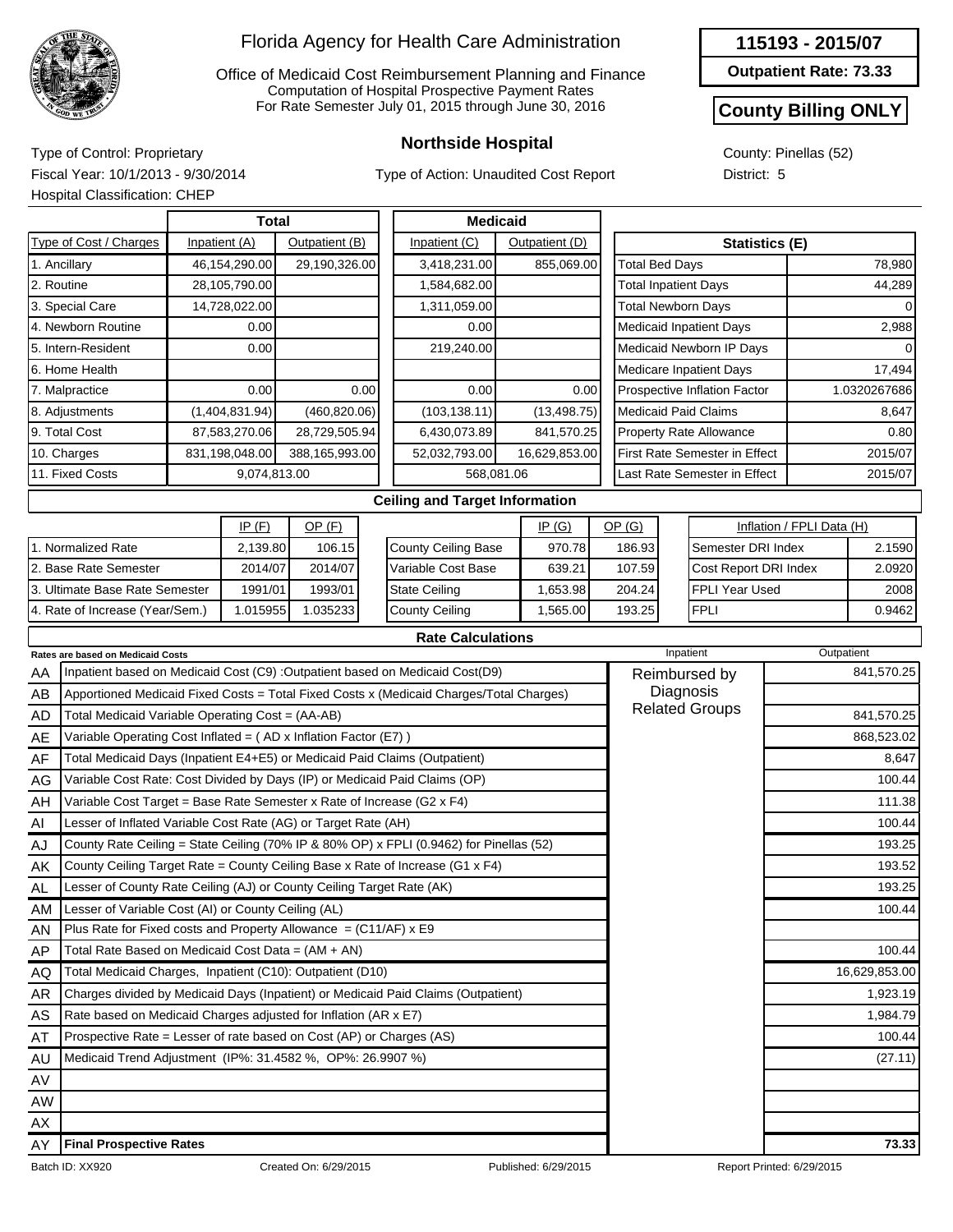

Office of Medicaid Cost Reimbursement Planning and Finance Computation of Hospital Prospective Payment Rates For Rate Semester July 01, 2015 through June 30, 2016

## **Anne Bates Leach Eye Hospital** Type of Control: Nonprofit (Other)

Type of Action: Unaudited Cost Report

| 116483 - 2015/07 |
|------------------|
|------------------|

**Outpatient Rate: 155.51**

#### **County Billing ONLY**

County: Dade (13) District: 11

Fiscal Year: 6/1/2013 - 5/31/2014 Hospital Classification: Specialized: Eye

|                                                                    | Hospital Classification: Specialized: Eye                                                       |  |                |                |             |                                                                                     |              |                |                             |                                |                       |                                |                           |               |
|--------------------------------------------------------------------|-------------------------------------------------------------------------------------------------|--|----------------|----------------|-------------|-------------------------------------------------------------------------------------|--------------|----------------|-----------------------------|--------------------------------|-----------------------|--------------------------------|---------------------------|---------------|
| Total<br>Type of Cost / Charges<br>Inpatient (A)<br>Outpatient (B) |                                                                                                 |  |                |                |             | <b>Medicaid</b>                                                                     |              |                |                             |                                |                       |                                |                           |               |
|                                                                    |                                                                                                 |  |                |                |             | Inpatient (C)                                                                       |              | Outpatient (D) |                             |                                |                       | <b>Statistics (E)</b>          |                           |               |
|                                                                    | 1. Ancillary                                                                                    |  | 737,478.00     | 89,909,015.00  |             | 22,861.00                                                                           |              | 8,217,938.00   |                             |                                | <b>Total Bed Days</b> |                                |                           | 20,440        |
|                                                                    | 2. Routine                                                                                      |  | 5,508,534.00   |                |             | 196,733.00                                                                          |              |                |                             | <b>Total Inpatient Days</b>    |                       |                                |                           | 264           |
|                                                                    | 3. Special Care                                                                                 |  | 0.00           |                |             | 0.00                                                                                |              |                |                             | <b>Total Newborn Days</b>      |                       |                                |                           |               |
|                                                                    | 4. Newborn Routine                                                                              |  | 0.00           |                |             | 0.00                                                                                |              |                |                             | <b>Medicaid Inpatient Days</b> |                       |                                |                           | 13            |
|                                                                    | 5. Intern-Resident                                                                              |  | 0.00           |                |             | 0.00                                                                                |              |                |                             |                                |                       | Medicaid Newborn IP Days       | $\Omega$                  |               |
|                                                                    | 6. Home Health                                                                                  |  |                |                |             |                                                                                     |              |                |                             | <b>Medicare Inpatient Days</b> |                       |                                |                           | 85            |
|                                                                    | 7. Malpractice<br>0.00                                                                          |  |                |                | 0.00        | 0.00                                                                                |              | 0.00           |                             |                                |                       | Prospective Inflation Factor   |                           | 1.0394800193  |
| (69, 504.77)<br>8. Adjustments                                     |                                                                                                 |  | (1,000,495.23) |                | (2, 443.61) |                                                                                     | (91, 448.09) |                | <b>Medicaid Paid Claims</b> |                                |                       |                                | 26,482                    |               |
|                                                                    | 9. Total Cost                                                                                   |  | 6,176,507.23   | 88,908,519.77  |             | 217,150.39                                                                          |              | 8,126,489.91   |                             |                                |                       | <b>Property Rate Allowance</b> |                           | 0.80          |
|                                                                    | 10. Charges                                                                                     |  | 4,470,134.00   | 359,681,591.00 |             | 137,029.00                                                                          |              | 38,864,203.00  |                             |                                |                       | First Rate Semester in Effect  |                           | 2015/07       |
|                                                                    | 11. Fixed Costs                                                                                 |  | 3,828,549.00   |                |             |                                                                                     | 0.00         |                |                             |                                |                       | Last Rate Semester in Effect   |                           | 2015/07       |
|                                                                    |                                                                                                 |  |                |                |             | <b>Ceiling and Target Information</b>                                               |              |                |                             |                                |                       |                                |                           |               |
|                                                                    |                                                                                                 |  | IP(F)          | $OP$ (F)       |             |                                                                                     |              | IP(G)          |                             | OP(G)                          |                       |                                | Inflation / FPLI Data (H) |               |
|                                                                    | 1. Normalized Rate                                                                              |  | 7,674.03       | 264.78         |             | <b>County Ceiling Base</b>                                                          |              | 32,767.00      |                             | 230.71                         |                       | Semester DRI Index             |                           | 2.1590        |
|                                                                    | 2. Base Rate Semester                                                                           |  | 2014/07        | 2014/07        |             | Variable Cost Base                                                                  |              | 1,567.48       |                             | 205.75                         |                       | Cost Report DRI Index          |                           | 2.0770        |
| 3. Ultimate Base Rate Semester<br>1991/01<br>1993/01               |                                                                                                 |  |                |                |             | <b>State Ceiling</b>                                                                |              | 1,653.98       |                             | 204.24                         |                       | <b>FPLI Year Used</b>          |                           | 2008          |
| 4. Rate of Increase (Year/Sem.)<br>1.015955<br>1.035233            |                                                                                                 |  |                |                |             | <b>County Ceiling</b>                                                               |              | 1,992.55       |                             | 246.05                         |                       | <b>FPLI</b>                    |                           | 1.2047        |
|                                                                    |                                                                                                 |  |                |                |             | <b>Rate Calculations</b>                                                            |              |                |                             |                                |                       |                                |                           |               |
|                                                                    | Inpatient Rate based on Total Costs, Charges and Days due to Medicaid days being less than 200. |  |                |                |             |                                                                                     |              |                |                             |                                | Inpatient             |                                | Outpatient                |               |
| AA                                                                 | Inpatient based on Total Cost (A9 :Outpatient based on Medicaid Cost(D9)                        |  |                |                |             |                                                                                     |              |                |                             | Reimbursed by                  |                       |                                |                           | 8,126,489.91  |
| AB                                                                 | <b>Total Fixed Costs</b>                                                                        |  |                |                |             |                                                                                     |              |                |                             | Diagnosis                      |                       |                                |                           |               |
| AD                                                                 | Total Variable Inpatient/Medicaid Outpatient Operating Cost = (AA-AB)                           |  |                |                |             |                                                                                     |              |                |                             |                                |                       | <b>Related Groups</b>          | 8,126,489.91              |               |
| AE                                                                 | Variable Operating Cost Inflated = (AD x Inflation Factor (E7))                                 |  |                |                |             |                                                                                     |              |                |                             |                                |                       |                                |                           | 8,447,323.89  |
| AF                                                                 | Total Days (Inpatient E2+E3) or Medicaid Paid Claims (Outpatient)                               |  |                |                |             |                                                                                     |              |                |                             |                                |                       |                                |                           | 26,482        |
| AG                                                                 |                                                                                                 |  |                |                |             | Variable Cost Rate: Cost Divided by Days (IP) or Medicaid Paid Claims (OP)          |              |                |                             |                                |                       |                                |                           | 318.98        |
| AH                                                                 | Variable Cost Target = Base Rate Semester x Rate of Increase (G2 x F4)                          |  |                |                |             |                                                                                     |              |                |                             |                                |                       |                                |                           | 213.00        |
| Al                                                                 | Lesser of Inflated Variable Cost Rate (AG) or Target Rate (AH)                                  |  |                |                |             |                                                                                     |              |                |                             |                                |                       |                                |                           | 213.00        |
| AJ                                                                 |                                                                                                 |  |                |                |             | County Rate Ceiling = State Ceiling (70% IP & 80% OP) x FPLI (1.2047) for Dade (13) |              |                |                             |                                |                       |                                |                           | 246.05        |
| AK                                                                 |                                                                                                 |  |                |                |             | County Ceiling Target Rate = County Ceiling Base x Rate of Increase (G1 x F4)       |              |                |                             |                                |                       |                                |                           | 238.84        |
| <b>AL</b>                                                          | Lesser of County Rate Ceiling (AJ) or County Ceiling Target Rate (AK)                           |  |                |                |             |                                                                                     |              |                |                             |                                |                       |                                |                           | 238.84        |
| AM                                                                 | Lesser of Variable Cost (AI) or County Ceiling (AL)                                             |  |                |                |             |                                                                                     |              |                |                             |                                |                       |                                |                           | 213.00        |
| AN                                                                 | Plus Rate for Fixed costs and Property Allowance = $(A11/AF)$ x E9                              |  |                |                |             |                                                                                     |              |                |                             |                                |                       |                                |                           |               |
| AP                                                                 | Total Rate Based on Medicaid Cost Data = (AM + AN)                                              |  |                |                |             |                                                                                     |              |                |                             |                                |                       |                                |                           | 213.00        |
| AQ                                                                 | Inpatient: Total Charges (A10) Outpatient Medicaid Charges (D10)                                |  |                |                |             |                                                                                     |              |                |                             |                                |                       |                                |                           | 38,864,203.00 |
| AR                                                                 |                                                                                                 |  |                |                |             | Charges Divided by Total Days (Inpatient) or Medicaid Paid Claims (Outpatient)      |              |                |                             |                                |                       |                                |                           | 1,467.57      |
| AS                                                                 | Rate Based on Charges Adjusted for Inflation (AR x E7)                                          |  |                |                |             |                                                                                     |              |                |                             |                                |                       |                                |                           | 1,525.51      |
| AT                                                                 | Prospective Rate = Lesser of rate based on Cost (AP) or Charges (AS)                            |  |                |                |             |                                                                                     |              |                |                             |                                |                       |                                |                           | 213.00        |
| AU                                                                 | Medicaid Trend Adjustment (IP%: 31.4582 %, OP%: 26.9907 %)                                      |  |                |                |             |                                                                                     |              |                |                             |                                |                       |                                |                           | (57.49)       |

AV

AY

**Final Prospective Rates 155.51**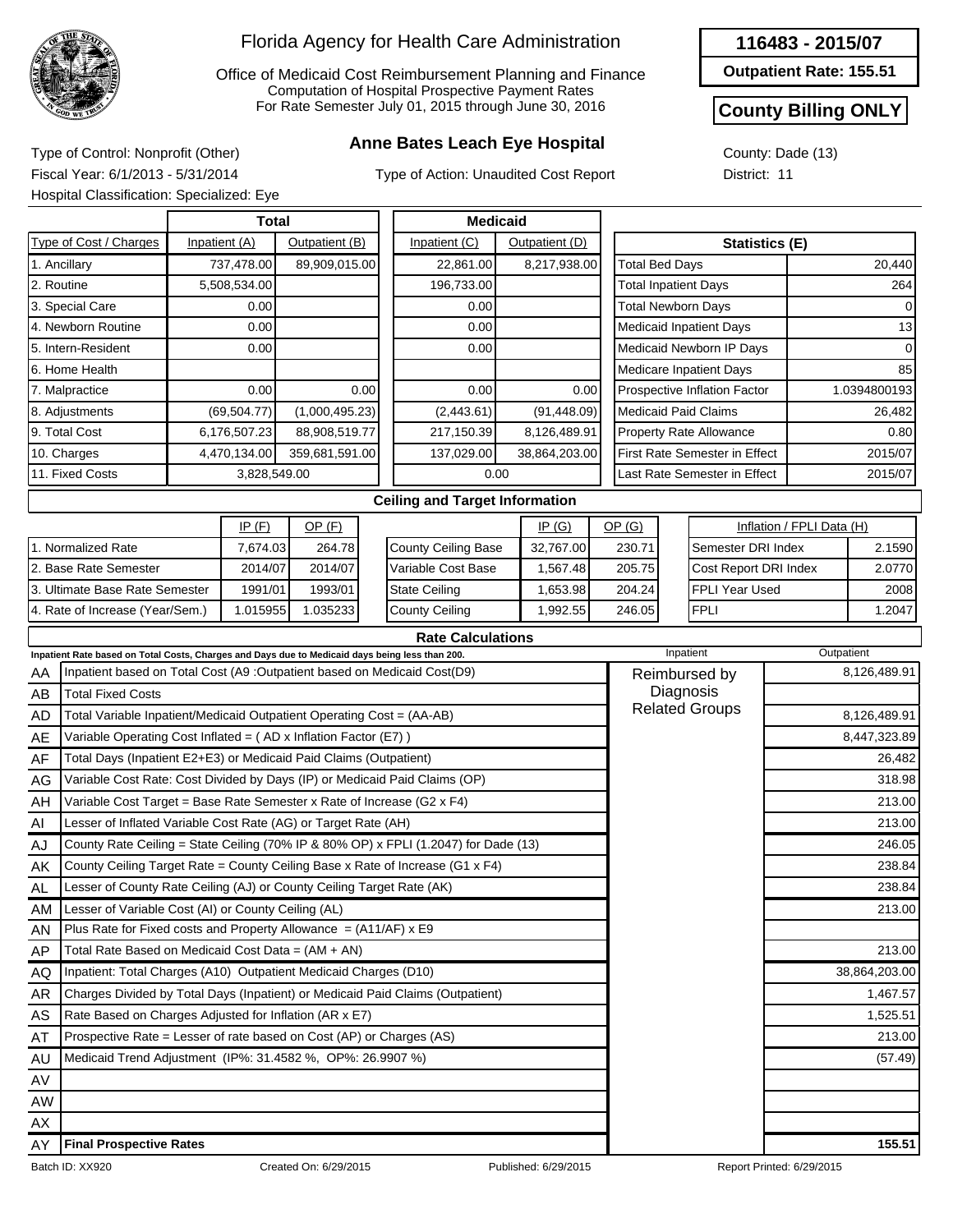

Office of Medicaid Cost Reimbursement Planning and Finance Computation of Hospital Prospective Payment Rates For Rate Semester July 01, 2015 through June 30, 2016

## **Gulf Coast Regional Medical Center** Type of Control: Proprietary

Type of Action: Unaudited Cost Report

| 117617 - 2015/07 |  |
|------------------|--|
|------------------|--|

**Outpatient Rate: 69.41**

#### **County Billing ONLY**

County: Bay (3) District: 2

Fiscal Year: 2/1/2013 - 1/31/2014 Hospital Classification: Special

|                                                          | Hospital Classification: Special                                           |  |                |                 |                       |                                                                                         |          |                |        |                             |                                    |                           |              |  |
|----------------------------------------------------------|----------------------------------------------------------------------------|--|----------------|-----------------|-----------------------|-----------------------------------------------------------------------------------------|----------|----------------|--------|-----------------------------|------------------------------------|---------------------------|--------------|--|
|                                                          |                                                                            |  |                | <b>Medicaid</b> |                       |                                                                                         |          |                |        |                             |                                    |                           |              |  |
|                                                          | Type of Cost / Charges                                                     |  | Inpatient (A)  | Outpatient (B)  |                       | Inpatient (C)                                                                           |          | Outpatient (D) |        |                             | <b>Statistics (E)</b>              |                           |              |  |
|                                                          | 1. Ancillary                                                               |  | 44,066,181.00  | 41,792,545.00   |                       | 6,072,148.00                                                                            |          | 4,426,760.00   |        | <b>Total Bed Days</b>       |                                    |                           | 71,540       |  |
|                                                          | 2. Routine                                                                 |  | 24,515,977.00  |                 |                       | 4,159,032.00                                                                            |          |                |        | <b>Total Inpatient Days</b> |                                    |                           | 43,296       |  |
|                                                          | 3. Special Care                                                            |  | 9,477,102.00   |                 |                       | 3,042,274.00                                                                            |          |                |        | <b>Total Newborn Days</b>   |                                    |                           | 3,780        |  |
|                                                          | 4. Newborn Routine                                                         |  | 1,565,484.00   |                 |                       | 908,645.00                                                                              |          |                |        |                             | <b>Medicaid Inpatient Days</b>     |                           | 9,315        |  |
|                                                          | 5. Intern-Resident                                                         |  | 0.00           |                 |                       | 0.00                                                                                    |          |                |        |                             | Medicaid Newborn IP Days           |                           |              |  |
|                                                          | 6. Home Health                                                             |  |                |                 |                       |                                                                                         |          |                |        |                             | Medicare Inpatient Days            | 16,765                    |              |  |
|                                                          | 7. Malpractice                                                             |  | 0.00           |                 | 0.00                  | 0.00                                                                                    |          | 0.00           |        |                             | Prospective Inflation Factor       |                           | 1.0470417071 |  |
| 8. Adjustments                                           |                                                                            |  | (1,517,373.81) | (796, 422.19)   |                       | (270, 262.04)                                                                           |          | (84, 358.82)   |        | <b>Medicaid Paid Claims</b> |                                    |                           | 46,501       |  |
| 9. Total Cost                                            |                                                                            |  | 78,107,370.19  | 40,996,122.81   |                       | 13,911,836.96                                                                           |          | 4,342,401.18   |        |                             | <b>Property Rate Allowance</b>     |                           | 0.80         |  |
| 10. Charges<br>704,902,060.00                            |                                                                            |  |                | 540,605,700.00  |                       | 100,639,283.00                                                                          |          | 59,247,852.00  |        |                             | First Rate Semester in Effect      |                           | 2015/07      |  |
| 11. Fixed Costs                                          |                                                                            |  | 8,881,161.00   |                 |                       | 1,267,968.60                                                                            |          |                |        |                             | Last Rate Semester in Effect       |                           | 2015/07      |  |
|                                                          |                                                                            |  |                |                 |                       | <b>Ceiling and Target Information</b>                                                   |          |                |        |                             |                                    |                           |              |  |
| IP(F)<br>$OP$ (F)                                        |                                                                            |  |                |                 |                       |                                                                                         |          | IP(G)          |        | OP(G)                       |                                    | Inflation / FPLI Data (H) |              |  |
|                                                          | 1. Normalized Rate                                                         |  | 1,586.36       | 109.14          |                       | County Ceiling Base                                                                     |          | 958.47         |        | 172.14                      | Semester DRI Index                 |                           | 2.1590       |  |
|                                                          | 2. Base Rate Semester                                                      |  | 2014/07        | 2014/07         |                       | Variable Cost Base                                                                      | 716.46   |                | 91.83  | Cost Report DRI Index       |                                    | 2.0620                    |              |  |
| 3. Ultimate Base Rate Semester                           |                                                                            |  | 1991/01        | 1993/01         |                       | <b>State Ceiling</b>                                                                    |          | 1,653.98       |        | 204.24                      | FPLI Year Used                     |                           | 2008         |  |
| 4. Rate of Increase (Year/Sem.)<br>1.015955              |                                                                            |  | 1.035233       |                 | <b>County Ceiling</b> |                                                                                         | 1.481.80 |                | 182.98 | <b>FPLI</b>                 |                                    | 0.8959                    |              |  |
|                                                          |                                                                            |  |                |                 |                       | <b>Rate Calculations</b>                                                                |          |                |        |                             |                                    |                           |              |  |
|                                                          | Rates are based on Medicaid Costs                                          |  |                |                 |                       |                                                                                         |          |                |        |                             | Inpatient                          | Outpatient                |              |  |
| ΑA                                                       |                                                                            |  |                |                 |                       | Inpatient based on Medicaid Cost (C9) : Outpatient based on Medicaid Cost(D9)           |          |                |        |                             | Reimbursed by                      |                           | 4,342,401.18 |  |
| AB                                                       |                                                                            |  |                |                 |                       | Apportioned Medicaid Fixed Costs = Total Fixed Costs x (Medicaid Charges/Total Charges) |          |                |        |                             | Diagnosis<br><b>Related Groups</b> |                           |              |  |
| <b>AD</b>                                                | Total Medicaid Variable Operating Cost = (AA-AB)                           |  |                |                 |                       |                                                                                         |          |                |        |                             |                                    | 4,342,401.18              |              |  |
| AE                                                       | Variable Operating Cost Inflated = (AD x Inflation Factor (E7))            |  |                |                 |                       |                                                                                         |          |                |        |                             |                                    |                           | 4,546,675.14 |  |
| AF                                                       | Total Medicaid Days (Inpatient E4+E5) or Medicaid Paid Claims (Outpatient) |  |                |                 |                       |                                                                                         |          |                |        |                             |                                    |                           | 46,501       |  |
| AG                                                       | Variable Cost Rate: Cost Divided by Days (IP) or Medicaid Paid Claims (OP) |  |                |                 |                       |                                                                                         |          |                |        |                             |                                    |                           | 97.78        |  |
| AH                                                       | Variable Cost Target = Base Rate Semester x Rate of Increase (G2 x F4)     |  |                |                 |                       |                                                                                         |          |                |        |                             |                                    |                           | 95.07        |  |
| Al                                                       | Lesser of Inflated Variable Cost Rate (AG) or Target Rate (AH)             |  |                |                 |                       |                                                                                         |          |                |        |                             |                                    |                           | 95.07        |  |
| AJ                                                       |                                                                            |  |                |                 |                       | County Rate Ceiling = State Ceiling (70% IP & 80% OP) x FPLI (0.8959) for Bay (3)       |          |                |        |                             |                                    |                           | 182.98       |  |
| AK                                                       |                                                                            |  |                |                 |                       | County Ceiling Target Rate = County Ceiling Base x Rate of Increase (G1 x F4)           |          |                |        |                             |                                    |                           | 178.21       |  |
| $\mathsf{AL}$                                            | Lesser of County Rate Ceiling (AJ) or County Ceiling Target Rate (AK)      |  |                |                 |                       |                                                                                         |          |                |        |                             |                                    |                           | 178.21       |  |
| AM                                                       | Lesser of Variable Cost (AI) or County Ceiling (AL)                        |  |                |                 |                       |                                                                                         |          |                |        |                             | 95.07                              |                           |              |  |
| AN                                                       | Plus Rate for Fixed costs and Property Allowance = $(C11/AF)$ x E9         |  |                |                 |                       |                                                                                         |          |                |        |                             |                                    |                           |              |  |
| Total Rate Based on Medicaid Cost Data = (AM + AN)<br>AP |                                                                            |  |                |                 |                       |                                                                                         |          |                |        |                             |                                    |                           | 95.07        |  |
| AQ                                                       | Total Medicaid Charges, Inpatient (C10): Outpatient (D10)                  |  |                |                 |                       |                                                                                         |          |                |        | 59,247,852.00               |                                    |                           |              |  |
| AR                                                       |                                                                            |  |                |                 |                       | Charges divided by Medicaid Days (Inpatient) or Medicaid Paid Claims (Outpatient)       |          |                |        |                             |                                    |                           | 1,274.12     |  |
| AS                                                       | Rate based on Medicaid Charges adjusted for Inflation (AR x E7)            |  |                |                 |                       |                                                                                         |          |                |        |                             |                                    |                           | 1,334.06     |  |
| AT                                                       | Prospective Rate = Lesser of rate based on Cost (AP) or Charges (AS)       |  |                |                 |                       |                                                                                         |          |                |        |                             |                                    |                           | 95.07        |  |

AW AX AY **Final Prospective Rates** 69.41

AU AV

Batch ID: XX920 Created On: 6/29/2015 Published: 6/29/2015 Report Printed: 6/29/2015

Medicaid Trend Adjustment (IP%: 31.4582 %, OP%: 26.9907 %) (25.66)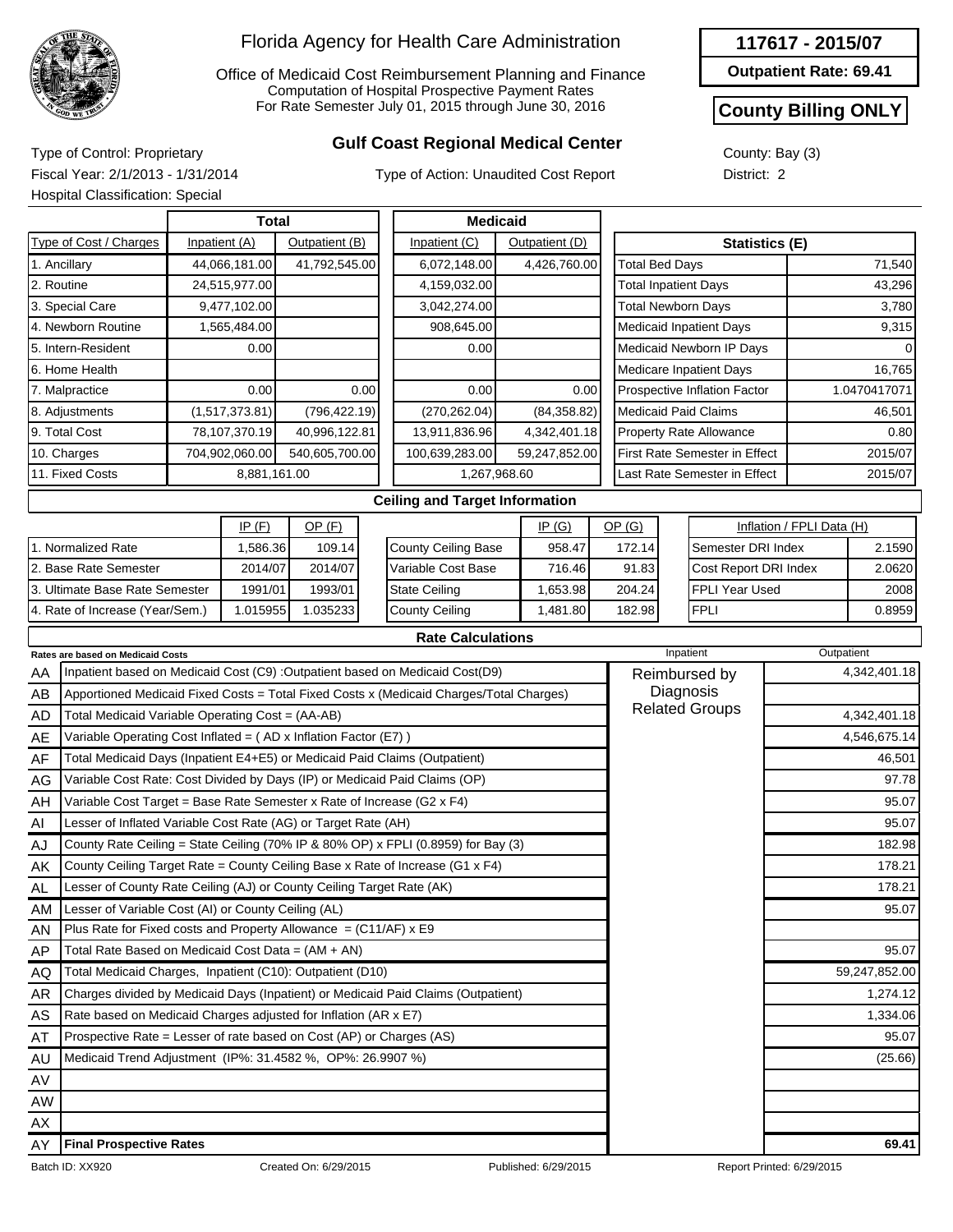

Office of Medicaid Cost Reimbursement Planning and Finance Computation of Hospital Prospective Payment Rates For Rate Semester July 01, 2015 through June 30, 2016

## **Brandon Regional Hospital** Type of Control: Proprietary

Type of Action: Unaudited Cost Report

#### **118079 - 2015/07**

**Outpatient Rate: 75.71**

### **County Billing ONLY**

County: Hillsborough (29) District: 6

Fiscal Year: 1/1/2013 - 12/31/2013 Hospital Classification: Special

| <b>Total</b>                    |               |                   |                |      | <b>Medicaid</b>                       |  |                |                             |                                |                           |              |
|---------------------------------|---------------|-------------------|----------------|------|---------------------------------------|--|----------------|-----------------------------|--------------------------------|---------------------------|--------------|
| Type of Cost / Charges          | Inpatient (A) |                   | Outpatient (B) |      | Inpatient (C)                         |  | Outpatient (D) |                             | Statistics (E)                 |                           |              |
| 1. Ancillary                    |               | 78,239,960.00     | 74,895,159.00  |      | 9,258,254.00                          |  | 5,408,060.00   | <b>Total Bed Days</b>       |                                |                           | 145,270      |
| 2. Routine                      |               | 61,610,383.00     |                |      | 6,062,855.00                          |  |                | <b>Total Inpatient Days</b> |                                |                           | 101,521      |
| 3. Special Care                 |               | 24,787,261.00     |                |      | 4,255,973.00                          |  |                | <b>Total Newborn Days</b>   |                                |                           | 6,254        |
| 4. Newborn Routine              |               | 2,132,095.00      |                |      | 1,046,965.00                          |  |                |                             | <b>Medicaid Inpatient Days</b> |                           | 13,025       |
| 5. Intern-Resident              |               | 0.00              |                |      | 0.00                                  |  |                |                             | Medicaid Newborn IP Days       |                           | 29           |
| 6. Home Health                  |               |                   |                |      |                                       |  |                |                             | Medicare Inpatient Days        |                           | 29,039       |
| 7. Malpractice                  |               | 0.00 <sub>l</sub> |                | 0.00 | 0.00                                  |  | 0.00           |                             | Prospective Inflation Factor   |                           | 1.0485672657 |
| 8. Adjustments                  |               | (3, 113, 487.53)  | (1,398,246.47) |      | (385, 038.25)                         |  | (100, 965.15)  | <b>Medicaid Paid Claims</b> |                                |                           | 53,665       |
| 9. Total Cost                   |               | 163,656,211.47    | 73,496,912.53  |      | 20,239,008.75                         |  | 5,307,094.85   |                             | <b>Property Rate Allowance</b> |                           | 0.80         |
| 10. Charges                     |               | 1,510,111,015.00  | 984,086,194.00 |      | 127,747,904.00                        |  | 79,308,167.00  |                             | First Rate Semester in Effect  |                           | 2015/07      |
| 11. Fixed Costs                 |               | 18,878,034.00     |                |      | 1,596,988.07                          |  |                |                             | Last Rate Semester in Effect   | 2015/07                   |              |
|                                 |               |                   |                |      | <b>Ceiling and Target Information</b> |  |                |                             |                                |                           |              |
|                                 |               | IP(F)             | $OP$ (F)       |      |                                       |  | IP(G)          | OP(G)                       |                                | Inflation / FPLI Data (H) |              |
| 1. Normalized Rate              |               | 1,601.70          | 110.92         |      | <b>County Ceiling Base</b>            |  | 972.81         | 184.70                      | Semester DRI Index             |                           | 2.1590       |
| 2. Base Rate Semester           |               | 2014/07           | 2014/07        |      | Variable Cost Base                    |  | 905.27         | 106.87                      | Cost Report DRI Index          |                           | 2.0590       |
| 3. Ultimate Base Rate Semester  |               | 1991/01           | 1993/01        |      | <b>State Ceiling</b>                  |  | 1,653.98       | 204.24                      | FPLI Year Used                 |                           |              |
| 4. Rate of Increase (Year/Sem.) |               | 1.015955          | 1.035233       |      | <b>County Ceiling</b>                 |  | 1,546.31       | 190.95                      | <b>FPLI</b>                    |                           | 0.9349       |

#### **Rate Calculations**

|           | <b>Rates are based on Medicaid Costs</b>                                                    | Inpatient             | Outpatient    |
|-----------|---------------------------------------------------------------------------------------------|-----------------------|---------------|
| AA        | Inpatient based on Medicaid Cost (C9) :Outpatient based on Medicaid Cost(D9)                | Reimbursed by         | 5,307,094.85  |
| AB        | Apportioned Medicaid Fixed Costs = Total Fixed Costs x (Medicaid Charges/Total Charges)     |                       |               |
| AD        | Total Medicaid Variable Operating Cost = (AA-AB)                                            | <b>Related Groups</b> | 5,307,094.85  |
| AE        | Variable Operating Cost Inflated = $(AD x Inflation Factor (E7))$                           |                       | 5,564,845.94  |
| AF        | Total Medicaid Days (Inpatient E4+E5) or Medicaid Paid Claims (Outpatient)                  |                       | 53,665        |
| AG        | Variable Cost Rate: Cost Divided by Days (IP) or Medicaid Paid Claims (OP)                  |                       | 103.70        |
| AH        | Variable Cost Target = Base Rate Semester x Rate of Increase (G2 $\times$ F4)               |                       | 110.64        |
| AI        | Lesser of Inflated Variable Cost Rate (AG) or Target Rate (AH)                              |                       | 103.70        |
| AJ        | County Rate Ceiling = State Ceiling (70% IP & 80% OP) x FPLI (0.9349) for Hillsborough (29) |                       | 190.95        |
| AK        | County Ceiling Target Rate = County Ceiling Base x Rate of Increase (G1 x F4)               |                       | 191.21        |
| AL.       | Lesser of County Rate Ceiling (AJ) or County Ceiling Target Rate (AK)                       |                       | 190.95        |
| AM        | Lesser of Variable Cost (AI) or County Ceiling (AL)                                         |                       | 103.70        |
| AN        | Plus Rate for Fixed costs and Property Allowance = $(C11/AF)$ x E9                          |                       |               |
| AP        | Total Rate Based on Medicaid Cost Data = $(AM + AN)$                                        |                       | 103.70        |
| AQ        | Total Medicaid Charges, Inpatient (C10): Outpatient (D10)                                   |                       | 79,308,167.00 |
| AR        | Charges divided by Medicaid Days (Inpatient) or Medicaid Paid Claims (Outpatient)           |                       | 1,477.84      |
| AS        | Rate based on Medicaid Charges adjusted for Inflation (AR x E7)                             |                       | 1,549.61      |
| AT        | Prospective Rate = Lesser of rate based on Cost (AP) or Charges (AS)                        |                       | 103.70        |
| AU        | Medicaid Trend Adjustment (IP%: 31.4582 %, OP%: 26.9907 %)                                  |                       | (27.99)       |
| AV        |                                                                                             |                       |               |
| <b>AW</b> |                                                                                             |                       |               |
| AX        |                                                                                             |                       |               |
| AY        | <b>Final Prospective Rates</b>                                                              |                       | 75.71         |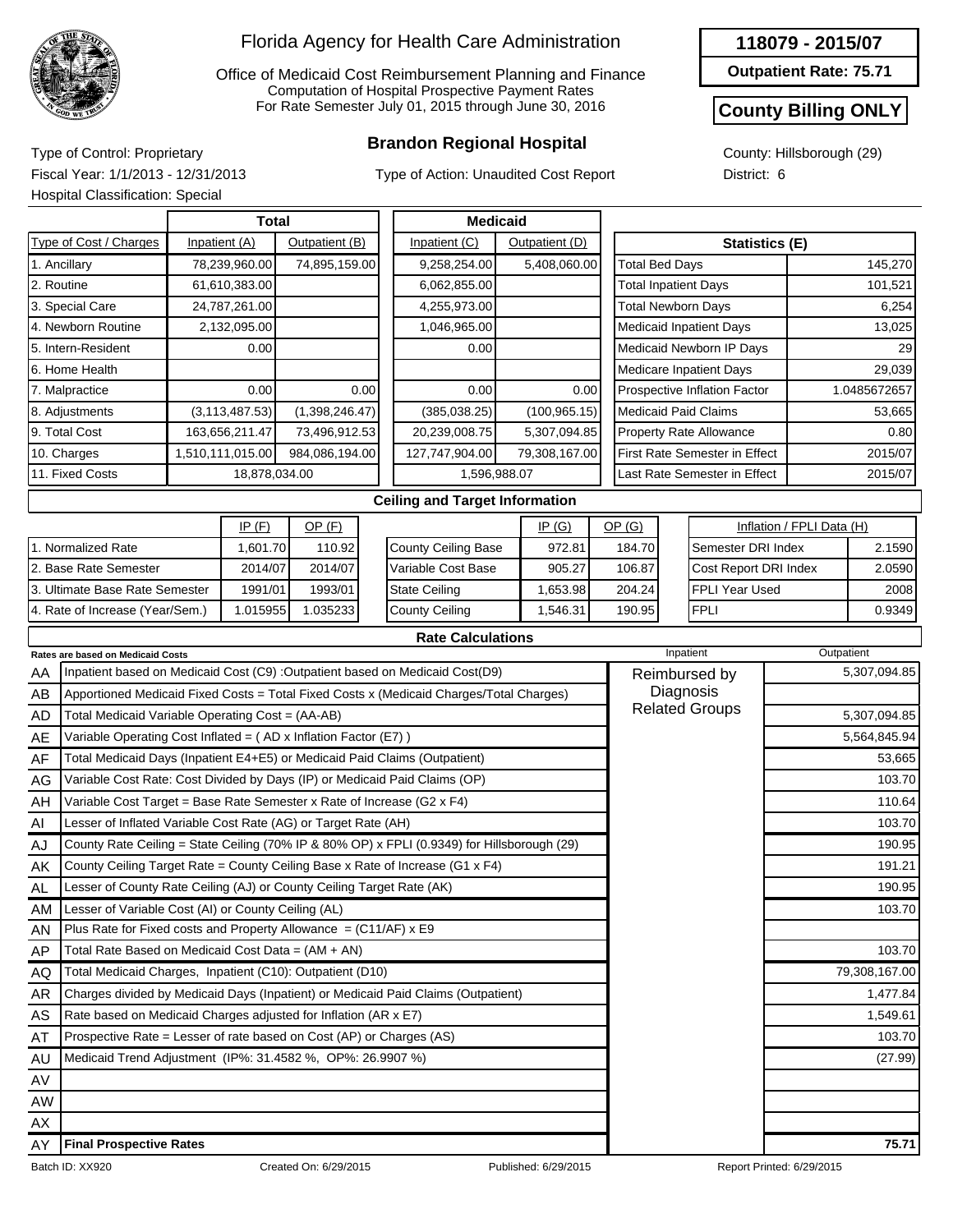

Office of Medicaid Cost Reimbursement Planning and Finance Computation of Hospital Prospective Payment Rates For Rate Semester July 01, 2015 through June 30, 2016

#### **Lawnwood Regional Medical Center & Heart**

**Institute**

Type of Control: Proprietary Fiscal Year: 10/1/2013 - 9/30/2014 Hospital Classification: Special

Type of Action: Unaudited Cost Report



## **County Billing ONLY**

County: St Lucie (56) District: 9

| <b>Total</b>                    |  |                  |                |      | <b>Medicaid</b>                       |                |              |        |                                |                                      |                           |              |
|---------------------------------|--|------------------|----------------|------|---------------------------------------|----------------|--------------|--------|--------------------------------|--------------------------------------|---------------------------|--------------|
| Type of Cost / Charges          |  | Inpatient (A)    | Outpatient (B) |      | Inpatient (C)                         | Outpatient (D) |              |        |                                | <b>Statistics (E)</b>                |                           |              |
| 1. Ancillary                    |  | 78,469,967.00    | 39,801,528.00  |      | 12,498,657.00                         | 4,546,746.00   |              |        | <b>Total Bed Days</b>          |                                      |                           | 135,050      |
| 2. Routine                      |  | 61,400,104.00    |                |      | 8,193,392.00                          |                |              |        | <b>Total Inpatient Days</b>    |                                      |                           | 101,600      |
| 3. Special Care                 |  | 22,028,887.00    |                |      | 5,542,788.00                          |                |              |        | <b>Total Newborn Days</b>      |                                      |                           | 2,112        |
| 4. Newborn Routine              |  | 961,369.00       |                |      | 681,419.00                            |                |              |        | <b>Medicaid Inpatient Days</b> |                                      |                           | 16,508       |
| 5. Intern-Resident              |  | 0.00             |                |      | 0.00                                  |                |              |        | Medicaid Newborn IP Days       |                                      |                           | 71           |
| 6. Home Health                  |  |                  |                |      |                                       |                |              |        | <b>Medicare Inpatient Days</b> |                                      |                           | 37,168       |
| 7. Malpractice                  |  | 0.00             |                | 0.00 | 0.00                                  |                | 0.00         |        | Prospective Inflation Factor   |                                      |                           | 1.0320267686 |
| 8. Adjustments                  |  | (3, 195, 267.71) | (780, 893.29)  |      | (528,088.36)                          |                | (89, 205.71) |        | <b>Medicaid Paid Claims</b>    |                                      |                           | 40,755       |
| 9. Total Cost                   |  | 159,665,059.29   | 39,020,634.71  |      | 26,388,167.64                         | 4,457,540.29   |              |        |                                | <b>Property Rate Allowance</b>       |                           | 0.80         |
| 10. Charges                     |  | 1,572,766,016.00 | 478,959,672.00 |      | 221,194,269.00                        | 60,389,647.00  |              |        |                                | <b>First Rate Semester in Effect</b> |                           | 2015/07      |
| 11. Fixed Costs                 |  | 15,448,896.00    |                |      | 2,172,737.22                          |                |              |        |                                | Last Rate Semester in Effect         |                           | 2015/07      |
|                                 |  |                  |                |      | <b>Ceiling and Target Information</b> |                |              |        |                                |                                      |                           |              |
|                                 |  | IP(F)            | $OP$ (F)       |      |                                       | IP(G)          |              | OP(G)  |                                |                                      | Inflation / FPLI Data (H) |              |
| 1. Normalized Rate              |  | 1,470.33         | 110.10         |      | County Ceiling Base                   |                | 1,021.09     | 192.96 |                                | Semester DRI Index                   |                           | 2.1590       |
| 2. Base Rate Semester           |  | 2014/07          | 2014/07        |      | Variable Cost Base                    |                | 889.12       | 107.31 |                                | Cost Report DRI Index                |                           | 2.0920       |
| 3. Ultimate Base Rate Semester  |  | 1991/01          | 1993/01        |      | <b>State Ceiling</b>                  |                | 1,653.98     | 204.24 |                                | FPLI Year Used                       |                           | 2008         |
| 4. Rate of Increase (Year/Sem.) |  | 1.015955         | 1.035233       |      | County Ceiling                        |                | 1,695.66     | 209.39 |                                | FPLI                                 |                           | 1.0252       |

#### **Rate Calculations**

|           | <b>Rates are based on Medicaid Costs</b>                                                | Inpatient             | Outpatient    |
|-----------|-----------------------------------------------------------------------------------------|-----------------------|---------------|
| AA        | Inpatient based on Medicaid Cost (C9) : Outpatient based on Medicaid Cost(D9)           | Reimbursed by         | 4,457,540.29  |
| AB        | Apportioned Medicaid Fixed Costs = Total Fixed Costs x (Medicaid Charges/Total Charges) |                       |               |
| AD        | Total Medicaid Variable Operating Cost = (AA-AB)                                        | <b>Related Groups</b> | 4,457,540.29  |
| AE        | Variable Operating Cost Inflated = (AD x Inflation Factor (E7))                         |                       | 4,600,300.90  |
| AF        | Total Medicaid Days (Inpatient E4+E5) or Medicaid Paid Claims (Outpatient)              |                       | 40,755        |
| AG        | Variable Cost Rate: Cost Divided by Days (IP) or Medicaid Paid Claims (OP)              |                       | 112.88        |
| AH        | Variable Cost Target = Base Rate Semester x Rate of Increase (G2 x F4)                  |                       | 111.09        |
| AI        | Lesser of Inflated Variable Cost Rate (AG) or Target Rate (AH)                          |                       | 111.09        |
| AJ        | County Rate Ceiling = State Ceiling (70% IP & 80% OP) x FPLI (1.0252) for St Lucie (56) |                       | 209.39        |
| AK        | County Ceiling Target Rate = County Ceiling Base x Rate of Increase (G1 x F4)           |                       | 199.76        |
| <b>AL</b> | Lesser of County Rate Ceiling (AJ) or County Ceiling Target Rate (AK)                   |                       | 199.76        |
| AM        | Lesser of Variable Cost (AI) or County Ceiling (AL)                                     |                       | 111.09        |
| AN        | Plus Rate for Fixed costs and Property Allowance = $(C11/AF)$ x E9                      |                       |               |
| AP        | Total Rate Based on Medicaid Cost Data = (AM + AN)                                      |                       | 111.09        |
| AQ        | Total Medicaid Charges, Inpatient (C10): Outpatient (D10)                               |                       | 60,389,647.00 |
| <b>AR</b> | Charges divided by Medicaid Days (Inpatient) or Medicaid Paid Claims (Outpatient)       |                       | 1,481.77      |
| AS        | Rate based on Medicaid Charges adjusted for Inflation (AR x E7)                         |                       | 1,529.23      |
| AT        | Prospective Rate = Lesser of rate based on Cost (AP) or Charges (AS)                    |                       | 111.09        |
| AU        | Medicaid Trend Adjustment (IP%: 31.4582 %, OP%: 26.9907 %)                              |                       | (29.98)       |
| AV        |                                                                                         |                       |               |
| AW        |                                                                                         |                       |               |
| AX        |                                                                                         |                       |               |
| AY        | <b>Final Prospective Rates</b>                                                          |                       | 81.11         |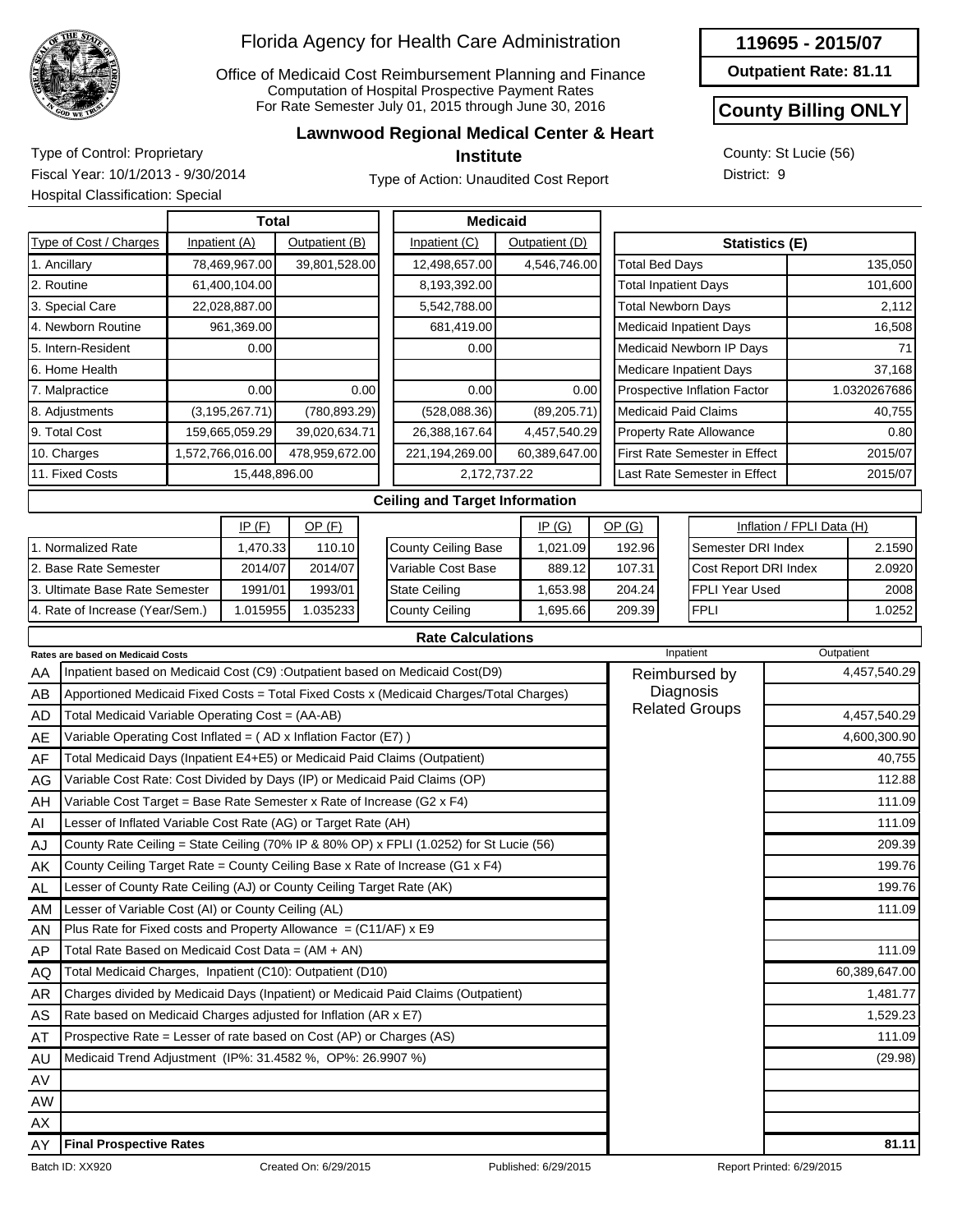

Office of Medicaid Cost Reimbursement Planning and Finance Computation of Hospital Prospective Payment Rates For Rate Semester July 01, 2015 through June 30, 2016

Type of Action: Unaudited Cost Report

**119741 - 2015/07**

**Outpatient Rate: 80.61**

### **County Billing ONLY**

0.9462

County: Pinellas (52) District: 5

**Largo Medical Center** Type of Control: Proprietary Fiscal Year: 3/1/2013 - 2/28/2014 Hospital Classification: Statutory Teaching

4. Rate of Increase (Year/Sem.)

|                                |  | Total           |                |      | <b>Medicaid</b>                       |  |                |  |                             |                                      |                           |              |
|--------------------------------|--|-----------------|----------------|------|---------------------------------------|--|----------------|--|-----------------------------|--------------------------------------|---------------------------|--------------|
| Type of Cost / Charges         |  | Inpatient (A)   | Outpatient (B) |      | Inpatient (C)                         |  | Outpatient (D) |  |                             | <b>Statistics (E)</b>                |                           |              |
| 1. Ancillary                   |  | 85,870,359.00   | 41,069,901.00  |      | 2,810,017.00                          |  | 1,423,691.00   |  | <b>Total Bed Days</b>       |                                      |                           | 123,735      |
| 2. Routine                     |  | 55,169,845.00   |                |      | 2,530,764.00                          |  |                |  | <b>Total Inpatient Days</b> |                                      |                           | 92,235       |
| 3. Special Care                |  | 14,682,645.00   |                |      | 757,865.00                            |  |                |  | <b>Total Newborn Days</b>   |                                      |                           | 0            |
| 4. Newborn Routine             |  | 0.00            |                |      | 0.00                                  |  |                |  |                             | Medicaid Inpatient Days              |                           | 4,464        |
| 5. Intern-Resident             |  | 0.00            |                |      | 0.00                                  |  |                |  |                             | Medicaid Newborn IP Days             |                           | 0            |
| 6. Home Health                 |  |                 |                |      |                                       |  |                |  |                             | Medicare Inpatient Days              |                           | 42,514       |
| 7. Malpractice                 |  | 0.00            |                | 0.00 | 0.00                                  |  | 0.00           |  |                             | Prospective Inflation Factor         |                           | 1.0455205811 |
| 8. Adjustments                 |  | (2,425,663.43)  | (639, 737.57)  |      | (94, 997.38)                          |  | (22, 176.55)   |  | <b>Medicaid Paid Claims</b> |                                      |                           | 13,272       |
| 9. Total Cost                  |  | 153,297,185.57  | 40,430,163.43  |      | 6,003,648.62                          |  | 1,401,514.45   |  |                             | <b>Property Rate Allowance</b>       |                           | 0.80         |
| 10. Charges                    |  | ,291,696,197.00 | 452,956,785.00 |      | 50,242,530.00                         |  | 18,625,801.00  |  |                             | <b>First Rate Semester in Effect</b> |                           | 2015/07      |
| 11. Fixed Costs                |  | 15,067,370.00   |                |      | 586,068.76                            |  |                |  |                             | Last Rate Semester in Effect         |                           | 2015/07      |
|                                |  |                 |                |      | <b>Ceiling and Target Information</b> |  |                |  |                             |                                      |                           |              |
|                                |  | IP(F)           | $OP$ $(F)$     |      |                                       |  | IP(G)          |  | OP(G)                       |                                      | Inflation / FPLI Data (H) |              |
| I. Normalized Rate             |  | 1,341.01        | 116.68         |      | <b>County Ceiling Base</b>            |  | 970.78         |  | 186.93                      | Semester DRI Index                   |                           | 2.1590       |
| 2. Base Rate Semester          |  | 2014/07         | 2014/07        |      | Variable Cost Base                    |  | 1,156.87       |  | 112.05                      | Cost Report DRI Index                |                           | 2.0650       |
| 3. Ultimate Base Rate Semester |  | 1991/01         | 1993/01        |      | <b>State Ceiling</b>                  |  | 1,653.98       |  | 204.24                      | FPLI Year Used                       |                           | 2008         |

| <b>Rate Calculations</b> |
|--------------------------|
|--------------------------|

1,565.00

193.25

FPLI

County Ceiling

|           | <b>Rates are based on Medicaid Costs</b>                                                | Inpatient             | Outpatient    |
|-----------|-----------------------------------------------------------------------------------------|-----------------------|---------------|
| AA        | Inpatient based on Medicaid Cost (C9) : Outpatient based on Medicaid Cost(D9)           | Reimbursed by         | 1,401,514.45  |
| AB        | Apportioned Medicaid Fixed Costs = Total Fixed Costs x (Medicaid Charges/Total Charges) | Diagnosis             |               |
| AD        | Total Medicaid Variable Operating Cost = (AA-AB)                                        | <b>Related Groups</b> | 1,401,514.45  |
| AE        | Variable Operating Cost Inflated = $(AD x)$ Inflation Factor (E7) )                     |                       | 1,465,312.20  |
| AF        | Total Medicaid Days (Inpatient E4+E5) or Medicaid Paid Claims (Outpatient)              |                       | 13,272        |
| AG        | Variable Cost Rate: Cost Divided by Days (IP) or Medicaid Paid Claims (OP)              |                       | 110.41        |
| AH        | Variable Cost Target = Base Rate Semester x Rate of Increase (G2 x F4)                  |                       | 116.00        |
| AI        | Lesser of Inflated Variable Cost Rate (AG) or Target Rate (AH)                          |                       | 110.41        |
| AJ        | County Rate Ceiling = State Ceiling (70% IP & 80% OP) x FPLI (0.9462) for Pinellas (52) |                       | 193.25        |
| AK        | County Ceiling Target Rate = County Ceiling Base x Rate of Increase (G1 x F4)           |                       | 193.52        |
| <b>AL</b> | Lesser of County Rate Ceiling (AJ) or County Ceiling Target Rate (AK)                   |                       | 193.25        |
| AM        | Lesser of Variable Cost (AI) or County Ceiling (AL)                                     |                       | 110.41        |
| AN        | Plus Rate for Fixed costs and Property Allowance $= (C11/AF) \times E9$                 |                       |               |
| AP        | Total Rate Based on Medicaid Cost Data = (AM + AN)                                      |                       | 110.41        |
| AQ        | Total Medicaid Charges, Inpatient (C10): Outpatient (D10)                               |                       | 18,625,801.00 |
| AR        | Charges divided by Medicaid Days (Inpatient) or Medicaid Paid Claims (Outpatient)       |                       | 1,403.39      |
| AS        | Rate based on Medicaid Charges adjusted for Inflation (AR x E7)                         |                       | 1,467.27      |
| AT        | Prospective Rate = Lesser of rate based on Cost (AP) or Charges (AS)                    |                       | 110.41        |
| AU        | Medicaid Trend Adjustment (IP%: 31.4582 %, OP%: 26.9907 %)                              |                       | (29.80)       |
| AV        |                                                                                         |                       |               |
| <b>AW</b> |                                                                                         |                       |               |
| AX        |                                                                                         |                       |               |
| AY        | <b>Final Prospective Rates</b>                                                          |                       | 80.61         |

1.015955 1.035233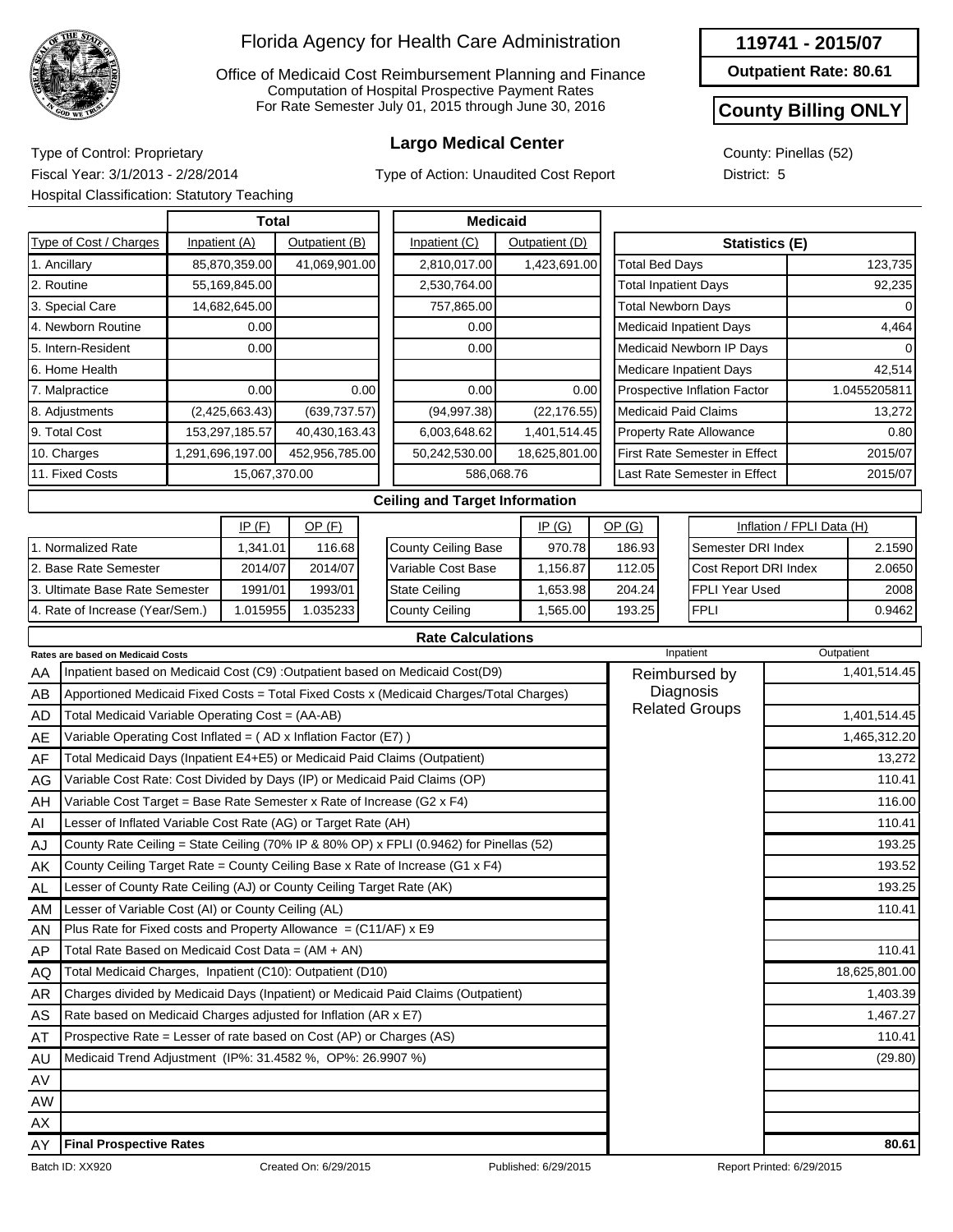

Office of Medicaid Cost Reimbursement Planning and Finance Computation of Hospital Prospective Payment Rates For Rate Semester July 01, 2015 through June 30, 2016

## **St. Lucie Medical Center** Type of Control: Proprietary

Type of Action: Unaudited Cost Report

#### **119971 - 2015/07**

**Outpatient Rate: 79.56**

### **County Billing ONLY**

County: St Lucie (56) District: 9

Fiscal Year: 10/1/2013 - 9/30/2014 Hospital Classification: CHEP

| <b>Total</b><br>Type of Cost / Charges<br>Inpatient (A) |                                                                                                                                                                                                     |                                                                            |               |                |                                                                                         | <b>Medicaid</b>                                                               |  |                |  |                               |                         |                                |         |                           |              |
|---------------------------------------------------------|-----------------------------------------------------------------------------------------------------------------------------------------------------------------------------------------------------|----------------------------------------------------------------------------|---------------|----------------|-----------------------------------------------------------------------------------------|-------------------------------------------------------------------------------|--|----------------|--|-------------------------------|-------------------------|--------------------------------|---------|---------------------------|--------------|
|                                                         |                                                                                                                                                                                                     |                                                                            |               | Outpatient (B) |                                                                                         | Inpatient (C)                                                                 |  | Outpatient (D) |  |                               |                         | <b>Statistics (E)</b>          |         |                           |              |
|                                                         | 1. Ancillary                                                                                                                                                                                        |                                                                            | 52,591,003.00 | 25,392,310.00  |                                                                                         | 4,495,199.00                                                                  |  | 1,730,404.00   |  | <b>Total Bed Days</b>         |                         |                                |         |                           | 83,585       |
|                                                         | 2. Routine                                                                                                                                                                                          |                                                                            | 36,991,402.00 |                |                                                                                         | 2,764,652.00                                                                  |  |                |  | <b>Total Inpatient Days</b>   |                         |                                |         |                           | 56,469       |
|                                                         | 3. Special Care                                                                                                                                                                                     |                                                                            | 6,692,564.00  |                |                                                                                         | 503,032.00                                                                    |  |                |  | <b>Total Newborn Days</b>     |                         |                                |         |                           | 1.861        |
|                                                         | 4. Newborn Routine                                                                                                                                                                                  |                                                                            | 638,521.00    |                |                                                                                         | 465,943.00                                                                    |  |                |  |                               |                         | <b>Medicaid Inpatient Days</b> |         |                           | 4,562        |
|                                                         | 5. Intern-Resident<br>0.00                                                                                                                                                                          |                                                                            |               |                |                                                                                         | 0.00                                                                          |  |                |  |                               |                         | Medicaid Newborn IP Days       |         |                           | 110          |
|                                                         | 6. Home Health                                                                                                                                                                                      |                                                                            |               |                |                                                                                         |                                                                               |  |                |  |                               | Medicare Inpatient Days |                                |         |                           | 27,474       |
|                                                         | 7. Malpractice                                                                                                                                                                                      |                                                                            | 0.00          |                | 0.00                                                                                    | 0.00                                                                          |  | 0.00           |  |                               |                         | Prospective Inflation Factor   |         |                           | 1.0320267686 |
|                                                         | 8. Adjustments<br>(1,847,489.22)                                                                                                                                                                    |                                                                            |               | (484,060.78)   |                                                                                         | (156, 868.43)                                                                 |  | (32, 987.18)   |  | Medicaid Paid Claims          |                         |                                |         |                           | 15,570       |
|                                                         | 9. Total Cost<br>95,066,000.78                                                                                                                                                                      |                                                                            |               | 24,908,249.22  |                                                                                         | 8,071,957.57                                                                  |  | 1,697,416.82   |  |                               |                         | <b>Property Rate Allowance</b> |         |                           | 0.80         |
|                                                         | 10. Charges<br>893,061,424.00                                                                                                                                                                       |                                                                            |               | 283,314,698.00 |                                                                                         | 59,902,385.00                                                                 |  | 20,863,106.00  |  | First Rate Semester in Effect |                         |                                |         | 2015/07                   |              |
| 11. Fixed Costs<br>11,258,100.00                        |                                                                                                                                                                                                     |                                                                            |               | 755,140.71     |                                                                                         |                                                                               |  |                |  | Last Rate Semester in Effect  |                         |                                | 2015/07 |                           |              |
|                                                         |                                                                                                                                                                                                     |                                                                            |               |                |                                                                                         | <b>Ceiling and Target Information</b>                                         |  |                |  |                               |                         |                                |         |                           |              |
|                                                         |                                                                                                                                                                                                     |                                                                            | IP(F)         | $OP$ (F)       |                                                                                         |                                                                               |  | IP(G)          |  | OP(G)                         |                         |                                |         | Inflation / FPLI Data (H) |              |
|                                                         | 1. Normalized Rate                                                                                                                                                                                  |                                                                            | 1,576.53      | 109.74         |                                                                                         | <b>County Ceiling Base</b>                                                    |  | 1,021.09       |  | 192.96                        |                         | Semester DRI Index             |         |                           | 2.1590       |
|                                                         | 2. Base Rate Semester                                                                                                                                                                               |                                                                            | 2014/07       | 2014/07        |                                                                                         | Variable Cost Base                                                            |  | 825.86         |  | 105.27                        | Cost Report DRI Index   |                                |         |                           | 2.0920       |
|                                                         | 3. Ultimate Base Rate Semester                                                                                                                                                                      |                                                                            | 1991/01       | 1993/01        |                                                                                         | <b>State Ceiling</b>                                                          |  | 1,653.98       |  | 204.24                        |                         | FPLI Year Used                 |         | 2008                      |              |
|                                                         | 4. Rate of Increase (Year/Sem.)                                                                                                                                                                     |                                                                            | 1.015955      | 1.035233       |                                                                                         | <b>County Ceiling</b>                                                         |  | 1,695.66       |  | 209.39                        |                         | <b>FPLI</b>                    |         |                           | 1.0252       |
|                                                         |                                                                                                                                                                                                     |                                                                            |               |                |                                                                                         | <b>Rate Calculations</b>                                                      |  |                |  |                               |                         |                                |         |                           |              |
|                                                         | <b>Rates are based on Medicaid Costs</b>                                                                                                                                                            |                                                                            |               |                |                                                                                         |                                                                               |  |                |  |                               | Inpatient               |                                |         | Outpatient                |              |
| AA                                                      |                                                                                                                                                                                                     |                                                                            |               |                |                                                                                         | Inpatient based on Medicaid Cost (C9) : Outpatient based on Medicaid Cost(D9) |  |                |  |                               |                         | Reimbursed by                  |         |                           | 1,697,416.82 |
| AB                                                      |                                                                                                                                                                                                     |                                                                            |               |                | Apportioned Medicaid Fixed Costs = Total Fixed Costs x (Medicaid Charges/Total Charges) |                                                                               |  |                |  |                               | Diagnosis               |                                |         |                           |              |
| <b>AD</b>                                               | Total Medicaid Variable Operating Cost = (AA-AB)                                                                                                                                                    |                                                                            |               |                |                                                                                         | <b>Related Groups</b>                                                         |  |                |  |                               | 1,697,416.82            |                                |         |                           |              |
| AE                                                      | Variable Operating Cost Inflated = (AD x Inflation Factor (E7))                                                                                                                                     |                                                                            |               |                |                                                                                         |                                                                               |  |                |  |                               |                         |                                |         |                           | 1,751,779.60 |
| AF                                                      |                                                                                                                                                                                                     | Total Medicaid Days (Inpatient E4+E5) or Medicaid Paid Claims (Outpatient) |               |                |                                                                                         |                                                                               |  |                |  |                               | 15,570                  |                                |         |                           |              |
| AG                                                      |                                                                                                                                                                                                     |                                                                            |               |                |                                                                                         | Variable Cost Rate: Cost Divided by Days (IP) or Medicaid Paid Claims (OP)    |  |                |  |                               |                         |                                |         |                           | 112.51       |
| $\cdots$                                                | $M_{\rm F}$ della $\Omega_{\rm F}$ ( $\Gamma_{\rm F}$ and $\Gamma_{\rm F}$ $\Omega_{\rm F}$ is $\Omega_{\rm F}$ and $\Omega_{\rm F}$ and $\Omega_{\rm F}$ and $\Omega_{\rm F}$ and $\Omega_{\rm F}$ |                                                                            |               |                |                                                                                         |                                                                               |  |                |  |                               |                         |                                |         | 10000                     |              |

| AY  | <b>Final Prospective Rates</b>                                                          | 79.56         |
|-----|-----------------------------------------------------------------------------------------|---------------|
| AX  |                                                                                         |               |
| AW  |                                                                                         |               |
| AV  |                                                                                         |               |
| AU  | Medicaid Trend Adjustment (IP%: 31.4582 %, OP%: 26.9907 %)                              | (29.41)       |
| AT  | Prospective Rate = Lesser of rate based on Cost (AP) or Charges (AS)                    | 108.98        |
| AS  | Rate based on Medicaid Charges adjusted for Inflation (AR x E7)                         | 1,382.87      |
| AR  | Charges divided by Medicaid Days (Inpatient) or Medicaid Paid Claims (Outpatient)       | 1,339.96      |
| AQ  | Total Medicaid Charges, Inpatient (C10): Outpatient (D10)                               | 20,863,106.00 |
| AP  | Total Rate Based on Medicaid Cost Data = (AM + AN)                                      | 108.98        |
| AN  | Plus Rate for Fixed costs and Property Allowance $= (C11/AF) \times E9$                 |               |
| AM  | Lesser of Variable Cost (AI) or County Ceiling (AL)                                     | 108.98        |
| AL  | Lesser of County Rate Ceiling (AJ) or County Ceiling Target Rate (AK)                   | 199.76        |
| AK  | County Ceiling Target Rate = County Ceiling Base x Rate of Increase (G1 x F4)           | 199.76        |
| AJ  | County Rate Ceiling = State Ceiling (70% IP & 80% OP) x FPLI (1.0252) for St Lucie (56) | 209.39        |
| AI  | Lesser of Inflated Variable Cost Rate (AG) or Target Rate (AH)                          | 108.98        |
| AH  | Variable Cost Target = Base Rate Semester x Rate of Increase (G2 $\times$ F4)           | 108.98        |
| AG. | Variable Cost Rate: Cost Divided by Days (IP) or Medicald Paid Claims (OP)              | 112.51        |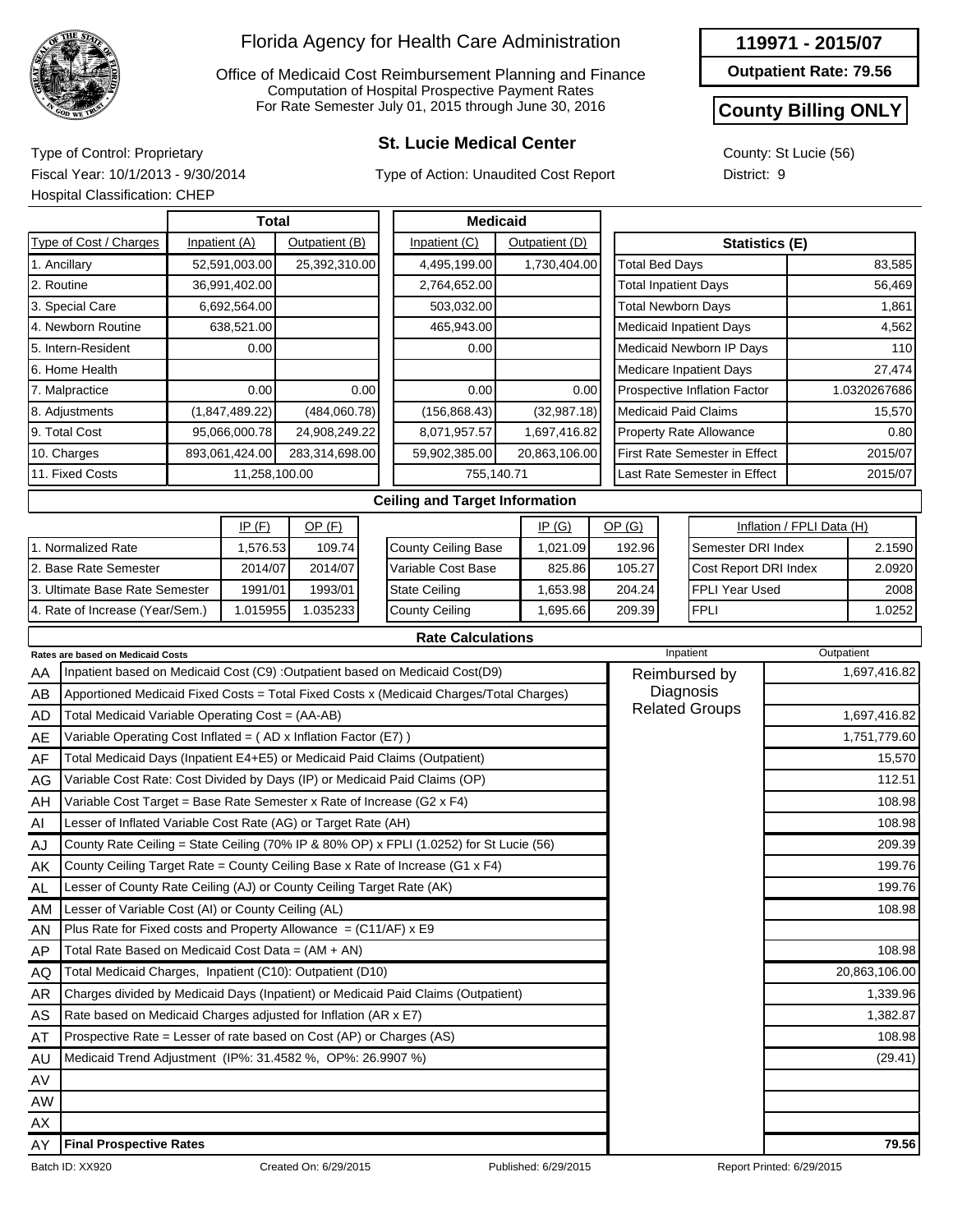

Office of Medicaid Cost Reimbursement Planning and Finance Computation of Hospital Prospective Payment Rates For Rate Semester July 01, 2015 through June 30, 2016

## **Plantation General Hospital** Type of Control: Proprietary

Type of Action: Unaudited Cost Report

**Outpatient Rate: 68.25**

#### **County Billing ONLY**

County: Broward (6) District: 10

Fiscal Year: 9/1/2013 - 8/31/2014 Hospital Classification: Special

|                                  |                                                                                         | <b>Total</b> |                |                | <b>Medicaid</b> |                                       |                   |                |                                 |                                |                                      |                           |              |              |  |
|----------------------------------|-----------------------------------------------------------------------------------------|--------------|----------------|----------------|-----------------|---------------------------------------|-------------------|----------------|---------------------------------|--------------------------------|--------------------------------------|---------------------------|--------------|--------------|--|
|                                  | Type of Cost / Charges                                                                  |              | Inpatient (A)  | Outpatient (B) |                 | Inpatient (C)                         |                   | Outpatient (D) |                                 | <b>Statistics (E)</b>          |                                      |                           |              |              |  |
|                                  | 1. Ancillary                                                                            |              | 105,952,210.00 | 75,089,564.00  |                 | 14,765,509.00                         | 6,631,647.00      |                |                                 | <b>Total Bed Days</b>          |                                      |                           |              | 239,075      |  |
| 2. Routine                       |                                                                                         |              | 80,833,398.00  |                |                 | 9,064,784.00                          |                   |                |                                 | <b>Total Inpatient Days</b>    |                                      |                           |              | 120,905      |  |
|                                  | 3. Special Care<br>29,001,887.00                                                        |              |                |                |                 | 8,326,076.00                          |                   |                |                                 | <b>Total Newborn Days</b>      |                                      |                           | 8,423        |              |  |
|                                  | 4. Newborn Routine<br>1,498,452.00                                                      |              |                |                |                 | 617,135.00                            |                   |                |                                 | <b>Medicaid Inpatient Days</b> |                                      |                           | 21,215       |              |  |
|                                  | 5. Intern-Resident                                                                      |              | 0.00           |                |                 | 0.00                                  |                   |                |                                 |                                | Medicaid Newborn IP Days             |                           | 45           |              |  |
|                                  | 6. Home Health                                                                          |              |                |                |                 |                                       |                   |                |                                 | <b>Medicare Inpatient Days</b> |                                      |                           | 25,801       |              |  |
|                                  | 7. Malpractice                                                                          |              | 0.00           |                | 0.00            | 0.00                                  |                   | 0.00           |                                 | Prospective Inflation Factor   |                                      |                           | 1.0335088559 |              |  |
|                                  | 8. Adjustments                                                                          |              | (3,619,221.37) | (1,250,728.63) |                 | (545, 891.57)                         |                   | (110, 459.97)  |                                 |                                | <b>Medicaid Paid Claims</b>          |                           | 71,939       |              |  |
|                                  | 9. Total Cost                                                                           |              | 213,666,725.63 | 73,838,835.37  |                 | 32,227,612.43                         |                   | 6,521,187.03   |                                 |                                | Property Rate Allowance              |                           | 0.80         |              |  |
|                                  | 10. Charges<br>1,675,952,861.00                                                         |              |                | 855,521,461.00 |                 | 232,985,683.00                        |                   | 73,565,189.00  |                                 |                                | <b>First Rate Semester in Effect</b> |                           |              | 2015/07      |  |
| 11. Fixed Costs<br>21,111,842.00 |                                                                                         |              |                |                | 2,934,901.72    |                                       |                   |                |                                 | Last Rate Semester in Effect   |                                      |                           | 2015/07      |              |  |
|                                  |                                                                                         |              |                |                |                 | <b>Ceiling and Target Information</b> |                   |                |                                 |                                |                                      |                           |              |              |  |
|                                  |                                                                                         |              | IP(F)          | OP(F)          |                 |                                       | OP(G)<br>IP $(G)$ |                |                                 |                                |                                      | Inflation / FPLI Data (H) |              |              |  |
|                                  | 1. Normalized Rate                                                                      |              | 1,316.08       | 86.59          |                 | <b>County Ceiling Base</b>            |                   | 1,014.06       | 213.76                          |                                | Semester DRI Index                   |                           |              | 2.1590       |  |
|                                  | 2. Base Rate Semester                                                                   |              | 2014/07        | 2014/07        |                 | Variable Cost Base                    |                   | 1,010.28       | 90.30<br>Cost Report DRI Index  |                                |                                      |                           | 2.0890       |              |  |
|                                  | 3. Ultimate Base Rate Semester                                                          |              | 1991/01        | 1993/01        |                 | <b>State Ceiling</b>                  |                   | 1,653.98       | 204.24<br><b>FPLI Year Used</b> |                                |                                      | 2008                      |              |              |  |
|                                  | 4. Rate of Increase (Year/Sem.)                                                         |              | 1.015955       | 1.035233       |                 | <b>County Ceiling</b>                 |                   | 1,789.61       | 220.99                          |                                | <b>FPLI</b>                          |                           |              | 1.0820       |  |
|                                  |                                                                                         |              |                |                |                 | <b>Rate Calculations</b>              |                   |                |                                 |                                |                                      |                           |              |              |  |
|                                  | Rates are based on Medicaid Costs                                                       |              |                |                |                 |                                       |                   |                |                                 |                                | Inpatient                            |                           | Outpatient   |              |  |
| AA                               | Inpatient based on Medicaid Cost (C9) : Outpatient based on Medicaid Cost(D9)           |              |                |                |                 |                                       |                   |                |                                 |                                | Reimbursed by                        |                           |              | 6,521,187.03 |  |
| AB                               | Apportioned Medicaid Fixed Costs = Total Fixed Costs x (Medicaid Charges/Total Charges) |              |                |                |                 |                                       |                   |                |                                 |                                | Diagnosis                            |                           |              |              |  |
| <b>AD</b>                        | Total Medicaid Variable Operating Cost = (AA-AB)                                        |              |                |                |                 |                                       |                   |                |                                 | <b>Related Groups</b>          |                                      |                           |              | 6,521,187.03 |  |
| AE                               | Variable Operating Cost Inflated = (AD x Inflation Factor (E7))                         |              |                |                |                 |                                       |                   |                |                                 | 6,739,704.55                   |                                      |                           |              |              |  |
| AF                               | Total Medicaid Days (Inpatient E4+E5) or Medicaid Paid Claims (Outpatient)              |              |                |                |                 |                                       |                   |                |                                 |                                |                                      |                           |              | 71,939       |  |
| AG                               | Variable Cost Rate: Cost Divided by Days (IP) or Medicaid Paid Claims (OP)              |              |                |                |                 |                                       |                   |                |                                 |                                |                                      |                           |              | 93.69        |  |
| AH                               | Variable Cost Target = Base Rate Semester x Rate of Increase (G2 x F4)                  |              |                |                |                 |                                       |                   |                |                                 |                                |                                      |                           |              | 93.48        |  |

AH AI AJ AK AL AM AN AP AQ AR AS AT AU AV AW AX AY Variable Cost Target = Base Rate Semester x Rate of Increase (G2 x F4) Lesser of Inflated Variable Cost Rate (AG) or Target Rate (AH) County Rate Ceiling = State Ceiling (70% IP & 80% OP) x FPLI (1.0820) for Broward (6) County Ceiling Target Rate = County Ceiling Base x Rate of Increase (G1 x F4) Lesser of County Rate Ceiling (AJ) or County Ceiling Target Rate (AK) Lesser of Variable Cost (AI) or County Ceiling (AL) 93.48 220.99 221.29 220.99 93.48 Plus Rate for Fixed costs and Property Allowance  $= (C11/AF) \times E9$ Total Rate Based on Medicaid Cost Data = (AM + AN) Total Medicaid Charges, Inpatient (C10): Outpatient (D10) Charges divided by Medicaid Days (Inpatient) or Medicaid Paid Claims (Outpatient) Rate based on Medicaid Charges adjusted for Inflation (AR x E7) Prospective Rate = Lesser of rate based on Cost (AP) or Charges (AS) 93.48 73,565,189.00 1,022.61 1,056.87 93.48 Medicaid Trend Adjustment (IP%: 31.4582 %, OP%: 26.9907 %) (25.23) **Final Prospective Rates 68.25**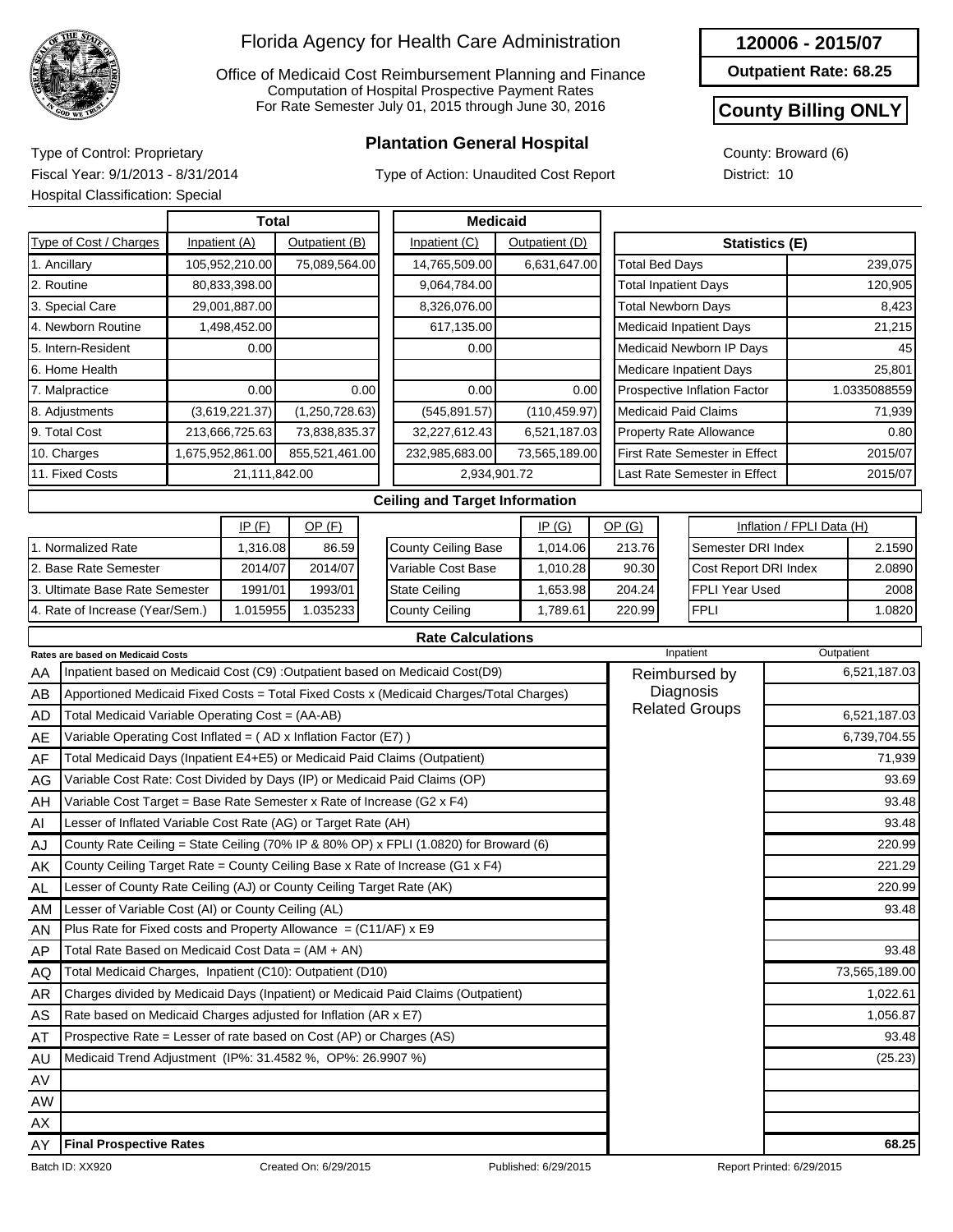

Office of Medicaid Cost Reimbursement Planning and Finance Computation of Hospital Prospective Payment Rates For Rate Semester July 01, 2015 through June 30, 2016

## **Healthsouth Larkin Hospital-Miami** Type of Control: Proprietary

Type of Action: Unaudited Cost Report

| 120057 - 2015/0 |  |  |  |  |
|-----------------|--|--|--|--|
|-----------------|--|--|--|--|

**Outpatient Rate: 108.82**

#### **County Billing ONLY**

County: Dade (13) District: 11

Fiscal Year: 1/1/2013 - 12/31/2013 Hospital Classification: Special

|                                 | Hospital Classification: Special                                           |                                 |                  |               |      |                                                                                         |  |                |                             |  |                                    |                           |              |  |
|---------------------------------|----------------------------------------------------------------------------|---------------------------------|------------------|---------------|------|-----------------------------------------------------------------------------------------|--|----------------|-----------------------------|--|------------------------------------|---------------------------|--------------|--|
|                                 |                                                                            | <b>Total</b><br><b>Medicaid</b> |                  |               |      |                                                                                         |  |                |                             |  |                                    |                           |              |  |
|                                 | Type of Cost / Charges                                                     | Inpatient (A)<br>Outpatient (B) |                  |               |      | Inpatient (C)                                                                           |  | Outpatient (D) | <b>Statistics (E)</b>       |  |                                    |                           |              |  |
|                                 | 1. Ancillary                                                               |                                 | 22,791,884.00    | 14,550,375.00 |      | 1,282,869.00                                                                            |  | 979,837.00     | <b>Total Bed Days</b>       |  |                                    |                           | 47,450       |  |
| 2. Routine<br>17,436,303.00     |                                                                            |                                 |                  |               |      | 1,314,842.00                                                                            |  |                | <b>Total Inpatient Days</b> |  |                                    |                           | 30,359       |  |
| 3. Special Care<br>1,822,648.00 |                                                                            |                                 |                  |               |      | 188,907.00                                                                              |  |                | <b>Total Newborn Days</b>   |  |                                    |                           | $\Omega$     |  |
|                                 | 4. Newborn Routine                                                         |                                 | 0.00             |               |      | 0.00                                                                                    |  |                |                             |  | <b>Medicaid Inpatient Days</b>     |                           | 2,438        |  |
|                                 | 5. Intern-Resident                                                         |                                 | 0.00             |               |      | 0.00                                                                                    |  |                |                             |  | Medicaid Newborn IP Days           |                           |              |  |
|                                 | 6. Home Health                                                             |                                 |                  |               |      |                                                                                         |  |                |                             |  | <b>Medicare Inpatient Days</b>     |                           | 15,715       |  |
|                                 | 7. Malpractice                                                             |                                 | 0.00             |               | 0.00 | 0.00                                                                                    |  | 0.00           |                             |  | Prospective Inflation Factor       |                           | 1.0485672657 |  |
|                                 | 8. Adjustments                                                             |                                 | 0.00             |               | 0.00 | 0.00                                                                                    |  | 0.00           |                             |  | <b>Medicaid Paid Claims</b>        |                           | 5,080        |  |
|                                 | 9. Total Cost                                                              |                                 | 42,050,835.00    | 14,550,375.00 |      | 2,786,618.00                                                                            |  | 979,837.00     |                             |  | <b>Property Rate Allowance</b>     |                           | 0.80         |  |
|                                 | 10. Charges                                                                |                                 | 182,390,041.00   | 92,209,275.00 |      | 14,516,681.00                                                                           |  | 4,342,805.00   |                             |  | First Rate Semester in Effect      |                           | 2015/07      |  |
| 11. Fixed Costs<br>8,794,248.00 |                                                                            |                                 |                  |               |      | 699,946.62                                                                              |  |                |                             |  | Last Rate Semester in Effect       |                           | 2015/07      |  |
|                                 |                                                                            |                                 |                  |               |      | <b>Ceiling and Target Information</b>                                                   |  |                |                             |  |                                    |                           |              |  |
| IP(F)<br>$OP$ $(F)$<br>IP(G)    |                                                                            |                                 |                  |               |      |                                                                                         |  |                | OP(G)                       |  |                                    | Inflation / FPLI Data (H) |              |  |
|                                 | 1. Normalized Rate                                                         |                                 | 744.97<br>167.88 |               |      | <b>County Ceiling Base</b>                                                              |  | 1,051.21       | 230.71                      |  | Semester DRI Index                 |                           | 2.1590       |  |
|                                 | 2. Base Rate Semester                                                      |                                 | 2014/07          | 2014/07       |      | Variable Cost Base                                                                      |  | 673.85         | 143.98                      |  | Cost Report DRI Index              |                           | 2.0590       |  |
|                                 | 3. Ultimate Base Rate Semester                                             | 1991/01                         |                  | 1993/01       |      | <b>State Ceiling</b>                                                                    |  | 1,653.98       | 204.24                      |  | FPLI Year Used                     |                           | 2008         |  |
|                                 | 4. Rate of Increase (Year/Sem.)                                            |                                 | 1.015955         | 1.035233      |      | <b>County Ceiling</b>                                                                   |  | 1,992.55       | <b>FPLI</b><br>246.05       |  |                                    |                           | 1.2047       |  |
|                                 |                                                                            |                                 |                  |               |      | <b>Rate Calculations</b>                                                                |  |                |                             |  |                                    |                           |              |  |
|                                 | Rates are based on Medicaid Costs                                          |                                 |                  |               |      |                                                                                         |  |                |                             |  | Inpatient                          |                           | Outpatient   |  |
| AA                              |                                                                            |                                 |                  |               |      | Inpatient based on Medicaid Cost (C9) :Outpatient based on Medicaid Cost(D9)            |  |                |                             |  | Reimbursed by                      |                           | 979,837.00   |  |
| AB                              |                                                                            |                                 |                  |               |      | Apportioned Medicaid Fixed Costs = Total Fixed Costs x (Medicaid Charges/Total Charges) |  |                |                             |  | Diagnosis<br><b>Related Groups</b> |                           |              |  |
| <b>AD</b>                       | Total Medicaid Variable Operating Cost = (AA-AB)                           |                                 |                  |               |      |                                                                                         |  |                |                             |  |                                    |                           | 979,837.00   |  |
| AE                              | Variable Operating Cost Inflated = $(AD x Inflation Factor (E7))$          |                                 |                  |               |      |                                                                                         |  |                |                             |  |                                    |                           | 1,027,425.00 |  |
| AF                              | Total Medicaid Days (Inpatient E4+E5) or Medicaid Paid Claims (Outpatient) |                                 |                  |               |      |                                                                                         |  |                |                             |  |                                    |                           | 5,080        |  |
| AG                              | Variable Cost Rate: Cost Divided by Days (IP) or Medicaid Paid Claims (OP) |                                 |                  |               |      |                                                                                         |  |                |                             |  |                                    |                           | 202.25       |  |
| AH                              | Variable Cost Target = Base Rate Semester x Rate of Increase (G2 x F4)     |                                 |                  |               |      |                                                                                         |  |                |                             |  |                                    |                           | 149.05       |  |
| Al                              | Lesser of Inflated Variable Cost Rate (AG) or Target Rate (AH)             |                                 |                  |               |      |                                                                                         |  | 149.05         |                             |  |                                    |                           |              |  |
| AJ                              |                                                                            |                                 |                  |               |      | County Rate Ceiling = State Ceiling (70% IP & 80% OP) x FPLI (1.2047) for Dade (13)     |  |                |                             |  |                                    | 246.05                    |              |  |

AL AM AN AP AQ AR AS AT AU AV AW AX AY Lesser of County Rate Ceiling (AJ) or County Ceiling Target Rate (AK) Lesser of Variable Cost (AI) or County Ceiling (AL) Plus Rate for Fixed costs and Property Allowance =  $(C11/AF)$  x E9 Total Rate Based on Medicaid Cost Data = (AM + AN) Total Medicaid Charges, Inpatient (C10): Outpatient (D10) Charges divided by Medicaid Days (Inpatient) or Medicaid Paid Claims (Outpatient) Rate based on Medicaid Charges adjusted for Inflation (AR x E7) Prospective Rate = Lesser of rate based on Cost (AP) or Charges (AS) Medicaid Trend Adjustment (IP%: 31.4582 %, OP%: 26.9907 %) (40.23) **Final Prospective Rates 108.82**

238.84 238.84 149.05 149.05 4,342,805.00 854.88 896.40 149.05

AK

County Ceiling Target Rate = County Ceiling Base x Rate of Increase (G1 x F4)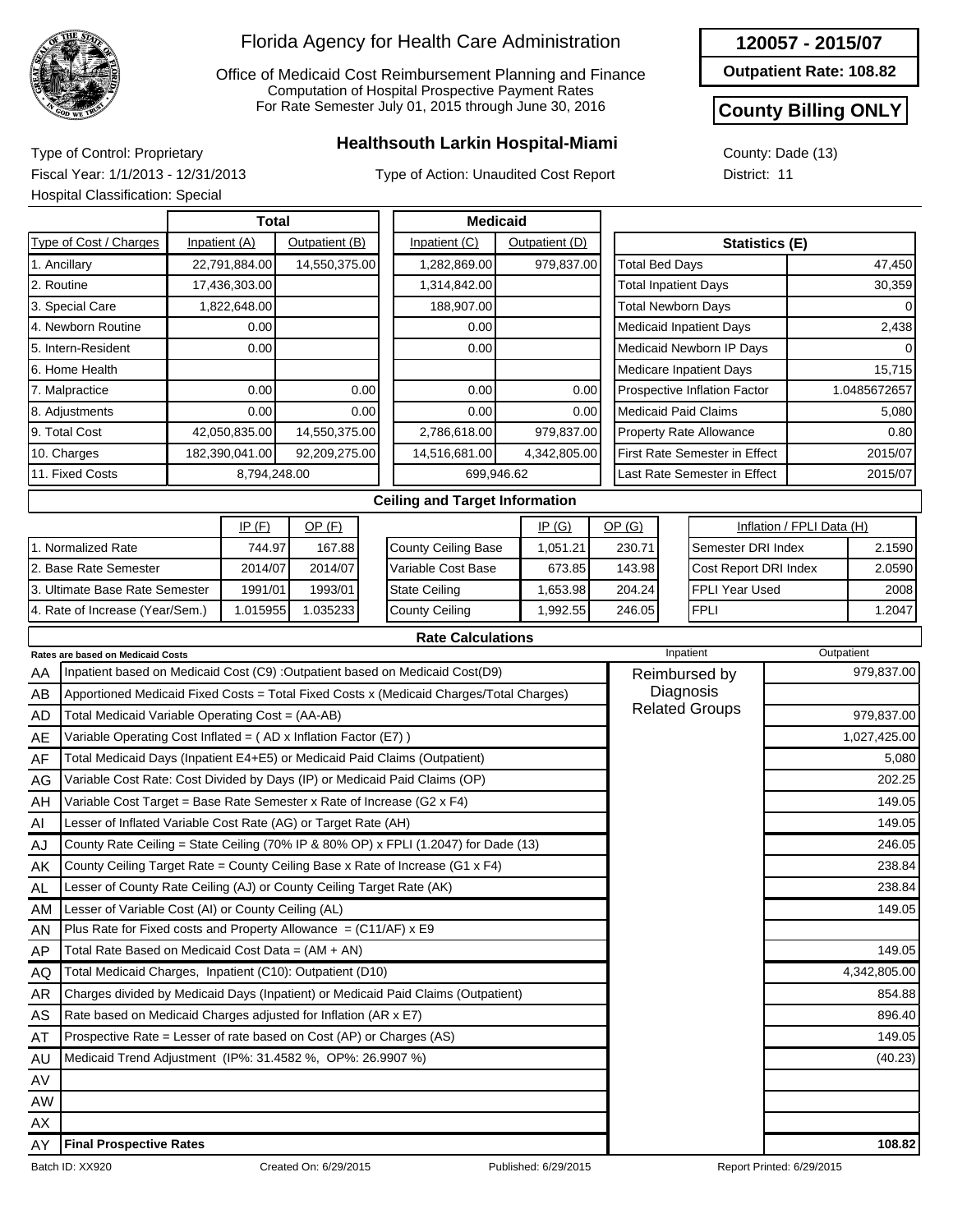

Office of Medicaid Cost Reimbursement Planning and Finance Computation of Hospital Prospective Payment Rates For Rate Semester July 01, 2015 through June 30, 2016

## **St. Petersburg General Hospital** Type of Control: Proprietary

Type of Action: Unaudited Cost Report

**Outpatient Rate: 88.27**

### **County Billing ONLY**

County: Pinellas (52) District: 5

Fiscal Year: 5/1/2013 - 4/30/2014 Hospital Classification: CHEP

|                                         |                                                                            |  | <b>Total</b>   |                |      |                                                                                         | <b>Medicaid</b>           |                                |                             |                          |                                |               |                           |              |
|-----------------------------------------|----------------------------------------------------------------------------|--|----------------|----------------|------|-----------------------------------------------------------------------------------------|---------------------------|--------------------------------|-----------------------------|--------------------------|--------------------------------|---------------|---------------------------|--------------|
| Type of Cost / Charges<br>Inpatient (A) |                                                                            |  |                | Outpatient (B) |      | Inpatient (C)                                                                           |                           | Outpatient (D)                 |                             |                          | <b>Statistics (E)</b>          |               |                           |              |
|                                         | 1. Ancillary                                                               |  | 23,996,946.00  | 28,027,182.00  |      | 3,890,719.00                                                                            |                           | 2,123,313.00                   | <b>Total Bed Days</b>       |                          |                                |               |                           | 78,475       |
|                                         | 2. Routine                                                                 |  | 17,108,058.00  |                |      | 1,982,055.00                                                                            |                           |                                | <b>Total Inpatient Days</b> |                          |                                |               |                           | 25,499       |
| 3. Special Care<br>6,611,899.00         |                                                                            |  |                | 650,014.00     |      |                                                                                         | <b>Total Newborn Days</b> |                                |                             |                          | 1,890                          |               |                           |              |
| 4. Newborn Routine<br>1,952,721.00      |                                                                            |  |                | 1,272,890.00   |      |                                                                                         |                           | <b>Medicaid Inpatient Days</b> |                             |                          | 3,155                          |               |                           |              |
|                                         | 5. Intern-Resident                                                         |  | 0.00           |                |      | 0.00                                                                                    |                           |                                |                             | Medicaid Newborn IP Days |                                |               | 210                       |              |
|                                         | 6. Home Health                                                             |  |                |                |      |                                                                                         |                           |                                |                             | Medicare Inpatient Days  |                                |               | 9,637                     |              |
|                                         | 7. Malpractice                                                             |  | 0.00           |                | 0.00 | 0.00                                                                                    |                           | 0.00                           |                             |                          | Prospective Inflation Factor   |               |                           | 1.0419884170 |
|                                         | 8. Adjustments                                                             |  | (654, 163.05)  | (369, 125.95)  |      | (102, 671.29)                                                                           |                           | (27,964.64)                    | <b>Medicaid Paid Claims</b> |                          |                                |               |                           | 17,709       |
|                                         | 9. Total Cost                                                              |  | 49,015,460.95  | 27,658,056.05  |      | 7,693,006.71                                                                            |                           | 2,095,348.36                   |                             |                          | <b>Property Rate Allowance</b> |               |                           | 0.80         |
|                                         | 10. Charges                                                                |  | 447,281,259.00 | 367,405,796.00 |      | 48,534,340.00                                                                           |                           | 37,872,789.00                  |                             |                          | First Rate Semester in Effect  |               |                           | 2015/07      |
|                                         | 11. Fixed Costs                                                            |  | 6,199,066.00   |                |      | 672,658.58                                                                              |                           |                                |                             |                          | Last Rate Semester in Effect   |               |                           | 2015/07      |
|                                         |                                                                            |  |                |                |      | <b>Ceiling and Target Information</b>                                                   |                           |                                |                             |                          |                                |               |                           |              |
|                                         |                                                                            |  | IP(F)          | $OP$ (F)       |      |                                                                                         |                           | IP(G)                          | OP(G)                       |                          |                                |               | Inflation / FPLI Data (H) |              |
|                                         | 1. Normalized Rate                                                         |  | 2,297.49       | 130.30         |      | <b>County Ceiling Base</b>                                                              |                           | 970.78                         | 186.93                      |                          | Semester DRI Index             |               |                           | 2.1590       |
|                                         | 2. Base Rate Semester                                                      |  | 2014/07        | 2014/07        |      | Variable Cost Base                                                                      |                           | 907.28                         | 116.79                      |                          | Cost Report DRI Index          |               |                           | 2.0720       |
|                                         | 3. Ultimate Base Rate Semester                                             |  | 1991/01        | 1993/01        |      | <b>State Ceiling</b>                                                                    |                           | 1,653.98                       | 204.24                      |                          | FPLI Year Used                 |               |                           | 2008         |
|                                         | 4. Rate of Increase (Year/Sem.)                                            |  | 1.015955       | 1.035233       |      | <b>County Ceiling</b>                                                                   |                           | 1,565.00                       | 193.25                      |                          | <b>FPLI</b>                    |               |                           | 0.9462       |
|                                         |                                                                            |  |                |                |      | <b>Rate Calculations</b>                                                                |                           |                                |                             |                          |                                |               |                           |              |
|                                         | Rates are based on Medicaid Costs                                          |  |                |                |      |                                                                                         |                           |                                |                             | Inpatient                |                                |               | Outpatient                |              |
| AA                                      |                                                                            |  |                |                |      | Inpatient based on Medicaid Cost (C9) : Outpatient based on Medicaid Cost(D9)           |                           |                                |                             |                          | Reimbursed by                  |               |                           | 2,095,348.36 |
| AB                                      |                                                                            |  |                |                |      | Apportioned Medicaid Fixed Costs = Total Fixed Costs x (Medicaid Charges/Total Charges) |                           |                                |                             |                          | Diagnosis                      |               |                           |              |
| AD                                      | Total Medicaid Variable Operating Cost = (AA-AB)                           |  |                |                |      |                                                                                         |                           |                                |                             |                          | <b>Related Groups</b>          |               |                           | 2,095,348.36 |
| AE                                      | Variable Operating Cost Inflated = (AD x Inflation Factor (E7))            |  |                |                |      |                                                                                         |                           |                                |                             |                          |                                |               |                           | 2,183,328.73 |
| AF                                      | Total Medicaid Days (Inpatient E4+E5) or Medicaid Paid Claims (Outpatient) |  |                |                |      |                                                                                         |                           |                                |                             | 17,709                   |                                |               |                           |              |
| AG                                      |                                                                            |  |                |                |      | Variable Cost Rate: Cost Divided by Days (IP) or Medicaid Paid Claims (OP)              |                           |                                |                             |                          |                                | 123.29        |                           |              |
| AH                                      | Variable Cost Target = Base Rate Semester x Rate of Increase (G2 x F4)     |  |                |                |      |                                                                                         |                           |                                |                             |                          |                                |               |                           | 120.90       |
| Al                                      | Lesser of Inflated Variable Cost Rate (AG) or Target Rate (AH)             |  |                |                |      |                                                                                         |                           |                                |                             |                          |                                | 120.90        |                           |              |
| AJ                                      |                                                                            |  |                |                |      | County Rate Ceiling = State Ceiling (70% IP & 80% OP) x FPLI (0.9462) for Pinellas (52) |                           |                                |                             |                          |                                |               |                           | 193.25       |
| AK                                      |                                                                            |  |                |                |      | County Ceiling Target Rate = County Ceiling Base x Rate of Increase (G1 x F4)           |                           |                                |                             |                          |                                |               |                           | 193.52       |
| AL                                      | Lesser of County Rate Ceiling (AJ) or County Ceiling Target Rate (AK)      |  |                |                |      |                                                                                         |                           |                                |                             |                          |                                |               |                           | 193.25       |
| AM                                      | Lesser of Variable Cost (AI) or County Ceiling (AL)                        |  |                |                |      |                                                                                         |                           |                                |                             |                          |                                |               |                           | 120.90       |
| AN                                      | Plus Rate for Fixed costs and Property Allowance = $(C11/AF)$ x E9         |  |                |                |      |                                                                                         |                           |                                |                             |                          |                                |               |                           |              |
| AP                                      | Total Rate Based on Medicaid Cost Data = (AM + AN)                         |  |                |                |      |                                                                                         |                           |                                |                             |                          |                                |               |                           | 120.90       |
| AQ                                      | Total Medicaid Charges, Inpatient (C10): Outpatient (D10)                  |  |                |                |      |                                                                                         |                           |                                |                             |                          |                                | 37,872,789.00 |                           |              |
| AR                                      |                                                                            |  |                |                |      | Charges divided by Medicaid Days (Inpatient) or Medicaid Paid Claims (Outpatient)       |                           |                                |                             |                          |                                |               |                           | 2,138.62     |
| AS                                      | Rate based on Medicaid Charges adjusted for Inflation (AR x E7)            |  |                |                |      |                                                                                         |                           |                                |                             |                          |                                | 2,228.42      |                           |              |
| AT                                      | Prospective Rate = Lesser of rate based on Cost (AP) or Charges (AS)       |  |                |                |      |                                                                                         |                           |                                |                             |                          |                                | 120.90        |                           |              |
| AU                                      | Medicaid Trend Adjustment (IP%: 31.4582 %, OP%: 26.9907 %)                 |  |                |                |      |                                                                                         |                           |                                |                             |                          |                                |               |                           | (32.63)      |
| AV                                      |                                                                            |  |                |                |      |                                                                                         |                           |                                |                             |                          |                                |               |                           |              |
| AW                                      |                                                                            |  |                |                |      |                                                                                         |                           |                                |                             |                          |                                |               |                           |              |
| AX.                                     |                                                                            |  |                |                |      |                                                                                         |                           |                                |                             |                          |                                |               |                           |              |

AY

**Final Prospective Rates 88.27**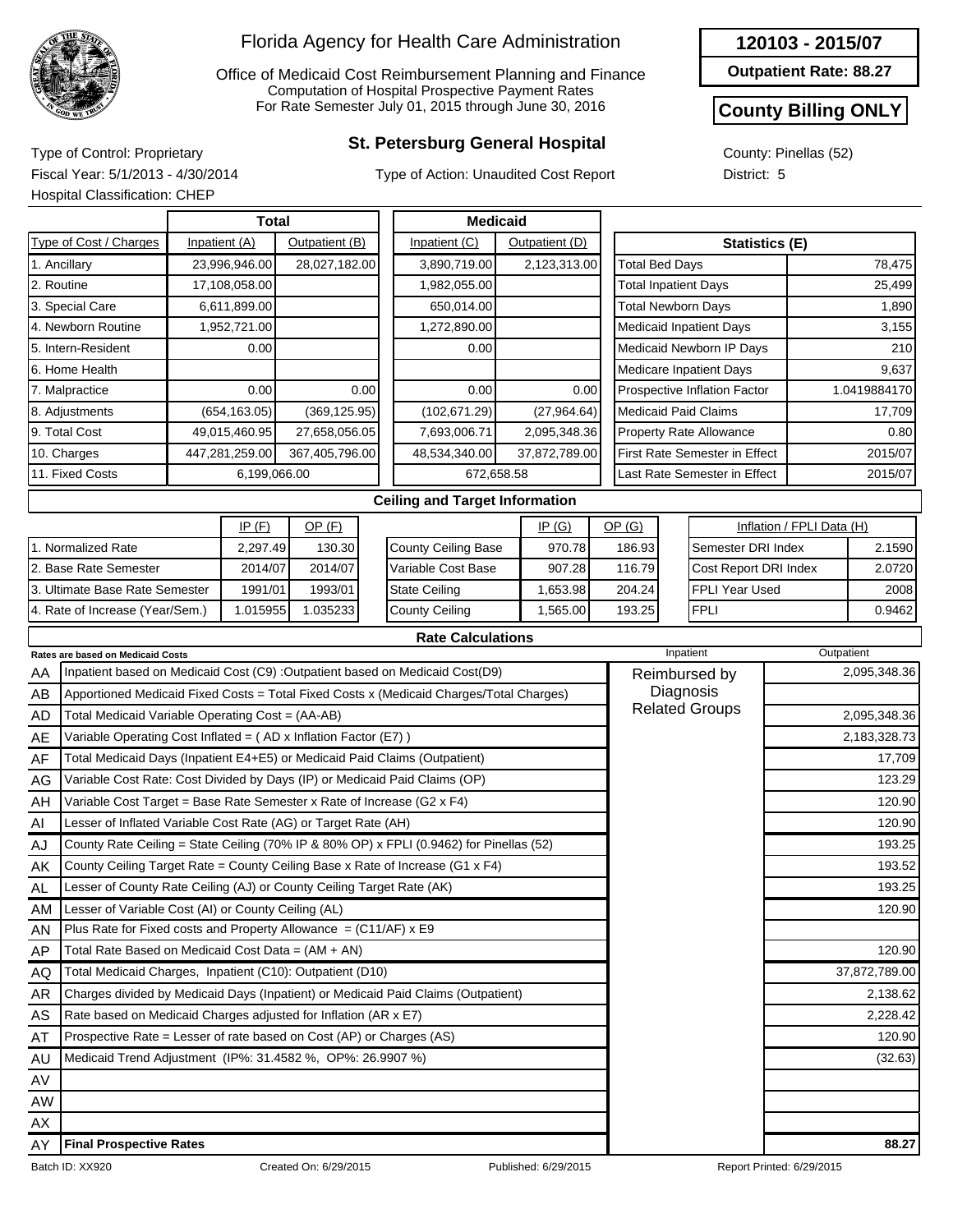

Office of Medicaid Cost Reimbursement Planning and Finance Computation of Hospital Prospective Payment Rates For Rate Semester July 01, 2015 through June 30, 2016

## **Kendall Regional Medical Center** Type of Control: Proprietary

Type of Action: Unaudited Cost Report

| 120138 - 2015/07 |  |
|------------------|--|
|------------------|--|

**Outpatient Rate: 79.10**

#### **County Billing ONLY**

County: Dade (13) District: 11

Fiscal Year: 1/1/2013 - 12/31/2013 Hospital Classification: Special

|                                                                                         | Hospital Classification: Special                                           |       |                  |                |                      |                                                                                         |          |                |        |                                       |                |                                |                           |              |  |
|-----------------------------------------------------------------------------------------|----------------------------------------------------------------------------|-------|------------------|----------------|----------------------|-----------------------------------------------------------------------------------------|----------|----------------|--------|---------------------------------------|----------------|--------------------------------|---------------------------|--------------|--|
|                                                                                         |                                                                            | Total |                  |                |                      | <b>Medicaid</b>                                                                         |          |                |        |                                       |                |                                |                           |              |  |
|                                                                                         | Type of Cost / Charges                                                     |       | Inpatient (A)    | Outpatient (B) |                      | Inpatient (C)                                                                           |          | Outpatient (D) |        |                                       |                | <b>Statistics (E)</b>          |                           |              |  |
|                                                                                         | 1. Ancillary                                                               |       | 93,500,205.00    | 52,694,859.00  |                      | 17,328,699.00                                                                           |          | 5,614,084.00   |        | <b>Total Bed Days</b>                 |                |                                |                           | 151,055      |  |
| 2. Routine<br>56,617,973.00                                                             |                                                                            |       |                  |                |                      | 7,970,095.00                                                                            |          |                |        | <b>Total Inpatient Days</b>           |                |                                |                           | 95,488       |  |
|                                                                                         | 3. Special Care                                                            |       | 27,253,023.00    |                |                      | 6,462,843.00                                                                            |          |                |        | <b>Total Newborn Days</b>             |                |                                |                           | 3,138        |  |
|                                                                                         | 4. Newborn Routine                                                         |       | 2,133,059.00     |                |                      | 1,516,522.00                                                                            |          |                |        |                                       |                | Medicaid Inpatient Days        |                           | 16,626       |  |
|                                                                                         | 5. Intern-Resident                                                         |       | 0.00             |                |                      | 0.00                                                                                    |          |                |        |                                       |                | Medicaid Newborn IP Days       |                           |              |  |
|                                                                                         | 6. Home Health                                                             |       |                  |                |                      |                                                                                         |          |                |        |                                       |                | <b>Medicare Inpatient Days</b> | 18,068                    |              |  |
|                                                                                         | 7. Malpractice                                                             |       | 0.00             |                | 0.00                 | 0.00                                                                                    |          | 0.00           |        |                                       |                | Prospective Inflation Factor   |                           | 1.0485672657 |  |
|                                                                                         | 8. Adjustments                                                             |       | (3, 199, 014.61) | (939, 095.39)  |                      | (593,062.90)                                                                            |          | (100, 050.75)  |        |                                       |                | <b>Medicaid Paid Claims</b>    |                           | 53,369       |  |
|                                                                                         | 9. Total Cost                                                              |       | 176,305,245.39   | 51,755,763.61  |                      | 32,685,096.10                                                                           |          | 5,514,033.25   |        |                                       |                | <b>Property Rate Allowance</b> |                           | 0.80         |  |
|                                                                                         | 10. Charges                                                                |       | 1,648,081,348.00 | 576,754,708.00 |                      | 236,713,537.00                                                                          |          | 83,010,332.00  |        |                                       |                | First Rate Semester in Effect  |                           | 2015/07      |  |
|                                                                                         | 11. Fixed Costs                                                            |       | 25,028,106.00    |                |                      | 3,594,780.99                                                                            |          |                |        |                                       |                | Last Rate Semester in Effect   |                           | 2015/07      |  |
|                                                                                         |                                                                            |       |                  |                |                      | <b>Ceiling and Target Information</b>                                                   |          |                |        |                                       |                |                                |                           |              |  |
|                                                                                         |                                                                            |       | IP(F)            | OP(F)          |                      |                                                                                         |          | IP(G)          | OP(G)  |                                       |                |                                | Inflation / FPLI Data (H) |              |  |
| 1. Normalized Rate<br>1,522.65                                                          |                                                                            |       |                  | 89.93          |                      | <b>County Ceiling Base</b>                                                              |          | 1,051.21       |        | 230.71                                |                | Semester DRI Index             |                           | 2.1590       |  |
|                                                                                         | 2. Base Rate Semester                                                      |       | 2014/07          | 2014/07        |                      | Variable Cost Base                                                                      |          | 1,028.81       |        | 106.99                                |                | Cost Report DRI Index          |                           | 2.0590       |  |
| 3. Ultimate Base Rate Semester<br>1993/01<br>1991/01                                    |                                                                            |       |                  |                | <b>State Ceiling</b> |                                                                                         | 1,653.98 |                | 204.24 |                                       | FPLI Year Used |                                | 2008                      |              |  |
|                                                                                         | 4. Rate of Increase (Year/Sem.)                                            |       | 1.015955         | 1.035233       |                      | <b>County Ceiling</b>                                                                   |          | 1,992.55       |        | 246.05                                |                | <b>FPLI</b>                    |                           | 1.2047       |  |
|                                                                                         |                                                                            |       |                  |                |                      | <b>Rate Calculations</b>                                                                |          |                |        |                                       |                |                                |                           |              |  |
|                                                                                         | Rates are based on Medicaid Costs                                          |       |                  |                |                      |                                                                                         |          |                |        | Inpatient                             |                | Outpatient                     |                           |              |  |
| AA                                                                                      |                                                                            |       |                  |                |                      | Inpatient based on Medicaid Cost (C9) : Outpatient based on Medicaid Cost(D9)           |          |                |        | Reimbursed by                         |                | 5,514,033.25                   |                           |              |  |
| AB                                                                                      |                                                                            |       |                  |                |                      | Apportioned Medicaid Fixed Costs = Total Fixed Costs x (Medicaid Charges/Total Charges) |          |                |        |                                       |                | Diagnosis                      |                           |              |  |
| AD                                                                                      | Total Medicaid Variable Operating Cost = (AA-AB)                           |       |                  |                |                      |                                                                                         |          |                |        | <b>Related Groups</b><br>5,514,033.25 |                |                                |                           |              |  |
| AE                                                                                      | Variable Operating Cost Inflated = (AD x Inflation Factor (E7))            |       |                  |                |                      |                                                                                         |          |                |        |                                       |                |                                |                           | 5,781,834.76 |  |
| AF                                                                                      | Total Medicaid Days (Inpatient E4+E5) or Medicaid Paid Claims (Outpatient) |       |                  |                |                      |                                                                                         |          |                |        |                                       |                |                                |                           | 53,369       |  |
| AG                                                                                      | Variable Cost Rate: Cost Divided by Days (IP) or Medicaid Paid Claims (OP) |       |                  |                |                      |                                                                                         |          |                |        |                                       |                |                                |                           | 108.34       |  |
| AΗ                                                                                      | Variable Cost Target = Base Rate Semester x Rate of Increase (G2 x F4)     |       |                  |                |                      |                                                                                         |          |                |        |                                       |                |                                |                           | 110.76       |  |
| Al                                                                                      | Lesser of Inflated Variable Cost Rate (AG) or Target Rate (AH)             |       |                  |                |                      |                                                                                         |          |                |        |                                       |                |                                |                           | 108.34       |  |
| AJ                                                                                      |                                                                            |       |                  |                |                      | County Rate Ceiling = State Ceiling (70% IP & 80% OP) x FPLI (1.2047) for Dade (13)     |          |                |        |                                       |                |                                |                           | 246.05       |  |
| AΚ                                                                                      |                                                                            |       |                  |                |                      | County Ceiling Target Rate = County Ceiling Base x Rate of Increase (G1 x F4)           |          |                |        |                                       |                |                                |                           | 238.84       |  |
| AL                                                                                      | Lesser of County Rate Ceiling (AJ) or County Ceiling Target Rate (AK)      |       |                  |                |                      |                                                                                         |          |                |        |                                       |                |                                | 238.84                    |              |  |
| Lesser of Variable Cost (AI) or County Ceiling (AL)<br>AM                               |                                                                            |       |                  |                |                      |                                                                                         |          |                |        |                                       |                | 108.34                         |                           |              |  |
| AN                                                                                      | Plus Rate for Fixed costs and Property Allowance $= (C11/AF) \times E9$    |       |                  |                |                      |                                                                                         |          |                |        |                                       |                |                                |                           |              |  |
| AΡ<br>Total Rate Based on Medicaid Cost Data = (AM + AN)                                |                                                                            |       |                  |                |                      |                                                                                         |          |                |        |                                       |                | 108.34                         |                           |              |  |
| Total Medicaid Charges, Inpatient (C10): Outpatient (D10)<br>AQ                         |                                                                            |       |                  |                |                      |                                                                                         |          |                |        |                                       | 83,010,332.00  |                                |                           |              |  |
| AR<br>Charges divided by Medicaid Days (Inpatient) or Medicaid Paid Claims (Outpatient) |                                                                            |       |                  |                |                      |                                                                                         |          |                |        |                                       | 1,555.40       |                                |                           |              |  |
| AS<br>Rate based on Medicaid Charges adjusted for Inflation (AR x E7)                   |                                                                            |       |                  |                |                      |                                                                                         |          |                |        |                                       | 1,630.95       |                                |                           |              |  |
| AT                                                                                      | Prospective Rate = Lesser of rate based on Cost (AP) or Charges (AS)       |       |                  |                |                      |                                                                                         |          |                |        |                                       |                | 108.34                         |                           |              |  |
| AU                                                                                      | Medicaid Trend Adjustment (IP%: 31.4582 %, OP%: 26.9907 %)                 |       |                  |                |                      |                                                                                         |          |                |        |                                       |                |                                | (29.24)                   |              |  |

#### AX AY **Final Prospective Rates 79.10**

AV AW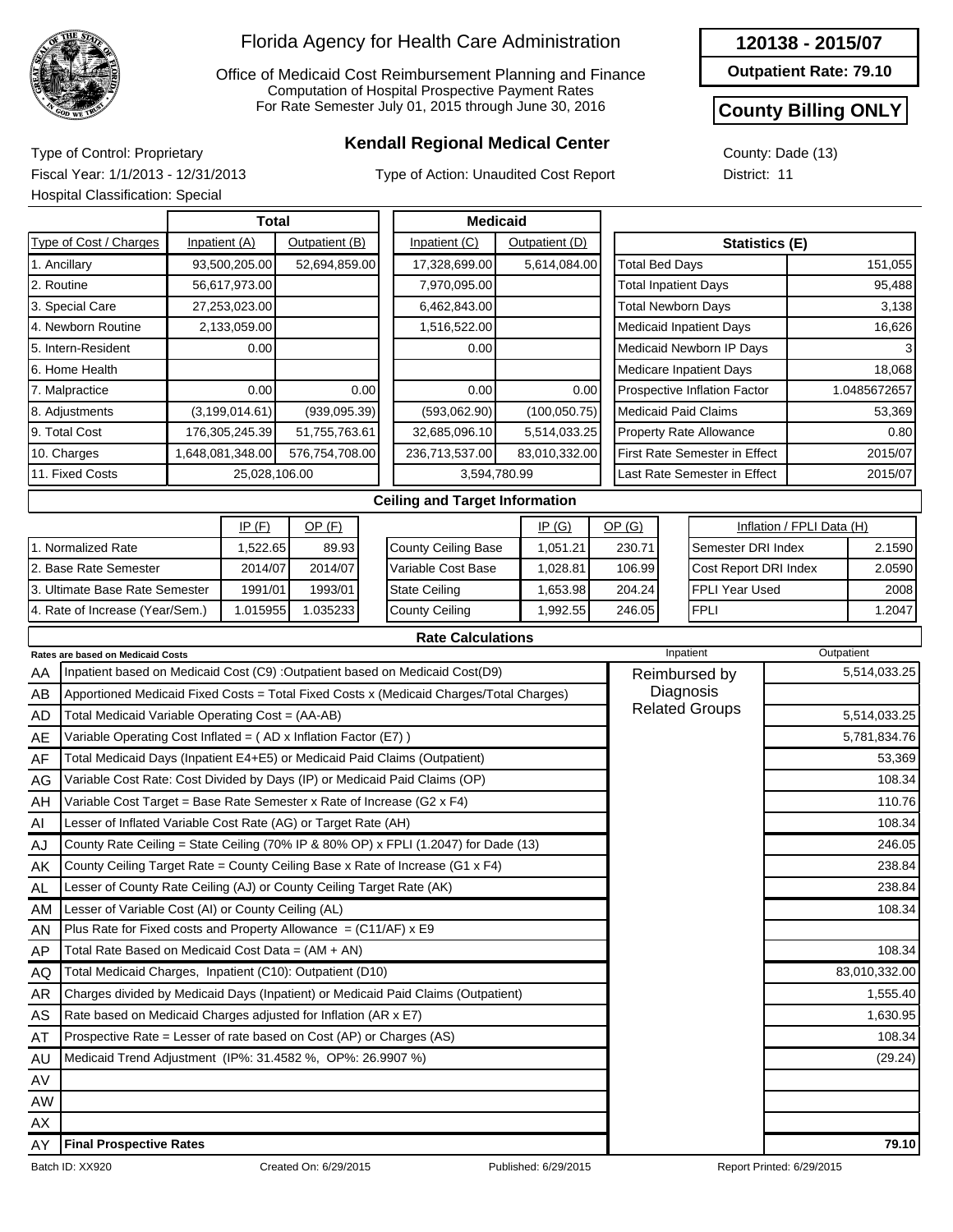

Office of Medicaid Cost Reimbursement Planning and Finance Computation of Hospital Prospective Payment Rates For Rate Semester July 01, 2015 through June 30, 2016

Type of Action: Unaudited Cost Report

**Outpatient Rate: 102.50**

#### **County Billing ONLY**

County: Pinellas (52) District: 5

**St Anthonys Hospital** Type of Control: Nonprofit (Other) Fiscal Year: 1/1/2013 - 12/31/2013 Hospital Classification: Special

|                                  |                                                                        | <b>Total</b>                                                                            |                |                |               | <b>Medicaid</b>                                                                         |                |                              |                             |                                      |  |              |  |  |  |
|----------------------------------|------------------------------------------------------------------------|-----------------------------------------------------------------------------------------|----------------|----------------|---------------|-----------------------------------------------------------------------------------------|----------------|------------------------------|-----------------------------|--------------------------------------|--|--------------|--|--|--|
|                                  | Type of Cost / Charges<br>Inpatient (A)<br>Outpatient (B)              |                                                                                         |                |                | Inpatient (C) |                                                                                         | Outpatient (D) |                              | <b>Statistics (E)</b>       |                                      |  |              |  |  |  |
| 1. Ancillary                     |                                                                        |                                                                                         | 61,213,581.00  | 53,286,130.00  |               | 11,104,589.00                                                                           |                | 3,018,692.00                 | <b>Total Bed Days</b>       |                                      |  | 112,785      |  |  |  |
| 2. Routine                       |                                                                        |                                                                                         | 64,406,284.00  |                |               | 9,156,731.00                                                                            |                |                              | <b>Total Inpatient Days</b> |                                      |  | 80,309       |  |  |  |
|                                  | 3. Special Care                                                        |                                                                                         | 12,552,235.00  |                |               | 1,957,876.00                                                                            |                |                              | <b>Total Newborn Days</b>   |                                      |  |              |  |  |  |
|                                  | 4. Newborn Routine                                                     |                                                                                         | 0.00           |                |               | 0.00                                                                                    |                |                              |                             | <b>Medicaid Inpatient Days</b>       |  | 13,250       |  |  |  |
|                                  | 5. Intern-Resident                                                     |                                                                                         | 0.00           |                |               | 0.00                                                                                    |                |                              |                             | Medicaid Newborn IP Days             |  |              |  |  |  |
|                                  | 6. Home Health                                                         |                                                                                         |                |                |               |                                                                                         |                |                              |                             | <b>Medicare Inpatient Days</b>       |  | 35,211       |  |  |  |
|                                  | 7. Malpractice                                                         |                                                                                         | 0.00           |                | 0.00          | 0.00                                                                                    |                | 0.00                         |                             | Prospective Inflation Factor         |  | 1.0485672657 |  |  |  |
|                                  | 8. Adjustments                                                         |                                                                                         | (1,877,090.31) | (723,900.69)   |               | (301, 851.37)                                                                           |                | (41,009.42)                  |                             | <b>Medicaid Paid Claims</b>          |  | 18,888       |  |  |  |
| 9. Total Cost                    |                                                                        |                                                                                         | 136,295,009.69 | 52,562,229.31  |               | 21,917,344.63                                                                           |                | 2,977,682.58                 |                             | <b>Property Rate Allowance</b>       |  | 0.80         |  |  |  |
| 10. Charges                      |                                                                        |                                                                                         | 631,411,671.00 | 403,988,448.00 |               | 113,267,637.00                                                                          |                | 20,427,729.00                |                             | <b>First Rate Semester in Effect</b> |  | 2015/07      |  |  |  |
| 11. Fixed Costs<br>15,168,019.00 |                                                                        |                                                                                         |                | 2,720,959.64   |               |                                                                                         |                | Last Rate Semester in Effect |                             | 2015/07                              |  |              |  |  |  |
|                                  |                                                                        |                                                                                         |                |                |               | <b>Ceiling and Target Information</b>                                                   |                |                              |                             |                                      |  |              |  |  |  |
| IP(F)<br>OP(F)                   |                                                                        |                                                                                         |                |                |               |                                                                                         | IP(G)          | OP(G)                        |                             | Inflation / FPLI Data (H)            |  |              |  |  |  |
|                                  | 1. Normalized Rate                                                     |                                                                                         | 1,605.52       | 174.71         |               | <b>County Ceiling Base</b>                                                              |                | 970.78                       | 186.93                      | Semester DRI Index                   |  | 2.1590       |  |  |  |
|                                  | 2. Base Rate Semester                                                  |                                                                                         | 2014/07        | 2014/07        |               | Variable Cost Base                                                                      |                | 749.75                       | 135.61                      | Cost Report DRI Index                |  | 2.0590       |  |  |  |
|                                  | 3. Ultimate Base Rate Semester                                         |                                                                                         | 1991/01        | 1993/01        |               | <b>State Ceiling</b>                                                                    |                | 1,653.98                     | 204.24                      | FPLI Year Used                       |  | 2008         |  |  |  |
|                                  | 4. Rate of Increase (Year/Sem.)                                        |                                                                                         | 1.015955       | 1.035233       |               | <b>County Ceiling</b><br>1,565.00                                                       |                |                              | 193.25                      | <b>FPLI</b>                          |  | 0.9462       |  |  |  |
|                                  |                                                                        |                                                                                         |                |                |               | <b>Rate Calculations</b>                                                                |                |                              |                             |                                      |  |              |  |  |  |
|                                  | Rates are based on Medicaid Costs                                      |                                                                                         |                |                |               |                                                                                         |                |                              |                             | Inpatient                            |  | Outpatient   |  |  |  |
| AA                               |                                                                        |                                                                                         |                |                |               | Inpatient based on Medicaid Cost (C9) : Outpatient based on Medicaid Cost(D9)           |                |                              |                             | Reimbursed by                        |  | 2,977,682.58 |  |  |  |
| AB                               |                                                                        |                                                                                         |                |                |               | Apportioned Medicaid Fixed Costs = Total Fixed Costs x (Medicaid Charges/Total Charges) |                |                              |                             | Diagnosis                            |  |              |  |  |  |
| <b>AD</b>                        | Total Medicaid Variable Operating Cost = (AA-AB)                       |                                                                                         |                |                |               |                                                                                         |                |                              |                             | <b>Related Groups</b>                |  | 2,977,682.58 |  |  |  |
| AE                               | Variable Operating Cost Inflated = $(AD x Inflation Factor (E7))$      |                                                                                         |                |                |               |                                                                                         |                |                              |                             |                                      |  | 3,122,300.48 |  |  |  |
| AF                               |                                                                        | Total Medicaid Days (Inpatient E4+E5) or Medicaid Paid Claims (Outpatient)              |                |                |               |                                                                                         |                |                              |                             |                                      |  | 18,888       |  |  |  |
| AG                               |                                                                        |                                                                                         |                |                |               | Variable Cost Rate: Cost Divided by Days (IP) or Medicaid Paid Claims (OP)              |                |                              |                             |                                      |  | 165.31       |  |  |  |
| AH                               | Variable Cost Target = Base Rate Semester x Rate of Increase (G2 x F4) |                                                                                         |                |                |               |                                                                                         |                |                              |                             |                                      |  | 140.39       |  |  |  |
| AI                               | Lesser of Inflated Variable Cost Rate (AG) or Target Rate (AH)         |                                                                                         |                |                |               |                                                                                         |                |                              |                             |                                      |  | 140.39       |  |  |  |
| <b>AJ</b>                        |                                                                        | County Rate Ceiling = State Ceiling (70% IP & 80% OP) x FPLI (0.9462) for Pinellas (52) |                |                |               |                                                                                         |                |                              |                             |                                      |  | 193.25       |  |  |  |
| AK                               |                                                                        |                                                                                         |                |                |               | County Ceiling Target Rate = County Ceiling Base x Rate of Increase (G1 x F4)           |                |                              |                             |                                      |  |              |  |  |  |

Lesser of County Rate Ceiling (AJ) or County Ceiling Target Rate (AK)

Plus Rate for Fixed costs and Property Allowance  $= (C11/AF) \times E9$ 

Lesser of Variable Cost (AI) or County Ceiling (AL)

Total Rate Based on Medicaid Cost Data = (AM + AN) Total Medicaid Charges, Inpatient (C10): Outpatient (D10)



AL AM AN AP AQ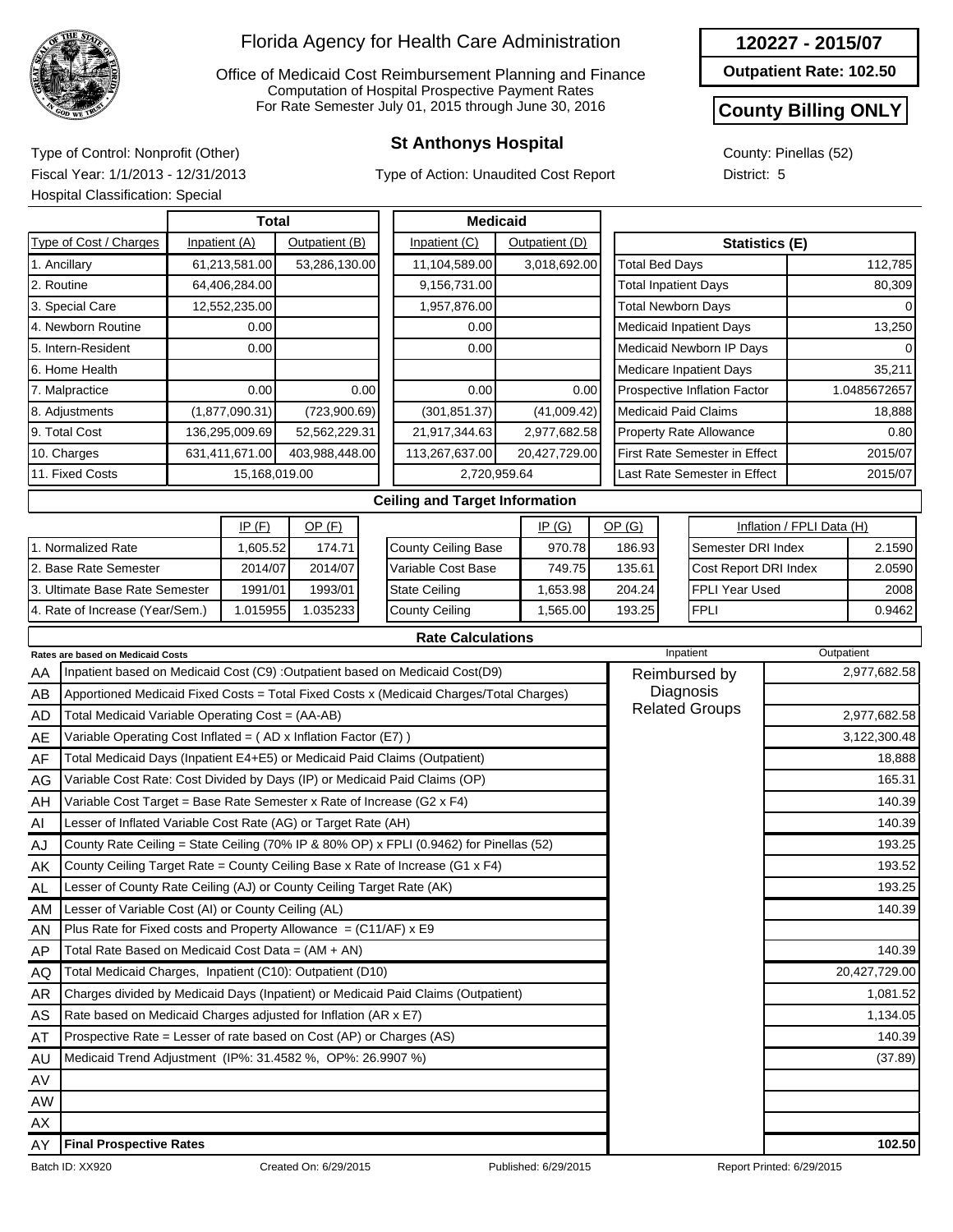

Office of Medicaid Cost Reimbursement Planning and Finance Computation of Hospital Prospective Payment Rates For Rate Semester July 01, 2015 through June 30, 2016

Type of Action: Unaudited Cost Report

**Outpatient Rate: 71.67**

## **County Billing ONLY**

County: Palm Beach (50) District: 9

**Palms West Hospital** Type of Control: Proprietary Fiscal Year: 6/1/2013 - 5/31/2014 Hospital Classification: CHEP

|                                                                                  | Tiuspilai Ulassiliualiuli. UTILI                                    |                                 |                |               |               |                                                                                         |                 |              |                             |                              |                                      |                           |              |
|----------------------------------------------------------------------------------|---------------------------------------------------------------------|---------------------------------|----------------|---------------|---------------|-----------------------------------------------------------------------------------------|-----------------|--------------|-----------------------------|------------------------------|--------------------------------------|---------------------------|--------------|
|                                                                                  |                                                                     | <b>Total</b>                    |                |               |               |                                                                                         | <b>Medicaid</b> |              |                             |                              |                                      |                           |              |
|                                                                                  | Type of Cost / Charges                                              | Inpatient (A)<br>Outpatient (B) |                |               | Inpatient (C) |                                                                                         | Outpatient (D)  |              |                             | <b>Statistics (E)</b>        |                                      |                           |              |
|                                                                                  | 1. Ancillary                                                        |                                 | 47,464,340.00  | 34,501,339.00 |               | 8,746,281.00<br>4,513,054.00                                                            |                 |              | <b>Total Bed Days</b>       |                              |                                      |                           | 74,460       |
| 2. Routine<br>36,571,655.00                                                      |                                                                     |                                 |                |               |               | 7,045,690.00                                                                            |                 |              | <b>Total Inpatient Days</b> | 53,117                       |                                      |                           |              |
| 3. Special Care<br>6,393,184.00                                                  |                                                                     |                                 |                |               |               | 723,663.00                                                                              |                 |              |                             |                              | <b>Total Newborn Days</b>            | 2,926                     |              |
|                                                                                  | 4. Newborn Routine                                                  |                                 | 756,989.00     |               |               | 454,553.00                                                                              |                 |              |                             |                              | Medicaid Inpatient Days              | 10,111                    |              |
|                                                                                  | 5. Intern-Resident                                                  |                                 | 0.00           |               |               | 0.00                                                                                    |                 |              |                             |                              | Medicaid Newborn IP Days             |                           | 235          |
|                                                                                  | 6. Home Health                                                      |                                 |                |               |               |                                                                                         |                 |              |                             |                              | Medicare Inpatient Days              |                           | 11,508       |
|                                                                                  | 7. Malpractice                                                      |                                 | 0.00           |               | 0.00          | 0.00                                                                                    |                 | 0.00         |                             |                              | Prospective Inflation Factor         |                           | 1.0394800193 |
|                                                                                  | 8. Adjustments                                                      |                                 | (1,400,193.59) | (529, 779.41) |               | (260, 582.80)                                                                           |                 | (69, 299.43) |                             |                              | <b>Medicaid Paid Claims</b>          |                           | 36,165       |
|                                                                                  | 9. Total Cost                                                       |                                 | 89,785,974.41  | 33,971,559.59 |               | 16,709,604.20                                                                           |                 | 4,443,754.57 |                             |                              | <b>Property Rate Allowance</b>       | 0.80                      |              |
|                                                                                  | 10. Charges<br>685,170,727.00<br>331,025,533.00                     |                                 |                |               |               | 104,872,722.00<br>41,149,431.00                                                         |                 |              |                             |                              | <b>First Rate Semester in Effect</b> | 2015/07                   |              |
| 11. Fixed Costs<br>12,225,484.00                                                 |                                                                     |                                 |                |               | 1,871,241.33  |                                                                                         |                 |              |                             | Last Rate Semester in Effect |                                      | 2015/07                   |              |
|                                                                                  |                                                                     |                                 |                |               |               | <b>Ceiling and Target Information</b>                                                   |                 |              |                             |                              |                                      |                           |              |
| IP(F)<br>$OP$ (F)                                                                |                                                                     |                                 |                |               |               |                                                                                         |                 | IP(G)        | OP(G)                       |                              |                                      | Inflation / FPLI Data (H) |              |
|                                                                                  | 1. Normalized Rate                                                  |                                 | 1,454.33       | 124.60        |               | <b>County Ceiling Base</b>                                                              |                 | 1,054.35     | 202.52                      |                              | Semester DRI Index                   |                           | 2.1590       |
|                                                                                  | 2. Base Rate Semester                                               |                                 | 2014/07        | 2014/07       |               | Variable Cost Base                                                                      |                 | 905.47       | 94.83                       |                              | Cost Report DRI Index                |                           | 2.0770       |
|                                                                                  | 3. Ultimate Base Rate Semester                                      |                                 | 1991/01        | 1993/01       |               | <b>State Ceiling</b>                                                                    |                 | 1,653.98     | 204.24                      | FPLI Year Used               |                                      |                           | 2008         |
|                                                                                  | 4. Rate of Increase (Year/Sem.)                                     |                                 | 1.015955       | 1.035233      |               | <b>County Ceiling</b>                                                                   |                 | 1,695.50     | 209.37                      |                              | <b>FPLI</b>                          | 1.0251                    |              |
|                                                                                  |                                                                     |                                 |                |               |               | <b>Rate Calculations</b>                                                                |                 |              |                             |                              |                                      |                           |              |
|                                                                                  | Rates are based on Medicaid Costs                                   |                                 |                |               |               |                                                                                         |                 |              |                             | Inpatient                    |                                      | Outpatient                |              |
| AA                                                                               |                                                                     |                                 |                |               |               | Inpatient based on Medicaid Cost (C9) : Outpatient based on Medicaid Cost(D9)           |                 |              |                             |                              | Reimbursed by                        |                           | 4,443,754.57 |
| AB                                                                               |                                                                     |                                 |                |               |               | Apportioned Medicaid Fixed Costs = Total Fixed Costs x (Medicaid Charges/Total Charges) |                 |              |                             |                              | Diagnosis                            |                           |              |
| AD                                                                               | Total Medicaid Variable Operating Cost = (AA-AB)                    |                                 |                |               |               |                                                                                         |                 |              |                             |                              | <b>Related Groups</b>                |                           | 4,443,754.57 |
| AE                                                                               | Variable Operating Cost Inflated = $(AD x)$ Inflation Factor (E7) ) |                                 |                |               |               |                                                                                         |                 |              |                             |                              |                                      |                           | 4,619,194.09 |
| Total Medicaid Days (Inpatient E4+E5) or Medicaid Paid Claims (Outpatient)<br>AF |                                                                     |                                 |                |               |               |                                                                                         |                 |              |                             |                              |                                      |                           | 36,165       |
| Variable Cost Rate: Cost Divided by Days (IP) or Medicaid Paid Claims (OP)<br>AG |                                                                     |                                 |                |               |               |                                                                                         |                 |              |                             |                              |                                      |                           | 127.73       |
| Variable Cost Target = Base Rate Semester x Rate of Increase (G2 x F4)<br>AH     |                                                                     |                                 |                |               |               |                                                                                         |                 |              |                             |                              |                                      |                           | 98.17        |
| Al                                                                               | Lesser of Inflated Variable Cost Rate (AG) or Target Rate (AH)      |                                 |                |               |               |                                                                                         |                 | 98.17        |                             |                              |                                      |                           |              |

| AE        | Variable Operating Cost Inflated = $(AD \times Inflation Factor (E7))$                    | 4,619,194.09  |
|-----------|-------------------------------------------------------------------------------------------|---------------|
| AF        | Total Medicaid Days (Inpatient E4+E5) or Medicaid Paid Claims (Outpatient)                | 36,165        |
| AG        | Variable Cost Rate: Cost Divided by Days (IP) or Medicaid Paid Claims (OP)                | 127.73        |
| AH        | Variable Cost Target = Base Rate Semester x Rate of Increase (G2 x F4)                    | 98.17         |
| AI        | Lesser of Inflated Variable Cost Rate (AG) or Target Rate (AH)                            | 98.17         |
| AJ        | County Rate Ceiling = State Ceiling (70% IP & 80% OP) x FPLI (1.0251) for Palm Beach (50) | 209.37        |
| AK        | County Ceiling Target Rate = County Ceiling Base x Rate of Increase (G1 x F4)             | 209.66        |
| <b>AL</b> | Lesser of County Rate Ceiling (AJ) or County Ceiling Target Rate (AK)                     | 209.37        |
| AM        | Lesser of Variable Cost (AI) or County Ceiling (AL)                                       | 98.17         |
| AN        | Plus Rate for Fixed costs and Property Allowance $= (C11/AF) \times E9$                   |               |
| AP        | Total Rate Based on Medicaid Cost Data = (AM + AN)                                        | 98.17         |
| AQ        | Total Medicaid Charges, Inpatient (C10): Outpatient (D10)                                 | 41,149,431.00 |
| AR        | Charges divided by Medicaid Days (Inpatient) or Medicaid Paid Claims (Outpatient)         | 1,137.82      |
| AS        | Rate based on Medicaid Charges adjusted for Inflation (AR x E7)                           | 1,182.75      |
| AT        | Prospective Rate = Lesser of rate based on Cost (AP) or Charges (AS)                      | 98.17         |
| AU        | Medicaid Trend Adjustment (IP%: 31.4582 %, OP%: 26.9907 %)                                | (26.50)       |
| AV        |                                                                                           |               |
| AW        |                                                                                           |               |
| AX        |                                                                                           |               |
| AY        | <b>Final Prospective Rates</b>                                                            | 71.67         |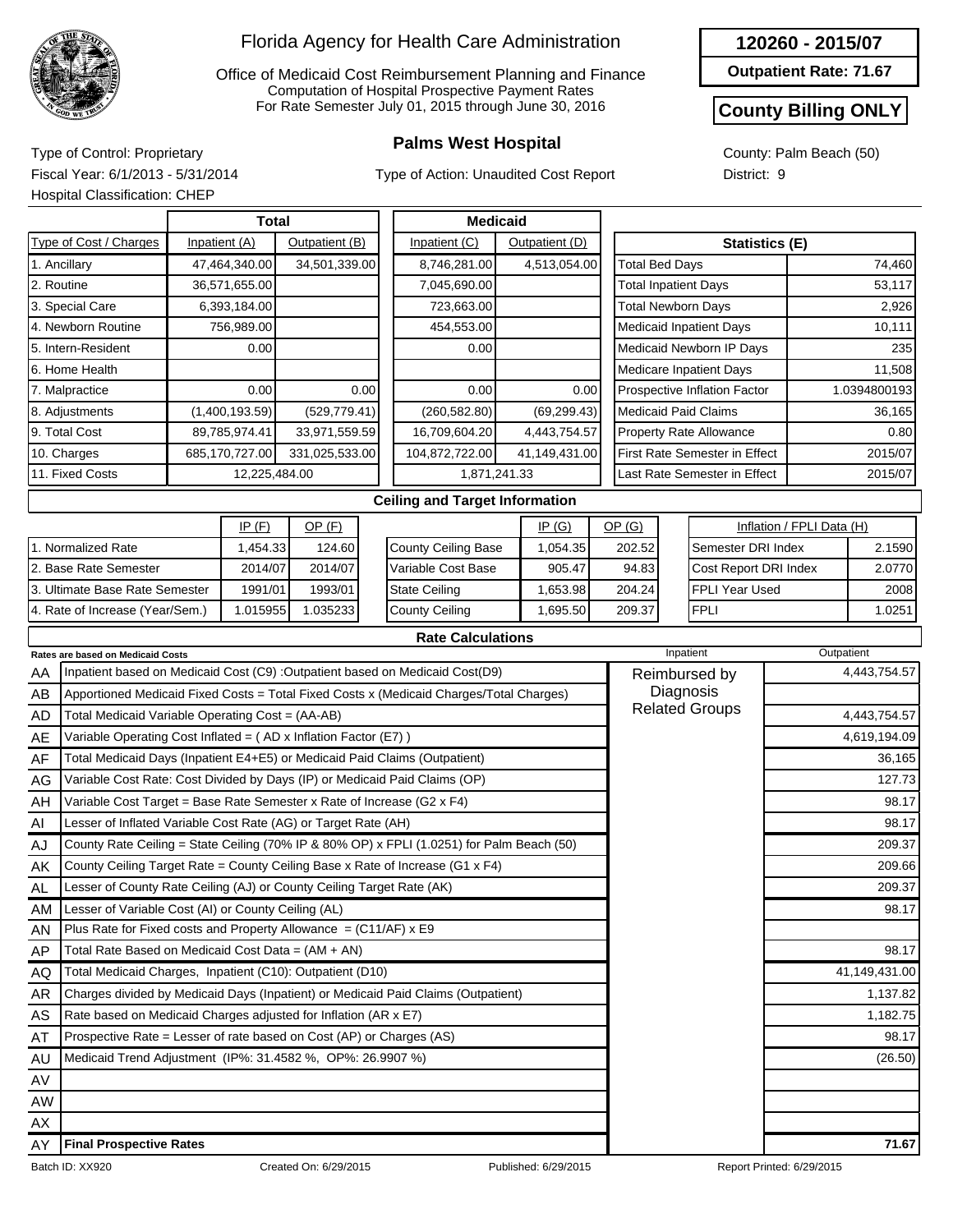

Office of Medicaid Cost Reimbursement Planning and Finance Computation of Hospital Prospective Payment Rates For Rate Semester July 01, 2015 through June 30, 2016

Type of Action: Unaudited Cost Report

**Outpatient Rate: 54.65**

### **County Billing ONLY**

County: Palm Beach (50) District: 9

**West Palm Hospital** Type of Control: Proprietary Fiscal Year: 7/1/2013 - 6/30/2014 Hospital Classification: CHEP

|                        |                                                                 | <b>Total</b>   |                |                            | <b>Medicaid</b>                                                                         |                |      |                                      |                              |                           |              |  |
|------------------------|-----------------------------------------------------------------|----------------|----------------|----------------------------|-----------------------------------------------------------------------------------------|----------------|------|--------------------------------------|------------------------------|---------------------------|--------------|--|
| Type of Cost / Charges |                                                                 | Inpatient (A)  | Outpatient (B) |                            | Inpatient (C)                                                                           | Outpatient (D) |      | <b>Statistics (E)</b>                |                              |                           |              |  |
| 1. Ancillary           |                                                                 | 19,262,997.00  | 20,360,000.00  |                            | 1,324,792.00                                                                            | 766,315.00     |      | <b>Total Bed Days</b>                |                              |                           | 85,045       |  |
| 2. Routine             |                                                                 | 26,371,738.00  |                |                            | 2,719,801.00                                                                            |                |      | <b>Total Inpatient Days</b>          |                              |                           | 41,426       |  |
|                        | 3. Special Care                                                 | 3,448,897.00   |                |                            | 189,261.00                                                                              |                |      | <b>Total Newborn Days</b>            |                              |                           | 0            |  |
|                        | 4. Newborn Routine                                              | 0.00           |                |                            | 0.00                                                                                    |                |      |                                      | Medicaid Inpatient Days      |                           | 4,334        |  |
|                        | 5. Intern-Resident                                              | 0.00           |                |                            | 0.00                                                                                    |                |      |                                      | Medicaid Newborn IP Days     |                           |              |  |
|                        | 6. Home Health                                                  |                |                |                            |                                                                                         |                |      |                                      | Medicare Inpatient Days      |                           | 9,311        |  |
|                        | 7. Malpractice                                                  | 0.00           |                | 0.00                       | 0.00                                                                                    |                | 0.00 |                                      | Prospective Inflation Factor |                           | 1.0374819798 |  |
|                        | 8. Adjustments                                                  | (660, 367.92)  | (273, 922.08)  |                            | (56,961.99)                                                                             | (10, 309.95)   |      |                                      | <b>Medicaid Paid Claims</b>  |                           | 7,782        |  |
|                        | 9. Total Cost                                                   | 48,423,264.08  | 20,086,077.92  |                            | 4,176,892.01                                                                            | 756,005.05     |      |                                      | Property Rate Allowance      |                           | 0.80         |  |
|                        | 10. Charges                                                     | 370,871,021.00 | 214,763,078.00 |                            | 30,844,984.00                                                                           | 8,083,005.00   |      | <b>First Rate Semester in Effect</b> |                              |                           | 2015/07      |  |
|                        | 11. Fixed Costs                                                 | 6,689,115.00   |                |                            |                                                                                         | 556,327.22     |      | Last Rate Semester in Effect         |                              |                           | 2015/07      |  |
|                        |                                                                 |                |                |                            | <b>Ceiling and Target Information</b>                                                   |                |      |                                      |                              |                           |              |  |
|                        |                                                                 | IP(F)          | $OP$ (F)       |                            |                                                                                         | IP(G)          |      | OP(G)                                |                              | Inflation / FPLI Data (H) |              |  |
| 1. Normalized Rate     |                                                                 | 845.48         | 98.32          | <b>County Ceiling Base</b> |                                                                                         | 1,054.35       |      | 202.52                               | Semester DRI Index           |                           | 2.1590       |  |
|                        | 2. Base Rate Semester                                           | 2014/07        | 2014/07        | Variable Cost Base         |                                                                                         | 607.04         |      | 72.30                                | Cost Report DRI Index        |                           | 2.0810       |  |
|                        | 3. Ultimate Base Rate Semester                                  | 1991/01        | 1993/01        | <b>State Ceiling</b>       |                                                                                         | 1,653.98       |      | 204.24                               | <b>FPLI Year Used</b>        |                           | 2008         |  |
|                        | 4. Rate of Increase (Year/Sem.)                                 | 1.015955       | 1.035233       |                            | <b>County Ceiling</b>                                                                   | 1,695.50       |      | 209.37                               | <b>FPLI</b>                  |                           | 1.0251       |  |
|                        |                                                                 |                |                |                            | <b>Rate Calculations</b>                                                                |                |      |                                      |                              |                           |              |  |
|                        | <b>Rates are based on Medicaid Costs</b>                        |                |                |                            |                                                                                         |                |      |                                      | Inpatient                    |                           | Outpatient   |  |
| AA                     |                                                                 |                |                |                            | Inpatient based on Medicaid Cost (C9) : Outpatient based on Medicaid Cost(D9)           |                |      |                                      | Reimbursed by                |                           | 756,005.05   |  |
| AB                     |                                                                 |                |                |                            | Apportioned Medicaid Fixed Costs = Total Fixed Costs x (Medicaid Charges/Total Charges) |                |      | Diagnosis                            |                              |                           |              |  |
| AD                     | Total Medicaid Variable Operating Cost = (AA-AB)                |                |                |                            |                                                                                         |                |      |                                      | <b>Related Groups</b>        |                           | 756,005.05   |  |
| AE                     | Variable Operating Cost Inflated = (AD x Inflation Factor (E7)) |                |                |                            |                                                                                         |                |      |                                      |                              |                           | 784,341.62   |  |

| mш. | $\mu$ variable Operating Cost imitated $\mu$ (AD x imitation ) action (ETT)               | $10 + 0 + 1.02$ |
|-----|-------------------------------------------------------------------------------------------|-----------------|
| AF  | Total Medicaid Days (Inpatient E4+E5) or Medicaid Paid Claims (Outpatient)                | 7,782           |
| AG  | Variable Cost Rate: Cost Divided by Days (IP) or Medicaid Paid Claims (OP)                | 100.79          |
| AH  | Variable Cost Target = Base Rate Semester x Rate of Increase (G2 x F4)                    | 74.85           |
| AI  | Lesser of Inflated Variable Cost Rate (AG) or Target Rate (AH)                            | 74.85           |
| AJ  | County Rate Ceiling = State Ceiling (70% IP & 80% OP) x FPLI (1.0251) for Palm Beach (50) | 209.37          |
| AK. | County Ceiling Target Rate = County Ceiling Base x Rate of Increase (G1 x F4)             | 209.66          |
| AL  | Lesser of County Rate Ceiling (AJ) or County Ceiling Target Rate (AK)                     | 209.37          |
| AM  | Lesser of Variable Cost (AI) or County Ceiling (AL)                                       | 74.85           |
| AN  | Plus Rate for Fixed costs and Property Allowance $= (C11/AF)$ x E9                        |                 |
| AP  | Total Rate Based on Medicaid Cost Data = (AM + AN)                                        | 74.85           |
| AQ. | Total Medicaid Charges, Inpatient (C10): Outpatient (D10)                                 | 8,083,005.00    |
| AR  | Charges divided by Medicaid Days (Inpatient) or Medicaid Paid Claims (Outpatient)         | 1,038.68        |
| AS  | Rate based on Medicaid Charges adjusted for Inflation (AR x E7)                           | 1,077.61        |
| AT  | Prospective Rate = Lesser of rate based on Cost (AP) or Charges (AS)                      | 74.85           |
| AU  | Medicaid Trend Adjustment (IP%: 31.4582 %, OP%: 26.9907 %)                                | (20.20)         |
| AV  |                                                                                           |                 |
| AW  |                                                                                           |                 |
| AX  |                                                                                           |                 |
| AY  | <b>Final Prospective Rates</b>                                                            | 54.65           |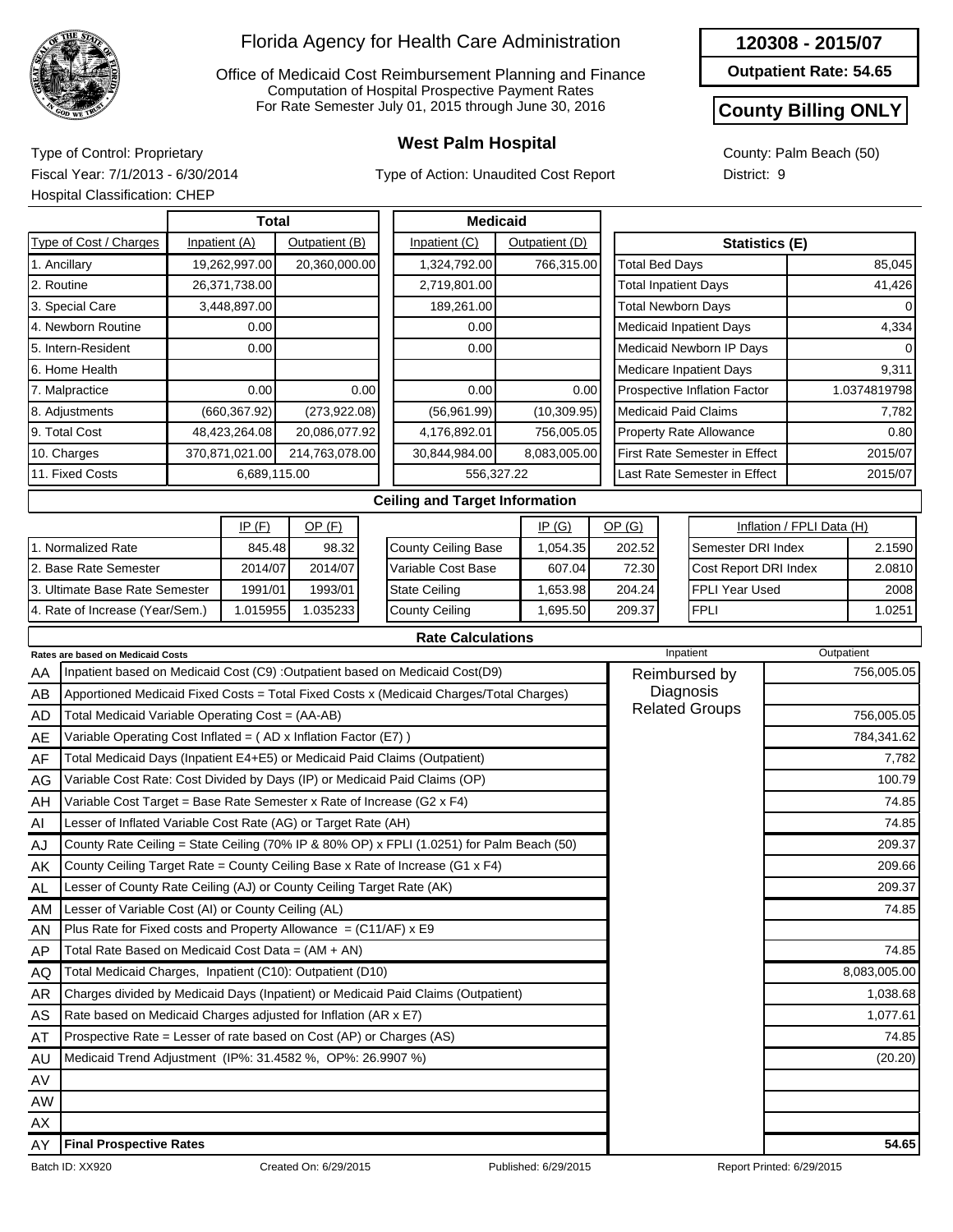

1. Normalized Rate 2. Base Rate Semester

3. Ultimate Base Rate Semester 4. Rate of Increase (Year/Sem.)

#### Florida Agency for Health Care Administration

Office of Medicaid Cost Reimbursement Planning and Finance Computation of Hospital Prospective Payment Rates For Rate Semester July 01, 2015 through June 30, 2016

#### **120324 - 2015/07**

**Outpatient Rate: 139.41**

#### **County Billing ONLY**

County: Hillsborough (29) District: 6

**H Lee Moffitt Cancer Center & Research Institute** 

**Hospital**

Type of Control: Nonprofit (Other) Fiscal Year: 7/1/2013 - 6/30/2014

Hospital Classification: Specialized/Statutory Teaching Type of Action: Unaudited Cost Report

|                        | Total          |                                 |               | <b>Medicaid</b> |                                              |         |  |
|------------------------|----------------|---------------------------------|---------------|-----------------|----------------------------------------------|---------|--|
| Type of Cost / Charges | Inpatient (A)  | Outpatient (B)                  |               | Outpatient (D)  | <b>Statistics (E)</b>                        |         |  |
| 1. Ancillary           | 87,747,676.00  | 375,092,117.00                  | 8,877,111.00  | 17,797,490.00   | <b>Total Bed Days</b>                        | 75,190  |  |
| 2. Routine             | 52,417,605.00  |                                 | 4,204,995.00  |                 | <b>Total Inpatient Days</b>                  | 59,578  |  |
| 3. Special Care        | 10,800,239.00  |                                 | 706,136.00    |                 | <b>Total Newborn Days</b>                    |         |  |
| 4. Newborn Routine     | 0.00           |                                 | 0.00          |                 | <b>Medicaid Inpatient Days</b><br>4,444      |         |  |
| 5. Intern-Resident     | 0.00           |                                 | 0.00          |                 | Medicaid Newborn IP Days                     |         |  |
| 6. Home Health         |                |                                 |               |                 | Medicare Inpatient Days                      | 19,471  |  |
| 7. Malpractice         | 0.00           | 0.00                            | 0.00          | 0.00            | Prospective Inflation Factor<br>1.0374819798 |         |  |
| 8. Adjustments         | 0.00           | 0.00                            | 0.00          | 0.00            | <b>Medicaid Paid Claims</b>                  | 38,192  |  |
| 9. Total Cost          | 150,965,520.00 | 375,092,117.00                  | 13,788,242.00 | 17,797,490.00   | <b>Property Rate Allowance</b>               | 0.80    |  |
| 10. Charges            |                | 512,482,028.00 1,552,577,197.00 | 38,240,028.00 | 77,296,793.00   | First Rate Semester in Effect                | 2015/07 |  |
| 11. Fixed Costs        | 43,104,716.00  |                                 |               | 3,216,357.76    | Last Rate Semester in Effect                 | 2015/07 |  |

| <b>Ceiling and Target Information</b> |  |  |  |
|---------------------------------------|--|--|--|
|---------------------------------------|--|--|--|

| IP(F)    | <u>OP (F)</u> |                     | IP(G)     | OP(G)  | Inflation / FPLI Data (H) |        |
|----------|---------------|---------------------|-----------|--------|---------------------------|--------|
| 2,639.94 | 517.13        | County Ceiling Base | 32.767.00 | 184.70 | <b>Semester DRI Index</b> | 2.1590 |
| 2014/07  | 2014/07       | Variable Cost Base  | 1,950.86  | 303.20 | Cost Report DRI Index     |        |
| 1991/01  | 1993/01       | State Ceiling       | 1,653.98  | 204.24 | <b>IFPLI Year Used</b>    | 2008   |
| 1.015955 | 1.035233      | County Ceiling      | 1,546.31  | 190.95 | IFPLI                     | 0.9349 |

|           | <b>Rates are based on Medicaid Costs</b>                                                    | Inpatient             | Outpatient    |
|-----------|---------------------------------------------------------------------------------------------|-----------------------|---------------|
| AA        | Inpatient based on Medicaid Cost (C9) : Outpatient based on Medicaid Cost(D9)               | Reimbursed by         | 17,797,490.00 |
| AB        | Apportioned Medicaid Fixed Costs = Total Fixed Costs x (Medicaid Charges/Total Charges)     | Diagnosis             |               |
| AD        | Total Medicaid Variable Operating Cost = (AA-AB)                                            | <b>Related Groups</b> | 17,797,490.00 |
| AE        | Variable Operating Cost Inflated = $(AD \times Inflation Factor (E7))$                      |                       | 18,464,575.16 |
| AF        | Total Medicaid Days (Inpatient E4+E5) or Medicaid Paid Claims (Outpatient)                  |                       | 38,192        |
| AG        | Variable Cost Rate: Cost Divided by Days (IP) or Medicaid Paid Claims (OP)                  |                       | 483.47        |
| AH        | Variable Cost Target = Base Rate Semester x Rate of Increase $(G2 \times F4)$               |                       | 313.88        |
| AI        | Lesser of Inflated Variable Cost Rate (AG) or Target Rate (AH)                              |                       | 313.88        |
| AJ        | County Rate Ceiling = State Ceiling (70% IP & 80% OP) x FPLI (0.9349) for Hillsborough (29) |                       | 190.95        |
| AK        | County Ceiling Target Rate = County Ceiling Base x Rate of Increase (G1 x F4)               |                       | 191.21        |
| <b>AL</b> | Lesser of County Rate Ceiling (AJ) or County Ceiling Target Rate (AK)                       |                       | 190.95        |
| AM        | Lesser of Variable Cost (AI) or County Ceiling (AL)                                         |                       | 190.95        |
| AN        | Plus Rate for Fixed costs and Property Allowance = $(C11/AF)$ x E9                          |                       |               |
| AP        | Total Rate Based on Medicaid Cost Data = $(AM + AN)$                                        |                       | 190.95        |
| AQ        | Total Medicaid Charges, Inpatient (C10): Outpatient (D10)                                   |                       | 77,296,793.00 |
| <b>AR</b> | Charges divided by Medicaid Days (Inpatient) or Medicaid Paid Claims (Outpatient)           |                       | 2,023.90      |
| AS        | Rate based on Medicaid Charges adjusted for Inflation (AR x E7)                             |                       | 2.099.76      |
| AT        | Prospective Rate = Lesser of rate based on Cost (AP) or Charges (AS)                        |                       | 190.95        |
| AU        | Medicaid Trend Adjustment (IP%: 31.4582 %, OP%: 26.9907 %)                                  |                       | (51.54)       |
| AV        |                                                                                             |                       |               |
| AW        |                                                                                             |                       |               |
| AX        |                                                                                             |                       |               |
| AY        | <b>Final Prospective Rates</b>                                                              |                       | 139.41        |